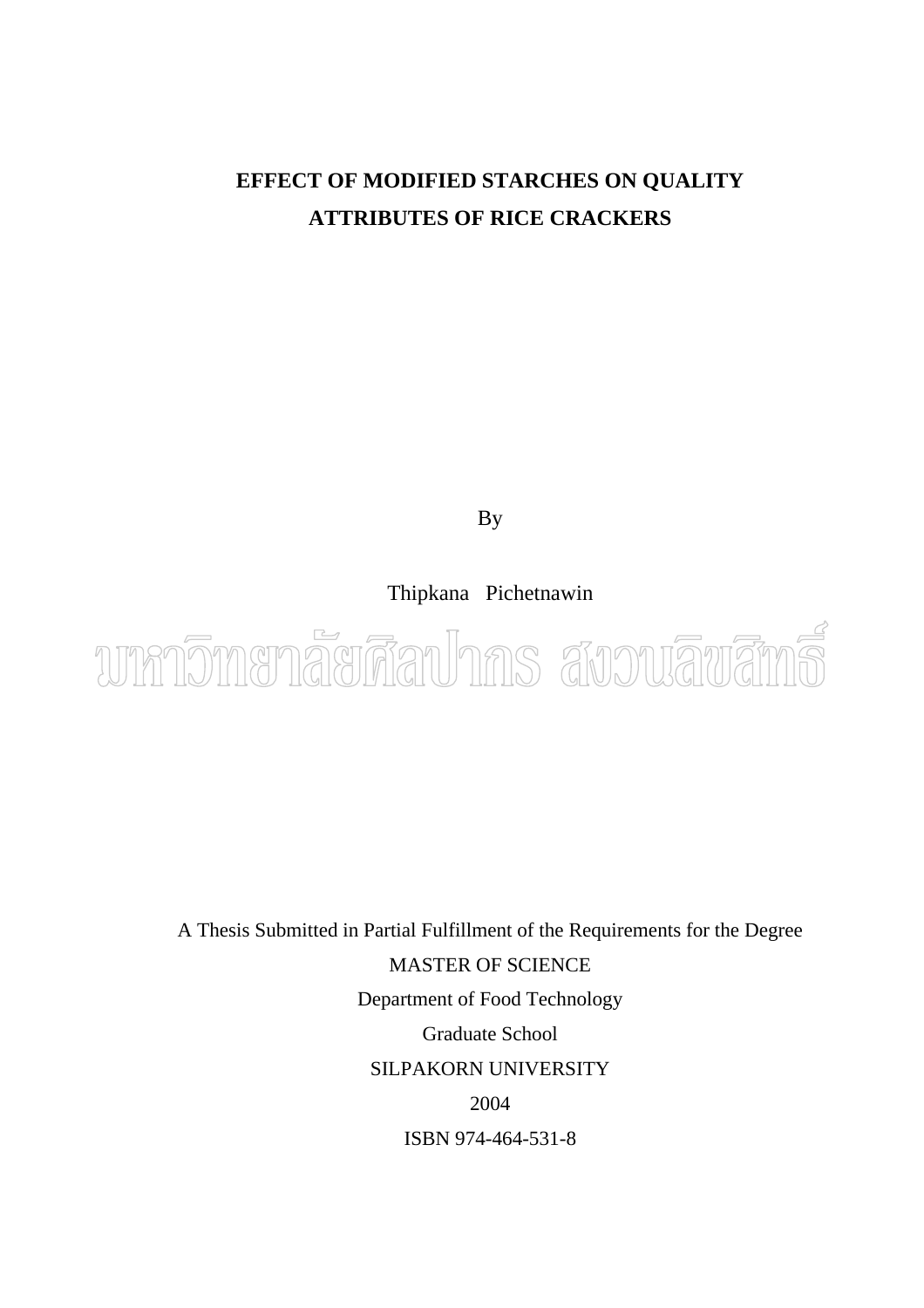#### **ผลของสตาร ชดัดแปรต อลักษณะคุณภาพของข าวแผ นกรอบ**  $\overline{a}$ ֧֚֚֝

โดย

นางสาวทิพคณา พิเชษฐนาวิน



วิทยานิพนธนี้เปนสวนหนึ่งของการศึกษาตามหลักสูตรปริญญาวิทยาศาสตรมหาบัณฑิต สาขาวิชาเทคโนโลยีอาหาร ภาควิชาเทคโนโลยีอาหาร บัณฑิตวิทยาลัย มหาวิทยาลัยศิลปากร ปการศึกษา 2547 ISBN 974-464-531-8 ลิขสิทธิ์ของบัณฑิตวิทยาลัย มหาวิทยาลัยศิลปากร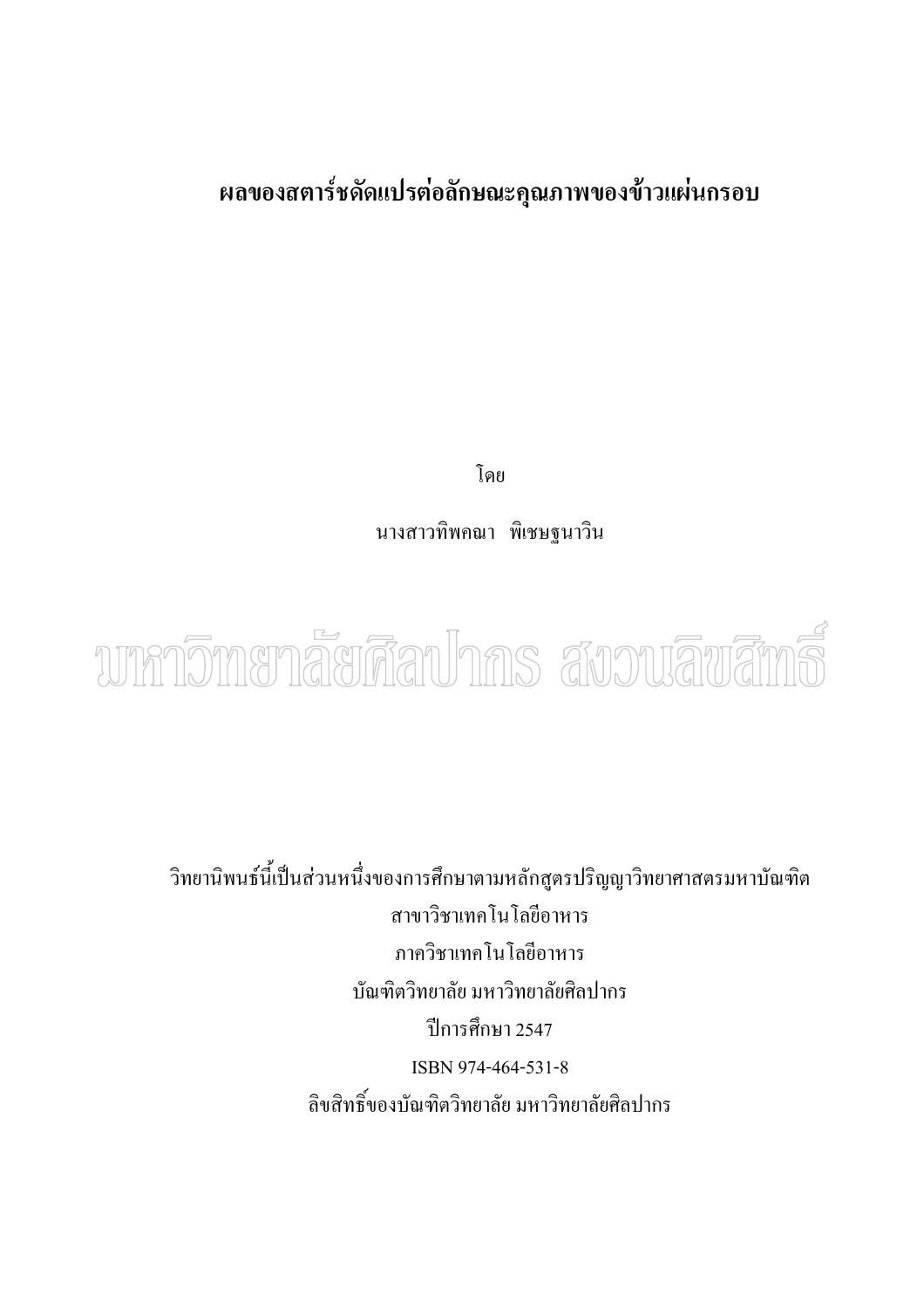The graduate school, Silpakorn University accepted thesis entitled "EFFECT OF MODIFIED STARCHES ON QUALITY ATTRIBUTES OF RICE CRACKERS" by Thipkana Pichetnawin in partial fulfillment of the requirements for the degree of master science, program of food technology.

…………………………………….

(Asso. Prof. Chirawan Kongklai, Ph.D.) Dean of graduate school ……../…………/………

Thesis Advisors

- 1. Bhundit Innawong, Ph.D.
- 2. Eakaphan Keowmaneechai, Ph.D.
- 3. Prasong Siriwongwilaichat, Ph.D.

Thesis committee  $\Box$ ทีลปากร สังวนลิขสิ

………………………….Chairman (Arunsri Leejeerajumnean, Ph.D.)

………/……../………

………………………….(Member) ………………………….(Member)

(Bhundit Innawong, Ph.D.) (Eakaphan Keowmaneechai, Ph.D.)

………/……../……… ………/……../………

(Prasong Siriwongwilaichat, Ph.D.) (Ms. Nawarat Kraisorn)

…………………………. (Member) …………………………. (Member)

………/……../……… ………/……../………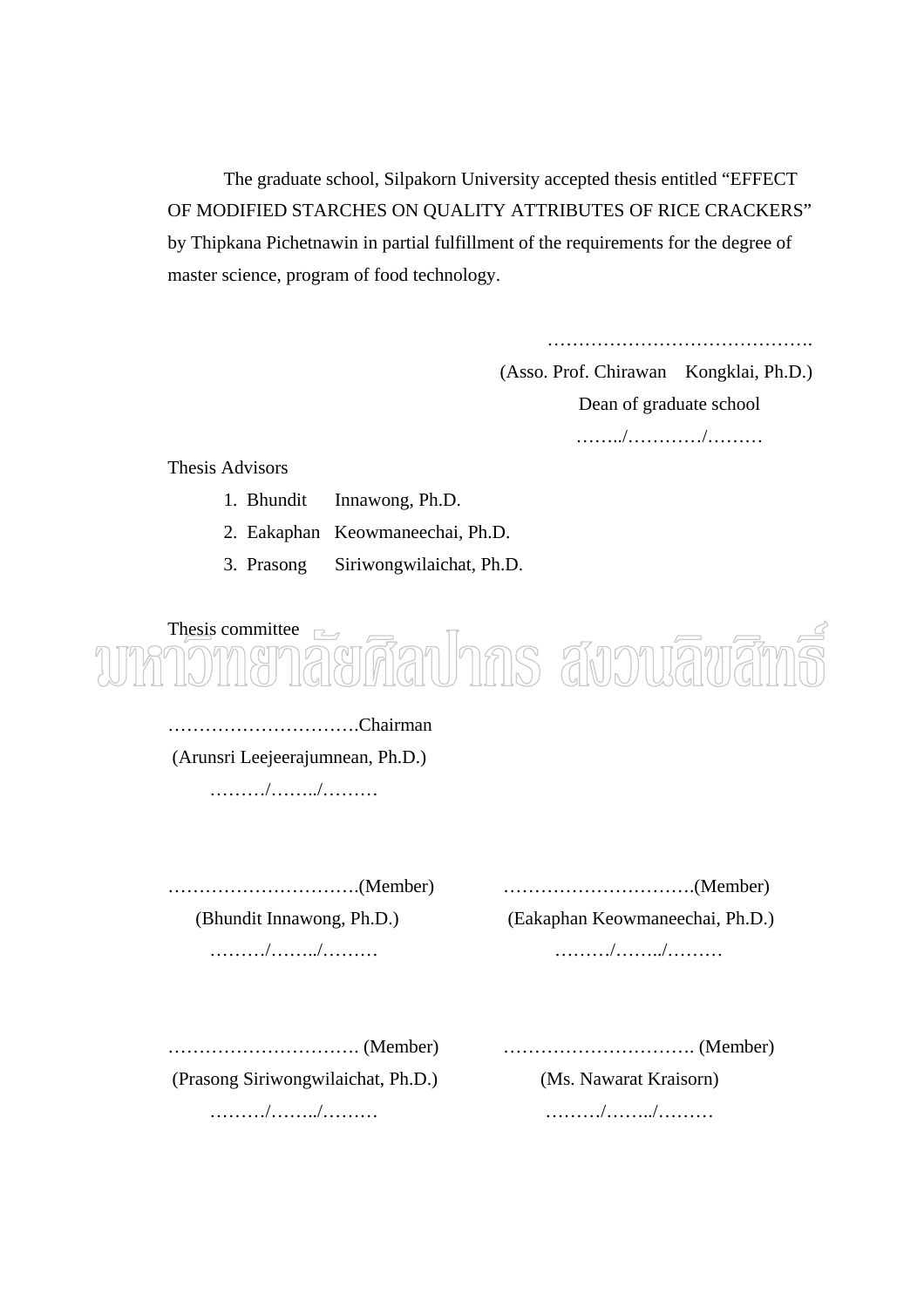#### K 44403251 : สาขาวิชาเทคโนโลยีอาหาร

คำสำคัญ : ข้าวแผ่นกรอบ / สตาร์ชดัดแปร / สตาร์ชธรรมชาติ / แผนภาพเนื้อสัมผัส ื้

้ทิพคณา พิเชษฐนาวิน : ผลของสตาร์ชดัดแปรต่อลักษณะคณภาพของข้าวแผ่นกรอบ (EFFECT OF MODIFIED STARCHES ON QUALITY ATTRIBUTES OF RICE CRACKERS) อาจารย์ผู้ควบคุมวิทยานิพนธ์ : อ.ดร.บัณฑิต อินณวงศ์, อ.ดร.เอกพันธ์ แก้วมณีชัย และ อ.ดร. ประสงค์ ศิริวงศ์วิไลชาติ. 77 หน้า. ISBN 974-464-531-8

การศึกษาผลของการแทนที่แป้งข้าวเจ้าพันธุ์ข้าวขาวดอกมะลิเพียงบางส่วนด้วยสตาร์ชธรรมชาติ และสตาร์ชดัดแปรในอัตราส่วน 1.5%, 2.5% และ 5.0% ต่อลักษณะทางกายภาพ (ความหนาแน่น และอัตรา การขยายตัว) และการทดสอบเนื้อสัมผัสของข้าวแผ่นกรอบด้วยเครื่องวิเคราะห์เนื้อสัมผัส (ความแข็ง ความ ื้ ื่ ื้ เค้นปกติ และความเครียดปกติ) พบว่าที่ระดับการผสม 2.5% ของการเติม NATIONAL 5730, NATIONAL ี่ 687 และ ULTRA-CRISP CS และท ระดับการผสม 5.0% ของ NATIONAL 5730 และ ULTRA-CRISP CS ทํา ี่ ให้ค่าความแข็ง ความเค้นปกติ และความเครียดปกติของข้าวแผ่นกรอบมีค่าลดลงอย่างมีนัยสำคัญทางสถิติ เป็นผลให้ข้าวแผ่นกรอบมีเนื้อสัมผัสที่นุ่มขึ้นกว่าตัวอย่างควบคุม (ข้าวแผ่นกรอบที่ทำจากแป้งข้าวเจ้า 100%) ึ้ ในขณะที่ข้าวแผ่นกรอบที่ทำจากการผสมสตาร์ชมันสำปะหลังดิบ 5,0% กลับทำให้ผลิตภัณฑ์เปราะขึ้นเมื่อ สังเกตจากแผนภาพเนื้อสัมผัส ื้

อย่างไรก็ตามเมื่อนำข้าวแผ่นกรอบที่ผสม NATIONAL 5730, NATIONAL 687 และ ULTRA-CRISP ี่ CSในอัตราสวน 2.5% มาทดสอบทางประสาทสัมผัสดวยวิธีการจัดอันดับความชอบ พบวาไมมีความแตกตาง กันอย่างมีนัยสำคัญกับตัวอย่างควบคุม และระหว่างชนิดของสตาร์ชดัดแปร ดังนั้นจึงเพิ่มอัตราส่วนการผสม ั้ ิ่ เป็น 3.0%, 4.0% และ 5.0% และทำการศึกษาต่อไปทางด้านคุณลักษณะเนื้อสัมผัสทางประสาทสัมผัส (ความ ื้ แข็ง ความแน่นเนื้อ และความเหนียวเหนอะ) ด้วยวิธีการทดสอบเชิงพรรณนา (QDA) และทางเครื่องมือ (ความ ื่ แข็ง และความเค้นเฉือน) ผลปรากฏว่าการเพิ่มอัตราส่วนการผสม NATIONAL 5730 และ ULTRA-CRISP CS ิ่ ทำให้ค่าความแข็งที่วัดได้จากทางประสาทสัมผัสและทางเครื่องมือ ค่าความเค้นเฉือน และความหนาแน่นของ ื่ ผลิตภัณฑ์ลดลง แต่มีอัตราการขยายตัวเพิ่มขึ้น นอกจากนี้ยังพบว่าความแข็งเป็นคุณลักษณะที่สำคัญที่สุดใน ิ่ การปรับปรุงคุณสมบัติของผลิตภัณฑ์ เนื่องจากค่าความแข็งที่วัด ได้จากประสาทสัมผัสมีความสัมพันธ์ ไปใน ื่ ทิศทางเดียวกันกับค่าความแข็งจากการวัดด้วยเครื่องมือ และการใช้ NATIONAL 5730 บ่งบอกความแข็งของ ื่ ข้าวแผ่นกรอบได้ดีเมื่อใช้วิธีการวิเคราะห์ความสัมพันธ์ด้วย Partial Least Squares (PLS) ดังนั้นข้าวแผ่นกรอบ ั้ ที่ผสม NATIONAL 5730 ในอัตราสวน 5.0% สามารถลดความแข็งของขาวแผนกรอบไดดีที่สุด

| ภาควิชาเทคโนโลยีอาหาร บัณฑิตวิทยาลัย มหาวิทยาลัยศิลปากร ปีการศึกษา 2547 |  |  |
|-------------------------------------------------------------------------|--|--|
|                                                                         |  |  |
|                                                                         |  |  |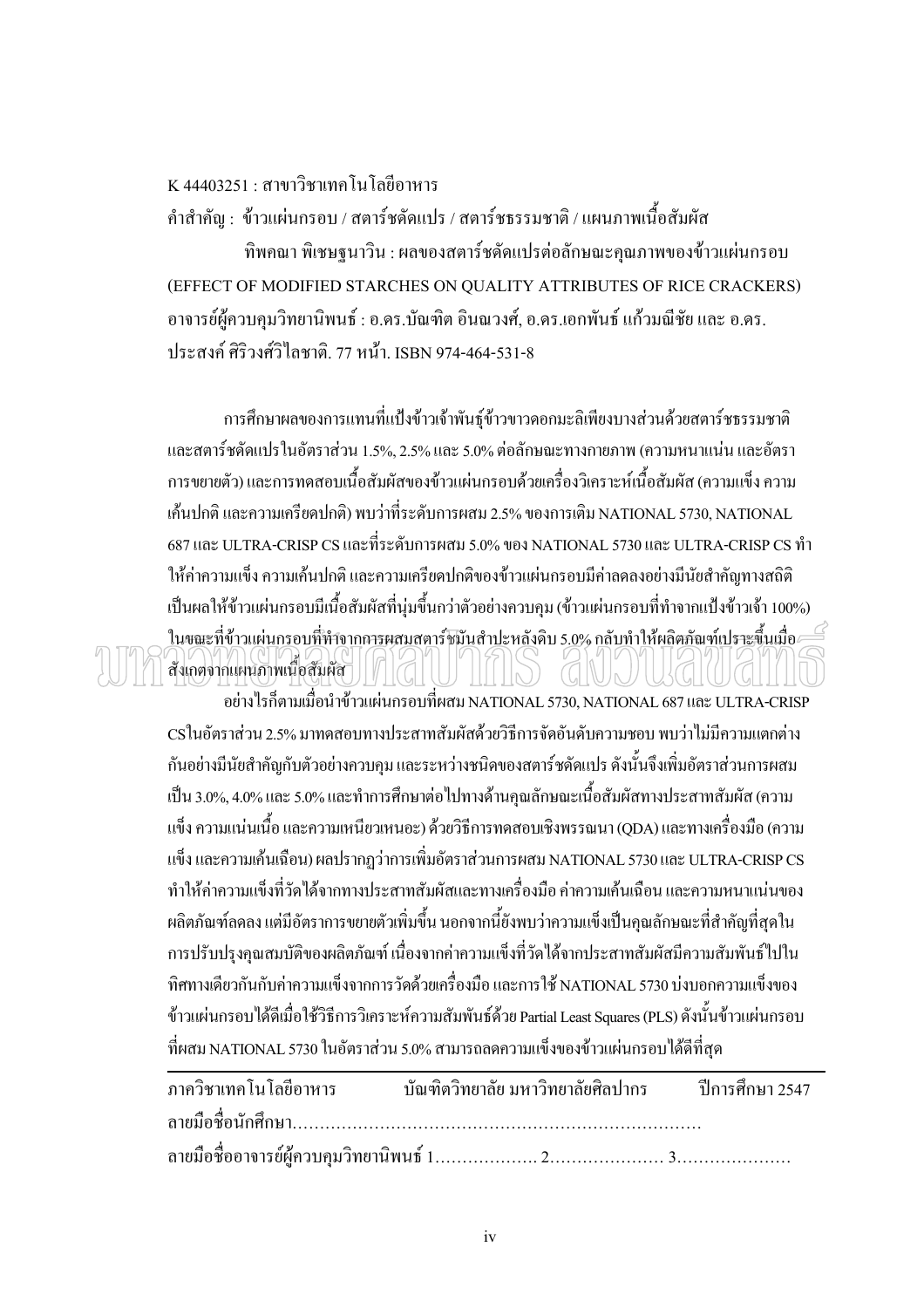#### K44403251 : MAJOR : FOOD TECHNOLOGY

KEY WORD : RICE CRACKER / MODIFIED STARCH / NATIVE STARCH /

#### TEXTURE MAP

 THIPKANA PICHETNAWIN : EFFECT OF MODIFIED STARCHES ON QUALITY ATTRIBUTES OF RICE CRACKERS. THESIS ADVISORS : BHUNDIT INNAWONG, Ph.D., EAKAPHAN KEOWMANEECHAI, Ph.D., AND PRASONG SIRIWONGWILAICHAT, Ph.D. 77 pp. ISBN 974-464-531-8.

The effects of partially substituted rice flour with various modified and native starches (at 1.5%, 2.5%, and 5.0%) on physical properties (bulk density and expansion ratio) and instrumental parameters (hardness, normal stress and normal strain) of nonglutinous rice (jasmine rice) cracker were investigated. As compared to the control (rice cracker with 100% rice flour), the additional NATIONAL 5730, NATIONAL 687, and ULTRA-CRISP CS at 2.5%, and also NATIONAL 5730 and ULTRA-CRISP CS at 5.0% significantly decreased hardness, normal stress and normal strain of rice crackers  $(p<0.05)$ . These starches also provided more mushy rice crackers. On the other hand, the rice cracker mixed with 5.0% native tapioca starch exhibited brittle texture as

illustrated by the texture map. However, sensory evaluation via preference ranking method simplify revealed the rice

crackers hardness containing each 2.5% of NATIONAL 5730, NATIONAL 687, and ULTRA-CRISP CS had no significant difference eventhough compared with the control and among starch types (p>0.05). For this reason, the use of higher additional levels such as 3.0%, 4.0%, and 5.0% of NATIONAL 5730 and ULTRA-CRISP CS was essential to investigate for further sensory evaluation (hardness, firmness and stickiness) using both quantitative descriptive analysis (QDA) and instrumental parameters (hardness and shear stress). As a result, when additional level increased, sensory hardness, instrumental hardness, shear stress and bulk density remarkably decreased while the product expansion ratio elevated. According to partial least squares (PLS) analysis, the sensory hardness and the instrumental hardness also showed the same response. The hardness, therefore, was the main attribute for rice cracker quality improvement and NATIONAL 5730 directly affected hardness. Conclusively, the addition of 5.0% NATIONAL 5730 in rice crackers expressed the best ability to reduce the hardness of products.

Department of Food Technology Graduate School, Silpakorn University Academic Year 2004 Student's signature…………………………………………………………………

Thesis Advisors' signature 1………………….. 2………………….. 3……….....………..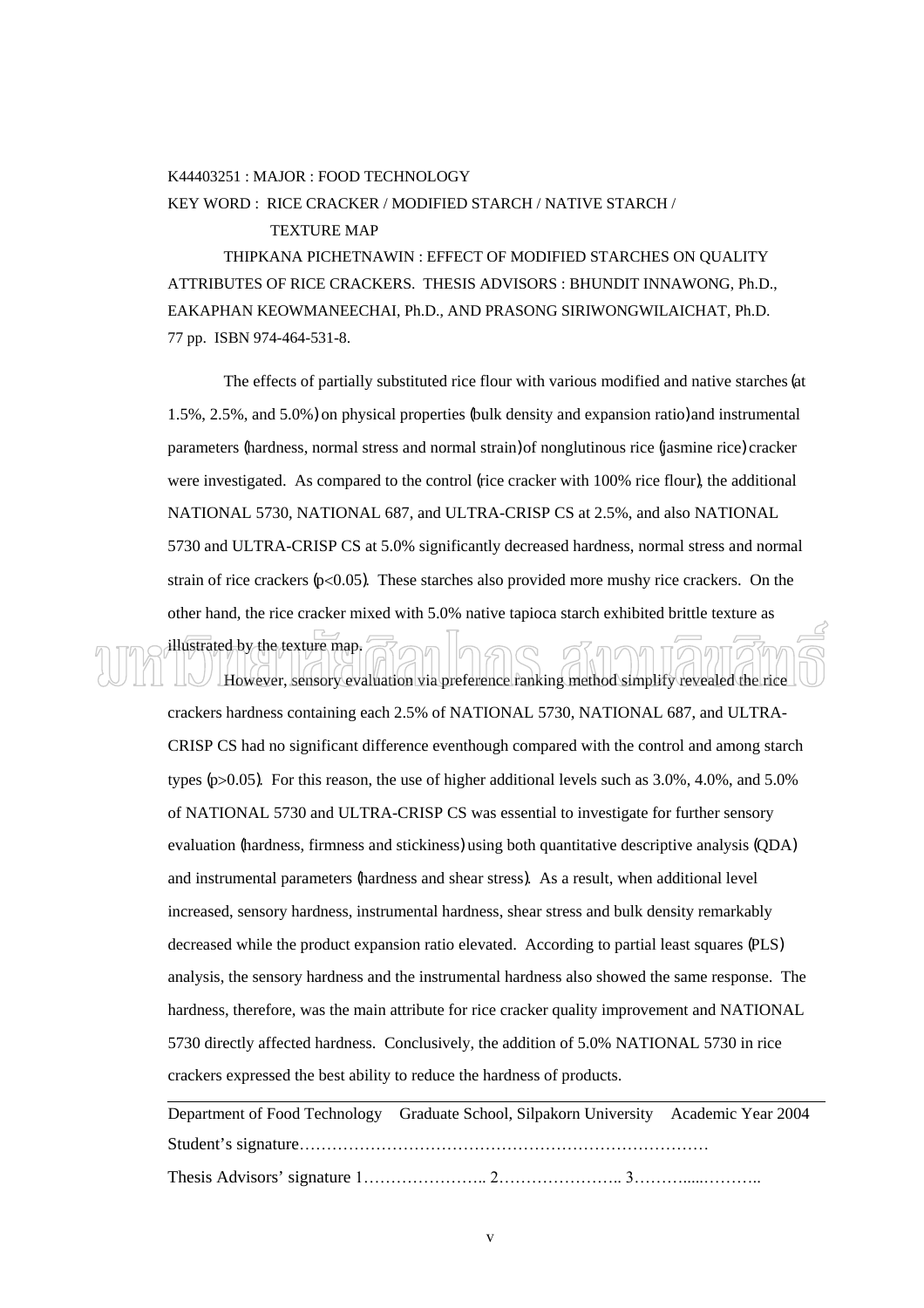## **ACKNOWLEDGEMENTS**

 I wish to express my sincere gratitude and respect to my advisor Dr. Bhundit Innawong for his kindness, ideas, patience, and knowledgeable advice throughout my Thesis. I am thankful for his willingness to take the time to make suggestions and help me achieve my goals. His support, guidance, and encouragement were the most appreciate.

 I thank Dr. Arunsri Leejeerajumnean, Dr. Eakaphan Keowmaneechai, Dr. Prasong Siriwongwilaichat and Ms. Nawarat Kraisorn who are willing to be my committee members of this Thesis. I would like to thank all of the graduate students that assisted in this research. I sincerely thank all staffs in Department of Food Technology.

 Many thanks are extended to all my friends. Finally, I would especially like to thank my parents for their love, financial support, and encouragement that they are given me throughout my academic period. MAT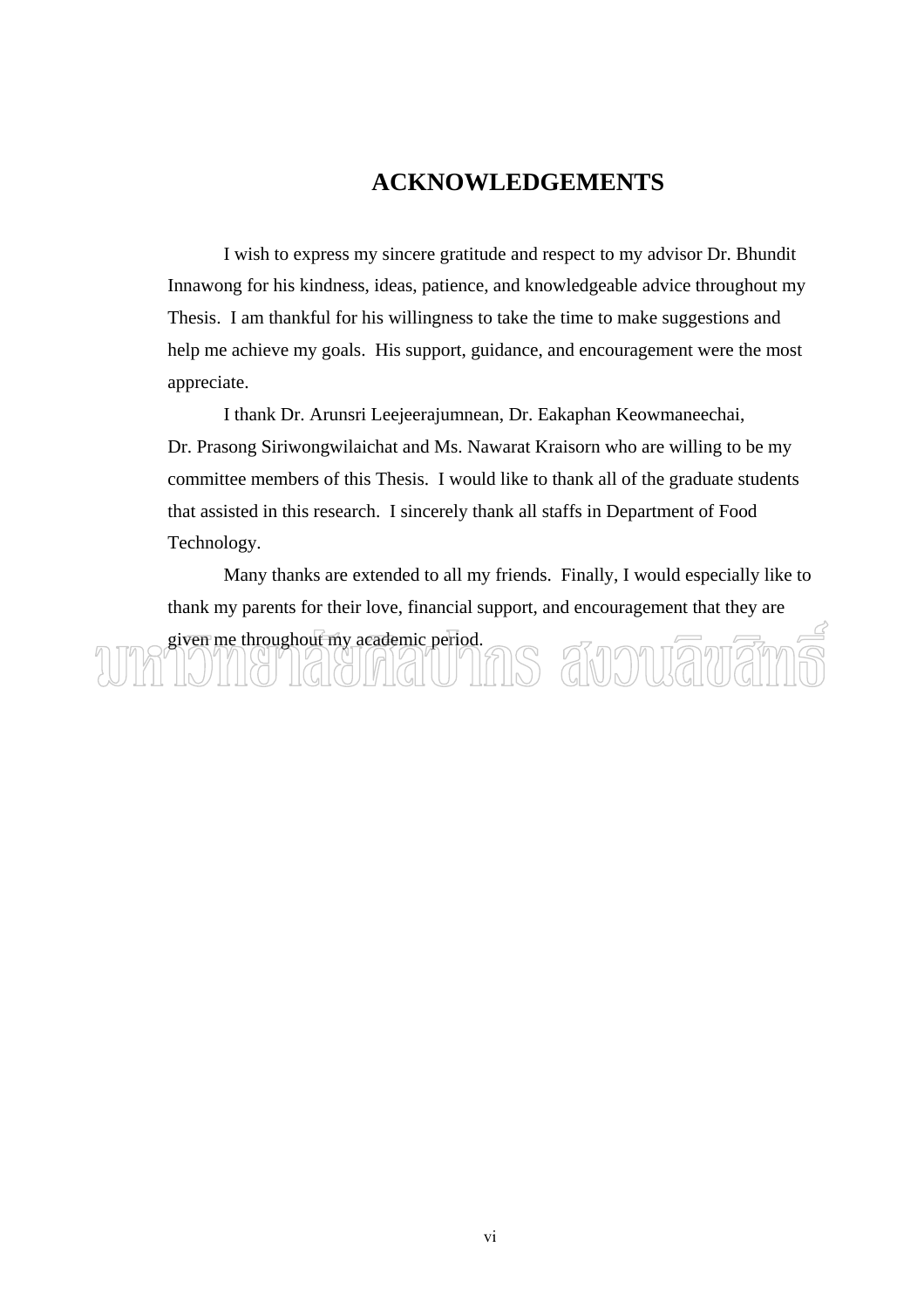# **LIST OF CONTENTS**

| <b>CHAPTER</b> |                                                                                 |  |  |
|----------------|---------------------------------------------------------------------------------|--|--|
| 1              |                                                                                 |  |  |
|                |                                                                                 |  |  |
| 2              |                                                                                 |  |  |
|                |                                                                                 |  |  |
|                |                                                                                 |  |  |
|                |                                                                                 |  |  |
|                |                                                                                 |  |  |
|                |                                                                                 |  |  |
|                |                                                                                 |  |  |
|                |                                                                                 |  |  |
| 3              | <b>Textural Properties of Rice Crackers Obtained from Partially Substituted</b> |  |  |
|                |                                                                                 |  |  |
|                |                                                                                 |  |  |
|                |                                                                                 |  |  |
|                | Materials and Methods.<br>26                                                    |  |  |
|                |                                                                                 |  |  |
|                |                                                                                 |  |  |
|                |                                                                                 |  |  |
| $\overline{4}$ | Instrumental Characteristics of Rice Crackers and Their Correlations with       |  |  |
|                |                                                                                 |  |  |
|                |                                                                                 |  |  |
|                |                                                                                 |  |  |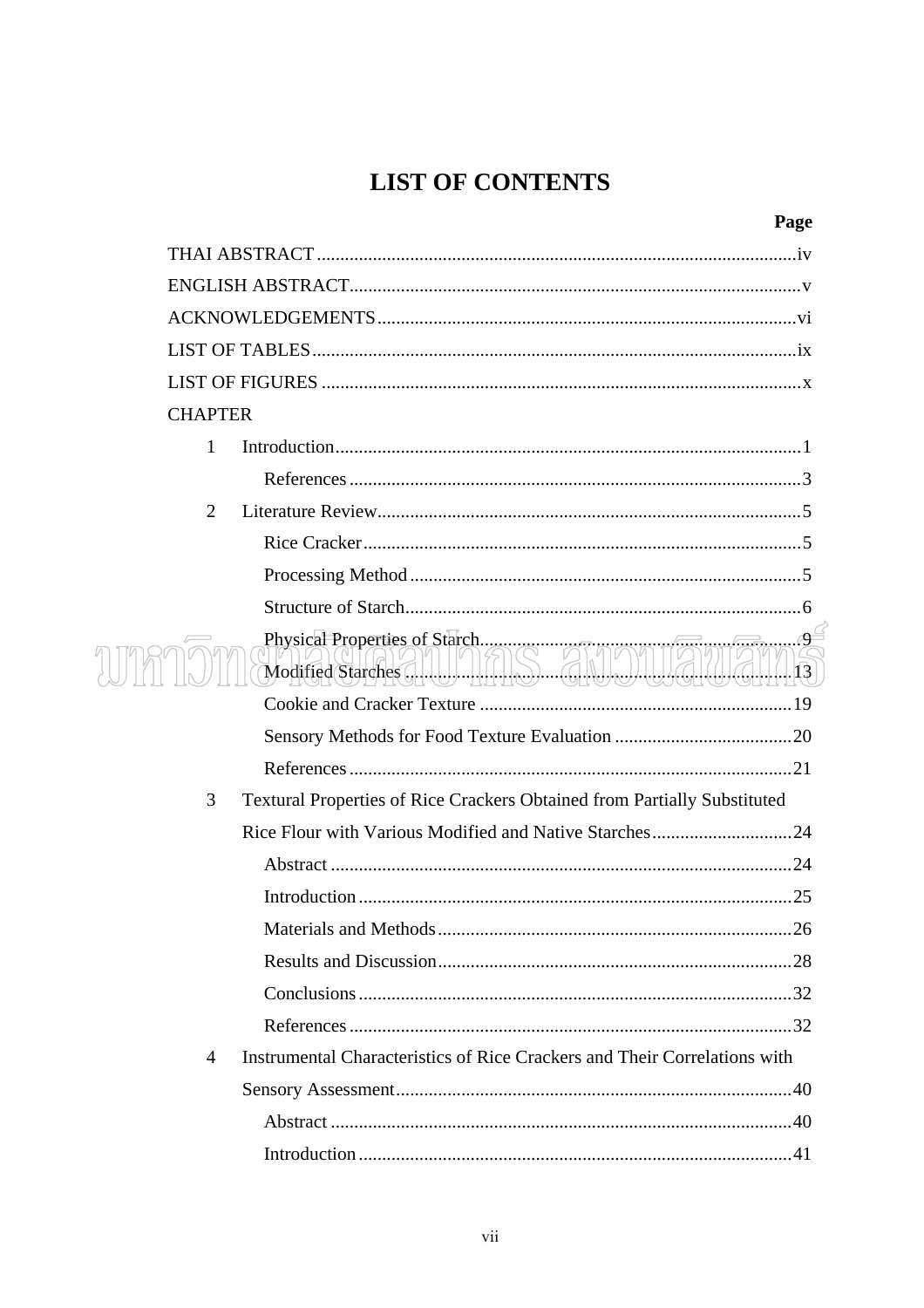### Page

#### **CHAPTER**

| 5               |                                                                                                                                                                                                                                                                                                                                                                                                                          |     |
|-----------------|--------------------------------------------------------------------------------------------------------------------------------------------------------------------------------------------------------------------------------------------------------------------------------------------------------------------------------------------------------------------------------------------------------------------------|-----|
|                 |                                                                                                                                                                                                                                                                                                                                                                                                                          |     |
| <b>APPENDIX</b> |                                                                                                                                                                                                                                                                                                                                                                                                                          |     |
|                 |                                                                                                                                                                                                                                                                                                                                                                                                                          |     |
|                 |                                                                                                                                                                                                                                                                                                                                                                                                                          |     |
|                 |                                                                                                                                                                                                                                                                                                                                                                                                                          |     |
|                 |                                                                                                                                                                                                                                                                                                                                                                                                                          | -75 |
|                 |                                                                                                                                                                                                                                                                                                                                                                                                                          |     |
| VITA            | $\begin{array}{c c c c c c} \hline \textbf{1} & \textbf{1} & \textbf{1} & \textbf{1} & \textbf{1} & \textbf{1} & \textbf{1} & \textbf{1} & \textbf{1} & \textbf{1} & \textbf{1} & \textbf{1} & \textbf{1} & \textbf{1} & \textbf{1} & \textbf{1} & \textbf{1} & \textbf{1} & \textbf{1} & \textbf{1} & \textbf{1} & \textbf{1} & \textbf{1} & \textbf{1} & \textbf{1} & \textbf{1} & \textbf{1} & \textbf{1} & \textbf{$ |     |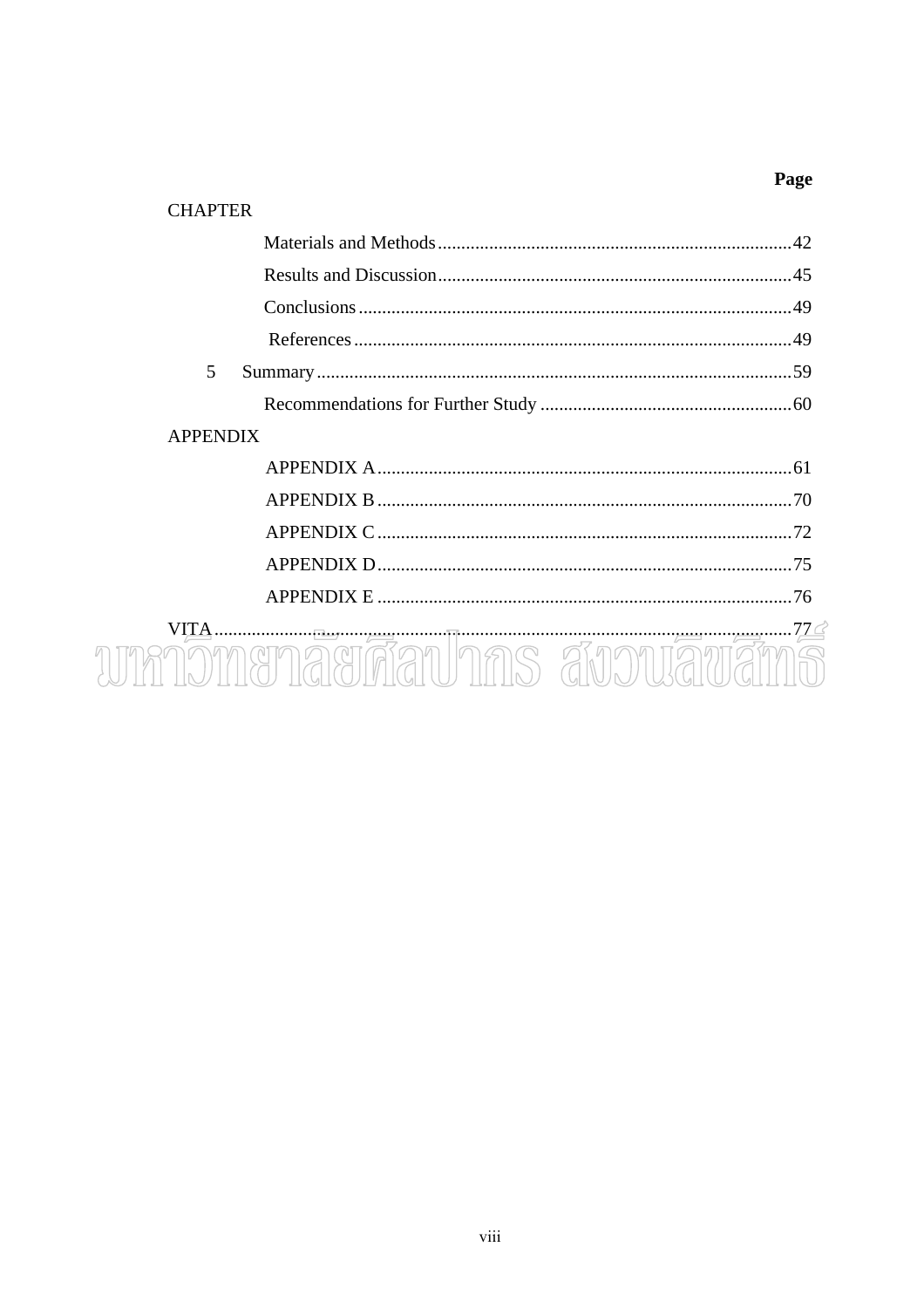## **LIST OF TABLES**

| <b>Table</b> |                                                                                   | Page |
|--------------|-----------------------------------------------------------------------------------|------|
|              | 2.1 Amylose and amylopectin contents and degree of polymerization of various      |      |
|              |                                                                                   |      |
|              |                                                                                   |      |
|              |                                                                                   |      |
|              | 3.1 Textural properties of rice crackers with various starch additions 35         |      |
|              | 3.2 Physical attributes of rice crackers with various starch additions 36         |      |
|              | 4.1 Definitions and techniques for sensory textural attributes of rice crackers51 |      |
|              | 4.2 The mean sensory attributes rating from the quantitative descriptive          |      |
|              |                                                                                   |      |
|              | 4.3 Instrumental evaluation of rice crackers with various starch additions53      |      |
|              |                                                                                   |      |

# wnnomenaerdauhns avouauans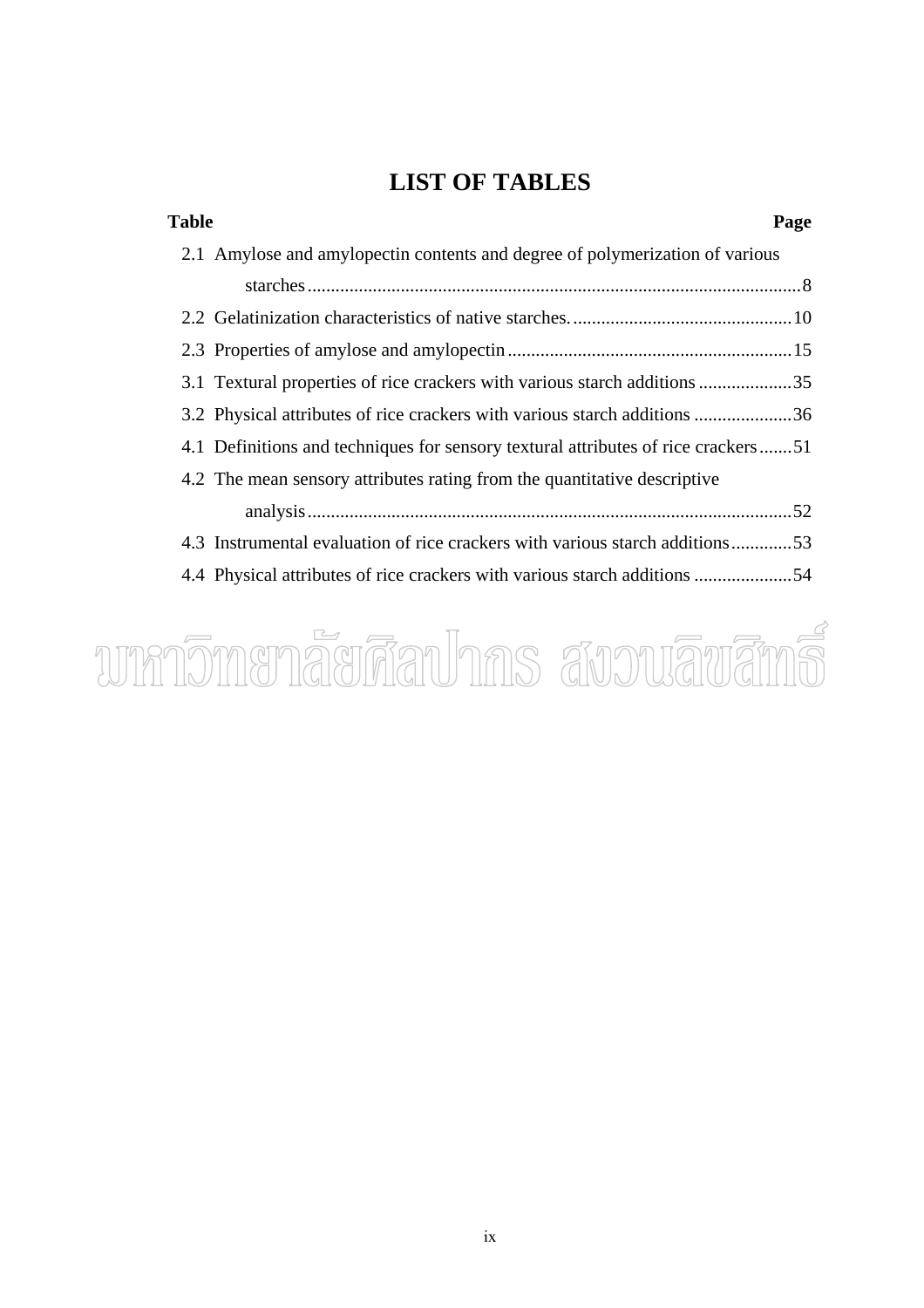## **LIST OF FIGURES**

| <b>Figure</b> |                                                                                    | Page |
|---------------|------------------------------------------------------------------------------------|------|
|               |                                                                                    |      |
|               | 2.2 Two major types of starch polymers: amylose molecule (a), amylopectin          |      |
|               |                                                                                    |      |
|               |                                                                                    |      |
|               | 3.1 Texture map of the rice crackers mixed with various starches at 1.5%37         |      |
|               | 3.2 Texture map of the rice crackers mixed with various starches at 2.5%38         |      |
|               | 3.3 Texture map of the rice crackers mixed with various starches at 5.0%39         |      |
|               | 4.1 Correlation coefficients expressed the PLS X-scores of the sensory attributes, |      |
|               |                                                                                    |      |
|               | 4.2 Correlation coefficients expressed the PLS X-scores of the instrumental        |      |
|               |                                                                                    |      |
|               | 4.3 Correlation coefficients expressed as the PLS X-scores of the sensory          |      |
|               | 4.4 Correlation coefficients of hardness attribute expressed as the PLS X-scores   |      |
|               |                                                                                    |      |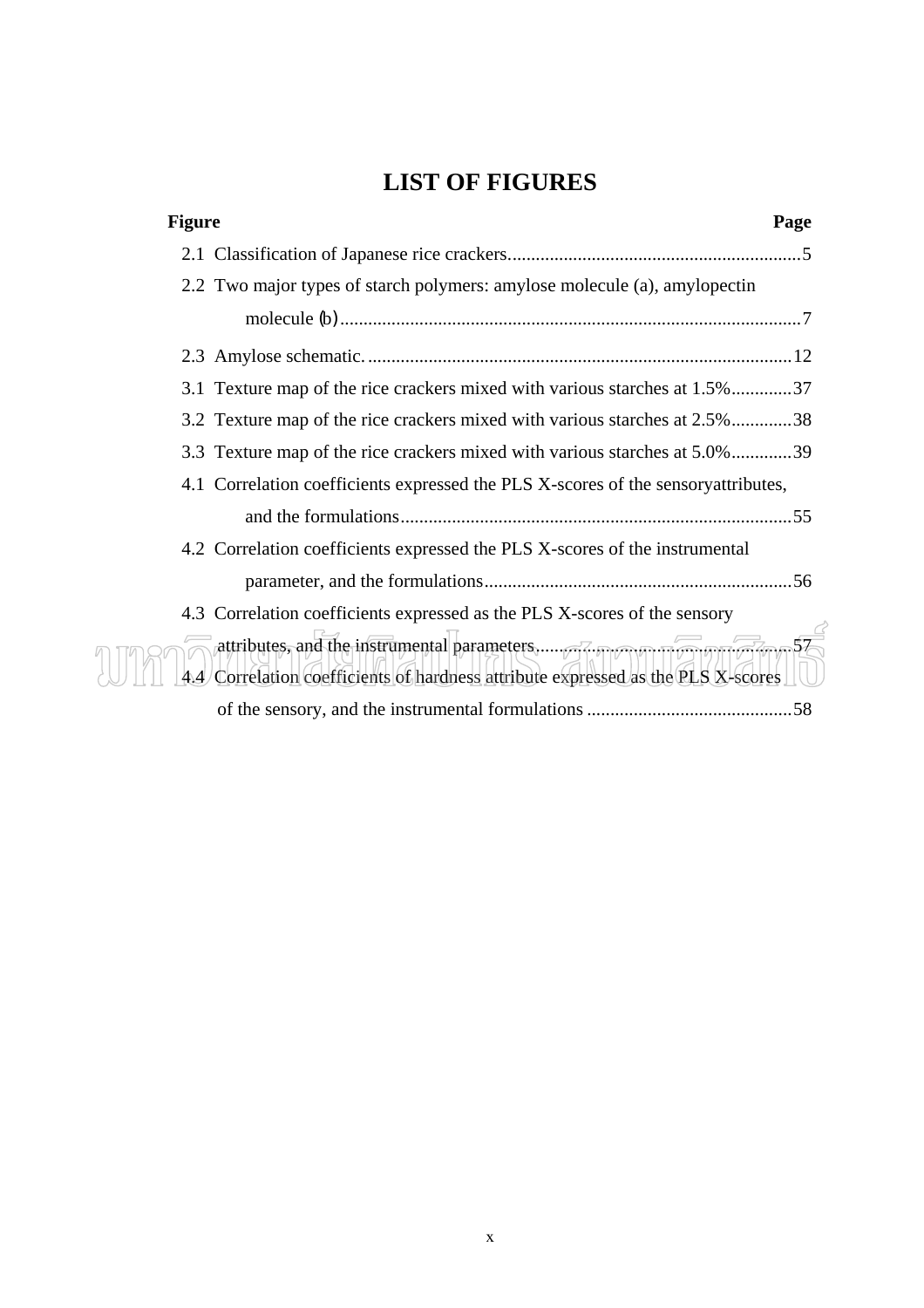# **CHAPTER 1 Introduction**

Rice is one of the world's most important cereals for human consumption and is also consumed in variety forms of noodles, puffed rice, fermented sweet rice and snack foods. Many types of rice snack foods are popular in the Orient markets (Luh, 1991). Moreover, rice also contributes several unique properties such as ease of digestibility, bland flavor and hypoallergenicity. It served as well in many available cultivars, therefore, rice flour has become an attractive ingredient in the snack foods (Kadan et al., 2001). Some of the rice snack foods are made from either glutinous rice or nonglutinous rice, while others are made from both types. Thailand, one of countries in Asia, produces a lot of rices and still maintains in the top rice-exporting country in the world (Luh, 1991). Consequently, rice based expanded snack food production enhances the price of rice and was the value-added products for the

exportation.

 This research was studies the changes in physical characteristics of the rice cracker made from pure rice flour with the additional of modified starch. The method of processing rice crackers varies among the species of rice used, whereas the quality of the products obtained from each processing is not the same. Rice crackers made from glutinous rice mostly are generally called Arare or Okaki. Each contains an unique textural characteristic and can be easily dissolved in the mouth. Regarding to the baked or popped snacks, glutinous rice expands readily and produces more porous texture. Whereas rice crackers made from nonglutinous rice are called Senbei, which exhibits a hard and rough texture (Hsieh and Luh, 1991). Therefore, nonglutinous rice cracker manufacturer need to improve product characteristic to soften in texture. Nevertheless, numerous factors influence the physicochemical properties and sensory characteristics of rice based expanded snacks including raw materials, ingredients, and types of process such as extrusion, baking, or frying. However, starch is an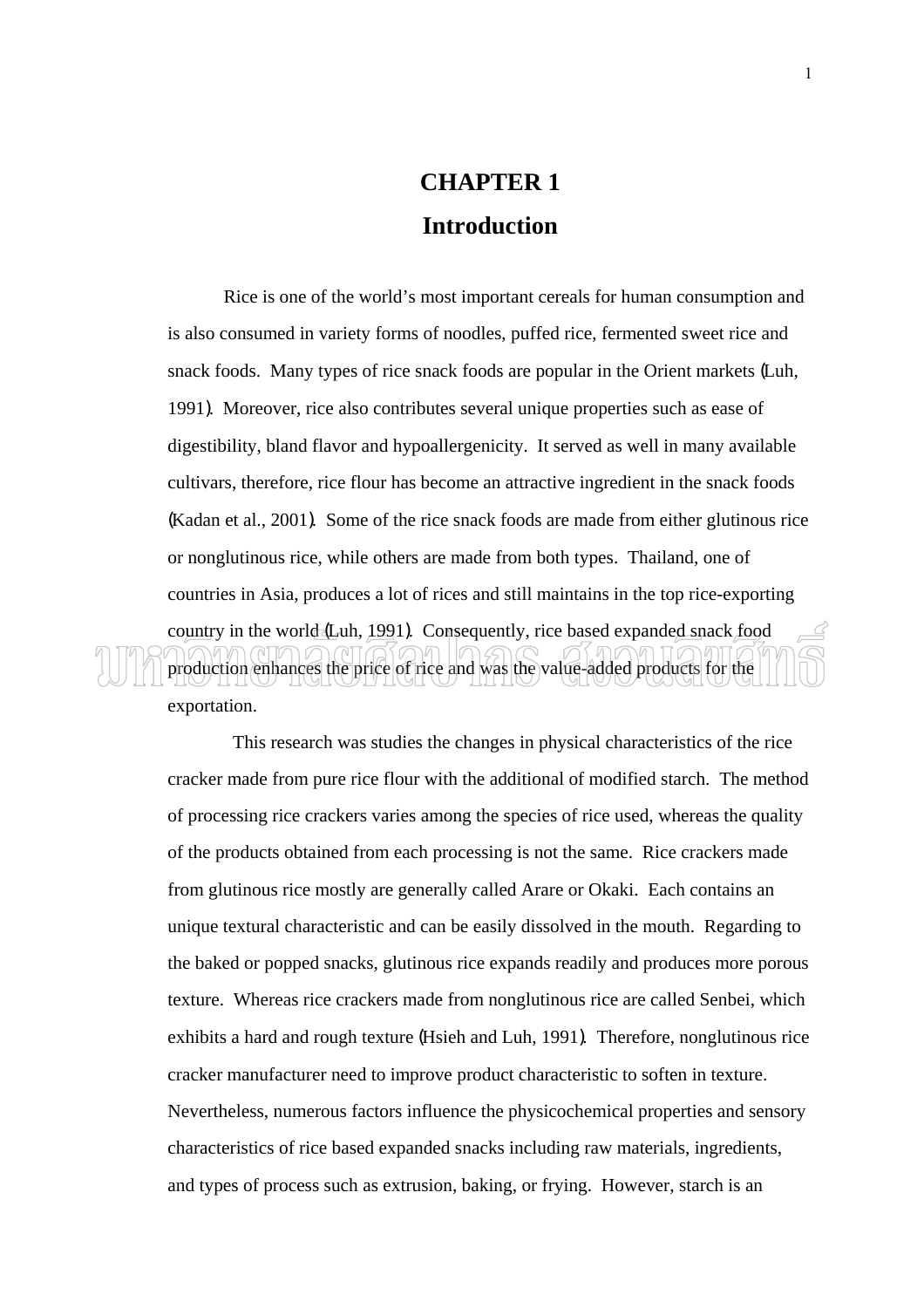important component ultimately affecting the quality of the expanded snacks (Moore, 1994). The modification of starches by advanced physical and chemical processing techniques have made the possible improvements in existing products and the development of a complete new family of snacks. Utilizing the proper blends of some potentially modified starches, it is presently feasible procedure to produce a wide variety of product textures. Products based on these starches may range in texture from light, fragile, highly puffed items to dense product. In addition, the amylose to amylopectin ratio apparently influences the textural properties of the finished product. The waxy type starches commonly promote puffing and retain an extremely light, fragile product. For this reason, most snacks containing different amounts of amylose starches potentially attempt the desirable texture (Feldberg, 1969).

Texture is of dominating importance for certain categories of foods,

particularly those with a bland flavor such as rice and pasta (Wilkinson et al., 2000). Food texture is a group of physical properties derived from the structure of food that can be determined by both sensory and instrumental analyse. Instrumental measurements are easy to perform, simple to reproduce, less time consuming, and more accurate to record output data (Kayacier and Singh, 2003). Using texture analyzer for measurement of expanded rice snacks was widely applied in several researches (Ilo et al., 1999; Kadan et al., 2001; Ding et al., 2004). In contrast sensory evaluation is generally time consuming, expensive, and not subject to absolute standards. Sensory measurement of texture, however, is a very important aspect of food quality that cannot be ignored because people will not purchase or consume food unless it contains high acceptability with respect to their perception of quality (Bourne, 1982). Therefore, the correlation between the data from sensory evaluation to those from instrumental measurement still has been played an important role to indicate the quality attributes and identifications of food textures (Lee et al., 1999).

The first objective of these studies was to investigate the effects of various modified and native starches on the textural properties of nonglutinous rice cracker.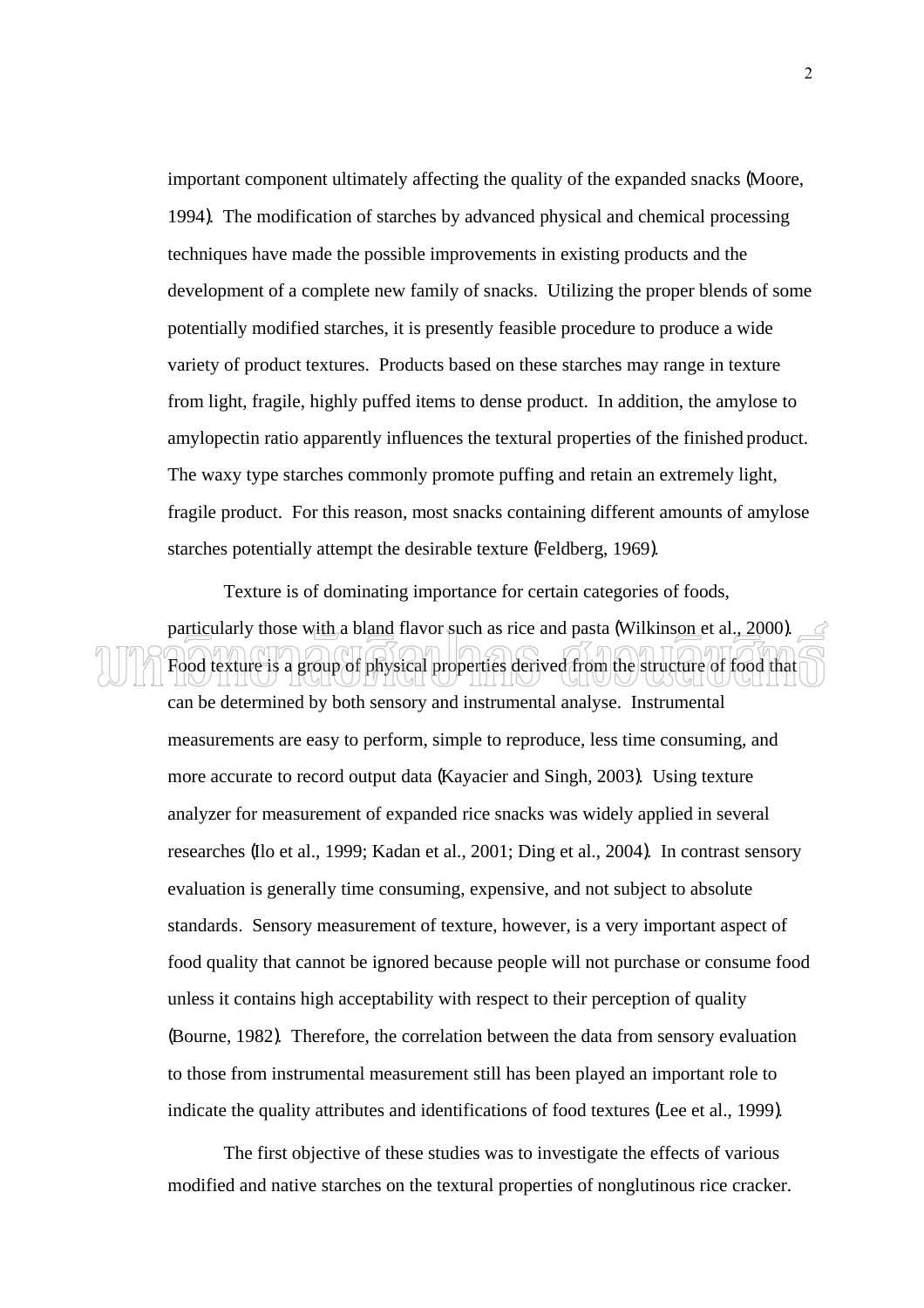The second objective was to determine the appropriate type and concentration of added starch to improve the textural characteristic of product. The others, was to investigate the effect of selected modified starches on physical attributes of rice cracker using both sensory and instrumental methods. The last also attempted to match the sensory and instrumental data for discover the instrumental parameters that are the best fitted to the critical sensory variables.

#### **References**

- Bourne M.C. 1982. Sensory methods of texture and viscosity measurement, pp. 247-279. In M.C. Bourne. **Food Texture and Viscosity: Concept and Measurement.** Academic Press, Inc. New York.
- Ding Q.B., P. Ainsworth, G. Tucker and H. Marson. 2004. The effect of extrusion conditions on the physicochemical properties and sensory characteristics of

rice-based expanded snacks. **J. Food Eng.** pp. 1-7. Feldberg C. 1969. Extruded starch-based snacks. **Cereal Science Today.** 14 (6):

- Hsieh F. and B.S. Luh. 1991. Rice snack foods, pp. 225-249. In B.S. Luh, (eds.). **Rice Utilization.** 2nd ed. Van Nostrand Reinhold. New York.
- Ilo S., Y. Liu and E. Berghofer. 1999. Extrusion cooking of rice flour and amaranth blends. **Lebensm. –Wiss. u. – Tech.** 32: 79-88.
- Kadan R.S., R.J. Bryant and D.L. Boykin. 2001. Effect of processing conditions on qualities of rice fries. **J. Food Sci.** 66 (4): 610-613.
- Kayacier A. and R.K. Singh. 2003. Textural properties of baked tortilla chips. **Lebensm. –Wiss. u. – Tech.** 36: 463-466.
- Lee S.Y., I. Luna-Guzman, S. Chang, D.M. Barrett and J.X. Guinard. 1999. Relating descriptive analysis and instrumental texture data of processed diced tomatoes. **Food Quality and Preference.** 10: 447-455.
- Luh B.S. 1991. **Rice utilization.** 2nd ed. Van Nostrand Reinhold. New York. 413 p.

<sup>211-214.</sup>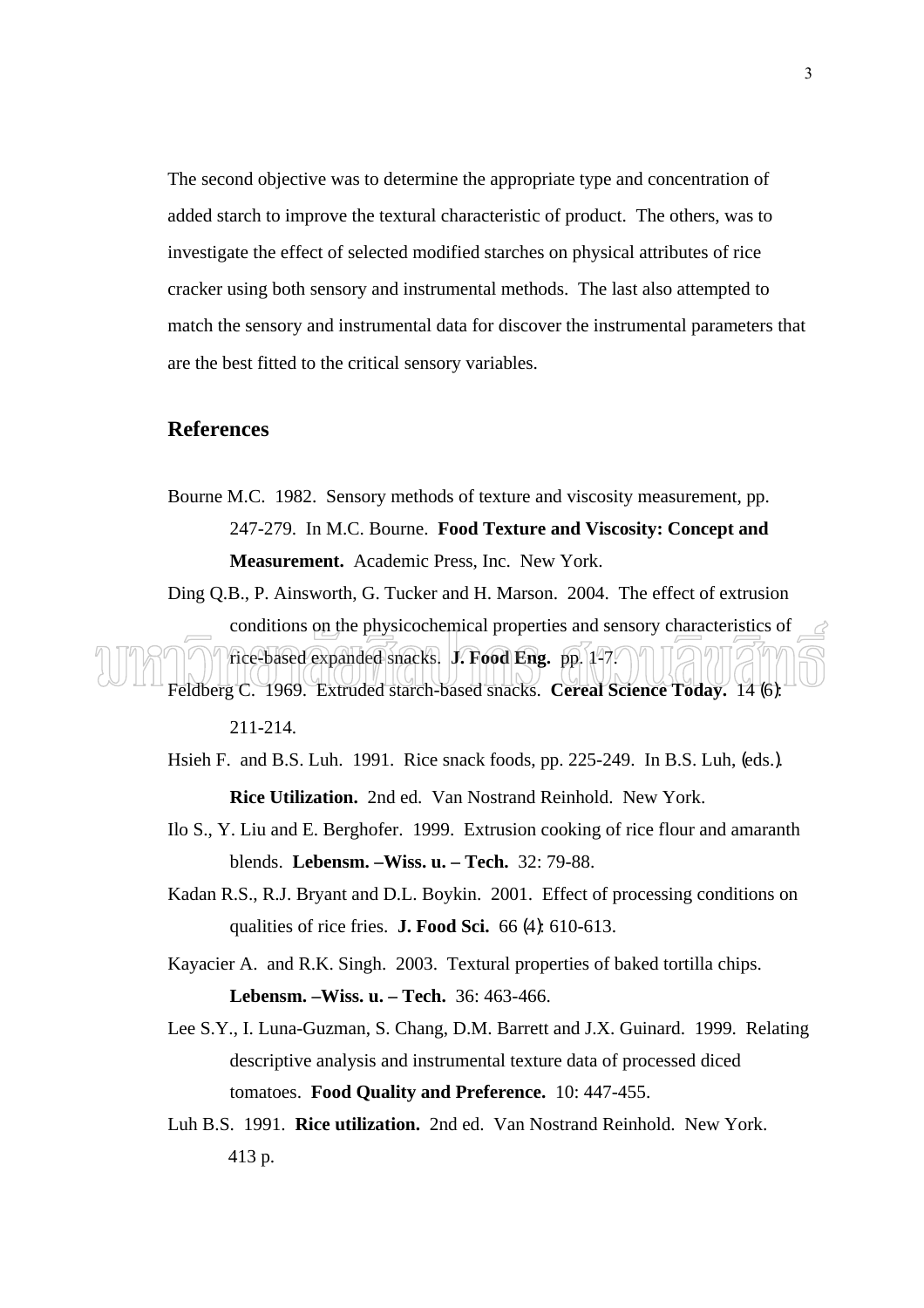Moore G. 1994. Snack food extrusion, pp. 110-143. In N.D. Frame, (eds.). **The Technology of Extrusion Cooking.** Blackie Academic and Professional. Wilkinson C., G.B. Dijksterhuis and M. Minekus. 2000. From food structure to texture. **Trends in Food Sci. and Tech.** 11: 442-450.

# unnomenaerdauhns avouauana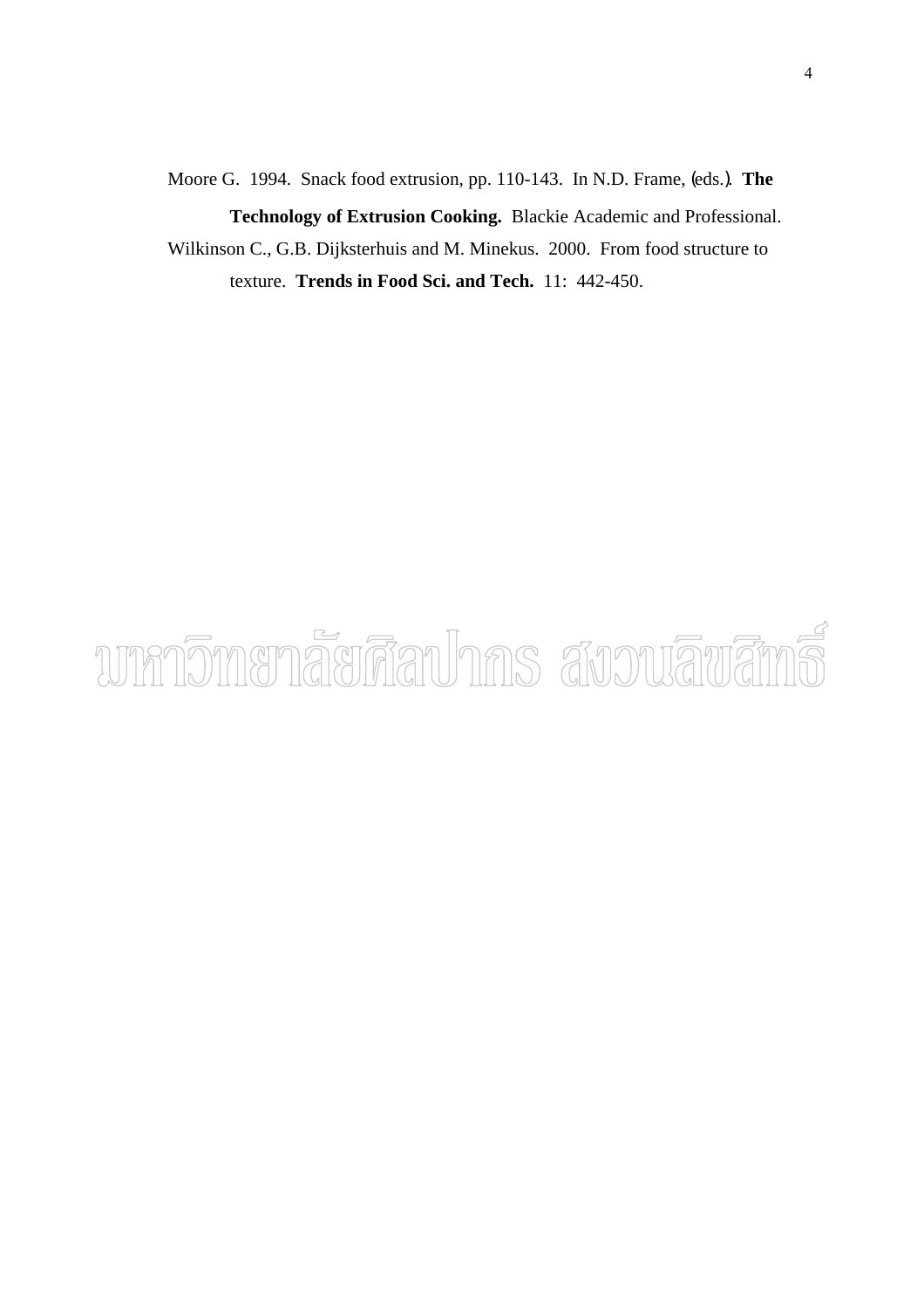# **CHAPTER 2 Literature Review**

**Rice Cracker** 

 Rice cracker is a Japanese baked snack food made from rice. Rice crackers made from glutinous rice are generally called arare or okaki, soft in texture. Rice crackers made from nonglutinous rice are called senbei which has a hard and rough texture (Hsieh and Luh, 1991; Maga, 1991). In choosing between glutinous or nonglutinous rice, one has to pay attention to uniformity in quality, rate of water absorption, extent of refinement and absence of objectionable odors and tastes (Luh, 2000). The classification of Japanese rice crackers relative to rice type is summarized in Fig. 2.1 (Maga, 1991).



#### Fig. 2.1 Classification of Japanese rice crackers. Source: Maga (1991)

#### **Processing Method**

 Nonglutinous rice crackers. After milling, the rice is washed, soaked in water to moisture content of 20-30%, and ground into powder. After some water is added, the rice is placed in a kneading machine, where it will be steamed for 5-10 min. After cooling to  $60-65^{\circ}$ C, the rice is rolled and pressed into thin layers and cut into desired shapes. It is dried by hot air at  $70-75^{\circ}$ C to 20% moisture and tempered at room temperature for 10-20 hr. Then a second drying is applied until moisture content of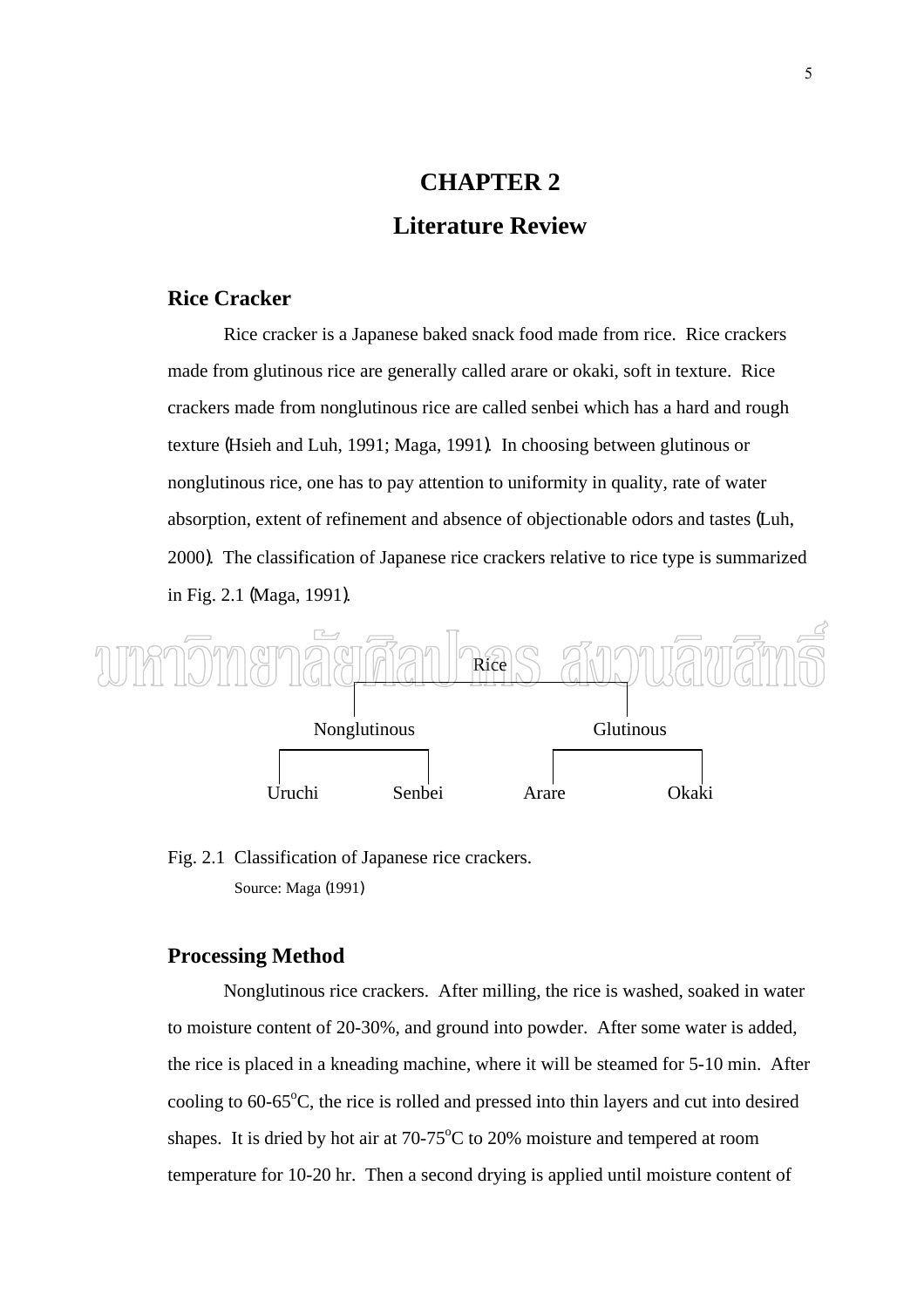10-12% is reached. Finally, it is baked at  $200-260^{\circ}$ C in a baking machine or band oven. After baking, it is seasoned by coating with soy sauce, spice and other seasoning materials (Hsieh and Luh, 1991).

#### **Structure of Starch**

 Starch is a polymeric carbohydrate consisting of anhydroglucose units linked together primarily through glucosidic linkages. It has been established that starch is a heterogeneous material consisting at the extremes of two major types of polymers such as amylose and amylopectin (Wurzburg, 1986).

 Amylose is essentially a linear polymer in which the anhydroglucose units are predominantly linked through  $\alpha$ -D-(1,4) glucosidic bonds (Fig. 2.2 a). Its molecular size varies depending upon the plant source and processing conditions employed in extracting the starch. It may contain anywhere from about 200 to 2000

anhydroglucose units (Whistler and Bemiller, 1984).

On the other hand, amylopectin is a branched polymer containing, in addition to anhydroglucose units linked together as in amylose through  $\alpha$ -D-(1,4) glucosidic bonds, periodic branches at the carbon 6 position. These branches are linked to the 6 carbon by  $\alpha$ -D-(1,6) glucosidic bonds. Each branch contains about 20 to 30 anhydroglucose units. A schematic of the amylopectin molecule is shown in Fig. 2.2 b (Wurzburg, 1986).

Starches of different origins have different amylose-amylopectin ratios and average degree of polymerizations (DP) of both fractions, as shown in Table 2.1.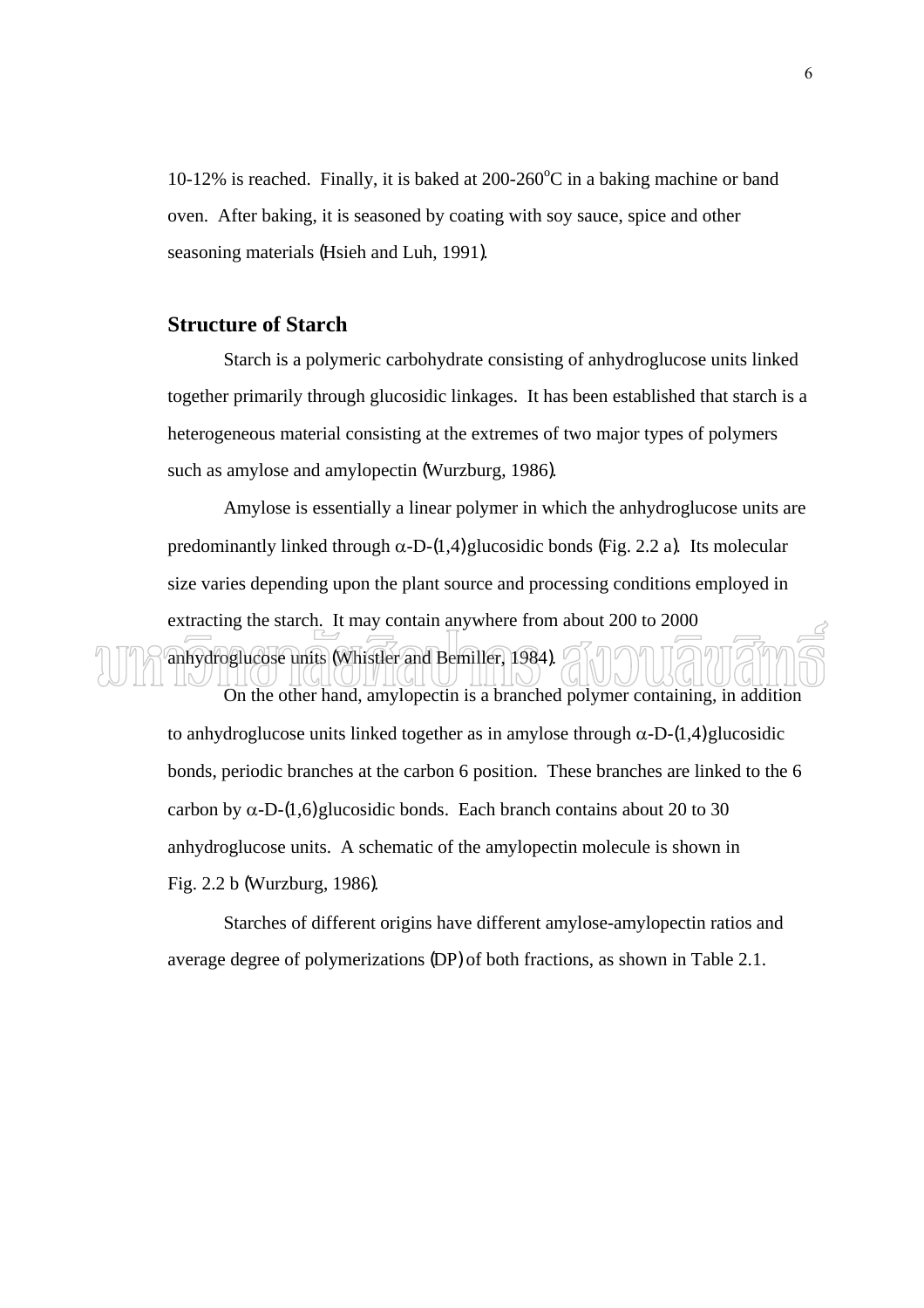

(a)



Fig. 2.2 Two major types of starch polymers: amylose molecule (a), amylopectin molecule (b).

Source: Wurzburg (1986)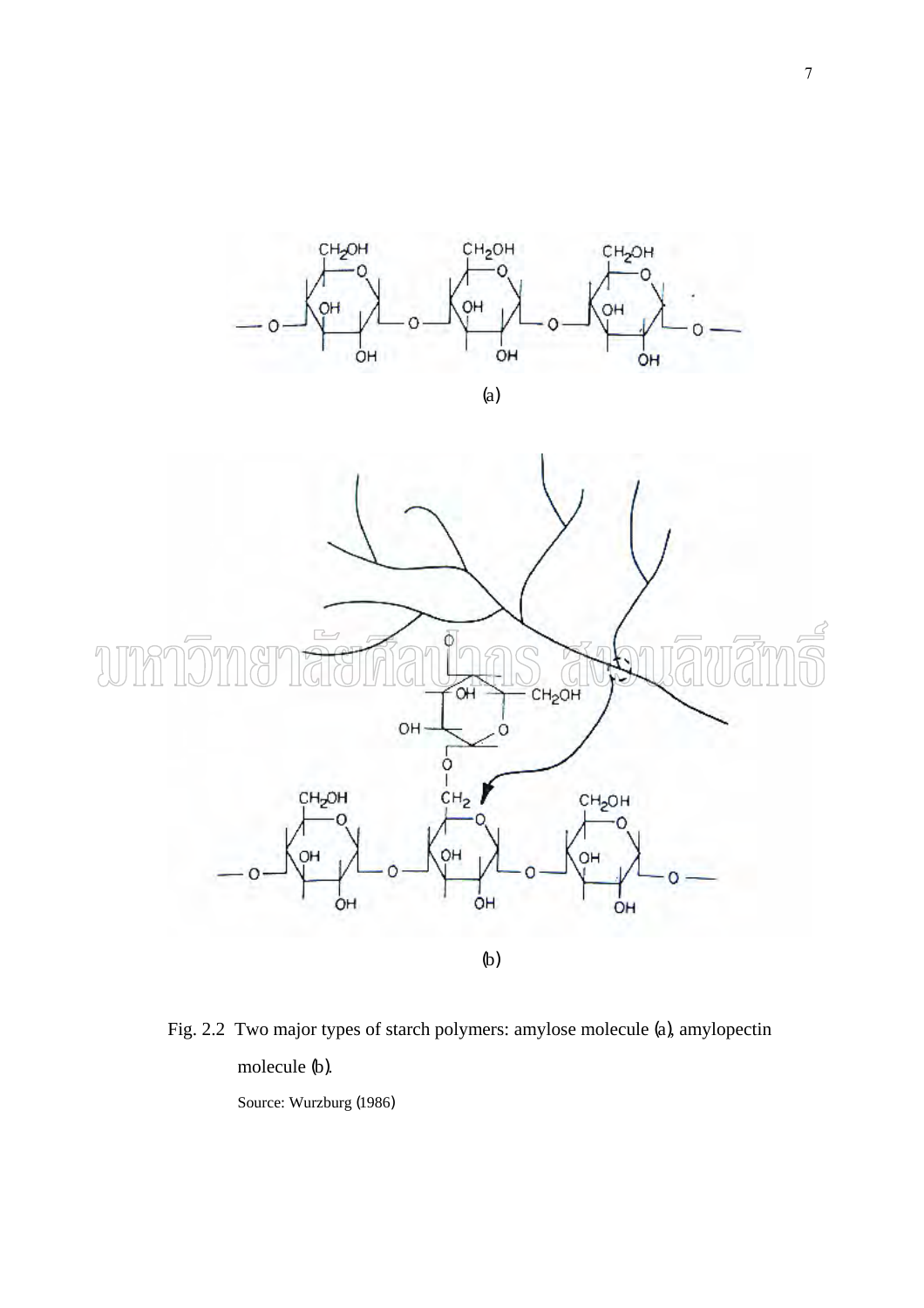| <b>Starch</b>      | Amylose                                      | Amylopectin     | Average DP, | Average DP, |
|--------------------|----------------------------------------------|-----------------|-------------|-------------|
|                    | $(\%$ W/W)                                   | $(\%$ W/W)      | amylose     | amylopectin |
| Corn               | 28                                           | 72              | 800         | 2,000,000   |
| Potato             | 21                                           | 79              | 3,000       | 2,000,000   |
| Wheat              | 28                                           | 72              | 800         | 2,000,000   |
| Tapioca            | 17                                           | 83              | 3,000       | 2,000,000   |
| Waxy maize         | $\boldsymbol{0}$                             | 100             |             | 2,000,000   |
| Amylomaize<br>Rice | $\rightarrow$<br>$50 - 80$<br>$\widehat{1}7$ | $20 - 50$<br>83 | 715         |             |
| Sorghum            | 28                                           | 72              |             |             |
| Sago               | 27                                           | 73              |             |             |
| Arrowroot          | 20                                           | 80              |             |             |

Table 2.1 Amylose and amylopectin contents and degree of polymerization of various starches.

DP: Degree of polymerization

Source: Beynum and Roels (1985)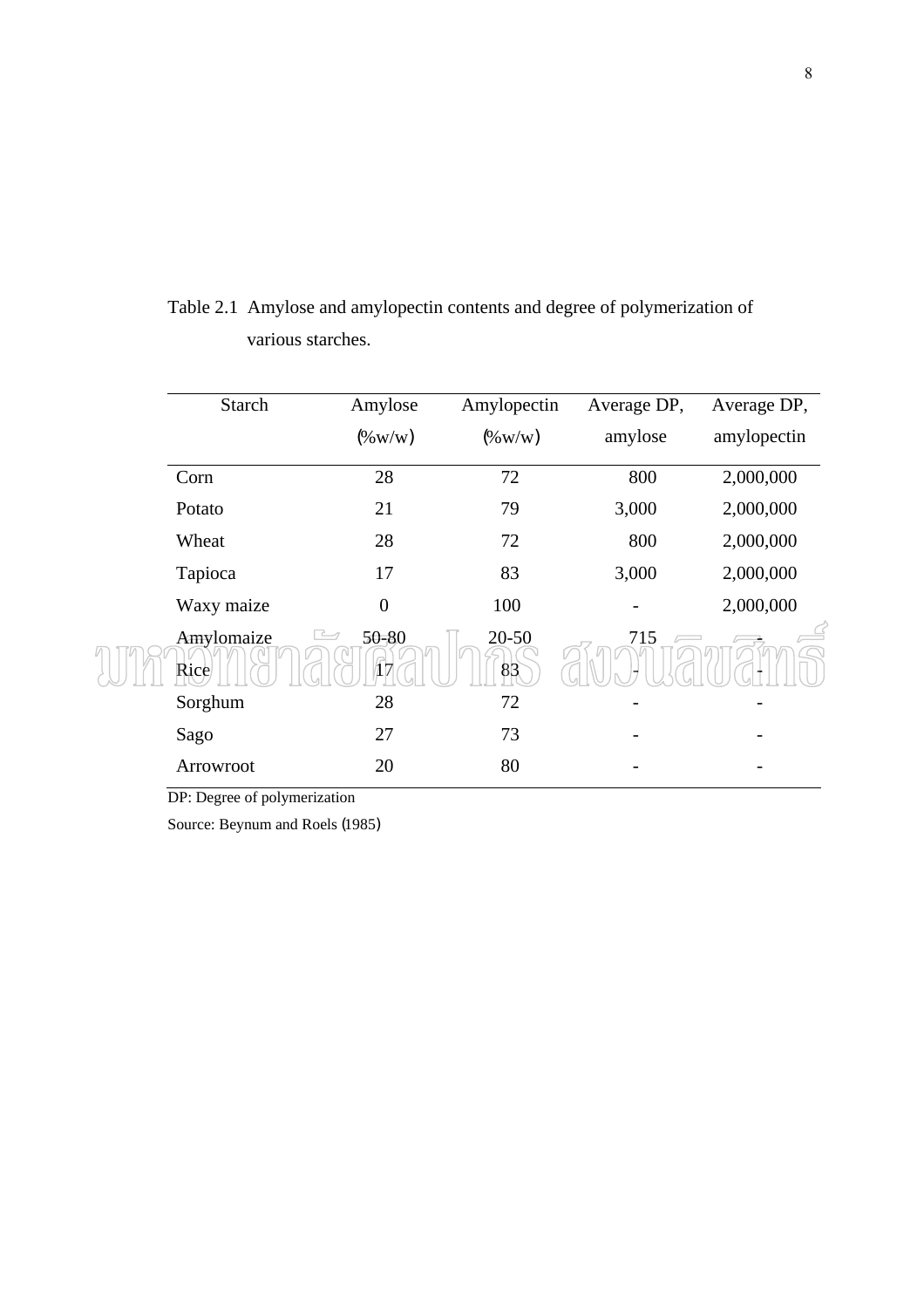#### **Physical Properties of Starch**

**Gelatinization** : Starch molecules associate through hydrogen bond, when starch granules are insoluble in cold water but absorb water to a limited extent and slightly swell. However, the swelling is reversible when starch is dried (Kerr, 1950). When the starch granule is heat in water, the weaker hydrogen bonds in the amorphous areas are ruptured and the granule swells with progressive hydration. As the granule continues to expand, more water is imbibed, clarity is improved and viscosity increased. Birefringence is lost which is measured with a microscope equipped with a Kofler hot stage. This phenomenon is called gelatinization and initial gelatinization temperature varies with the type of starch (Wurzburg, 1986). In addition, the best method for following the viscosity changes during cooking of a starch paste is with the Brabender viscoamylograph. This apparatus measures the

at any desired temperature for a specific time and then cooled at uniform rate. The temperature at which the viscosity begins to rise is termed the Brabender pasting temperature. This pasting temperature is usually higher than the gelatinization temperature measured by the loss in birefringence. As shown in Table 2.2 (Beynum and Roels, 1985).

viscosity of starch water dispersions that are stirred and heated at a uniform rate, held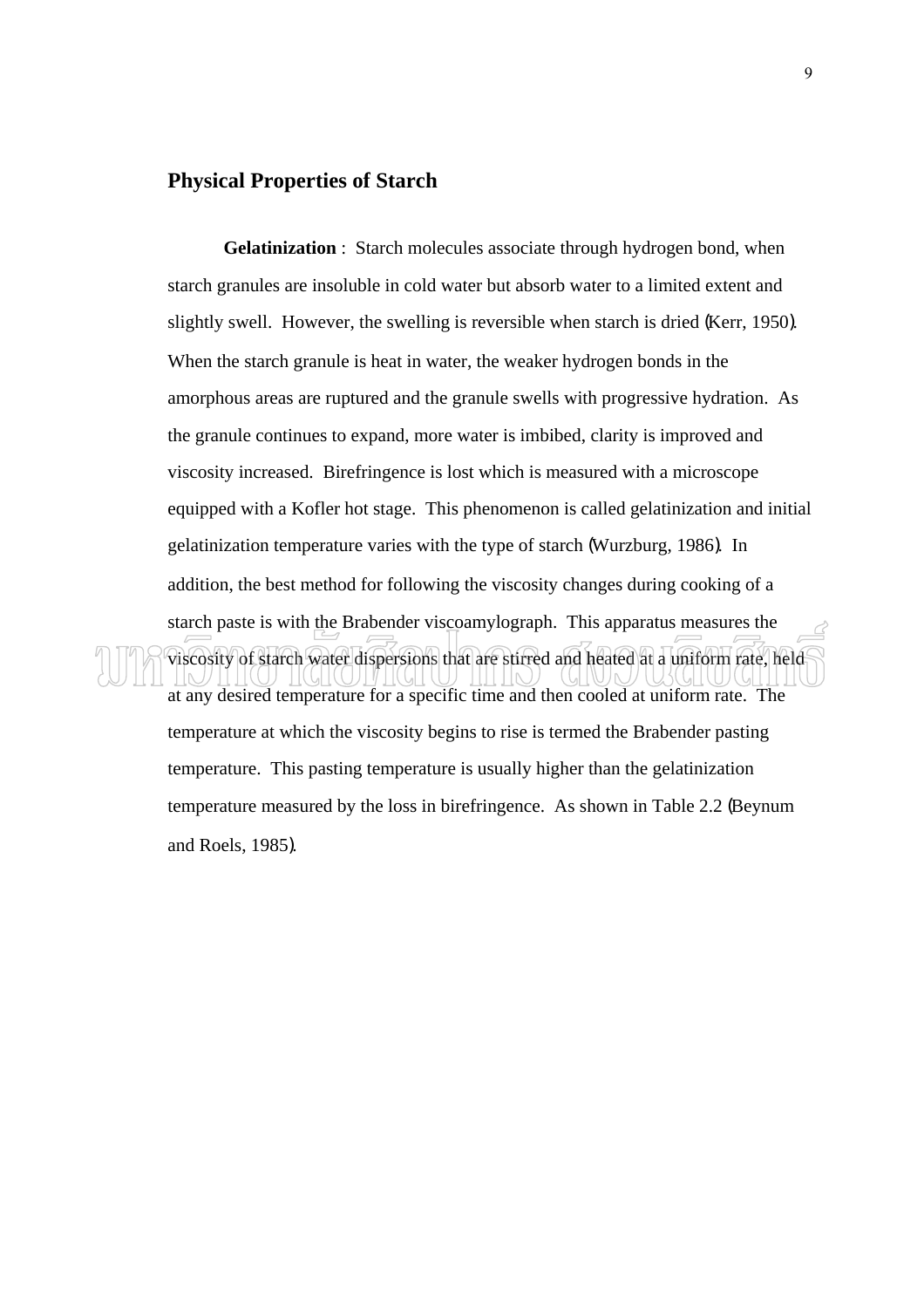| <b>Starch</b>            | Kofler                     | <b>Brabender pasting</b> | <b>Brabender</b> | Swelling       |
|--------------------------|----------------------------|--------------------------|------------------|----------------|
|                          | gelatinization             | temperature              | peak             | power at       |
|                          | temperature range          | $(8\%; {}^{0}C)^{a}$     | viscosity        | $95^{\circ}$ C |
|                          | (C)                        |                          | $(8\%;BU)^{a,b}$ |                |
| Corn                     | 62-67-72                   | 75-80                    | 700              | 24             |
| Potato                   | 58-63-68                   | $60 - 65$                | 3,000            | 1,153          |
| Wheat                    | 58-61-64                   | 80-85                    | 200              | 21             |
| Tapioca                  | 59-64-69                   | 65-70                    | 1,200            | 71             |
| Waxy maize<br>Amylomaize | $63 - 68 - 72$<br>67-80-92 | 65-70<br>90-95           | 1,400            | 64             |
| Rice                     | 68-74-78                   | 70-75                    | 500              | 19             |
| Sorghum                  | 68-74-78                   | 75-80                    | 700              | 22             |
| Sago                     | 60-66-72                   | 65-70                    | 1,100            | 97             |
| Arrowroot                | 62-66-70                   |                          |                  | 54             |

Table 2.2 Gelatinization characteristics of native starches.

 $a$  Starch concentration, 8% w/v

 $b$  BU = Brabender units

Source: Beynum and Roels (1985)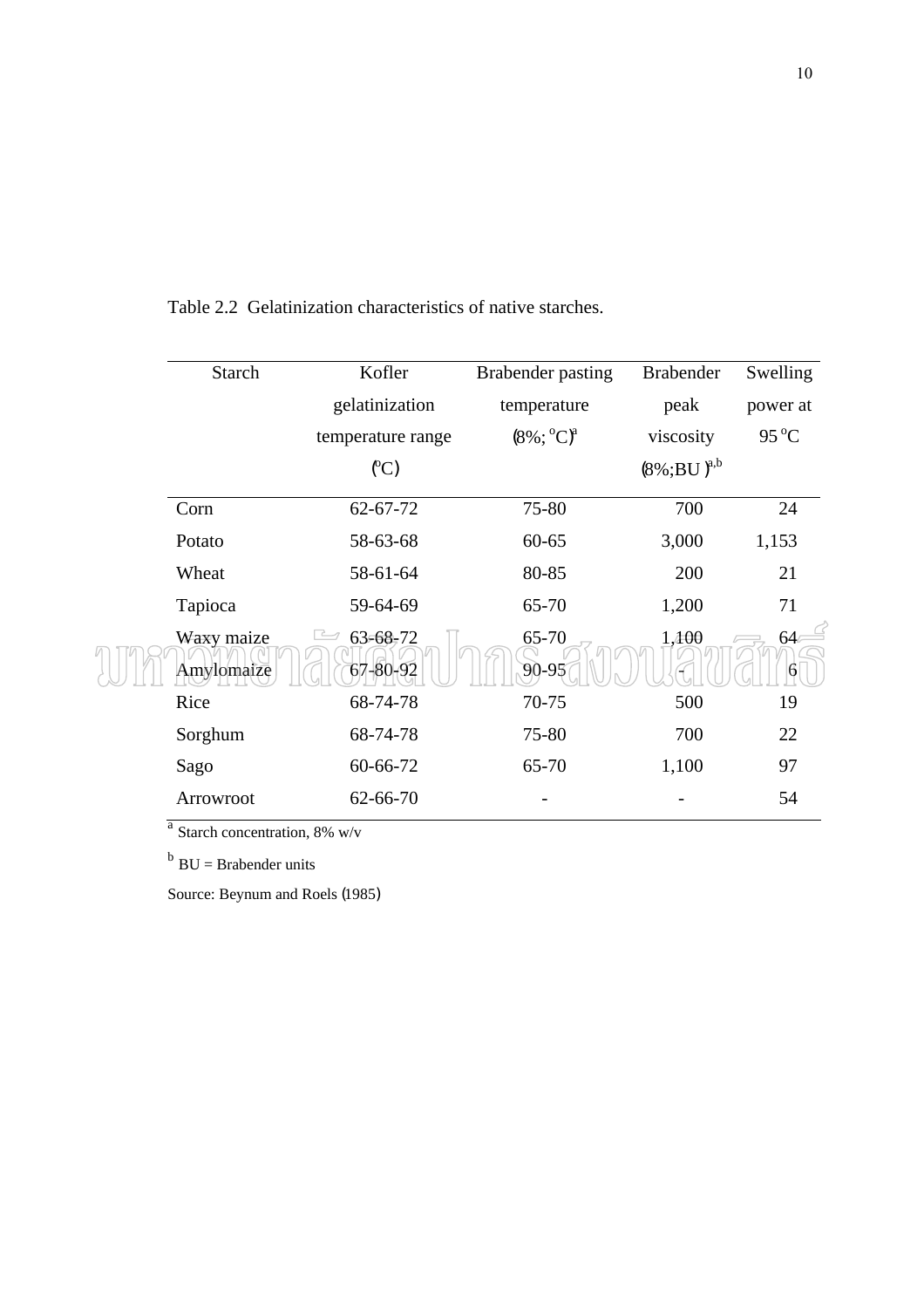**Retrogradation** : After gelatinization, the viscosity of starch paste rises and continues to rise until it approaches a peak where the granules have approached their maximum hydration. As heating is continued, the granules tend to rupture, releasing the amylose and amylopectin molecules resulted in the viscosity drop. The amylose molecules are solubilized and leach out into solution, these molecules will then reassociate into aggregates and precipitate at low concentrations or set to a gel at higher starch concentrations due to the steric hindrance may interfere so only partial orientation between the segments of the polymers. This phenomenon of intermolecular association between amylose molecules is commonly called "set back" or retrogradation (Beynum and Roels, 1985). It is schematically illustrated in Fig. 2.3.

As a general rule, sols of common cereal starches such as corn, wheat, rice, etc., having relatively high levels of moderately sized amylose molecules, become opaque and form gels on cooling. Those of potato and tapioca, however, usually

maintain their clarity much better and while they thicken on cooling, they do not form

opaque gels. Waxy corn starch, unlike regular corn starch, behaves like tapioca or potato. Its sols show even less tendency to thicken on cooling than tapioca or potato. Subsequently, the congealed paste will become cloudy and opaque with time and will eventually release water to shrink into a rubbery consistency, this is referred to as syneresis (Wurzburg, 1986; Beynum and Roels, 1985). The factors influence setback are concentrations of starch, pH, temperatures, times, sizes of amylose and amylopectin molecules, heating and cooling process, including chemical components (Sriroth and Piyachomkwan, 2000).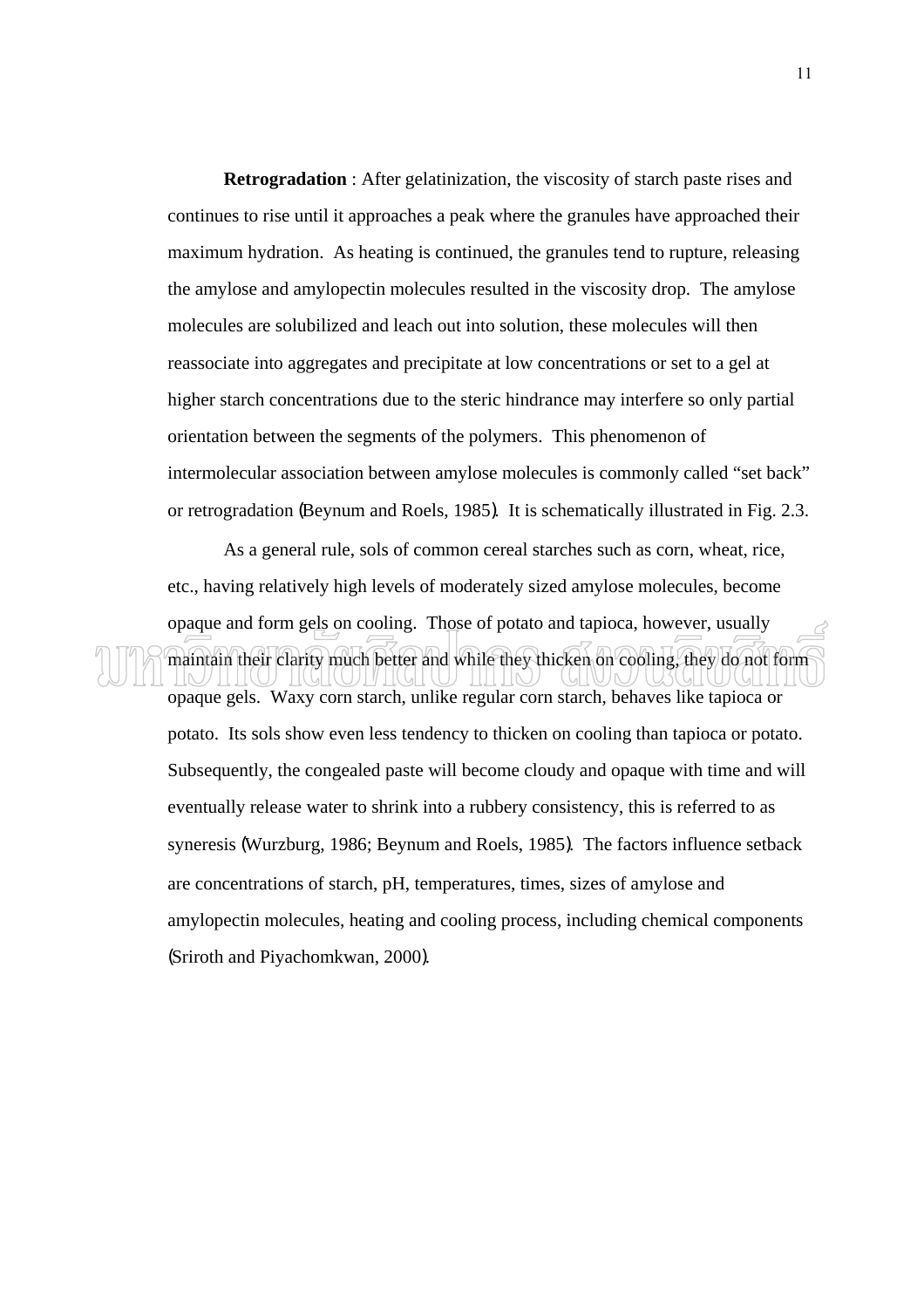

Fig. 2.3 Amylose schematic. Source: Wurzburg (1986)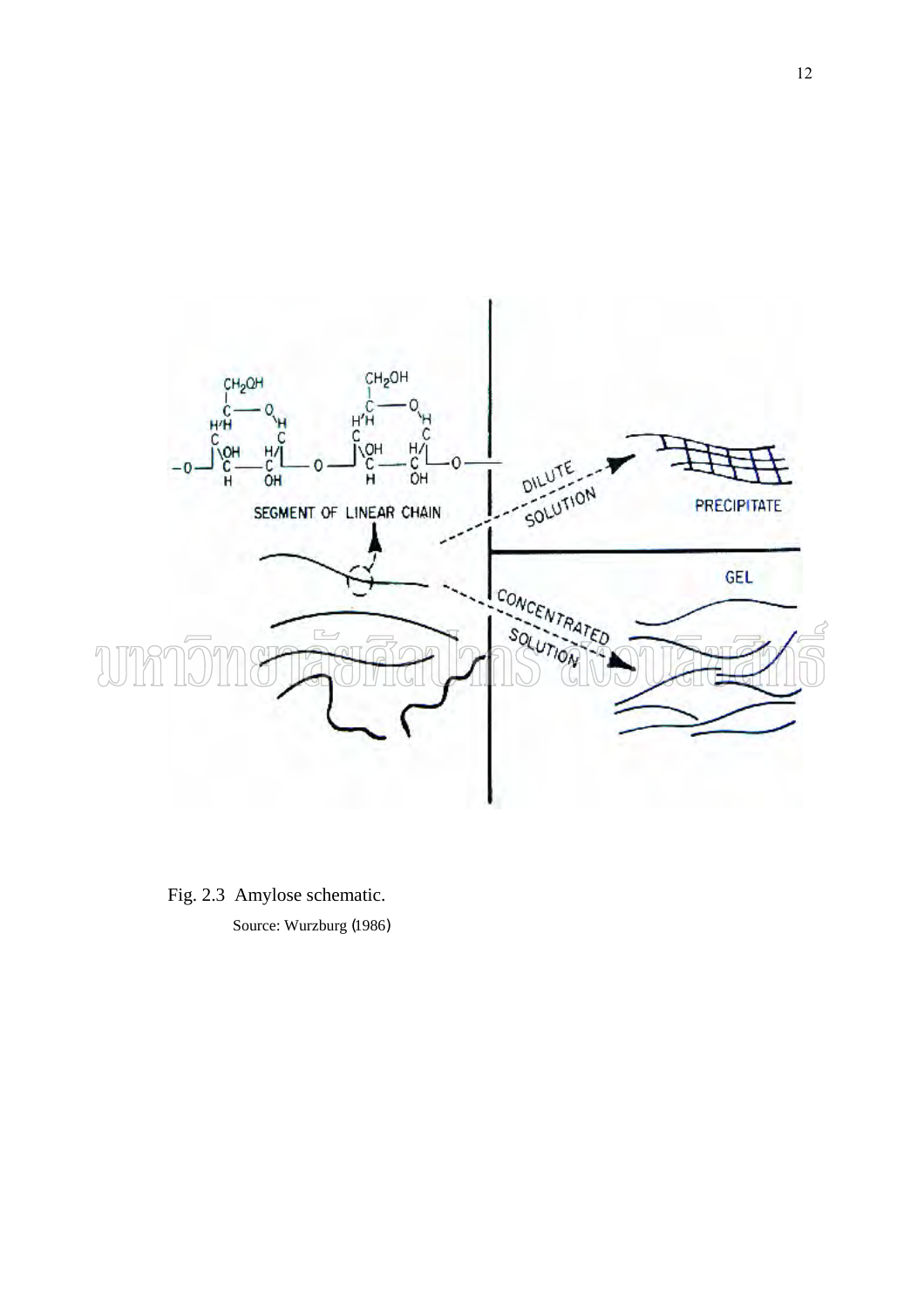#### **Modified Starches**

 Native starches have some usage limitation in the food industry owing to their properties such as poor stability, easily lost viscosity, texture limitation, susceptibility to severe process, for example, high temperature, high shear, and high acidity. Thus, there exists the need to modify some starches to enhance or repress its inherent properties as appropriate for a specific application. Principal types of modified food starches such as hybridization, physical modification and chemical modification (Light, 1990).

**Hybridization**: Normally, the common starches contain 20-30% amylose contents. Hybridization is a process to yield products with different percentages of amylose and amylopectin contents since both polymer ratios affect starch properties (Light, 1990). Thus, modified starch is used in a snack process to achieve various textural attributes (Huang, 1995). Starches are modified from hybridization. They

consist of waxy starch and high amylose starch. Waxy starch is starch which contains essentially no linear amylose molecules as well as waxy maize so its paste will remain flowable and clear, it will not gel or weep. To follow the viscosity behavior of starch while cooking, the Brabender Viscoamylograph is normally used. Waxy maize will increase in viscosity at a more rapid rate the than regular corn. The peak viscosity for waxy maize will be greater and will be obtained sooner. However, it will also breakdown in viscosity faster and to a greater extension. On cooling, waxy maize shows little increase in viscosity because it does not gel (Mason, 1996). With their fine starch granule size, waxy based starches are the most suitable for the baked snack products because the tests show they perform easy sheeting and good binding, which results in minimal breakage (Huang, 2002). An effective way to elevate the expansion of snack is to add waxy corn starch, which is essentially 100% amylopectin. However, one problem with high amylopectin starch is the breakdown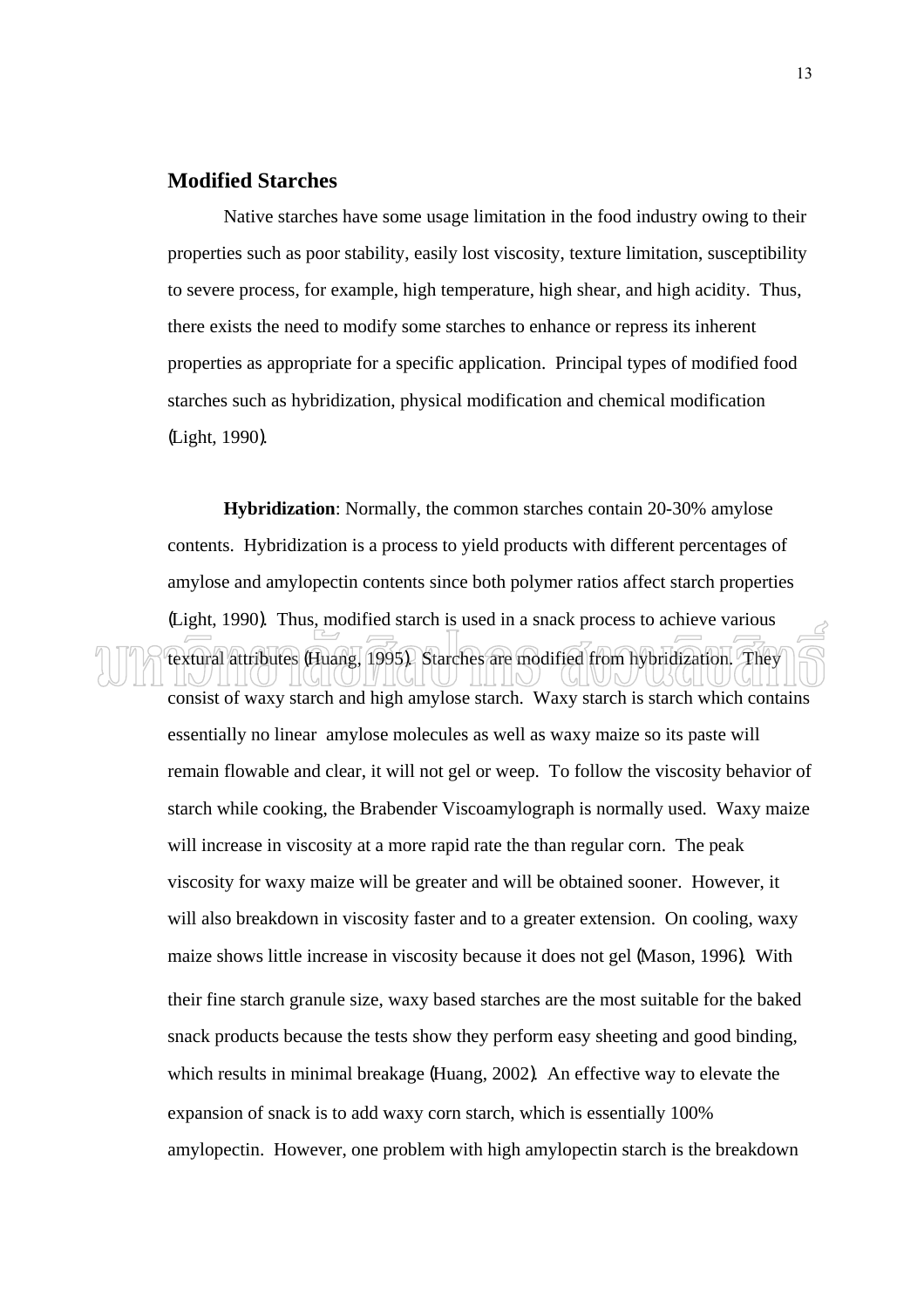of amylopectin molecules by the high temperature and high shear processing conditions experienced during cooker extrusion and frying. Anyway, a crosslinked waxy corn starch normally improved resistance of amylopectin to breakdown (Huang, 1995). In rice crackers, waxy rice helps impart a light texture, while amylose rice types are better for heavier snack (Huang, 2002). For high amylose starch, it contains more than 50% amylose content. Granules of high amylose corn starch hardly swell resulting in higher gelatinization temperature than regular corn starch and retrogradation occurs very well (Radley, 1976). In addition, high amylose starches have unique properties for gelling and film forming and have been used to provide quick gels in confectionary and reduced oil absorption in fried snacks (Mason, 2002). Besides, high amylose corn starch and modified high amylose starches can be used to reduce cracking and breakage that result in excessive losses in baked snack products

#### (Huang, 2002).  $\qquad \qquad \boxed{\qquad \qquad }$ ี้ยทีลปากร สังวนลิขสิท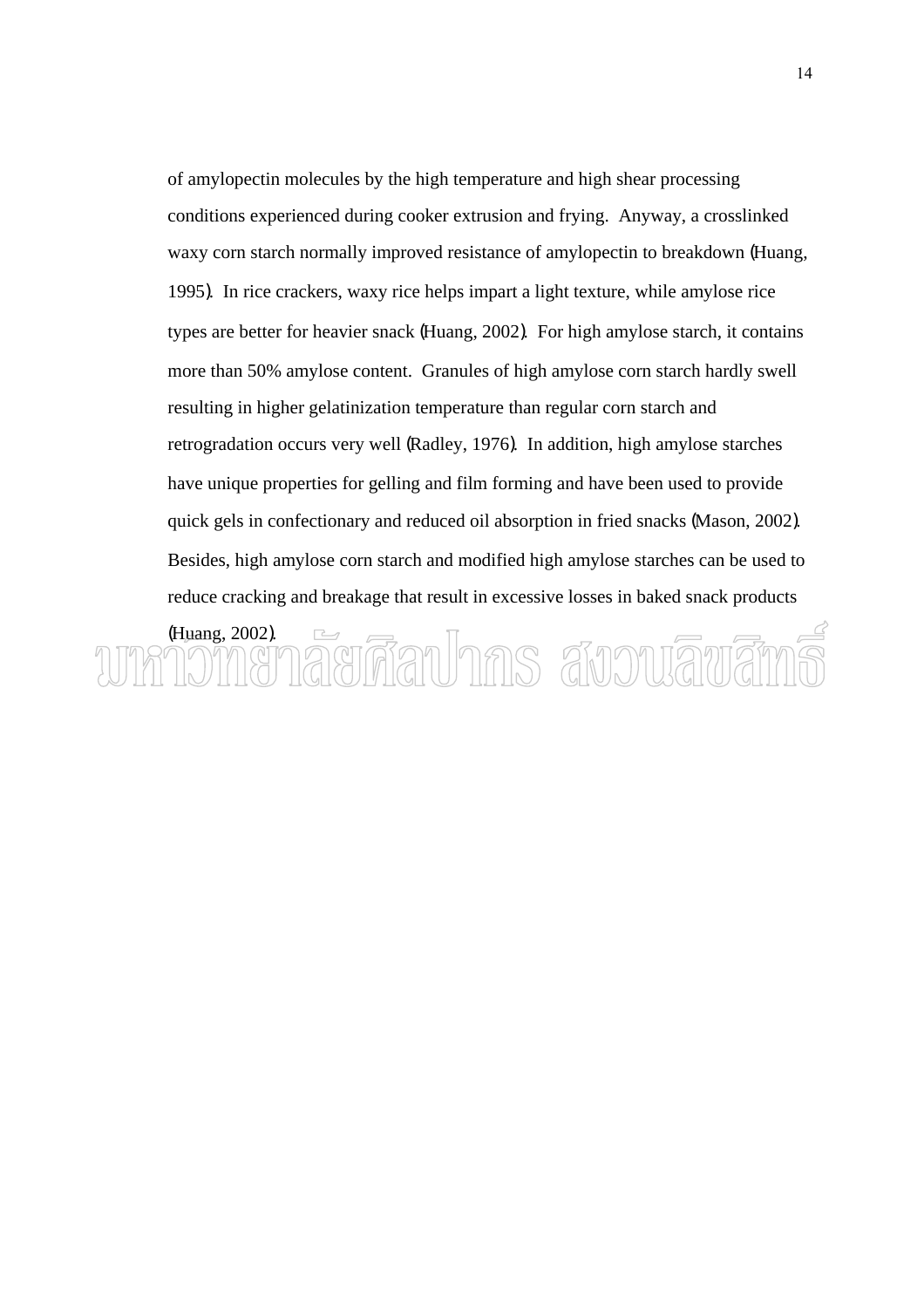| Characteristic                                             | Amylose                                                        | Amylopectin      |
|------------------------------------------------------------|----------------------------------------------------------------|------------------|
| Solubility                                                 | Variable                                                       | Soluble          |
| Paste clarity                                              | Cloudy                                                         | Clear            |
| Film formation                                             | Tough, resistant, coherent                                     | Weak films       |
|                                                            | films                                                          |                  |
| Gel formation                                              | Soft, reversible, flowable gels                                | No or weak gels  |
|                                                            | that become irreversibly                                       |                  |
|                                                            | firmer with time                                               |                  |
| Solution/dispersion<br>stability<br>Syneresis of paste/gel | Rapid retrogradation,<br>proportional to concentration<br>High | Stable<br>Little |
| Shear resistance                                           | High                                                           | Relatively low   |
| Acid resistance                                            | High                                                           | Relatively low   |
| Complex formation                                          | Complexes with iodine, lipids                                  | Does not complex |
|                                                            | and various slightly polar                                     |                  |
|                                                            | organic molecules                                              |                  |
| $P = 1111 (1000)$<br>$\sim$                                |                                                                |                  |

Table 2.3 Properties of amylose and amylopectin

Source: BeMiller (1993)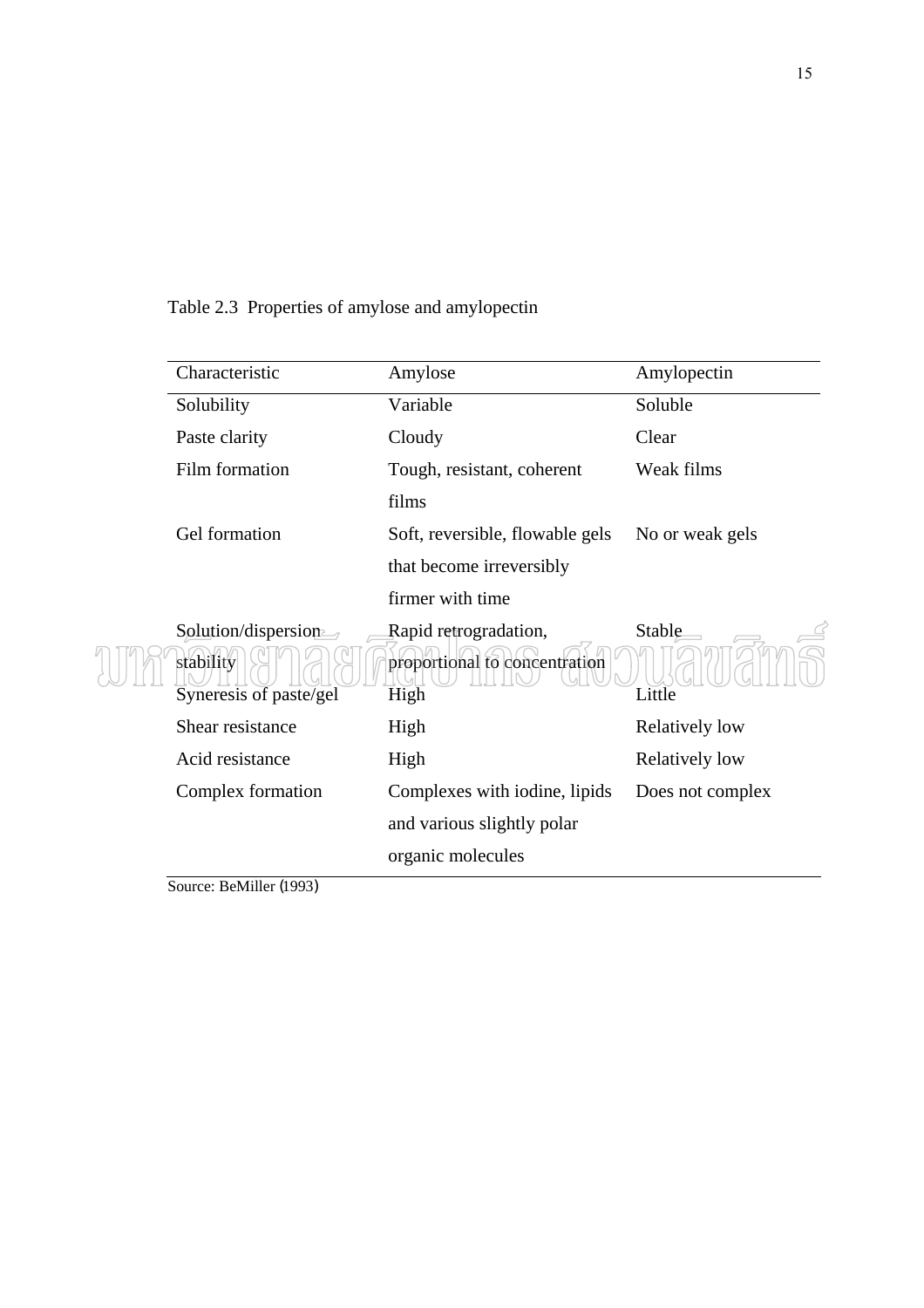**Physical modification**: Pregelatinized starch or pregeled starch is the most popular physical modification, also referred to as instant starch slurries, are those that have been simply precooked and drum dried to give products that readily disperse in cold water to form moderately stable suspensions (Anastasiades et al., 2002). Such pregeled starches are used mainly as thickeners in foods such as instant pudding, cake mixes, sauce and gravies (Radley, 1976). For expanded snacks by baking, where internal temperatures of snacks increase more slowly than in extrusion or frying, pregelatinized waxy corn starches are normally recommended. Pregelatinized starches have been precooked in water and then dried, they require no further cooking before baking to contribute to texture development (Huang, 1995). In addition, Yu and Low (1992) used to pregelatinized tapioca starch in the manufacture of a snack food, fish cracker or keropok which are popular snack foods in Malaysia. Before consumption the slices are fried in hot oil, where upon the cracker expands into a

porous low density product. Results show that only cracker made from a slurry with a water: starch ratio of 70:30 pregelatinized at  $133.5^{\circ}$ C,  $143.6^{\circ}$ C, and  $151.8^{\circ}$ C had linear expansion greater than the minimum acceptable value of 77%. Furthermore, the cracker produced from 70:30 slurry at  $133.5^{\circ}$ C had a better flavor and overall acceptability than the control made from native starch. On the other hand, the manufacture of a shelf-stable snack food produced from fruit or vegetable juices or juice concentrates. Juice or juice concentrate is mixed with a starch hydrolysis product and pregelatinized starch to form a dough. Vacuum drying of the dough produces a shelf-stable product with a cellular or crumb-like structure. Heating the dough causes expansion owing to evaporation of water and produces a substance with a cracker or cookie-like appearance and texture (Gimmlera et al., 1997). Moreover, the snacks are prepared from a pregelatinized waxy starch, which enables cohesive, continuously machinable doughs to be produced from starchy materials or ingredients that contain starches with either no gluten or a low gluten content. The dough sheets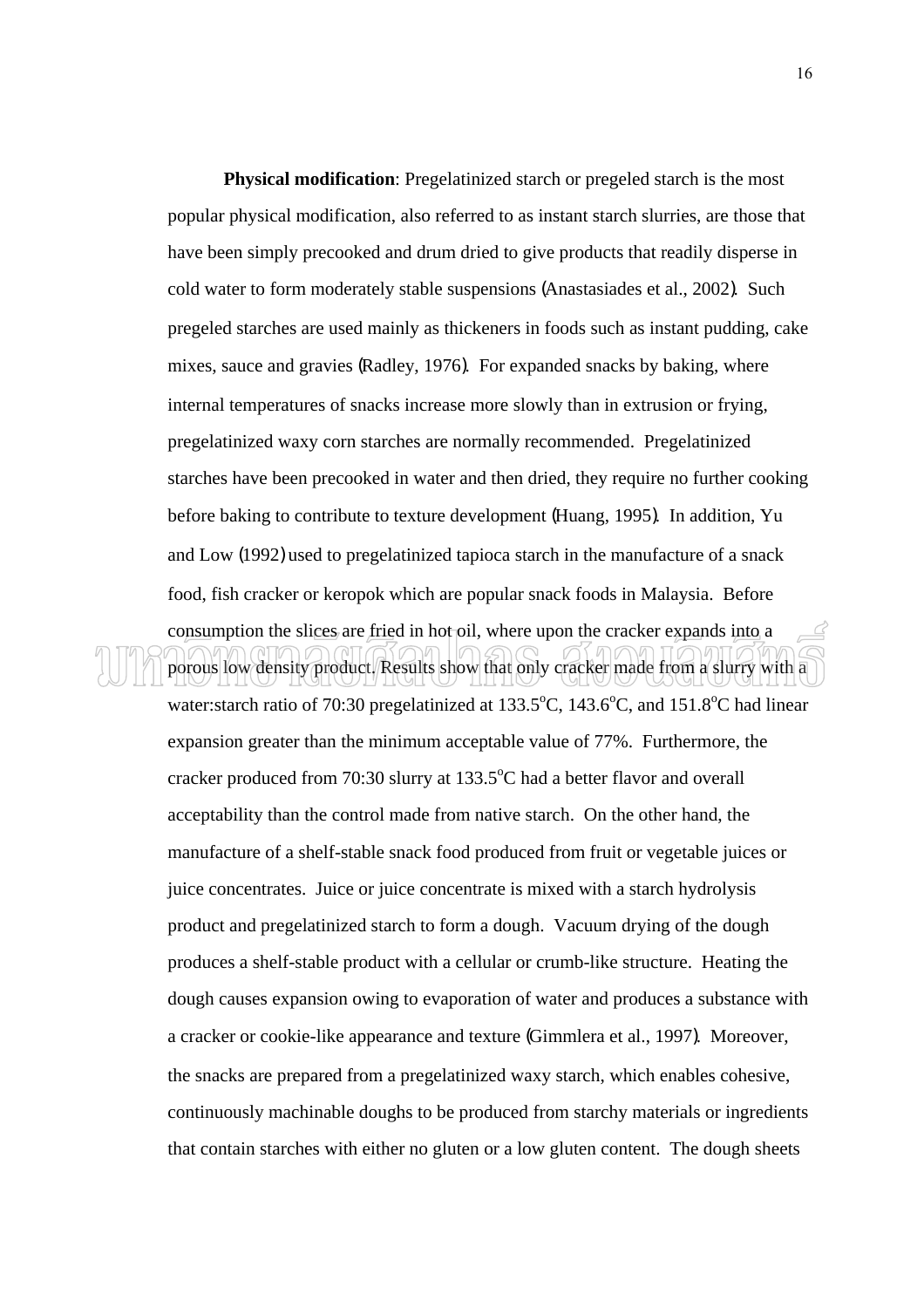are heated in a gas oven to obtain chip-like snacks with a low oil content, a blistered appearance and a crispy texture (Addessoa et al., 1996)

**Chemical modification**: This method can be classified 2 types that are conversion and derivatization. Conversion is a process that is used to reduce the viscosity of raw starches. Its main objectives are to allow the use of starches at higher percentages, increase the water solubility, control gel strength or modify the stability of starch. Methods of conversion include acid hydrolysis, oxidation, dextrinization, and enzyme conversion. Each method of conversion provides starch products with distinctive functionality (Zobel, 1992). Other chemical modifications fall in the area of derivatization, including stabilization and crosslinking. Stabilization, a process whereby monofunctional group substitutes hydroxyl group of starch molecules results

in the reduction of gelatinization temperature, an increases the clarity of sols with an increase the degree of swelling and dispersion of the starch granule as well as the

reduction of retrogradation (Whistler et al., 1984). Inhibiting retrogradation imparts textural and freeze-thaw stability, thus prolonging the shelf life of the food product. This modification is most important in frozen foods since retrogradation of starch polymers is accelerated at cold temperatures (Light, 1990). Although, these starches have sensitivity to high shear, high temperature, and low pH which make them unsuitable for some specific uses, but Bhattacharyya et al. (1996) used carboxymethyl starch (CMS) prepared from corn and waxy small sized amaranth starch and tested as an extrusion aid in the ready-to-eat extruded snack. The CMS was used at 0.25-1.0% and had a degree of substitution (DS) ranging from 0.1-0.2. The extruded products were analyzed for bulk density, moisture, expansion ratio, and texture analysis. Waxy amaranth starch was found to be slightly better than corn starch, when samples containing CMS with identical DS used at the same level were compared. Crosslinking, this is a treatment whereby small amounts of compounds that can react with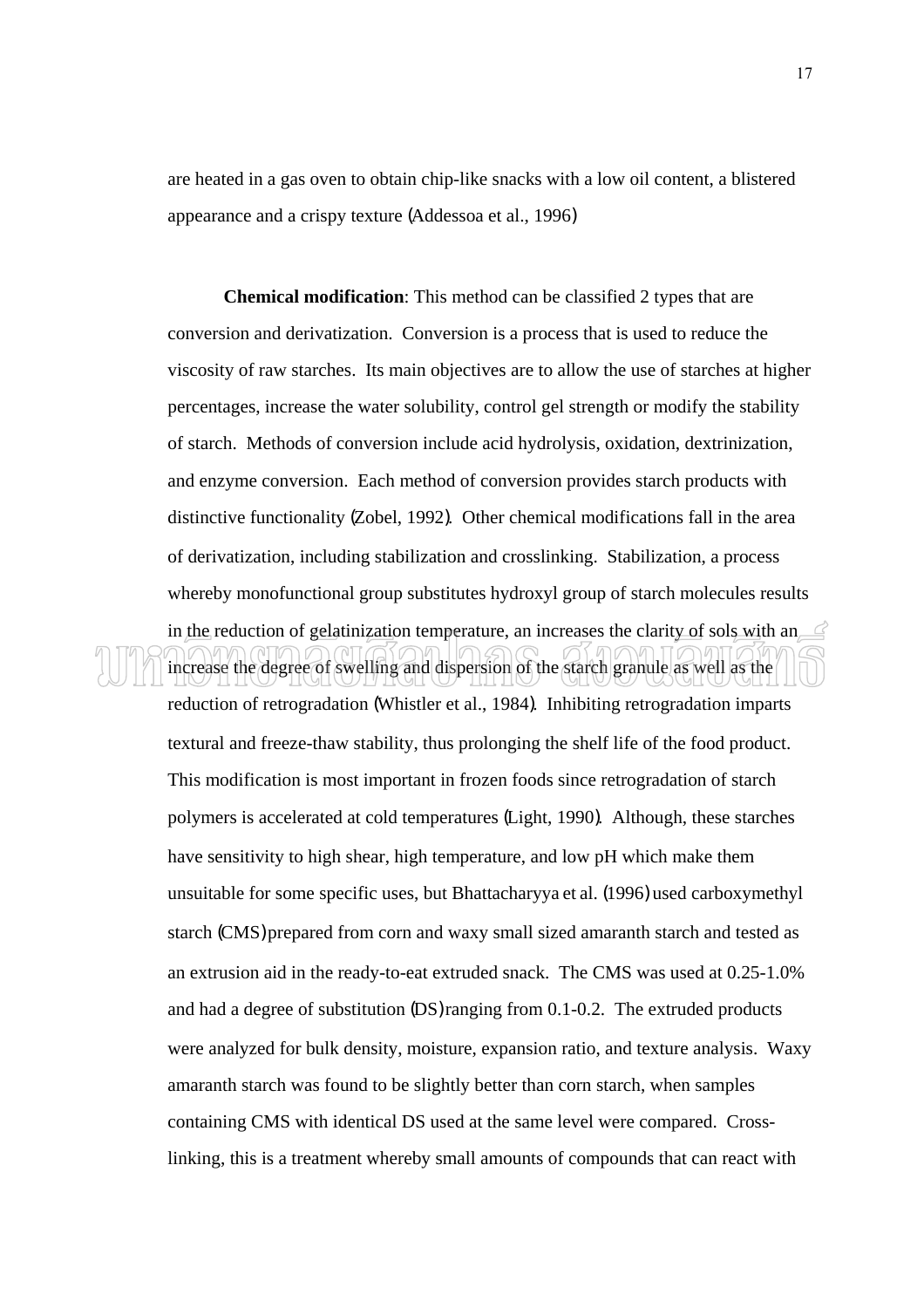more than one hydroxyl group are added to the starch polymers. Cross-linking of starch can be occurred at random locations which are covalent bond, reinforcing hydrogen bonding and inhibiting granule swell (Mason, 1996). Cross-linking yields starch granules with increased resistance to overcooking and other variations in processing conditions such as high temperature, acid and shear (Light, 1990). Crosslinked starches are suitable for fried and extruded snack because they prevent the disruption of starch granules that can lead to poor texture and toothpacking in the mouth. With proper modification, specialty starches made from waxy maize, corn and tapioca may be used to prevent these problems (Huang,2002). According to this experiment, cross-linked tapioca starch can be utilized in the extruded snack by partial substitution of rice flour. As a result, the final product containrd more fine and consistent pore size than the native tapioca based snack (Duangchai, 1993).

 In addition, 3 different modification methods are referred to above statement and then the resistant starch and combination modifying are mentions in some

researches. The combination of modifying techniques considerably improve starch properties and extend their usefulness. So, from study of O'Dell (1976) about the fried snack item which had an even honeycomb texture, a complete melt-away in the mouth and some resistance to staling or softening in the packet. The equipment being used was a cooker extruder, crosslinked and esterified waxy maize starch gave a very high expansion when the product was finally fried. Introduction of a crosslinked starch in conjunction with the modified waxy maize retarded the bursting of the starch giving only partially swollen granules in the final product matrix, this is turn preserving the melt-away texture required and a much longer period of time before staling took place. However, the honeycomb texture proved to be extremely fragile and losses due to breakage of the snack since the packing operation were too high. It was decided that in order to impart rigidity to the snack after frying it was necessary to include amylose in some form or other. While, resistant starch is not digested in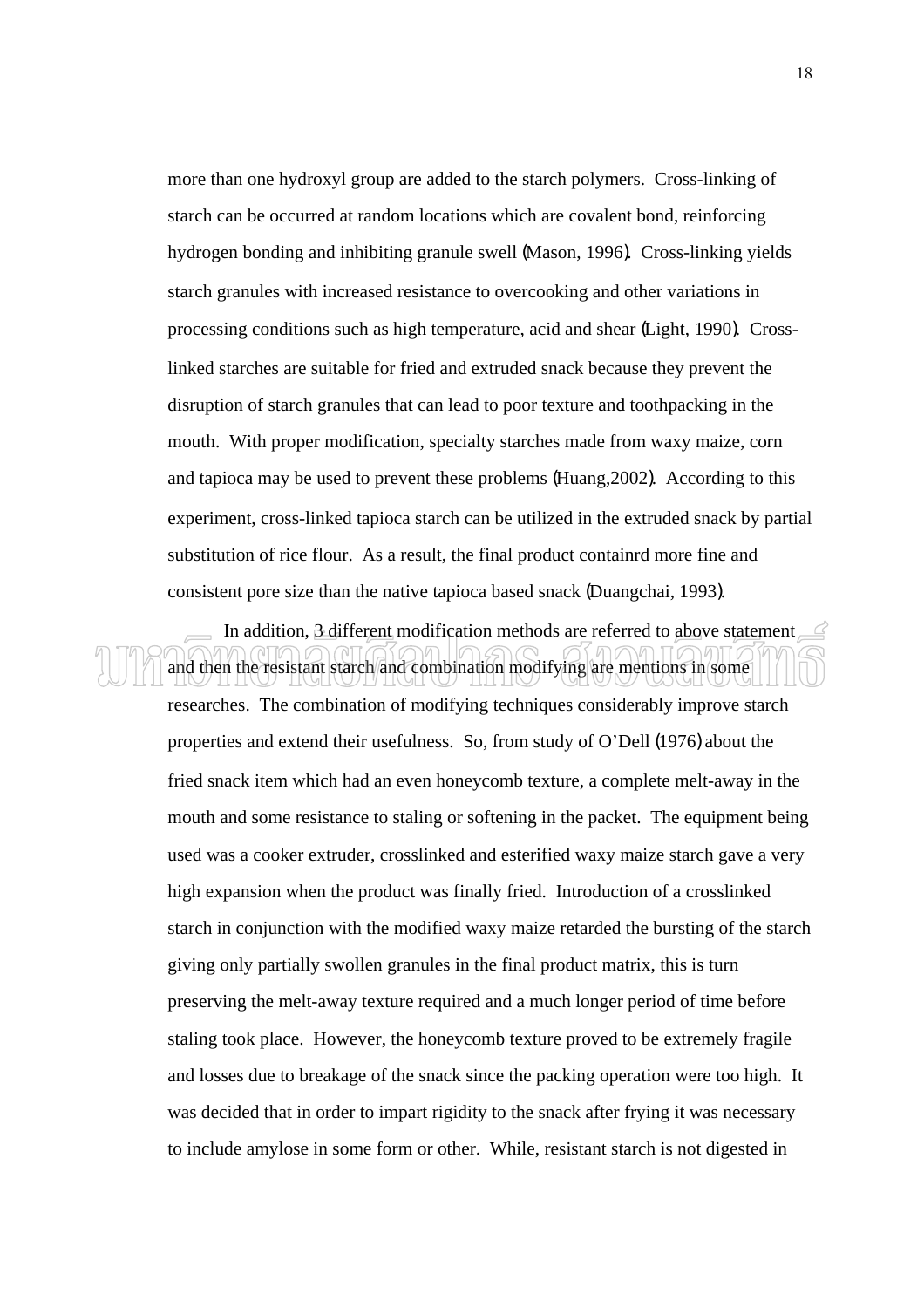the small intestine but can be fermented in the large intestine. As an insoluble product, resistant starch is especially appropriate for grain based, low and moderate moisture foods. Its physical properties, particularly its low water holding capacity, allow it to be a functional ingredient that provides good handling in processing and crispness, expansion, and improved texture in the final product (Waring, 2002). Thus, Gallagher et al. (2001) used the resistant starch which has traditional name that NOVELOSE 330 by National starch and chemical company for produce short dough biscuit and found that NOVELOSE 330 greatly affected the thickness of the final product. Food applications of resistant starch are of interest to product developers and nutritionists for two reasons. First, fiber fortification and the potential physiological benefits of resistant starch which may be similar to fiber and the another reason is unique functional properties, yielding high quality products not attainable otherwise with traditional insoluble fibers (Waring, 1998). amoniama

#### **Cookie and Cracker Texture**

 Food texture is a group of physical properties that derives from the structure of food, is related to deformation, disintegration, and flow under force, and that is subjectively sensed by the feelings of touch, hearing, and sight. Food textures are objectively measured as functions of mass, distance, pressure and time. Since texture refers to a group of properties, any one or a combination of which may be measurable at a time, it is the most accurate to refer as textural properties.

 Instruments for measuring textural properties of cookies and crackers can be classified relatively to the principle of measurement utilized. Such classification emphasizes the importance of understanding the theories of engineering materials testing, precisely which rheological measurement is accomplished by an instrument, and the resulting units of measurement.

 Several schemes have been used to categorize instrumental texture methods. They include the nature of the test, the motion and geometry of the instrument, the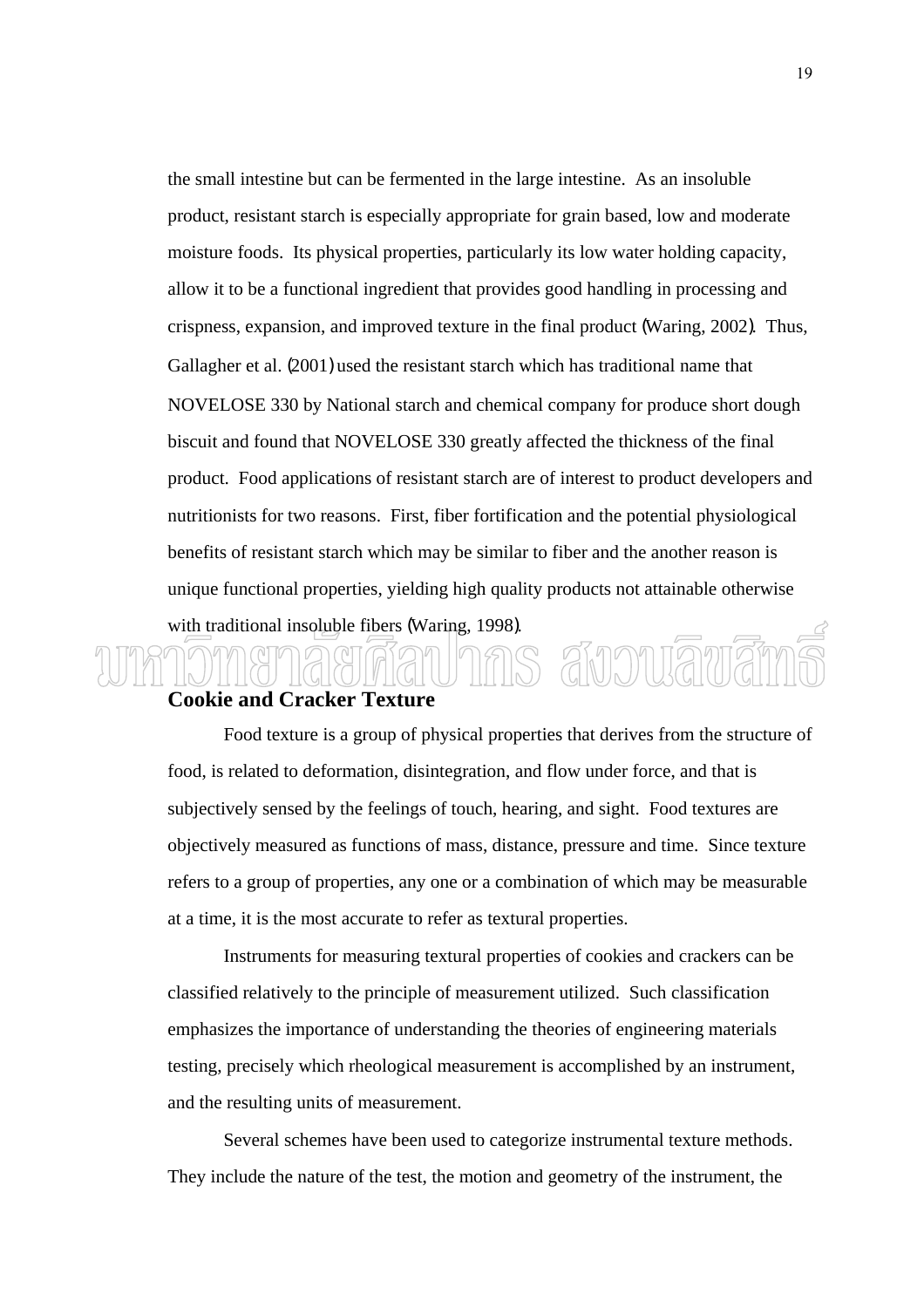variables underlying the measurement, the product being analyzed, and the type of force being employed. Principles of mechanical operation by which food texture is often evaluated (Gaines, 1994):

- 1. Resistance to puncture by a probe.
- 2. Extrusion force or time of foods that can attain flow characteristics.
- 3. Resistance to cutting shear of solid foods.
- 4. Gentle compression to measure the force of resistance or distance of deformation.
- 5. Resistance to crushing to a point of destruction of the structure.
- 6. Tensile strength.
- 7. Resistance to bending and snapping.

Distance (length, area, or volume).

8. Resistance to torsional force or torque of rotational force of part of the material.

ammmamar

```
 10. Time of various measurements.
```
11. Measurements based on multiple principles, often force/distance/time.

#### **Sensory Methods for Food Texture Evaluation**

 Consumer would not purchase or consume food unless it contains high acceptability according to their perception of product quality. Sensory method, therefore, is the ultimate tool for calibrating instrumental methods of texture measurement, even though it is generally time consuming, expensive and not subject to absolute standard.

 Sensory evaluation offers the opportunity to obtain a complete analysis of the textural properties of foods as perceived by the human senses. A number of processes occur while food is being masticated, including deformation, flow, comminution, mixing and hydration with saliva, and sometimes changes in temperature, size, shape, and surface roughness of the food particles. All of these changes are recorded with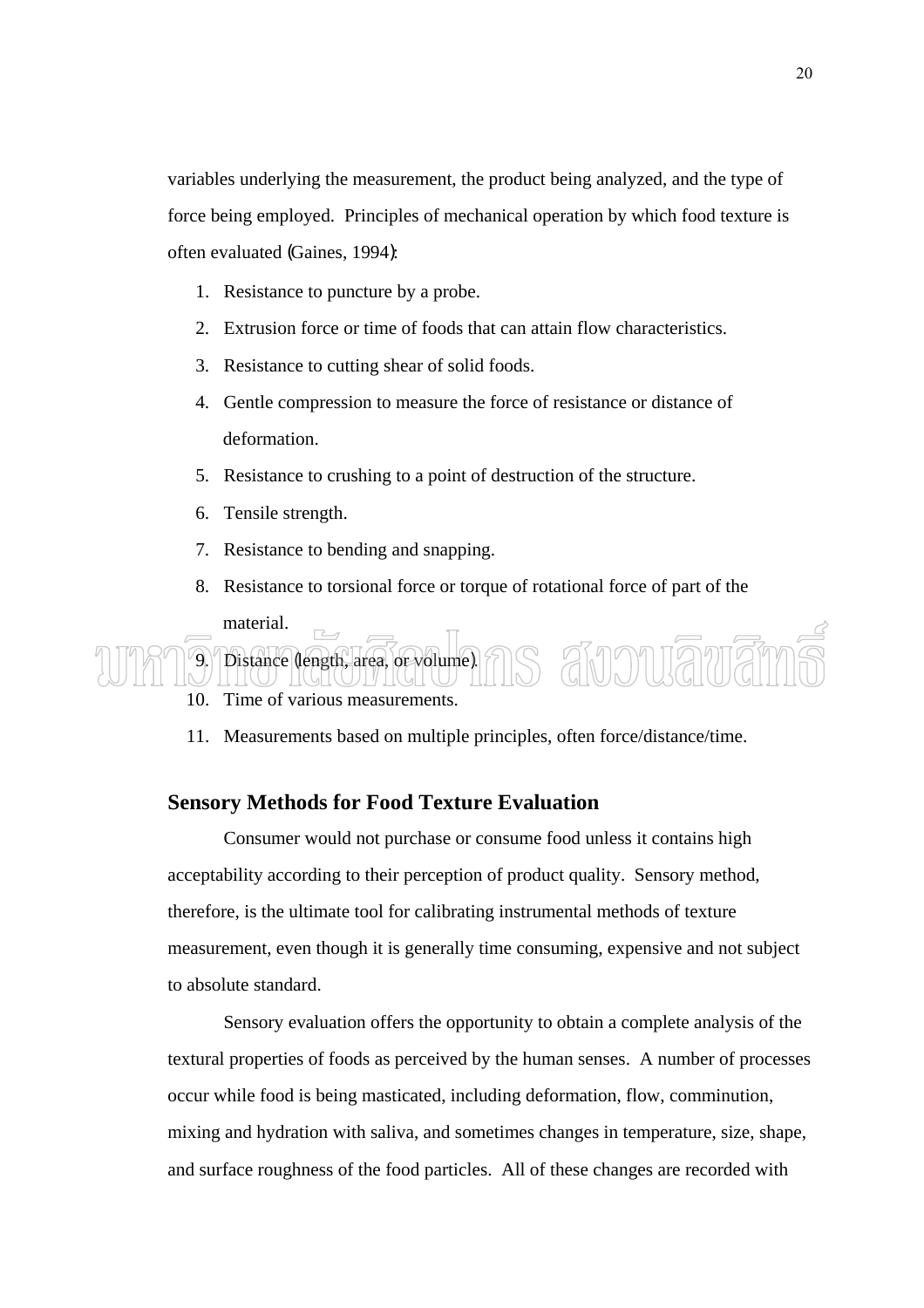great sensitivity by human senses, but many of them are difficult to measure by objective methods. The entire complex of events that occurs during mastication cannot be measured completely by instruments. Consequently, sensory evaluation is an important measurement in the product development. It is the best methods for evaluating texture of new types of foods in the early stages of the product development and for providing a basis on which instrumental methods might later be designed for use as a quality measurement and production control (Bourne, 1982).

#### **References**

Addessoa K., T.E. Dzurenkoa, M.J. Moiseya, H. Levinea, L. Sladea, J.M. Mannsa, R.D. Fazzolarea, J. Levolellaa and M.Y. Wanga. 1996. Non-fried pregelatinized starch-based snacks. **Trends in Food Sci. and Tech.** 7 (7):

242. Anastasiades A., S. Thanou, D. Loulis, A. Stapatoris and T.D. Karapantsios. 2002. Rheological and physical characterization of pregelatinized maize starches.

**J. Food Eng.** 52: 57-66.

- BeMiller J.N. 1993. Starch-based-gums, pp. 579-600. In R.L. Whistler and J.N. BeMiller. **Industrial Gums: Polysaccharides and Their Derivatives.** Academic Press, Inc. New York.
- Beynum G.M.A. and J.A. Roels. 1985. **Starch Conversion Technology.** Marcel Dekker, Inc. New York. 361p.
- Bhattacharyya D., R.S. Singhala and P.R. Kulkarnia. 1996. Carboxymethyl starch: an extrusion aid. **Carbohydrate polymer.** 31: 79-82.
- Bourne M.C. 1982. Sensory methods of texture and viscosity measurement, pp. 247-279. In M.C. Bourne. **Food Texture and Viscosity: Concept and Measurement.** Academic Press, Inc. New York.
- Duangchai T. 1993. **Modification of Tapioca Starch by Cross-Linking.** Master Thesis. Kasetsart University. Bangkok.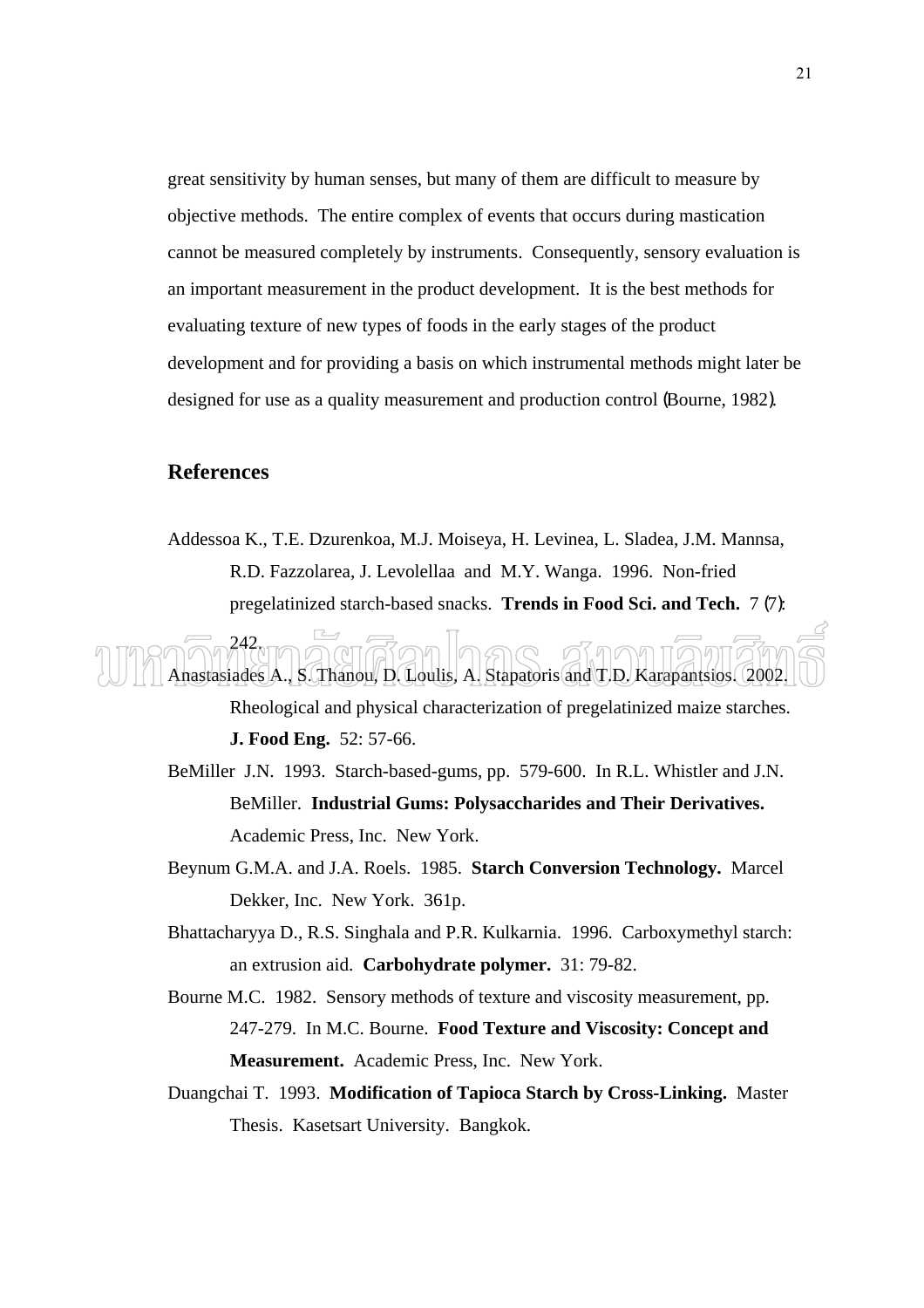Gaines C.S. 1994. Objective assessment of cookie and cracker texture, pp. 455-495. In H. Faradi (eds.). **The Science of Cookie and Cracker Production.** 

Chapman and Hall. New York.

- Gimmlera N., H. Levinea, L. Sladea, H.A. Faridia and R.M. Sauer Jra. 1997. Fruit juice/starch-based snacks. **Trends in Food Sci. and Tech.** 8 (4) : 126.
- Huang D.P. 1995. New perspectives on starch and starch derivatives for snack applications. Available from

#### **http://www.foodstarch.com/products\_services/pdfs/newpersp.pdf**

Huang D.P. Selecting and optimum starch for snack delvelopments [online]. Accessed 25 May 2002. Available from

### **http://www.foodstarch.com/products\_services/pdfs/selecting%20optimu m%20starch.pdf**

Hsieh F. and B.S. Luh. 1991. Rice snack foods, pp. 225-249. In B.S. Luh. **Rice Utilization.** 2nd ed. Van Nostrand Reinhold. New York.

Kerr R.W. 1950. **Chemistry and Industry of Starch.** Academic Press, Inc. New  $\operatorname{York}$ . 719 p.

- Light J.M. 1990. Modified food starches: why, what, where and how. Available from **http://www.foodstarch.com/products\_services/pdfs/modified.pdf**
- Maga J.A. 1991. Cereal-based snack foods, pp. 793-803. In K.J. Lorenz and K. Kulp (eds.). **Handbook of Cereal Science and Technology.** Marcel Dekker, Inc. New York.
- Mason W.R. 1996. Food starch technology. Available from

#### **http://www.foodstarch.com/products\_services/pdfs/foodstarch.pdf**

Mason W.R. 100 Years of food starch technology. [online]. Accessed 25 May 2002. Available from

#### **http://www.foodstarch.com/products\_services/pdfs/100years.pdf**

- O'Dell J.D. 1976. Modified starch aids processing. **Food Manufacture.** 51: 17
- Radley J.A. 1976. The food industry, pp. 51-115. In J.A. Radley. **Industrial Uses of Starch and Its Derivatives.** Applied Science Publishers Ltd. London.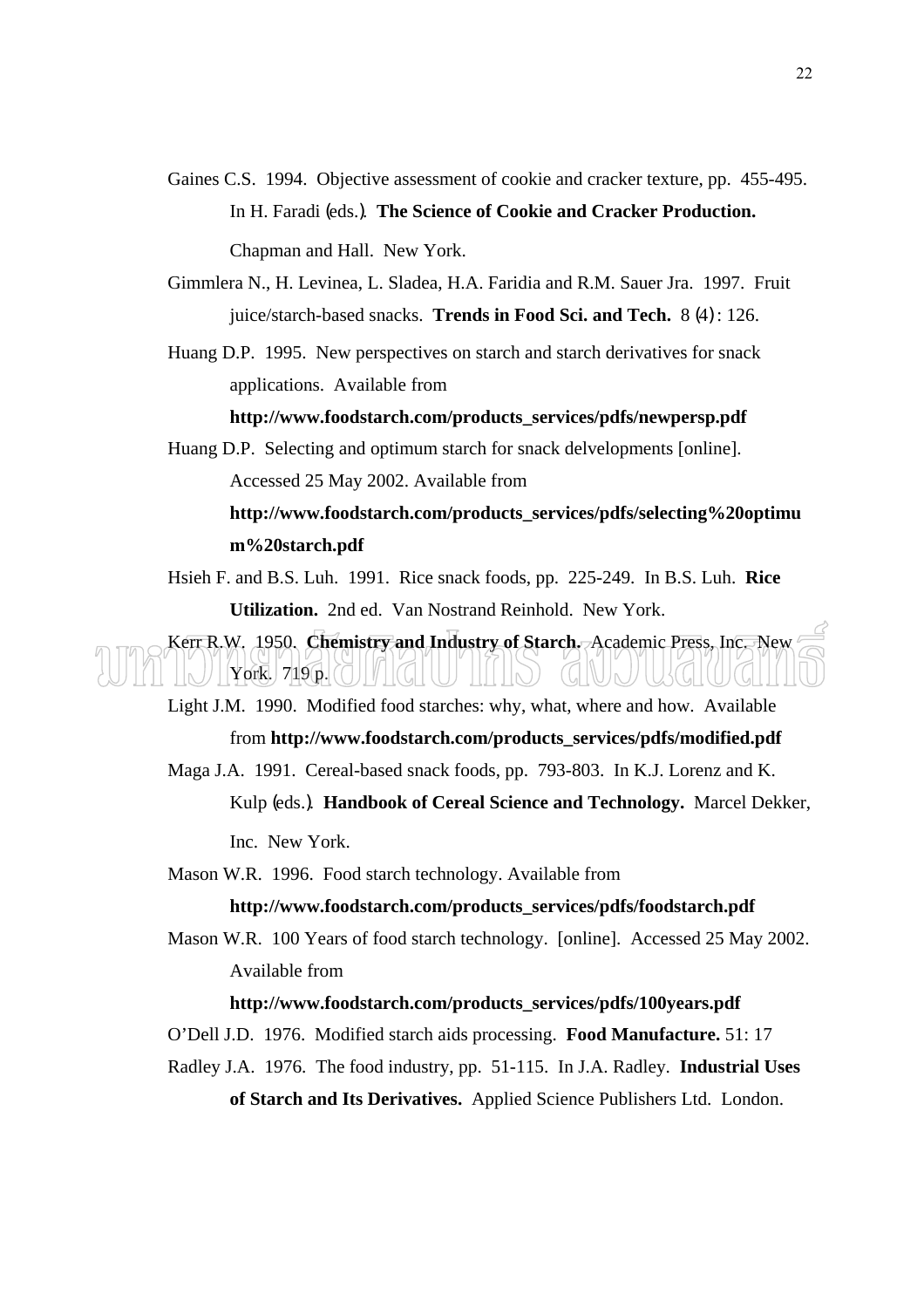- Sriroth K. and K. Piyachomkwan. 2000. **Technology of Starch.** 2nd ed. Department of Biotechnology, Faculty of Agricultural Industry, Kasetsart University. Bangkok. 292 p.
- Waring S. 1998. Resistance starch in food applications. Available from **http://www.foodstarch.com/products\_services/pdfs/resistance.pdf**
- Waring S. [online]. Accessed 25 May 2002. Functionality of resistance starch in food applications. Available from

**http://www.foodstarch.com/products\_services/pdfs/functresist.pdf** 

- Whistler R.L., E.F. Paschall and J.N. BeMiller. 1984. **Starch Chemistry and Technology.** Academic Press, Inc. New York. 717 p.
- Wurzburg O.B. 1986. **Modified Starch: Properties and Uses.** CRC Press, Inc. Boca Raton. Florida. 277 p.
- Yu S.Y. and S.L. Low. 1992. Utilization of pre-gelatinized tapioca starch in the manufacture of a snackfood, fish cracker ('keropok'). **International J. Food Sci. and Tech.** 27: 593-596.

Zobel H.F. 1992. Starch: sources, production, and properties, pp. 23-44. In F.W. Schenck and R.E. Hebeda. **Starch Hydrolysis Products: Worldwide** 

**Technology, Production and Application.** VCH Publisher, Inc. New York.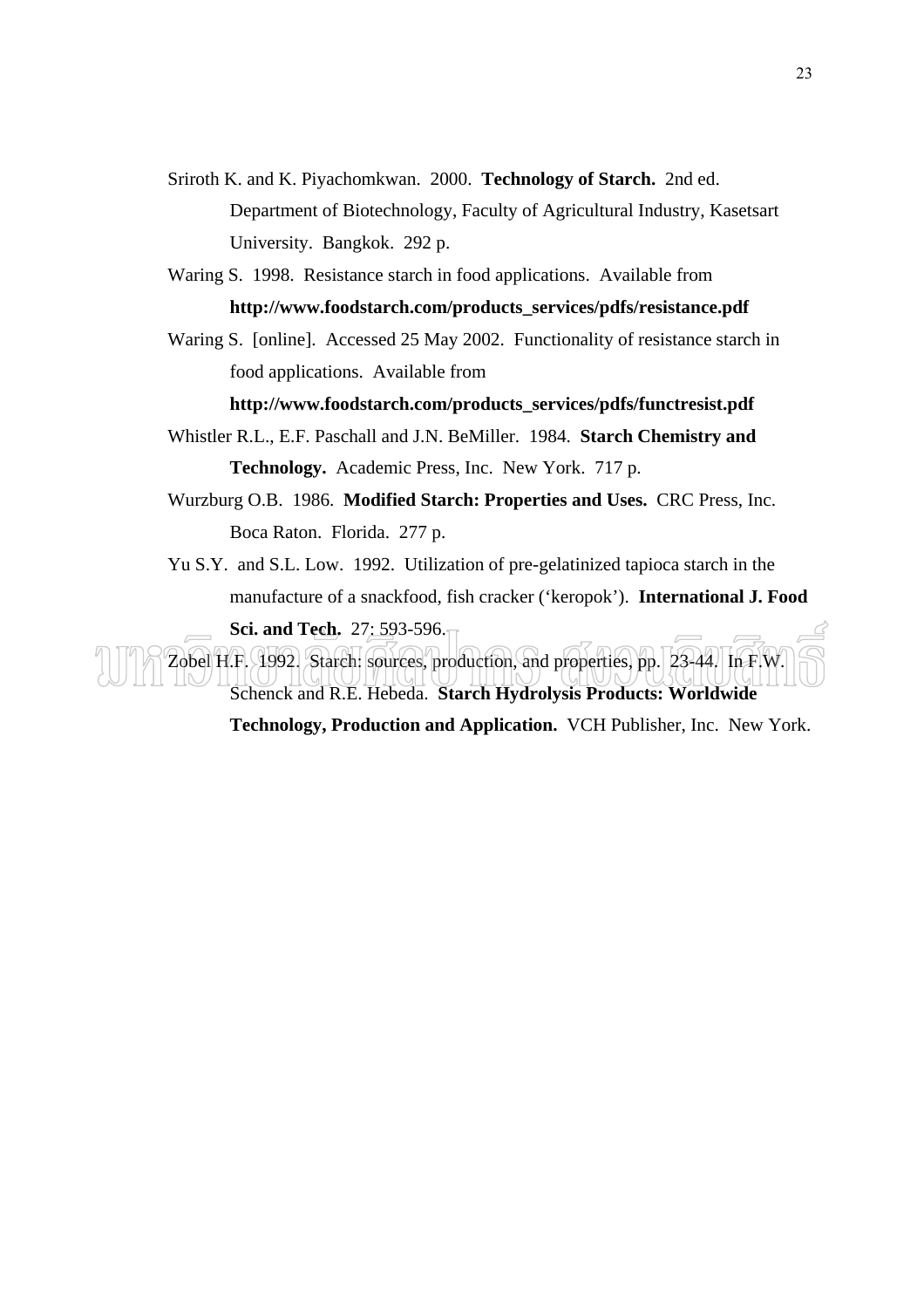#### **CHAPTER 3**

# **Textural Properties of Rice Crackers Obtained from Partially Substituted Rice Flour with Various Modified and Native Starches**

#### **Abstract**

Jasmine rice as a major raw material for rice cracker processing normally exhibited hard and rough in texture, so the processor attempted to diminish the hardness while still retain the crispness by mean of partial substitution of rice flour with some modified and native starches at three different levels (1.5%, 2.5%, and 5.0%, respectively). Instrumental hardness of rice crackers mixed with 2.5% of each NATIONAL 5730, ULTRA-CRISP CS, and NATIONAL 687 significantly decreased up to  $22.63\%$ , 16.53%, and 16.11%, respectively. The additional 5.0% each of NATIONAL 5730 and ULTRA-CRISP CS intensively reduced the hardness up to 27.89%, and 21.89%, respectively, as compared to the control (rice cracker with 100% rice flour). According to contain lower normal stress, normal strain, and bulk density, the rice crackers provided more mushy texture as illustrated by the texture map profiles that was plotted between normal stress and normal strain. Whereas the rice crackers added with native tapioca starch exhibited brittle texture in texture map.

*Keywords*: rice cracker, modified starch, native starch, texture map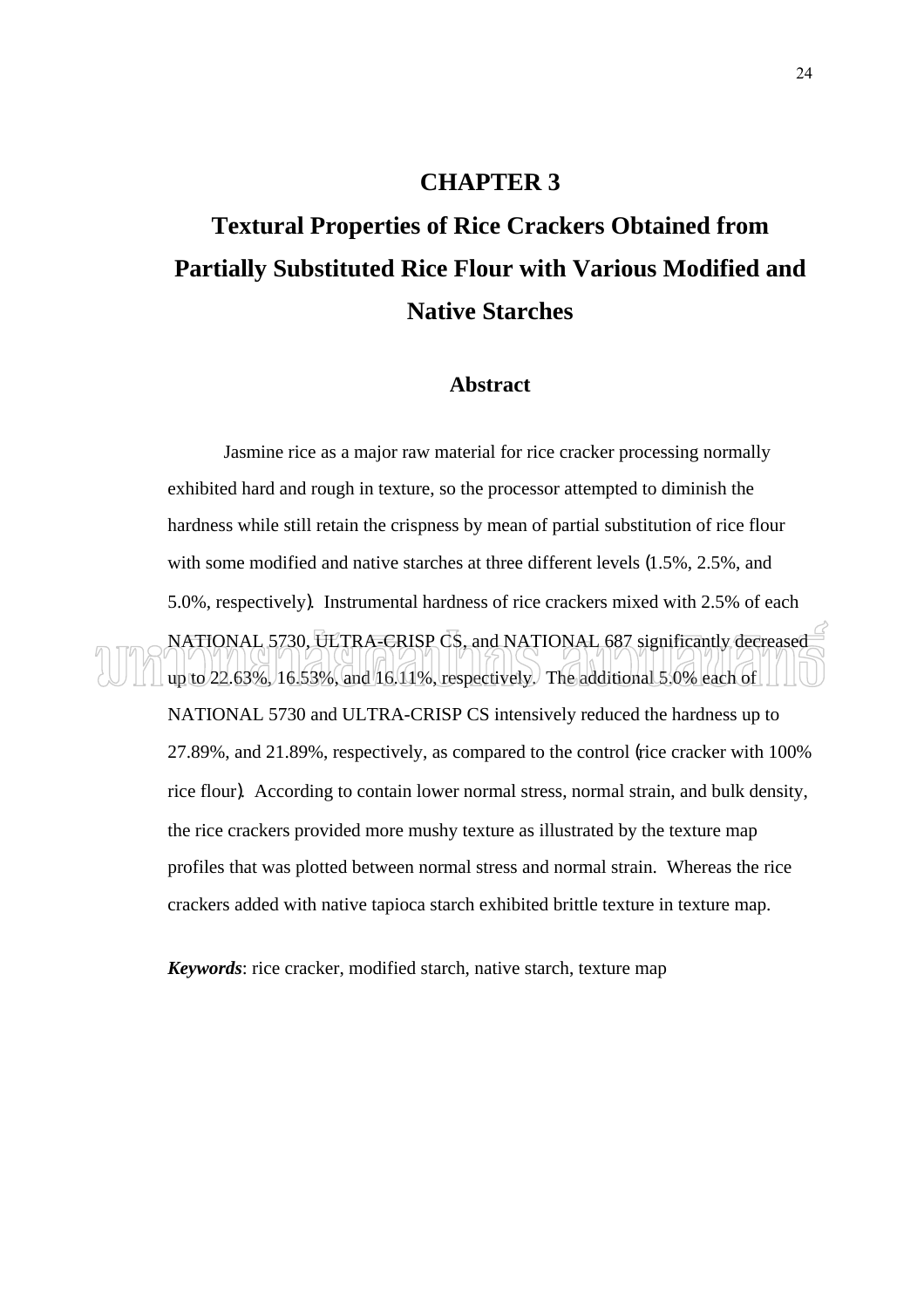#### **Introduction**

 Snack foods are the most enjoyable food products consumed all over the world. Early snack products such as cookies, crackers, and biscuits are made from wheat flour. As the new products evolved, other base ingredients like rice, corn, potato, and tapioca were continuously added to the list of the upcoming and important raw materials. Special interest are various rice-based oriental snacks whose popularity is still increasing in the United States. Both glutinous and nonglutinous rice are used and their starch expansion abilities significantly differentiate. Rice crackers made from glutinous rice contain soft in texture, whereas nonglutinous rice produces rice crackers inversely exhibiting a hard and rough texture (Maga, 1991).

 Numerous factors directly influence the quality attributes of expanded snacks including raw materials, ingredients, and processing methods such as extrusion, baking, and deep-fat frying. However, starch is the most essential and major

contributor to the textural product characteristics. One procedure to alter or improve the texture is to add a small amount of a special starch. The combination usage of mixed starches consisting of raw starches, chemical modified starch, pregelatinized starch, and some special starches with either high amylose or amylopectin content have been reported to express how to obtain better improvement of textural attributes (Moore, 1994). Gimmlera et al. (1997) reported that a shelf-stable snack from juice or juice concentrate mixed with maltodextrin and gelatinized corn starch provided well expanded product whereas gelatinized wheat starch exhibited moderate puffing. In the extrusion cooking of rice flour and amaranth blends, an increasing of amaranth content caused the enormous reduction in the sectional expansion index and also increased in the breaking strength of extrudates (Ilo et al., 1999). Moreover, a mixture of waxy and high amylose rice flour incorporated with extruding temperature and insert size significantly related to fat content, moisture, hardness, and fracturability of rice fries (Kadan et al., 2001).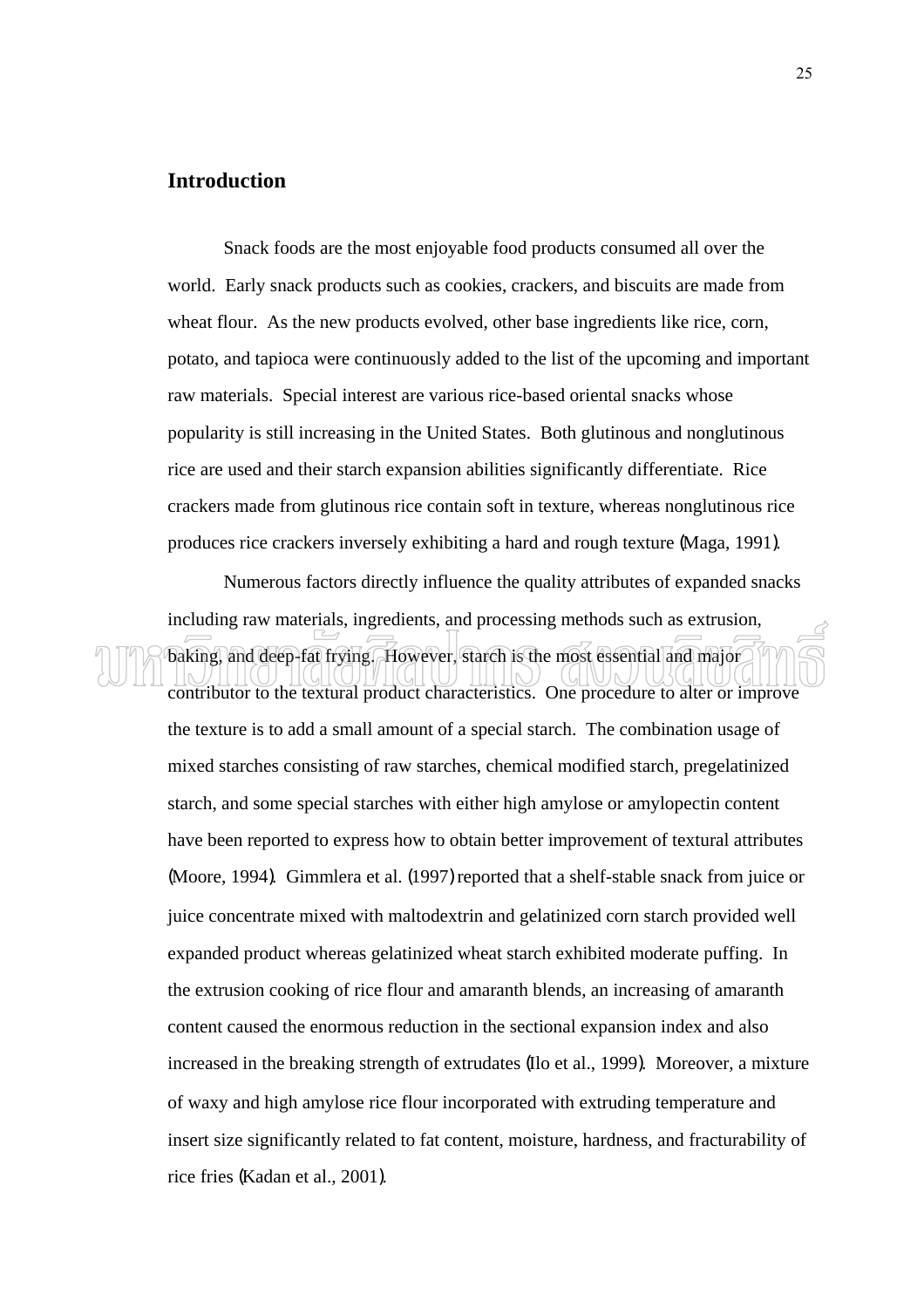The objectives of this study were (a) to study the effects of various modified and native starches on the textural properties of nonglutinous rice crackers and (b) to formulate the appropriate of nonglutinous rice cracker added with various modified and native starches to successfully improve product texture and retain the desirable softness.

#### **Materials and Methods**

#### **Raw materials**

 Jasmine rice flour was obtained from Namchow (Thailand) Ltd. and 11 commercial starches were used as the supplemented raw material in this experiment. Commercial starches consisting of native tapioca starch, GELPRO M, GELPRO 40M, GELPRO AC50, GELPRO HC30, and GELPRO HC48 were supplied by Potential Marketing Co., Ltd. The remaining of 5 commercial starches were native waxy corn starch, NATIONAL 5730, NATIONAL 687, ULTRA-CRISP CS, and

NOVELOSE 240 obtained from National Starch and Chemical (Thailand) Co., Ltd.

 Regarding to the source of starch, the modified starches used in this research were classified into 3 groups.

- 1. Tapioca starch
	- GELPRO M (cross-linked starch)
	- GELPRO 40M (low acetylated cross-linked starch)
	- GELPRO AC50 (medium acetylated cross-linked starch)
	- GELPRO HC30 (low hydroxypropylated cross-linked starch)
	- GELPRO HC48 (medium hydroxypropylated cross-linked starch)
	- NATIONAL 687 (pregelatinized starch)
- 2. Waxy corn starch
	- NATIONAL 5730 (pregelatinized starch)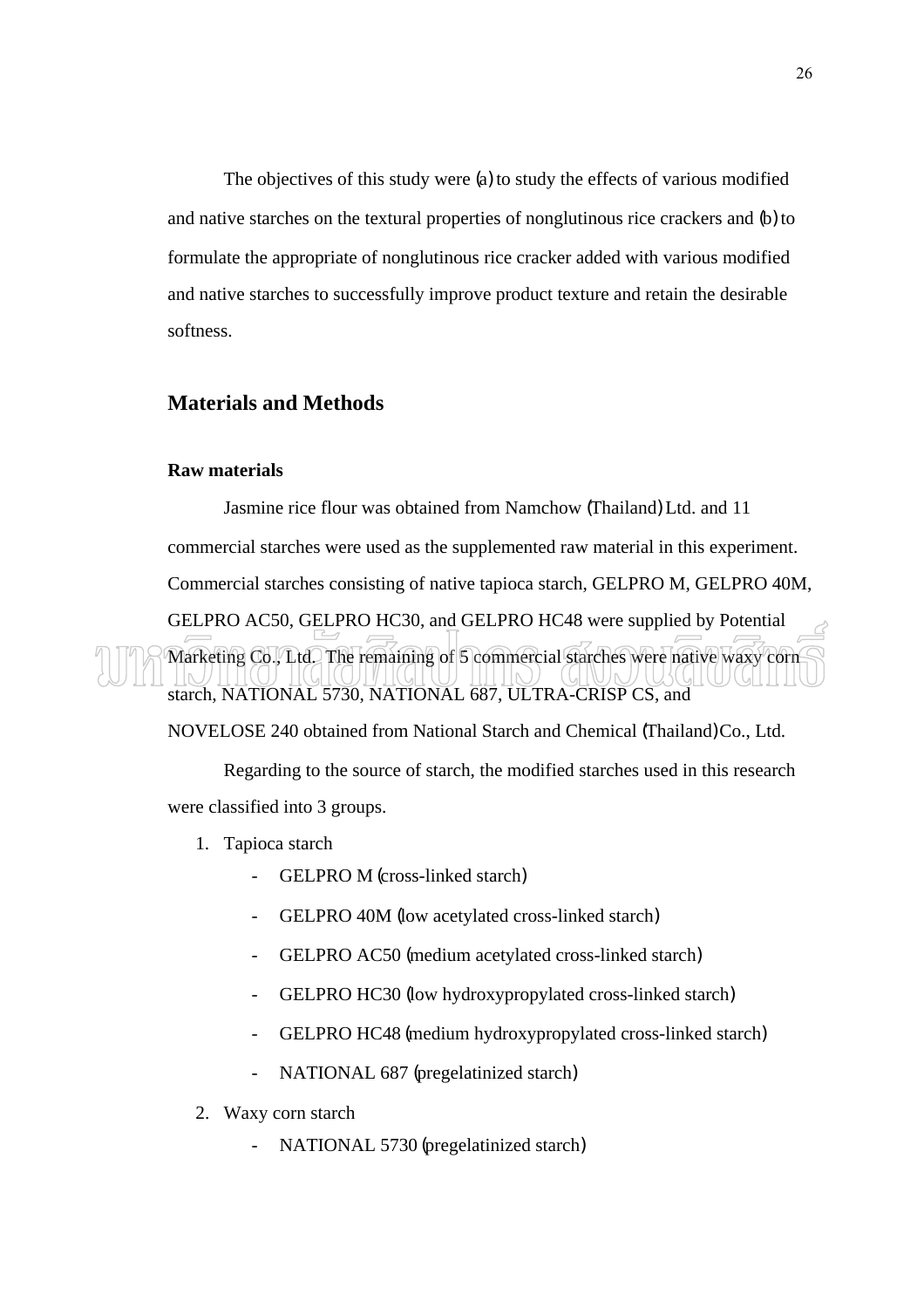- ULTRA-CRISP CS (pregelatinized starch)
- 3. High amylose corn starch
	- NOVELOSE 240 (resistant starch)

#### **Thin rice cracker production**

A 2.5 kg of milled rice flour containing moisture content about 28-30% was hydrated and steamed for 1.5 hr. The final moisture content of rice dough was controlled approximately 45%. The dough was consequently kneaded using the two arms mixer for 10 min, and then shaped into thin sheet like paper with approximately 1-2 mm of thickness using the roller machine. The sheeted dough was cut into circle pellets by the stainless mould with 48-mm in diameter. The fresh-cut pellets were continuously oven-dried for  $60-90$  min at  $75-80^{\circ}$ C until 10-12% of moisture content was obtained. Once, the pellets had over-specified moisture contents, they must be rejusted to retain the desirable moisture at 40-50°C. The dried pellets were continuously baked at 200-250°C for 1-2 min. Rice cracker was kept in aluminum foil bag for 2 days before randomly selected for further analysis. Modified and native starches were utilized as partial substitution of rice flour at 3 different levels (1.5%, 2.5%, and 5.0%) by blending with other dry ingredients before steaming step.

#### **Textural measurement**

 Texture of rice cracker was measured using the texture analyzer (Model:TA-XT 2i, Stable Micro System Co. Ltd.,UK) with a cylindrical flat ended probe of 5-mm in diameter. The compression test at a speed of  $5 \text{ mm}^{-1}$  to a distance of 15 mm, pretest speed of 5 mms<sup>-1</sup> and post-test speed of 10 mms<sup>-1</sup> was examined. Each texture parameter was calculated based upon an average of ten replications. Data collection and analysis were accomplished by software of TA.XT2i analyzer (Texture Expert Version 1.22). The instrumental parameters of the puncture test were calculated as hardness, normal stress, and normal strain.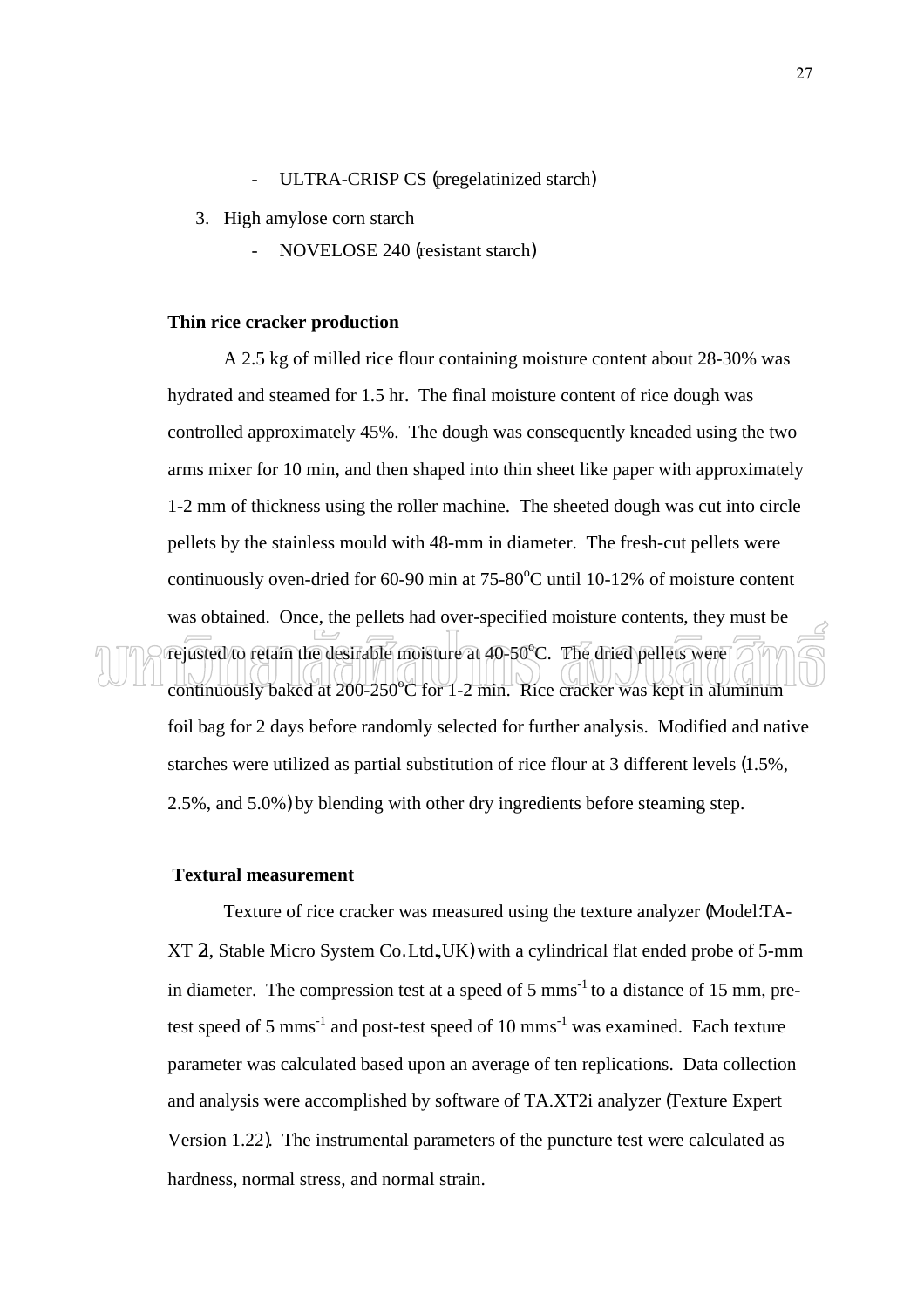#### **Bulk density determination**

 The bulk volume was measured using the sand replacement technique in which the sand was used as the substitution of ten pieces of rice cracker and measured the volume of sand via the use of 100 ml cylinder. Bulk density,  $\rho_b$  (g/ml), was then calculated by dividing the weight of the crackers by their bulk volume. The test was performed in triplicate.

#### **Expansion ratio**

The bulk volume was measured using the sand replacement technique as described earlier. Expansion ratio was calculated by dividing the bulk volume of cracker by the bulk volume of pellet.

#### **Statistical analysis**

 All data were performed using the General Linear Model of the Statistical Analysis System software version 8.1, SAS Institute, Inc., Cary, NC, USA (SAS, 2001). All experimental means were compared by least significant difference (LSD) at 95% confidence level.

#### **Results and Discussion**

In a rice cracker production, the process needed to sheet dough as a thin piece about 1-2 mm. Some of dough added with 5.0% modified tapioca starch, could not be sheeted such as GELPRO M, GELPRO 40M, GELPRO AC50, GELPRO HC30, GELPRO HC48, and NATIONAL 687 because tapioca starch granule contained loose crystalline region and less hydrogen bond and resulted in its internal bond structure that holds the granules together was weak and absorbed water very well. So, the dough was sticky and difficult to handle.

Supplemental starches affected the required force to deform the rice crackers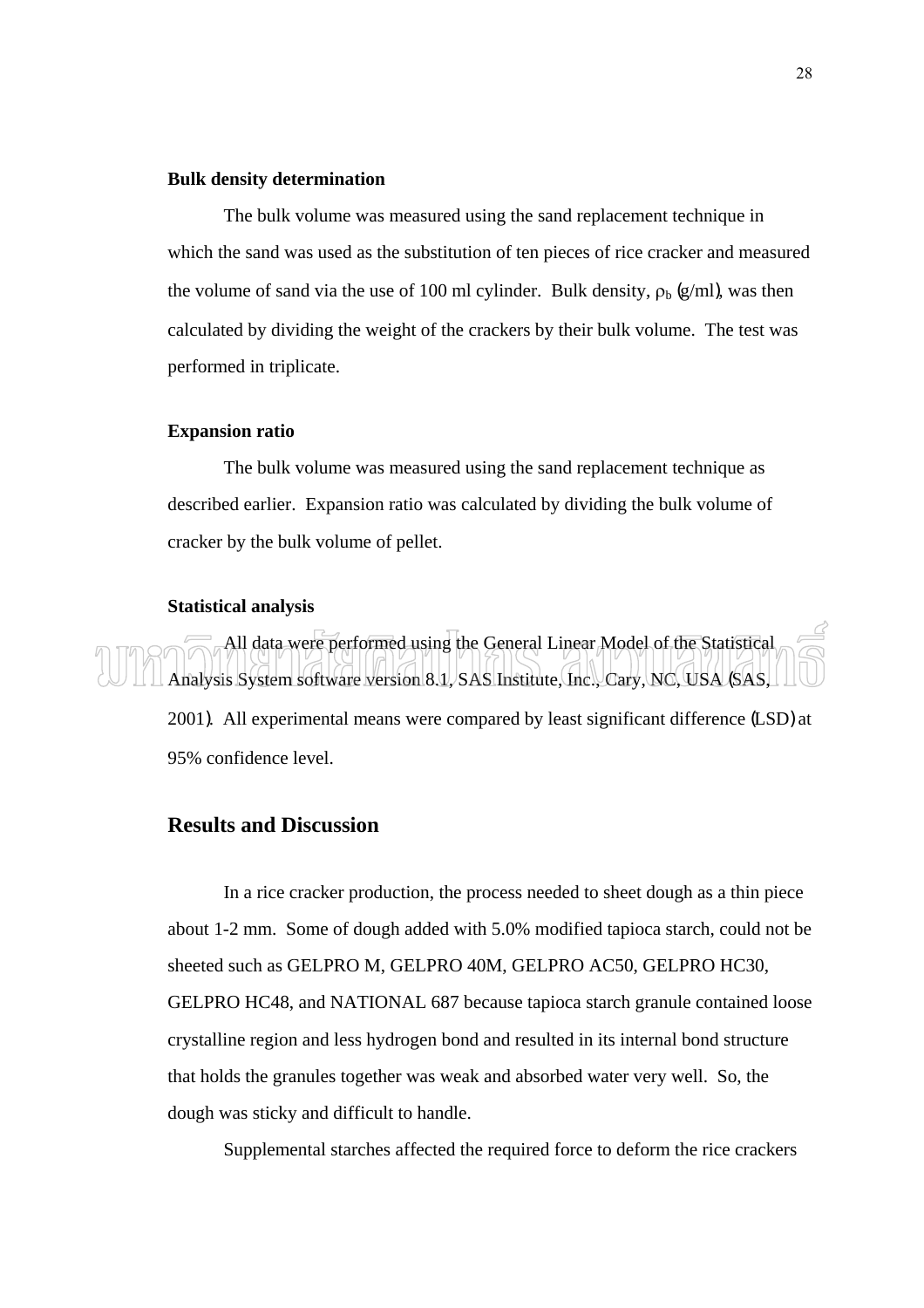(Table 3.1). The same amounts of hardness in both the control (rice cracker with 100% rice flour) and several types of 1.5% modified or native starches added products were observed. Bigner and Berry (1997) reported that the use of modified pregelatinized potato starch at 2.0% to reduce fat content of pork crumbles whereas Troutt et al. (1992) reported the use of 0.5% potato starch insignificantly affected the fat content of cooked patties because probably very little level usage of starches were not enough capability to alter or improve the textural product characteristics. Thus, the rice crackers still exhibited tough in texture as same as the control (Fig. 3.1). In contrast, an increase the substituted modified starch level at 2.5%, both GELPRO M and GELPRO 40M intensively contributed high hardness products and contained tough texture as shown in Fig. 3.2 because they were modified by mean of the crosslinking. In general, the cross-linking reinforced the hydrogen bonds in the granule with chemical bonds acting as bridges between the starch molecules, thus, granular  $\equiv$ swelling power was restricted during gelatinization. As a result, the cross-linked

starches more effectively resisted to high temperature, low pH, and high shear, therefore, it considerably reduced ability to provide puffy, uniform, and light texture products (Nabeshima and Grossmann, 2001). However, higher additional levels of GELPRO HC30 and GELPRO HC48 tended to more decrease the hardness than GELPRO AC50. As a result of both GELPRO HC30 and GELPRO HC48 were hydroxypropylated cross-linked starch, hydroxypropylation renders a hydrophilic character and hydroxypropyl group had more molecular weight than acetyl group. When introduced each of them into the starch granule, it substantially retarded the reassociation of starch molecules and it was known to weaken the internal bond structure holding all the granules together, thereby increase the acceptability of the starch granules to water and swelling power. While the resistance to high temperatures potentially increased and textural stability improved with respect to the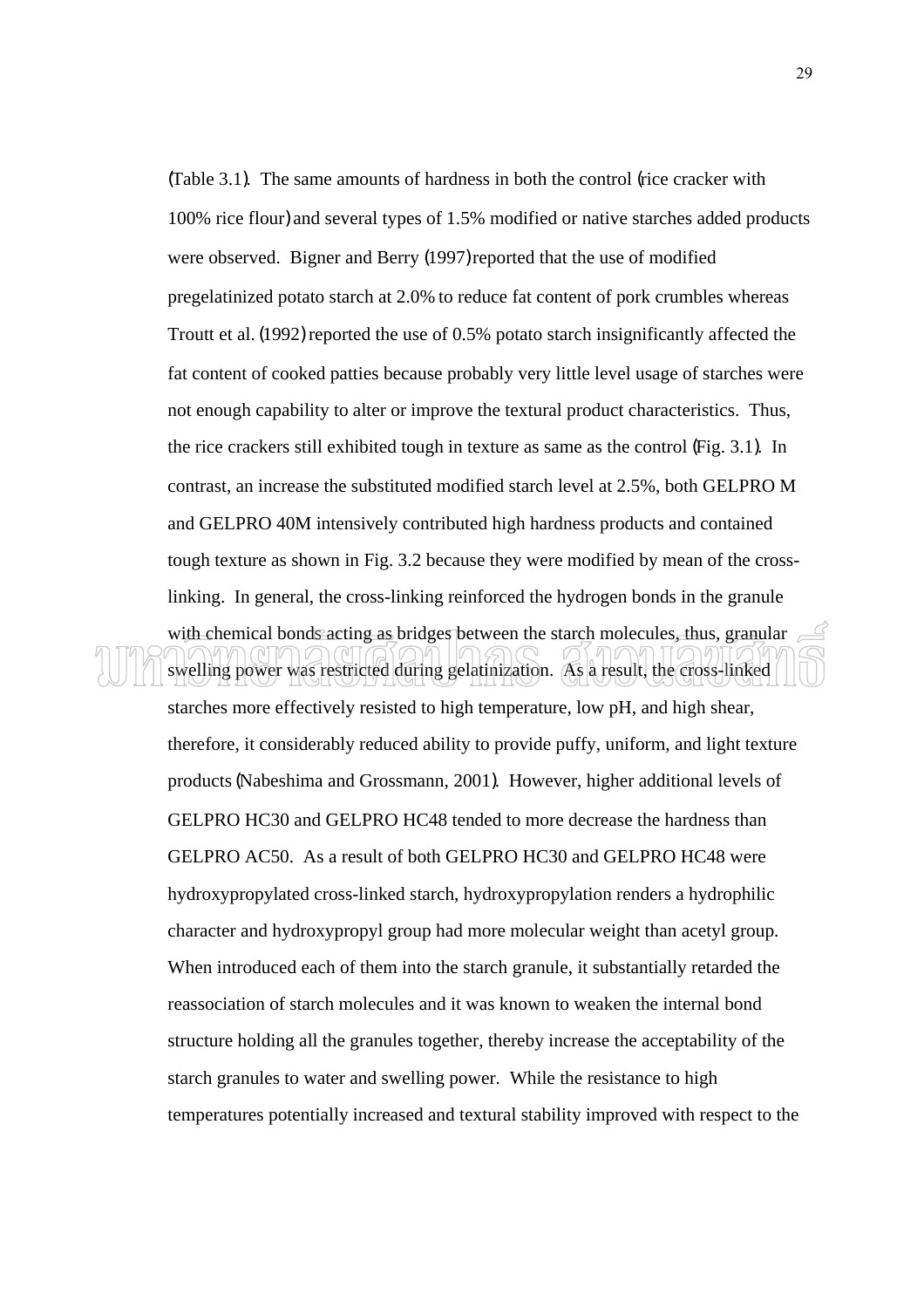cross-linking method (Pal et al., 2002). As the consequence, the rice crackers mixed with each GELPRO HC30 and GELPRO HC48 exhibited the rubbery texture (Fig. 3.2). As compared to the rice crackers mixed with native tapioca starch at the same concentration, its provided less hardness but at the additional level of 5.0%, the crackers produced high hardness as well as exhibited brittle texture (Fig. 3.3). In general, the native tapioca starch capably offered very great swelling power but unstable for some specific processes, for instance, it sensitive to shear, high temperature, and low pH. Kusunose et al. (2001) described some procedures how to control expansion of dough and finally found that the starch granule should not be disrupted and easily fuse together during gelatinization as tapioca starch did because the disruption of cell membrane would not prevent shrinkage of gas impermeable membrane during cooling after baking. Thus, it exhibited the impact structure and resulted in an increase in hardness of rice crackers.

## While native waxy corn starch addition had a tendency to decrease hardness

since it contained high amylopectin content which easily formed the network and became the porous texture, increased the expansion ability of snack (Feldberg, 1969). Previous works proposed that the degree of hardness was positively correlated to the amylose content (Kadan et al., 1997). However, pregelatinized waxy corn starch contributed to improve better the product texture. Pregelatinized starches have been precooked in water and then dried, so they require no further cooking before baking to contribute to the textural development. This is an important ability because the conditions during the baking of expanded snacks did not allow adequate gelatinization of regular waxy starch whereas pregelatinized waxy corn starch allowed the expansion process to begin earlier due to the loss of granular integrity, and higher water absorbability, subsequently increased expansion rate of products and affected to softness texture (Huang,1995). Thus, the addition of each NATIONAL 5730, NATIONAL 687, and ULTRA-CRISP CS provided more ability to decrease the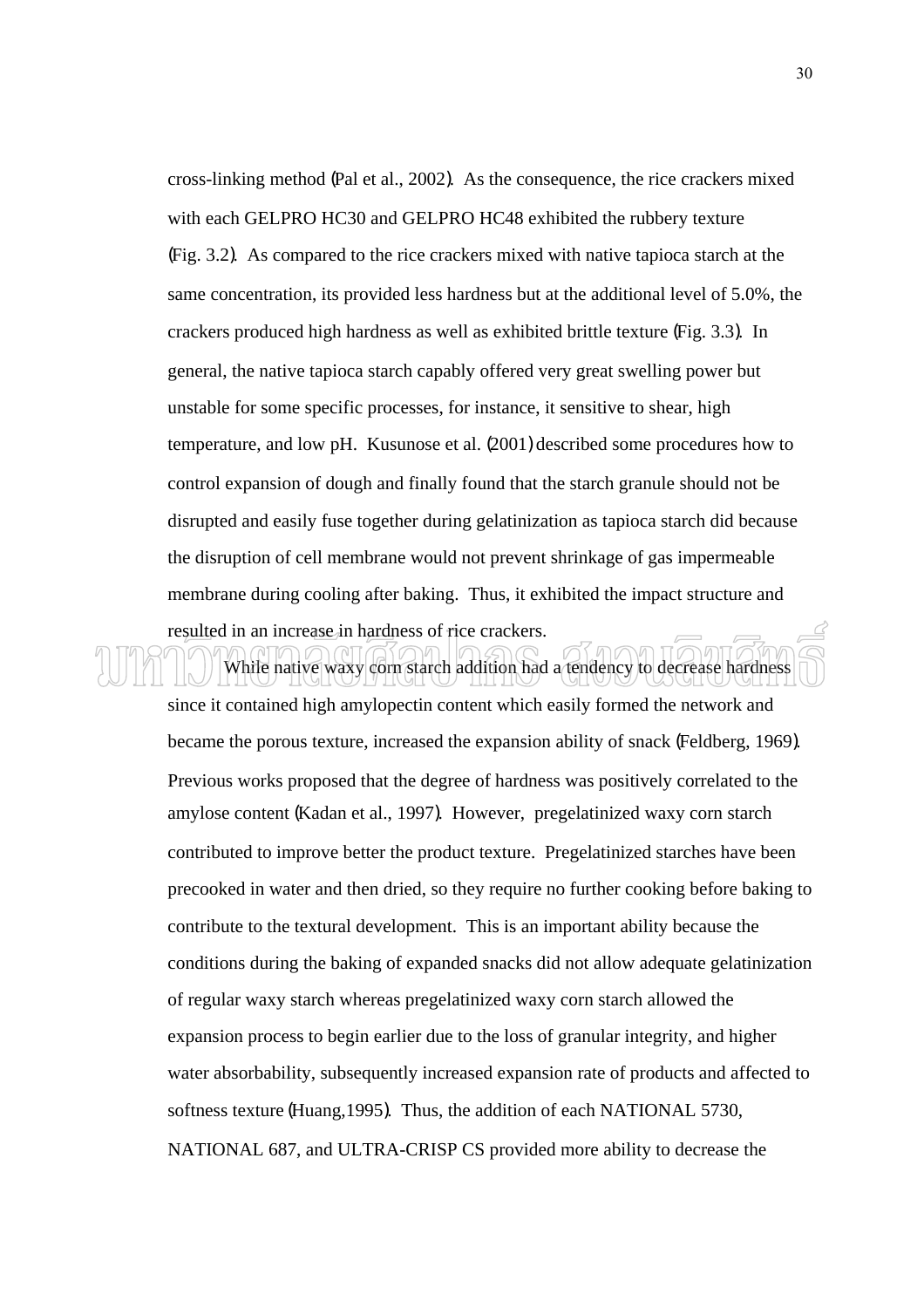hardness of rice crackers  $(p<0.05)$ , therefore, product exhibited more mushy texture with an increase in substitution level (Fig. 3.2-3.3). Conclusively the different types and concentrations of pregelatinized starch intimately influenced the product expansion (Gimmlera et al., 1997). In addition, Case et al. (1992) report that wheat flour, wheat starch, corn meal, and corn starch were gelatinized from 20 to 100% by mean of the extrusion and partial cooking to obtain half-product so the extruded could be shortly fried before consumption. They also reported that, the volume of puffed products increased and bulk density decreased with an increase in gelatinization duration, and temperature. This work ultimately confirms the results of Kawas and Moreira (2001) as well. They reported that steamed-baked tortilla (87% of starch gelatinized before frying) produced chips with high degree of puffiness and lower crunchiness as compared to the control chips (45% of starch gelatinized before frying )

### and the freeze-dried chips (5% of starch gelatinized before frying). The substitution of NOVELOSE 240 imparted a tough texture (Fig. 3.3) and

produced more hardness product with an increase in the additional levels. Normally, NOVELOSE 240 was classified to be the resistant starch modified by high amylose corn starch, and amylose had better film forming property and it contained 40% of total dietary fiber with low water holding capacity. Rice crackers formulated from NOVELOSE 240 exhibited the limitation of puffing and the lower expansion, and consequently, contributed a very hard texture (Feldberg, 1969). These results also described by the amylose content influencing the expansion rate of crackers. Accordingly, Gallagher et al. (2001) also reported that the resistant starch (NOVELOSE 330) greatly affected the thickness of the short dough biscuit. From Table 3.2, it indicated the addition of NOVELOSE 240 at level 1.5%, 2.5%, and 5.0% tremendously reduced the expansion rate of rice crackers as compared to the control samples up to 3.43%, 9.64%, and 16.73%, respectively.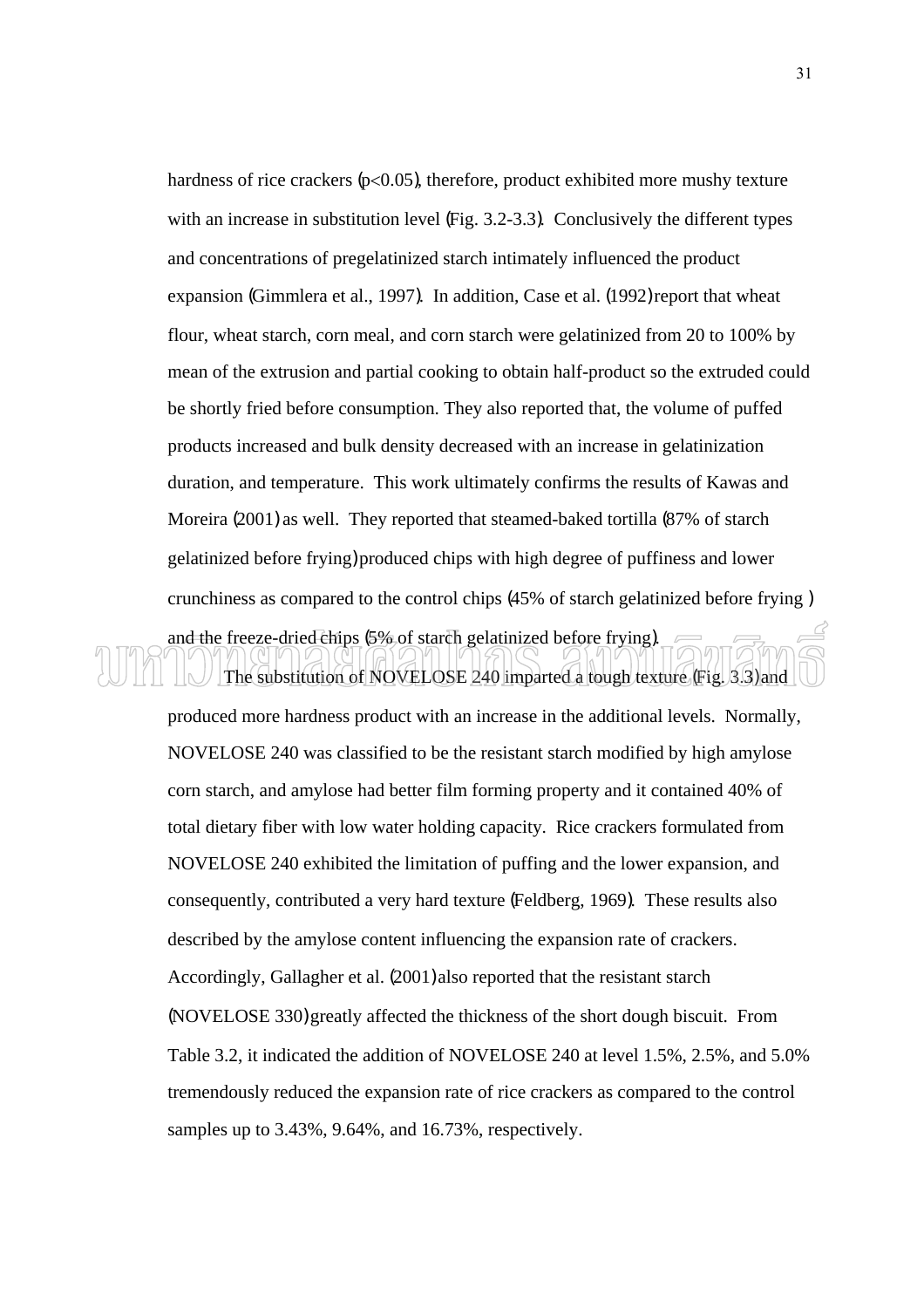The expansion ratio and bulk density of rice crackers with various starch additions were shown in Table 3.2. According to above report, the degree of hardness negatively correlated to the expansion ratio and positively related to the bulk density. Particularly, at 5.0% each of NATIONAL 5730 and ULTRA-CRISP CS substitution contributed the rice crackers with more expansion ratio than the control up to 17.46% and 15.19% as well as the bulk density decreased up to 10.25% and 7.76%, respectively.

#### **Conclusions**

 The starch types and concentrations intensively influenced the textural characteristics of rice crackers. Pregelatinized starch was capable to improve better texture in case of the reduction of hardness and bulk density but an increase in the expansion ratio, as well. While some chemical modified starches showed the potential ability to receive higher tough texture than native starch as noticed by texture map profile. In addition, at highest level of additional native starch exhibited brittle in texture of rice crackers. These results were significantly useful for the manufacturers to select the appropriate modified starches used in the rice cracker production.

#### **References**

- Bigner M.E. and B.W. Berry. 1997. Cooking and sensory properties of pork crumbles as affected by pregelatinized potato starch, crumble diameter and fat content. **J. Food Sci.** 62 (1) : 610-613.
- Case S.E., D.D. Hamann and S.J. Schwartz. 1992. Effect of starch gelatinization on physical properties of extruded wheat- and corn-based products. **Cereal Chem.** 69 (4) : 401-404.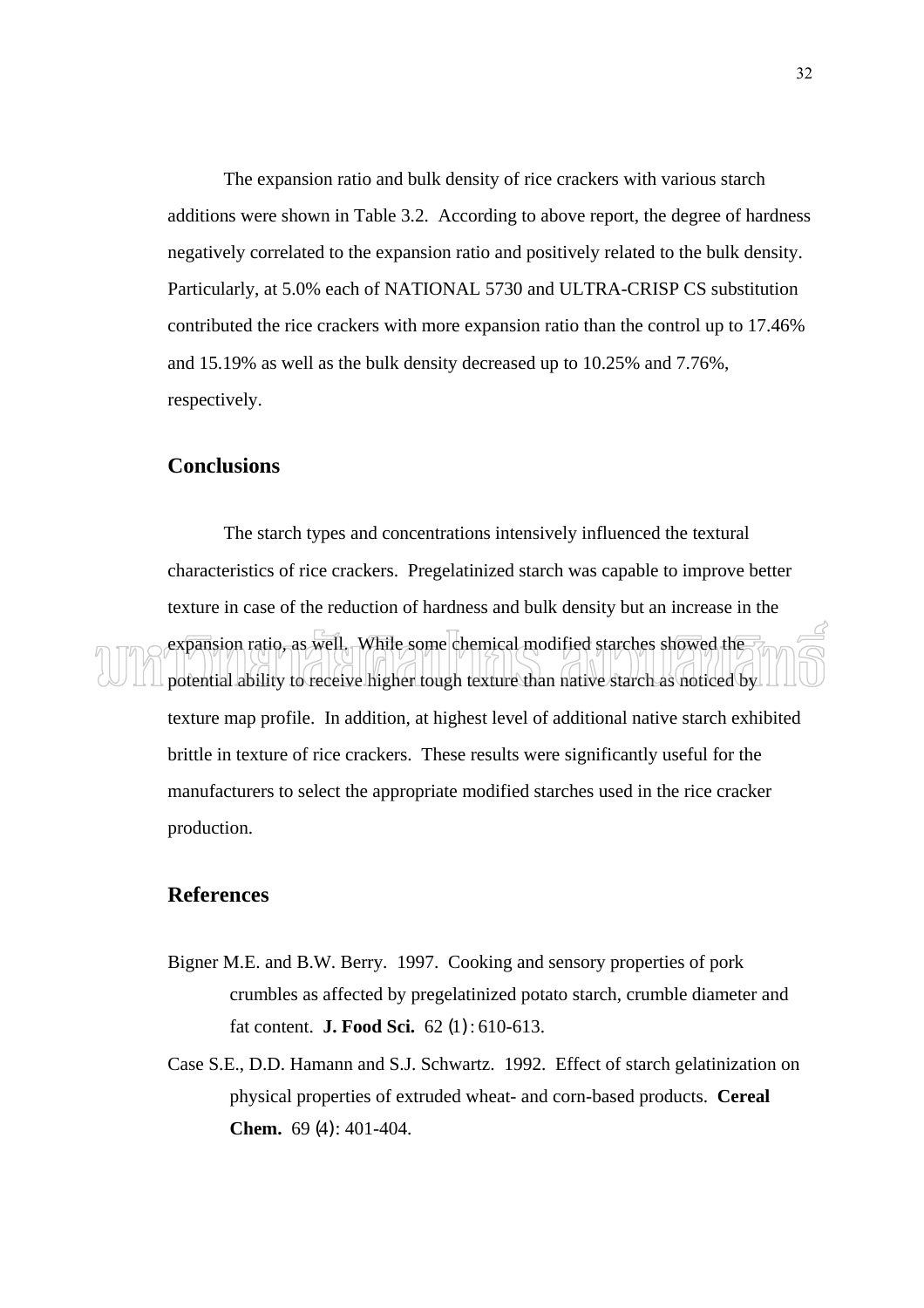- Feldberg C. 1969. Extruded starch-based snacks. **Cereal Sci. Today.** 14 (6) : 211- 214.
- Gimmlera N., H. Levinea, L. Sladea, H.A. Faridia and R.M. Sauer Jra. 1997. Fruit juice/starch-based snacks. **Trends in Food Sci. and Tech.** 8 (4) : 126.
- Huang D.P. 1995. New perspectives on starch and starch derivatives for snack applications. Available from

#### **http://www.foodstarch.com/products\_services/pdfs/newpersp.pdf**

- Ilo S., Y. Liu and E. Berghofer. 1999. Extrusion cooking of rice flour and amaranth blends. **Lebensm. -Wiss. U. -Tech.** 32: 79-88.
- Kadan R.S., E.T. Champagne, G.M. Ziegler and O.A. Richard. 1997. Amylose and protein contents of rice cultivars as related to texture of rice-based fries. **J. Food Sci.** 62 (4) : 701-703.
- Kadan R.S., R.J. Bryant and D.L. Boykin. 2001. Effect of processing conditions on qualities of rice fries. **J. Food Sci.** 66 (4): 610-613.

Kawas M.L. and R.G. Moreira. 2001. Effect of degree of starch gelatinization on **quality attributes of fried tortilla chips. J. Food Sci.** 66 (2): 300-306.

Kusunose C., T. Fuji and H. Matsumoto. 2001. Role of starch granules in controlling expansion of dough during baking. **2001 IFT annual meeting-New Orleans Louisiana.** Available from

http://ift.confex.com/ift/2001/techprogram/paper\_8507.htm

Maga J.A. 1991. Cereal-based snack foods, pp. 793-803. In K.J. Lorenz and K. Kulp. **Handbook of cereal science and technology**. Marcel Dekker, Inc. New York.

Moore G. 1994. Snack food extrusion, pp. 110-143. In N.D. Frame, (eds.). **The technology of extrusion cooking.** Blackie Academic and Professional Inc. London.

Nabeshima E.H. and M.V.E. Grossmann. 2001. Functional properties of pregelatinized and cross-linked cassava starch obtained by extrusion with sodium trimetaphosphate. **Cabohydrate Polymers.** 45: 347-353.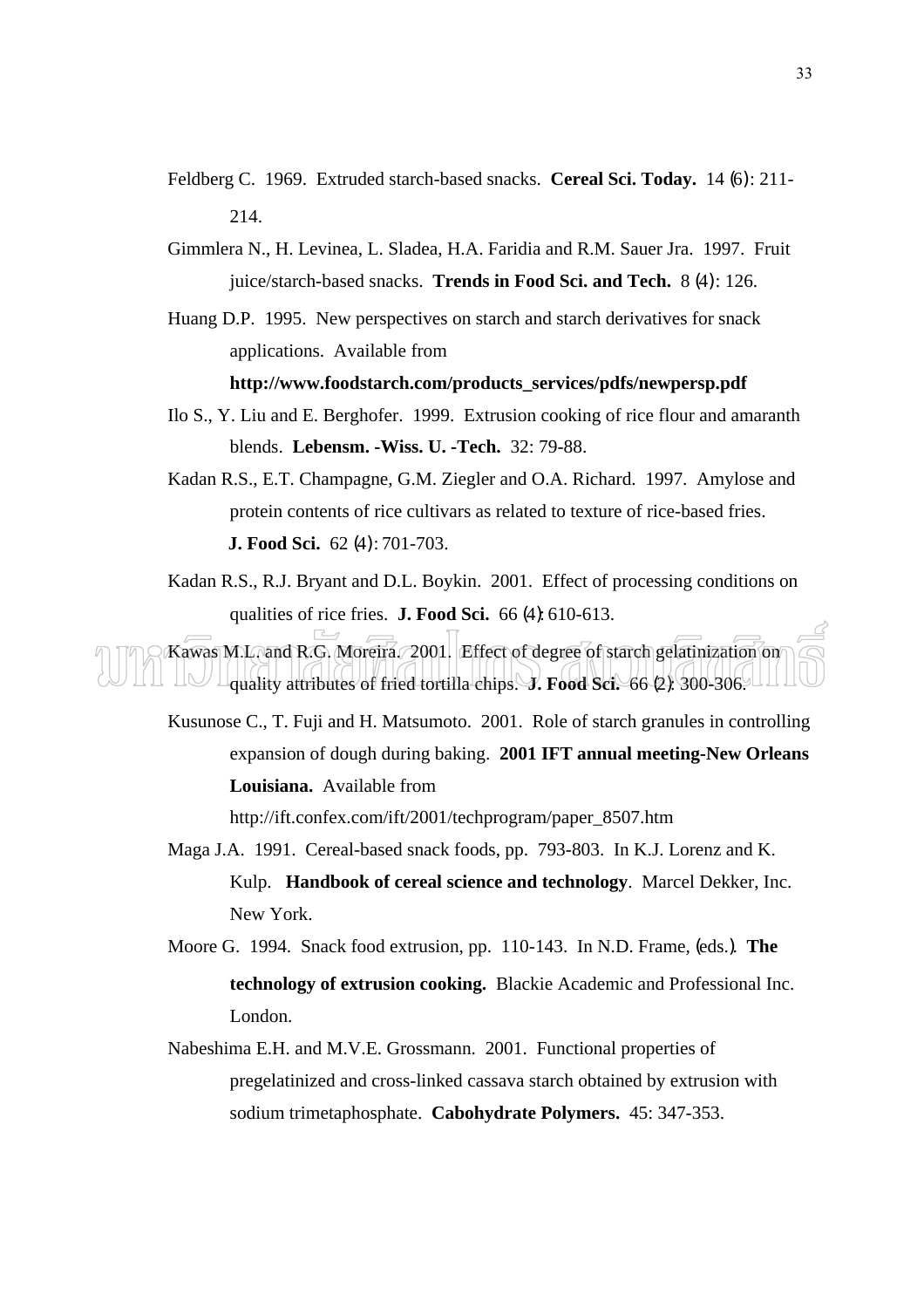Pal J., R.S. Singhal and P.R. Kulkarni. 2002. Physicochemical properties of hydroxypropyl derivative from corn and amaranth starch. **Carbohydrate Polymers.** 48: 49-53.

# unnomenaerdauhns avouauana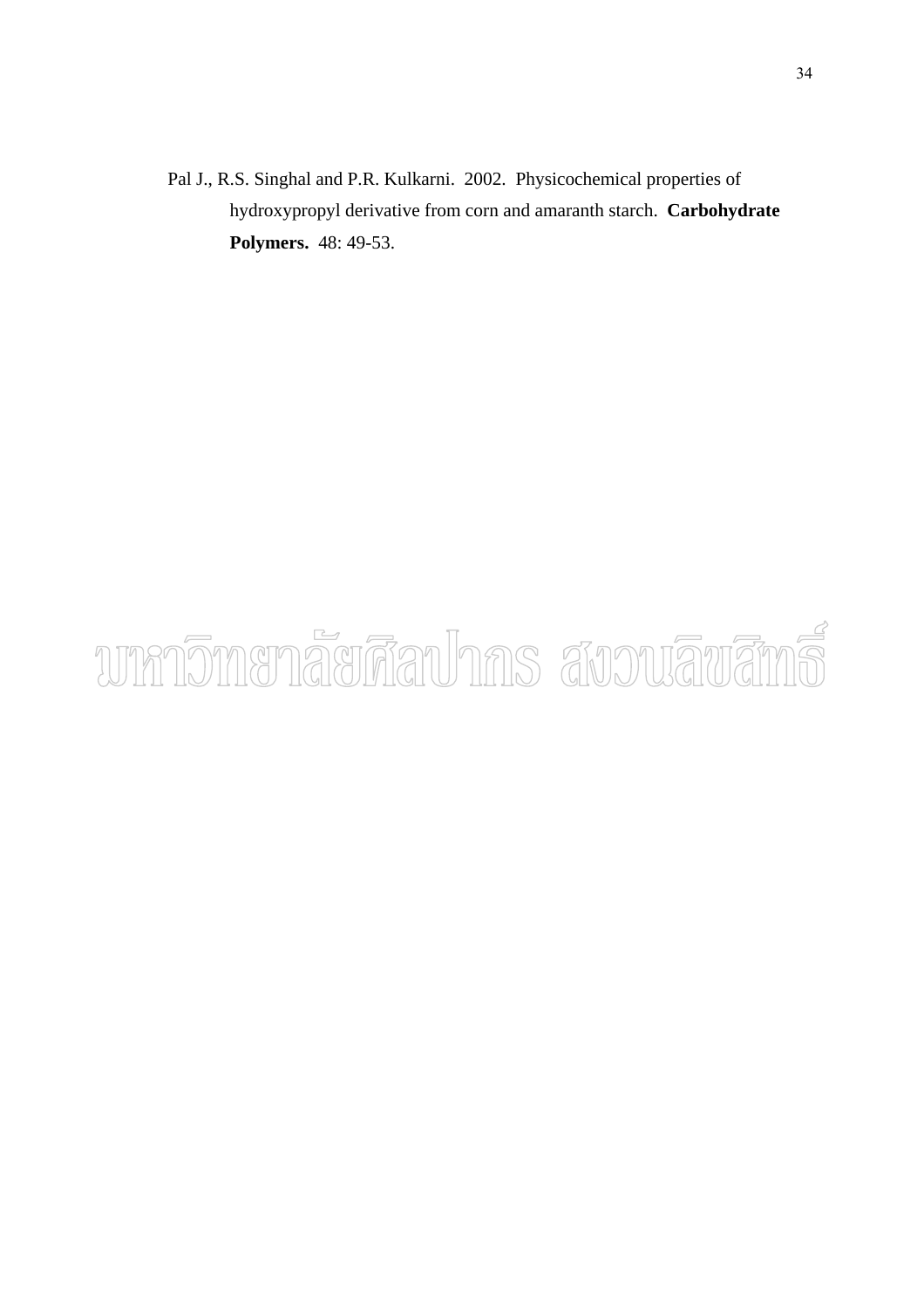|  | Level | Starch <sup><math>2</math></sup>    | Hardness                                                            | <b>Normal Stress</b>                                           | Normal Strain                                                    |
|--|-------|-------------------------------------|---------------------------------------------------------------------|----------------------------------------------------------------|------------------------------------------------------------------|
|  |       |                                     | (N/g)                                                               | $(x10^{-2} N/g .mm^2)$                                         | (% )                                                             |
|  |       | Control                             | $9.50 \pm 2.04^{\text{abcde}}$                                      | $48.41 \pm 10.38^{\text{abcde}}$                               | $41.20 \pm 5.76^{\text{bcd}}$                                    |
|  |       | Native waxy corn                    | $9.59 \pm 1.28^{\text{abcde}}$                                      | $48.87 \pm 6.51^{\text{abcde}}$                                | $32.24 \pm 11.57$ <sup>ef</sup>                                  |
|  |       | Native tapioca                      | $9.36 \pm 1.96^{\text{abcdef}}$                                     | $47.68 \pm 9.99^{abcdef}$                                      | $28.74 \pm 9.43^{\text{fg}}$                                     |
|  |       | <b>GELPROM</b>                      | $9.88 \pm 1.46^{\text{abcd}}$                                       | $50.35 \pm 7.43^{\text{abcd}}$                                 | $42.65 \pm 10.79$ <sup>bc</sup>                                  |
|  |       | <b>GELPRO 40M</b>                   | $9.27 \pm 2.17^{\text{abcdef}}$                                     | $47.25 \pm 11.05$ <sup>abcdef</sup>                            | $43.41 \pm 7.51^{\rm bc}$                                        |
|  |       | <b>GELPRO AC50</b>                  | $9.37 \pm 1.70^{\text{abcdef}}$                                     | $47.73 \pm 8.68$ <sup>abcdef</sup>                             | $40.16 \pm 5.66^{bcd}$                                           |
|  | 1.5%  | GELPRO HC30                         | $9.73 \pm 1.44^{\text{abcde}}$                                      | $49.58 \pm 7.32$ <sup>abcde</sup>                              | $43.54 \pm 7.41^{\rm bc}$                                        |
|  |       | <b>GELPRO HC48</b>                  | $9.07 \pm 1.59^{\text{bcdef}}$                                      | $46.22 \pm 8.12^{bcdef}$                                       | $39.97 \pm 8.99^{bcd}$                                           |
|  |       | <b>NATIONAL 5730</b>                | $8.93 \pm 0.93$ <sup>cdef</sup>                                     | $45.51 \pm 4.74^{\text{cdef}}$                                 | $52.27 \pm 9.86^a$                                               |
|  |       | <b>ULTRA-CRISP CS</b>               | $8.62 \pm 1.87^{\textrm{defgh}}$                                    | $43.93 \pm 9.52^{\text{defgh}}$                                | $42.09 \pm 6.69^{bcd}$                                           |
|  |       | <b>NATIONAL 687</b>                 | $9.76 \pm 1.75$ <sup>abcd</sup>                                     | $49.73 \pm 8.91$ <sup>abcd</sup>                               | $38.81 \pm 4.26^{\text{cde}}$                                    |
|  |       | <b>NOVELOSE 240</b>                 | $9.36 \pm 2.15^{\text{abcdef}}$                                     | $47.68 \pm 10.93$ <sup>abcdef</sup>                            | $42.14 \pm 4.69^{bcd}$                                           |
|  | 2.5%  | Native waxy corn                    | $8.89 \pm 1.37^{\text{cdefg}}$                                      | $45.29 \pm 7.00^{\text{cdefg}}$                                | $31.94 \pm 12.44$ <sup>ef</sup>                                  |
|  |       | Native tapioca                      | $8.25 + 1.38$ <sup>fghi</sup>                                       | $42.04\pm\phantom{0}7.04^{\rm fghi}$                           | $22.34 \pm 10.64$ <sup>gh</sup>                                  |
|  |       | <b>GELPROM</b><br><b>GELPRO 40M</b> | $10.23 \pm 2.47$ <sup>abe</sup><br>$10.01 \pm 1.62$ <sup>abcd</sup> | $52.12 \pm 12.59$ <sup>abc</sup><br>$8.26$ abcd<br>$51.01 \pm$ | 9.79abe<br>$45.65^{\circ}$<br>7.80 <sup>bcd</sup><br>$41.20 \pm$ |
|  |       | <b>GELPRO AC50</b>                  | $9.28 \pm 1.63$ <sup>abcdef</sup>                                   | $47.26 \pm 8.32$ <sup>abcdef</sup>                             | $46.59 \pm 9.93^{ab}$                                            |
|  |       | <b>GELPRO HC30</b>                  | $8.80 \pm 1.82^{\text{cdefgh}}$                                     | $44.82 \pm 9.25^{\text{cdefgh}}$                               | $44.83 \pm 8.60^{\text{abc}}$                                    |
|  |       | <b>GELPRO HC48</b>                  | $8.55 \pm 1.11^{\text{defgh}}$                                      | $43.55 \pm 5.65^{\text{defgh}}$                                | $44.86 \pm 15.29$ <sup>abc</sup>                                 |
|  |       | <b>NATIONAL 5730</b>                | $7.35 \pm 1.36^{\text{hi}}$                                         | $37.46 \pm 6.91^{\text{hi}}$                                   | $16.93 \pm 5.64^h$                                               |
|  |       | <b>ULTRA-CRISP CS</b>               | $7.93 \pm 0.89^{\text{fghi}}$                                       | $40.40 \pm 4.53^{\text{fghi}}$                                 | $18.41 \pm 7.68^h$                                               |
|  |       | <b>NATIONAL 687</b>                 | $7.97 \pm 1.98^{\text{fghi}}$                                       | $40.58 \pm 10.06^{\rm fghi}$                                   | $17.13 \pm 7.37^h$                                               |
|  |       | <b>NOVELOSE 240</b>                 | $10.61 \pm 1.77^{\text{a}}$                                         | 54.07 $\pm$ 9.01 <sup>a</sup>                                  | $20.40 \pm 10.70$ <sup>h</sup>                                   |
|  | 5.0%  | Native waxy corn                    | $9.06 \pm 1.83^{\text{bcdef}}$                                      | $46.14 \pm 9.32^{\text{bcdef}}$                                | $17.72 \pm 3.06^{\text{h}}$                                      |
|  |       | Native tapioca                      | $9.26 \pm 1.76^{\text{abcdef}}$                                     | $47.17 \pm 8.97^{abcdef}$                                      | $15.49 \pm 6.90^h$                                               |
|  |       | <b>NATIONAL 5730</b>                | $6.85 \pm 0.96^{\rm i}$                                             | $34.88 \pm 4.90^{\text{i}}$                                    | $15.97 \pm 4.10^{\text{h}}$                                      |
|  |       | <b>ULTRA-CRISP CS</b>               | $7.42 \pm 1.55^{ghi}$                                               | $37.81 \pm 7.89^{ghi}$                                         | $16.72 \pm 6.30^{\text{h}}$                                      |
|  |       | <b>NOVELOSE 240</b>                 | $10.54 \pm 2.37$ <sup>ab</sup>                                      | 53.69 $\pm$ 12.05 <sup>ab</sup>                                | $35.17 \pm 4.24$ <sup>def</sup>                                  |

Table 3.1 Textural properties of rice crackers with various starch additions<sup>1</sup>

2 = Commercial name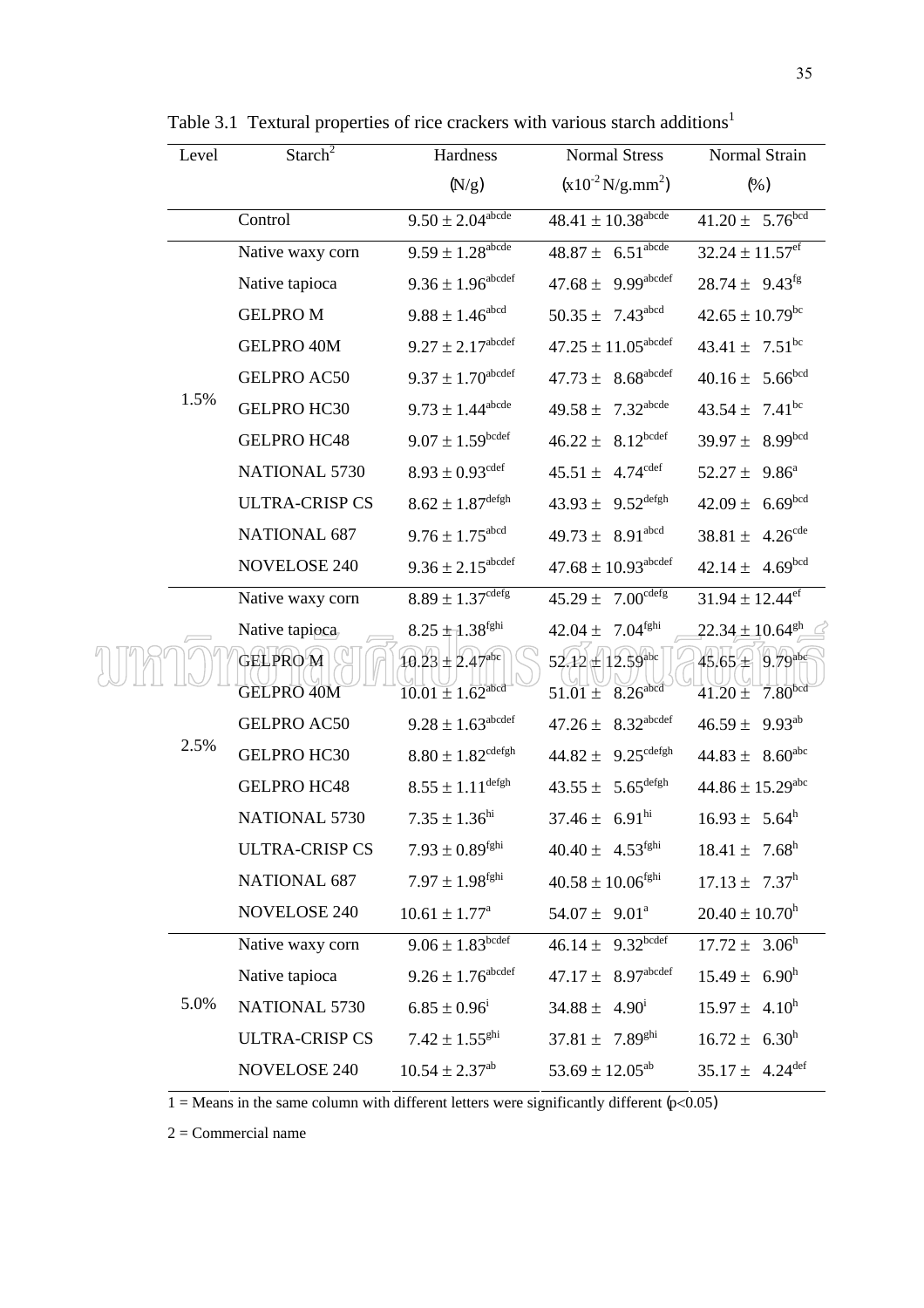|  | Level | Starch <sup><math>2</math></sup> | <b>Expansion Ratio</b>                   | Bulk Density (g/ml)                                  |
|--|-------|----------------------------------|------------------------------------------|------------------------------------------------------|
|  |       | Control                          | $2.59 \pm 0.17^b$                        | $0.36 \pm 0.01^{bcd}$                                |
|  |       | Native waxy corn                 | $2.60 \pm 0.12^b$                        | $0.37 \pm 0.01^{\rm abc}$                            |
|  |       | Native tapioca                   | $2.60 \pm 0.13^b$                        | $0.36\pm0.02^{\text{bcd}}$                           |
|  |       | <b>GELPROM</b>                   | $2.61 \pm 0.12^b$                        | $0.37 \pm 0.01^{\rm abc}$                            |
|  |       | <b>GELPRO 40M</b>                | $2.60 \pm 0.13^b$                        | $0.36 \pm 0.02^{bcd}$                                |
|  |       | <b>GELPRO AC50</b>               | $2.60 \pm 0.13^b$                        | $0.36\pm0.02^{\text{bcd}}$                           |
|  | 1.5%  | <b>GELPRO HC30</b>               | $2.61 \pm 0.09^b$                        | $0.36\pm0.01^{\text{bcd}}$                           |
|  |       | <b>GELPRO HC48</b>               | $2.58 \pm 0.10^b$                        | $0.36 \pm 0.02^{bcd}$                                |
|  |       | NATIONAL 5730                    | $2.58 \pm 0.09^b$                        | $0.36\pm0.01^{\text{abcd}}$                          |
|  |       | <b>ULTRA-CRISP CS</b>            | $2.59 \pm 0.08^b$                        | $0.36\pm0.01^{\rm bcd}$                              |
|  |       | <b>NATIONAL 687</b>              | $2.62 \pm 0.09^b$                        | $0.37 \pm 0.01^{\rm abc}$                            |
|  |       | <b>NOVELOSE 240</b>              | $2.51 \pm 0.12^{bc}$                     | $0.36 \pm 0.01^{\rm abcd}$                           |
|  | 2.5%  | Native waxy corn                 | $2.58 \pm 0.07^b$                        | $0.36 \pm 0.01$ <sup>bcd</sup>                       |
|  |       | Native tapioca                   | $2.64 \pm 0.11^b$                        | $0.36 \pm 0.02^{bcd}$                                |
|  |       | <b>GELPROM</b>                   | $2.54 \pm 0.07^b$                        | $0.37 \pm 0.01^{\text{abc}}$                         |
|  |       | GELPRO 40M<br><b>GELPRO AC50</b> | $2.50 \pm 0.12^{b}$<br>$2.61 \pm 0.12^b$ | $0.37 \pm 0.02$ abcd<br>$0.37 \pm 0.01^{\text{abc}}$ |
|  |       | <b>GELPRO HC30</b>               | $2.58 \pm 0.05^b$                        | $0.36 \pm 0.01$ <sup>bcd</sup>                       |
|  |       | <b>GELPRO HC48</b>               | $2.64 \pm 0.13^b$                        | $0.36\pm0.02^{\text{bcd}}$                           |
|  |       | <b>NATIONAL 5730</b>             | $2.67 \pm 0.12^b$                        | $0.34\pm0.01^{\rm def}$                              |
|  |       | <b>ULTRA-CRISP CS</b>            | $2.61 \pm 0.14^b$                        | $0.35 \pm 0.02^{\text{cde}}$                         |
|  |       | <b>NATIONAL 687</b>              | $2.64 \pm 0.11^b$                        | $0.36\pm0.01^{\rm bcd}$                              |
|  |       | <b>NOVELOSE 240</b>              | $2.34 \pm 0.16^c$                        | $0.38 \pm 0.01^{ab}$                                 |
|  |       | Native waxy corn                 | $2.63 \pm 0.11^b$                        | $0.35 \pm 0.01^{\text{cde}}$                         |
|  |       | Native tapioca                   | $2.55 \pm 0.14^b$                        | $0.37 \pm 0.01$ <sup>abc</sup>                       |
|  | 5.0%  | NATIONAL 5730                    | $3.05 \pm 0.09^a$                        | $0.32 \pm 0.01^f$                                    |
|  |       | <b>ULTRA-CRISP CS</b>            | $2.99 \pm 0.14^a$                        | $0.33 \pm 0.01$ <sup>ef</sup>                        |
|  |       | <b>NOVELOSE 240</b>              | $2.16 \pm 0.06^d$                        | $0.38 \pm 0.01^a$                                    |

Table 3.2 Physical attributes of rice crackers with various starch additions<sup>1</sup>

2 = Commercial name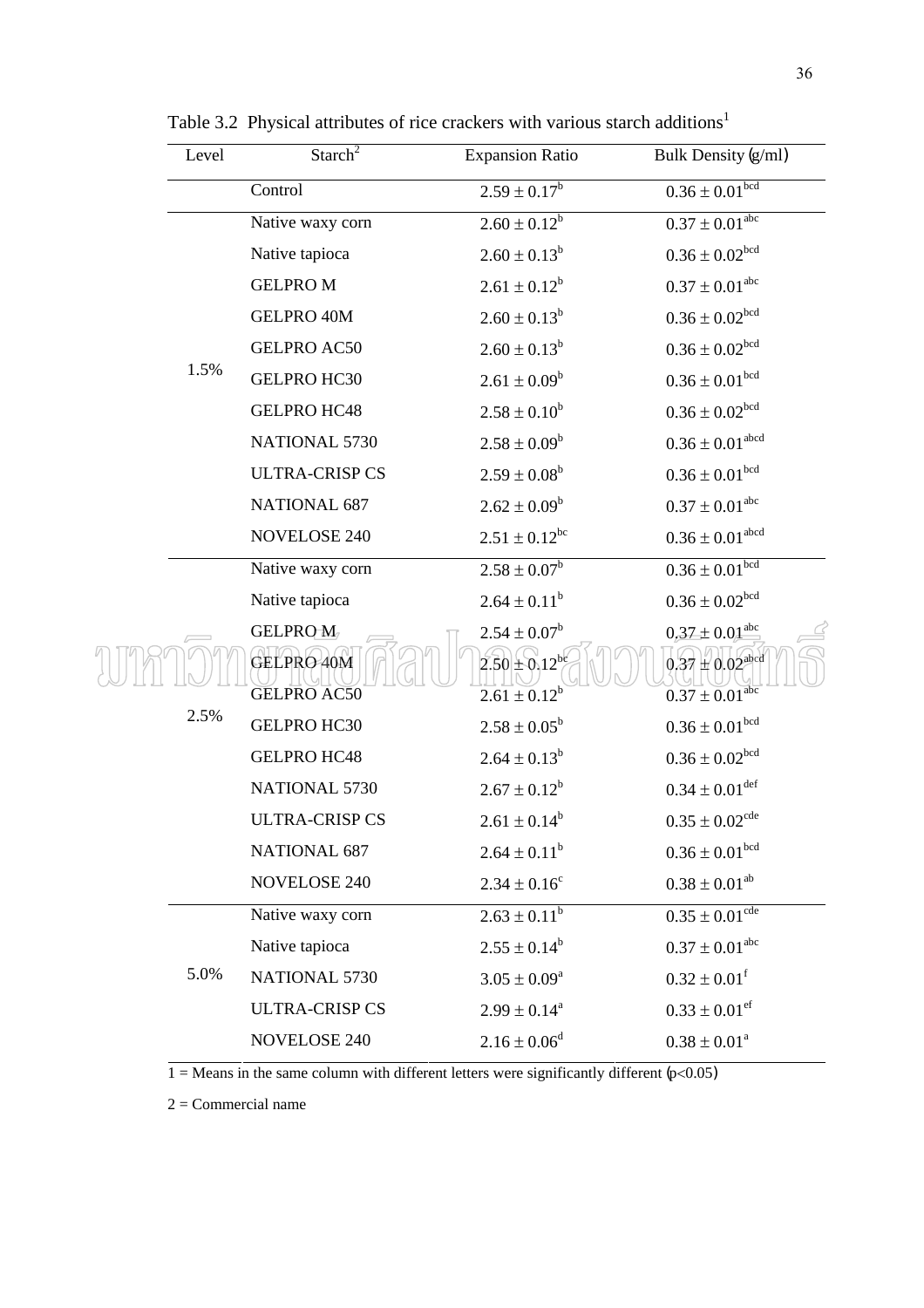

Fig. 3.1 Texture map of the rice crackers mixed with various starches at 1.5%

 Waxy: native waxy corn starch Tapioca: native tapioca starch M: GELPRO M (cross-linked tapioca starch) 40M: GELPRO 40M (low acetylated cross-linked tapioca starch) AC50: GELPRO AC50 (medium acetylated cross-linked tapioca starch) HC30: GELPRO HC30 (low hydroxypropylated cross-linked tapioca starch) HC48: GELPRO HC48 (medium hydroxypropylated cross-linked tapioca starch) 687: NATIONAL 687 (pregelatinized tapioca starch) 5730: NATIONAL 5730 (pregelatinized waxy corn starch) Ultra: ULTRA-CRISP CS (pregelatinized waxy corn starch)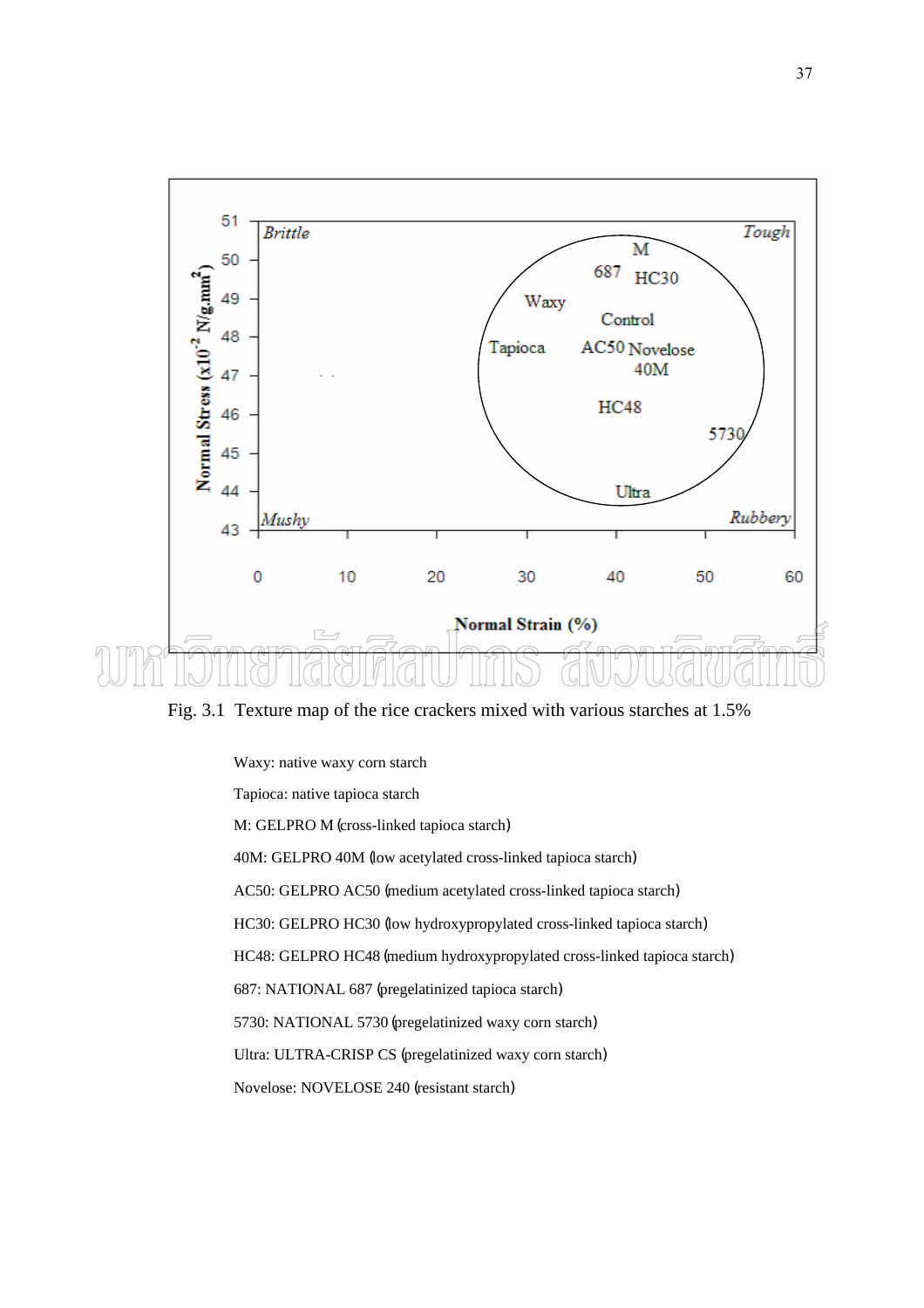

Fig. 3.2 Texture map of the rice crackers mixed with various starches at 2.5%

 Waxy: native waxy corn starch Tapioca: native tapioca starch M: GELPRO M (cross-linked tapioca starch) 40M: GELPRO 40M (low acetylated cross-linked tapioca starch) AC50: GELPRO AC50 (medium acetylated cross-linked tapioca starch) HC30: GELPRO HC30 (low hydroxypropylated cross-linked tapioca starch) HC48: GELPRO HC48 (medium hydroxypropylated cross-linked tapioca starch) 687: NATIONAL 687 (pregelatinized tapioca starch) 5730: NATIONAL 5730 (pregelatinized waxy corn starch) Ultra: ULTRA-CRISP CS (pregelatinized waxy corn starch) Novelose: NOVELOSE 240 (resistant starch)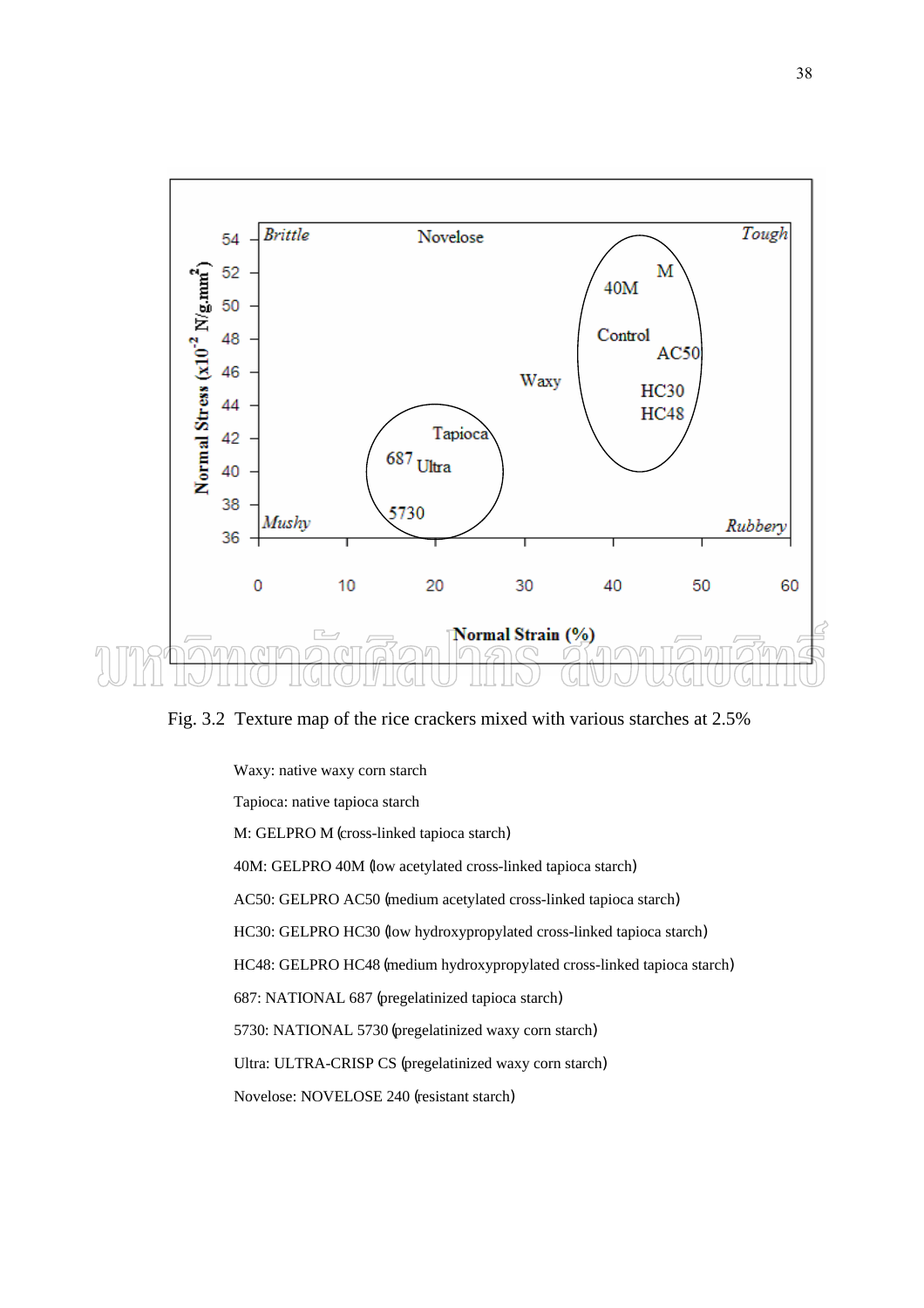

Fig. 3.3 Texture map of the rice crackers mixed with various starches at 5.0%

Waxy: native waxy corn starch

Tapioca: native tapioca starch

5730: NATIONAL 5730 (pregelatinized waxy corn starch)

Ultra: ULTRA-CRISP CS (pregelatinized waxy corn starch)

Novelose: NOVELOSE 240 (resistant starch)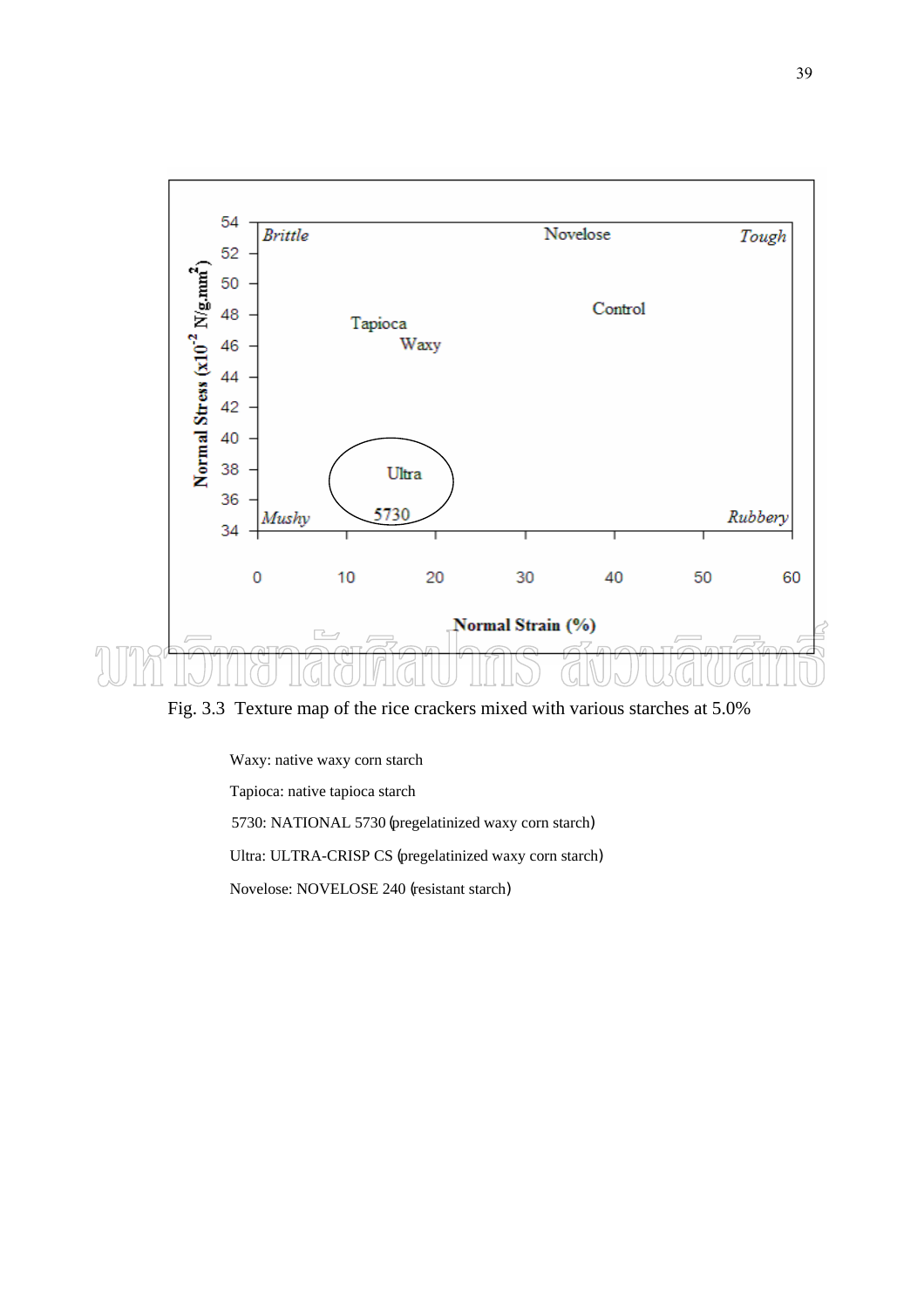#### **CHAPTER 4**

## **Instrumental Characteristics of Rice Crackers and Their Correlations with Sensory Assessment**

#### **Abstract**

The textural properties of seven different formulations of the rice crackers including the control made from 100% rice flour, 3.0%, 4.0%, and 5.0% of each NATIONAL 5730 and ULTRA-CRISP CS addition were evaluated by both quantitative descriptive analysis (QDA) and the texture instrument with Warner bratzer shear press. Sensory and instrumental data were then compared and correlated using partial least squares (PLS) technique. Sensory hardness was the best successfully described by the instrumental hardness. NATIONAL 5730 was the most

appropriate starch to display an important role to decrease hardness of rice crackers. The control, rice crackers mixed with 3.0% and 4.0% of NATIONAL 5730 clustered together in the same region of hardness variables (sensory and instrumental). The rice crackers mixed with 4.0% National 5730 was significant difference  $(p<0.05)$  from the control as indicated by both instrumental and sensory hardness. Moreover, the more additional modified starches, the more reduction of hardness obtained. Finally, the rice crackers mixed with 5.0% NATIONAL 5730 exhibited the best potential starch to diminish the hardness of rice crackers.

*Keywords*: rice cracker, quantitative descriptive analysis, instrumental measurement, partial least squares, modified starch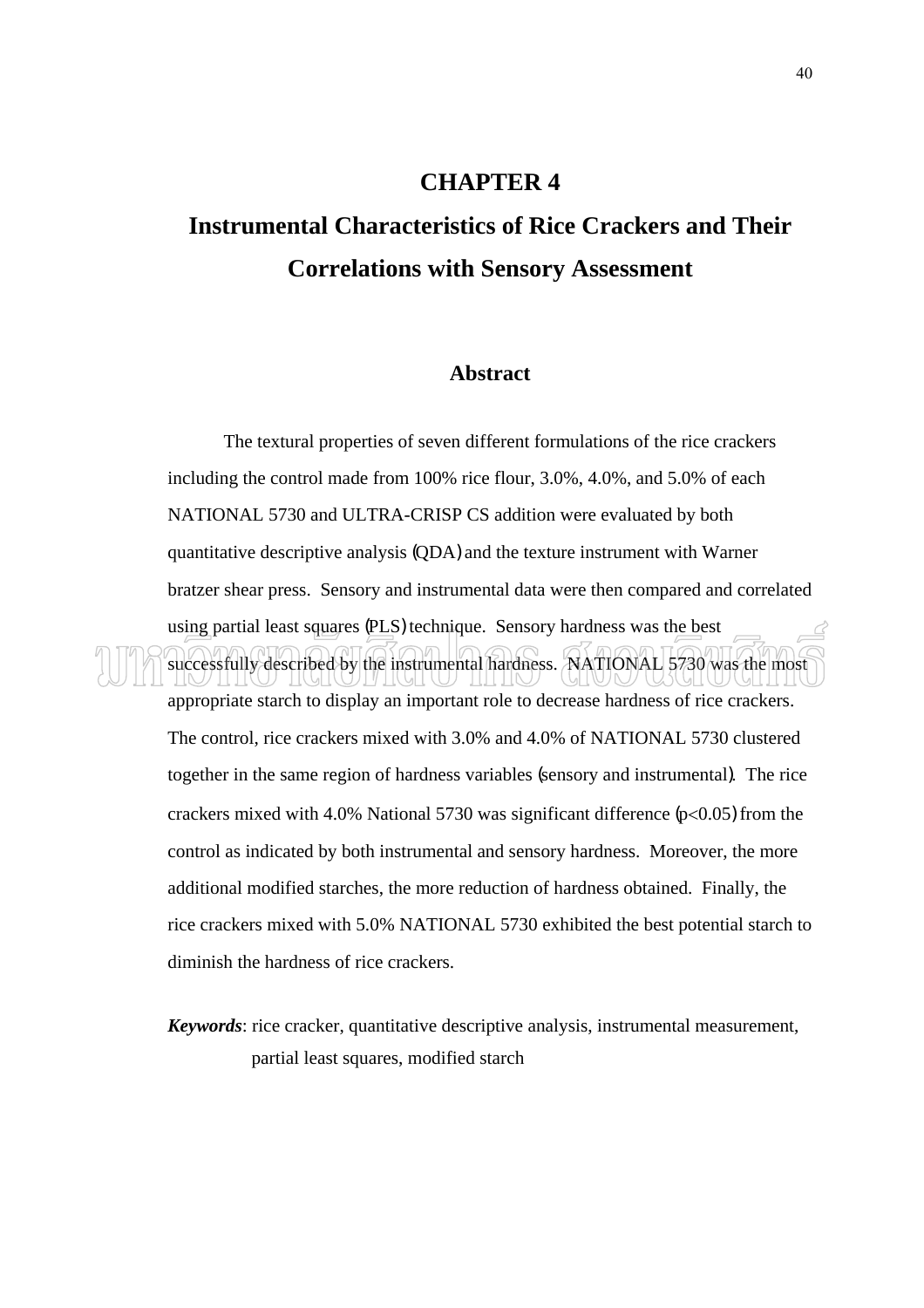#### **Introduction**

 The texture is one of the most significant quality characteristics of the rice crackers since texture contribute a dominant overall quality and acceptability. The texture of rice crackers depends on several factors including raw material and baking conditions. Packaging, storage conditions, and time are also important factors directly affecting the textural characteristics. The freshness and shelf life of rice crackers intimately related to its texture and properties, that normally are evaluated using textural measurements (Kayacier and Singh, 2003).

 Texture of food products can be measured by two different procedures, normally including first instrumental analysis and secondly sensory evaluation. The use of instrumental analysis is more convenient than that of sensory evaluation due to easy to perform, simple to reproduce, and less time consuming (Kayacier and Singh,

2003). In contrast, the sensory evaluation is not only time-consuming but also costly,

therefore, most researches tend to use the instrumental measurements and attempt to relate those measurement parameters to the real sensory. In such a case, it is crucial to extract and identify instrumental measurements that correlate best to the sensory attributes of interest. Partial least squares regression (PLS) technique presently serves for that statistical purpose well. PLS is a soft modeling technique used to compare two sets of data by seeking out the latent variables common to both data sets (Lee et al., 1999).

 In this study, the effects of various modified starches on the textural properties of rice crackers were conducted to perform using both sensory methodology and instrumental measurements. For sensory evaluation, a quantitative descriptive analysis method was selected (Stone and Sidel, 1993). This methodology provides quantitative descriptions of products based on the perceptions of a group of qualified subjects. On the other hand, the instrumental measurements using texture analyzer connected with Warner blatzer blade set was used to measure some interested texture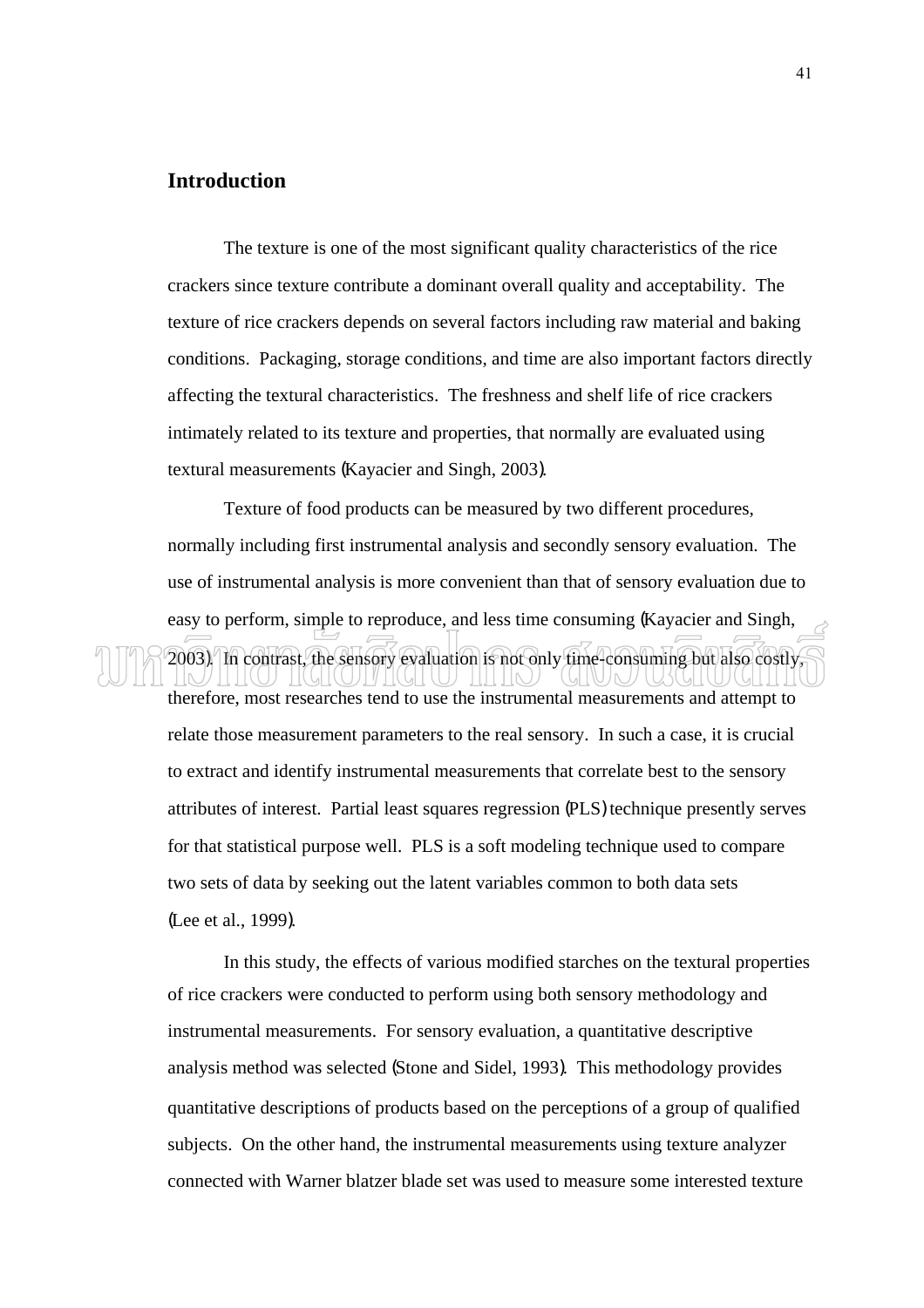parameters.

 The objectives of this study were to investigate the effects of various modified starches on physical attributes of rice crackers using both sensory and instrumental methods. The second, attempt to correlate and compare the sensory and instrumental measurements to identify the instrumental parameters that potentially best correlated to the critical sensory variables.

#### **Materials and Methods**

After that, rice crackers mixed with NATIONAL 5730, NATIONAL 687 and ULTRA-CRISP CS at 2.5% including the control were sensory evaluated via preference ranking method for selecting the optimal modified starch in rice cracker production, exhibited no significant difference among treatments  $(p>0.05)$ , this might be due to sensory panelists were not able to distinguish a little different between each rice cracker sample while the texture analyzer was able to detect it. Therefore, we needed to select all three modified starches but NATIONAL 687 rendered the dough sticky and difficult to handle, so removed it out. Finally, the remaining modified starches were NATIONAL 5730 and ULTRA-CRISP CS, the use of higher additional levels such as 3.0%, 4.0%, and 5.0% were essential to investigate for further determine suitable formula in rice cracker production.

#### **Raw materials**

 Jasmine rice flour was obtained from Namchow (Thailand) Ltd. and 2 commercial starches were used as the supplemented raw material in this experiment. Commercial starches consisting of NATIONAL 5730 and ULTRA-CRISP CS (pregelatinized waxy corn starch) obtained from National Starch and Chemical (Thailand) Co., Ltd.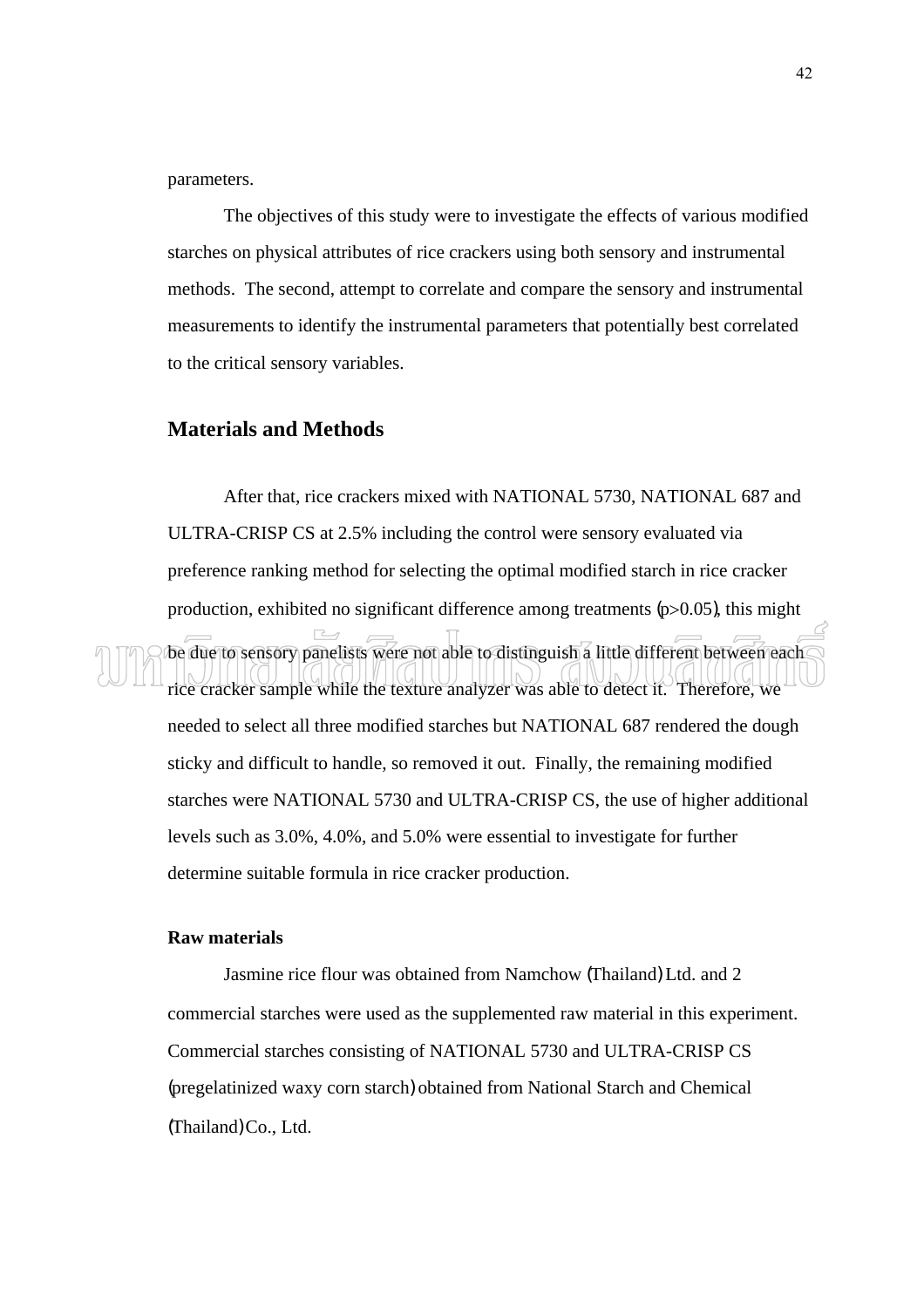#### **Thin rice cracker production**

A 2.5 kg of milled rice flour containing moisture content about 28-30% was hydrated and steamed for 1.5 hr. The final moisture content of rice dough was controlled approximately 45%. The dough was consequently kneaded using the two arms mixer for 10 min, and then shaped into thin sheet like paper with approximately 1-2 mm of thickness using the roller machine. The sheeted dough was cut into circle pellets by the stainless mould with 48-mm in diameter. The fresh-cut pellets were continuously oven-dried for  $60-90$  min at  $75-80^{\circ}$ C until 10-12% of moisture content was obtained. Once, the pellets had over-specified moisture contents, they must be rejusted to retain the desirable moisture at  $40-50^{\circ}$ C. The dried pellets were continuously baked at 200-250 $\degree$ C for 1-2 min. Rice cracker was kept in aluminum foil bag for 2 days before randomly selected for further analysis. Modified starches were utilized as partial substitution of rice flour at 3 different levels (3.0%, 4.0%, and 5.0%) by blending with other dry ingredients before steaming step. JJTV I I (GI I (l TILLIM

#### **Sensory evaluation**

#### *Sample preparation*

 Baked samples were kept for 3 days and then randomly selected for sensory evaluation. Two pieces of each sample were served in plastic cups at room temperature  $(30^{\circ}$ C) and 2.00 pm. The plastic serving cups were labeled with 3 digit random codes.

#### *Sensory method*

 Quantitative descriptive analysis. A total 10 trained panels consisting of 7 females and 3 males were recruited for this study. Panelists were selected on the following criteria:ages between 22 to 30, interest in participating, able to verbally communicate about the products and good dentition. They were advised not to eat,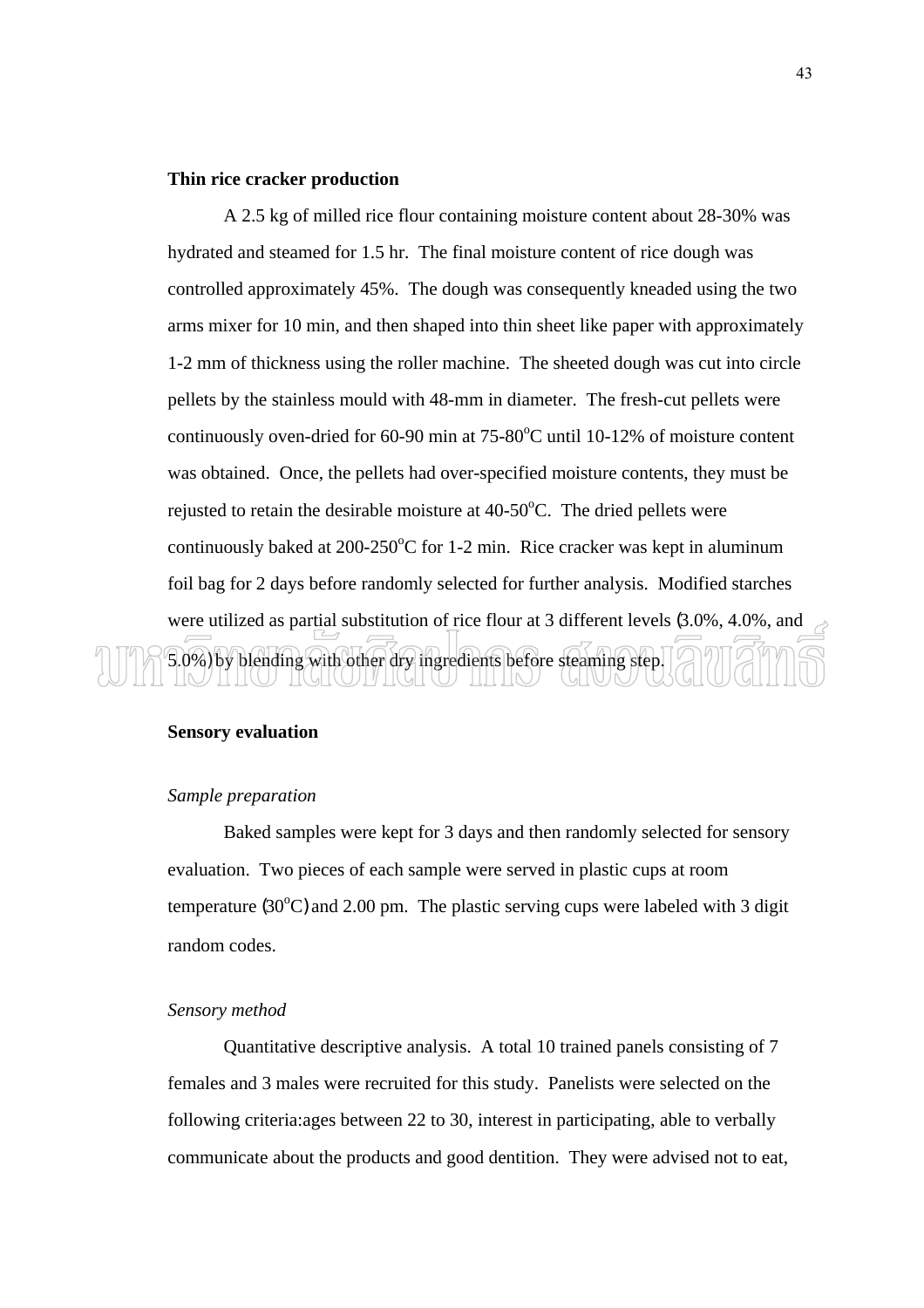drink (except for water) or smoke for at least 1 h prior to a session. Definitions and techniques of textural attributes used by the trained panel to describe rice crackers were presented in Table 4.1. All samples were evaluated in partitioned booths for individual test and the use of normal light. Panelists evaluated 7 samples at once with 3 replications. Between each sample evaluation, the panels needed to rinse their mouth with pure water.

#### **Textural measurement**

 Texture of rice crackers was measured using the texture analyzer (Model:TA-XT 2i, Stable Micro System Co. Ltd.,UK) with a warner bratzer blade set. The probe traveled at pre-test speed of 5 mms<sup>-1</sup>, test speed of 5 mms<sup>-1</sup> to a distance of 30 mm and post-test speed of 10 mms<sup>-1</sup>. Each texture parameter was calculated based upon an average of ten replications. Data collection and analysis were accomplished by software of TA.XT2i analyzer (Texture Expert Version 1.22). The instrumental parameters of the shear test were calculated as hardness and shear stress.

#### **Bulk density determination**

 The bulk volume was measured using the sand replacement technique in which the sand was used as the substitution of ten pieces of rice cracker and measured the volume of sand via the use of 100 ml cylinder. Bulk density,  $\rho_b$  (g/ml), was then calculated by dividing the weight of the crackers by their bulk volume. The test was performed in triplicate.

#### **Expansion ratio**

The bulk volume was measured using the sand replacement technique as previously described. Expansion ratio was calculated by dividing the bulk volume of cracker by the bulk volume of pellet.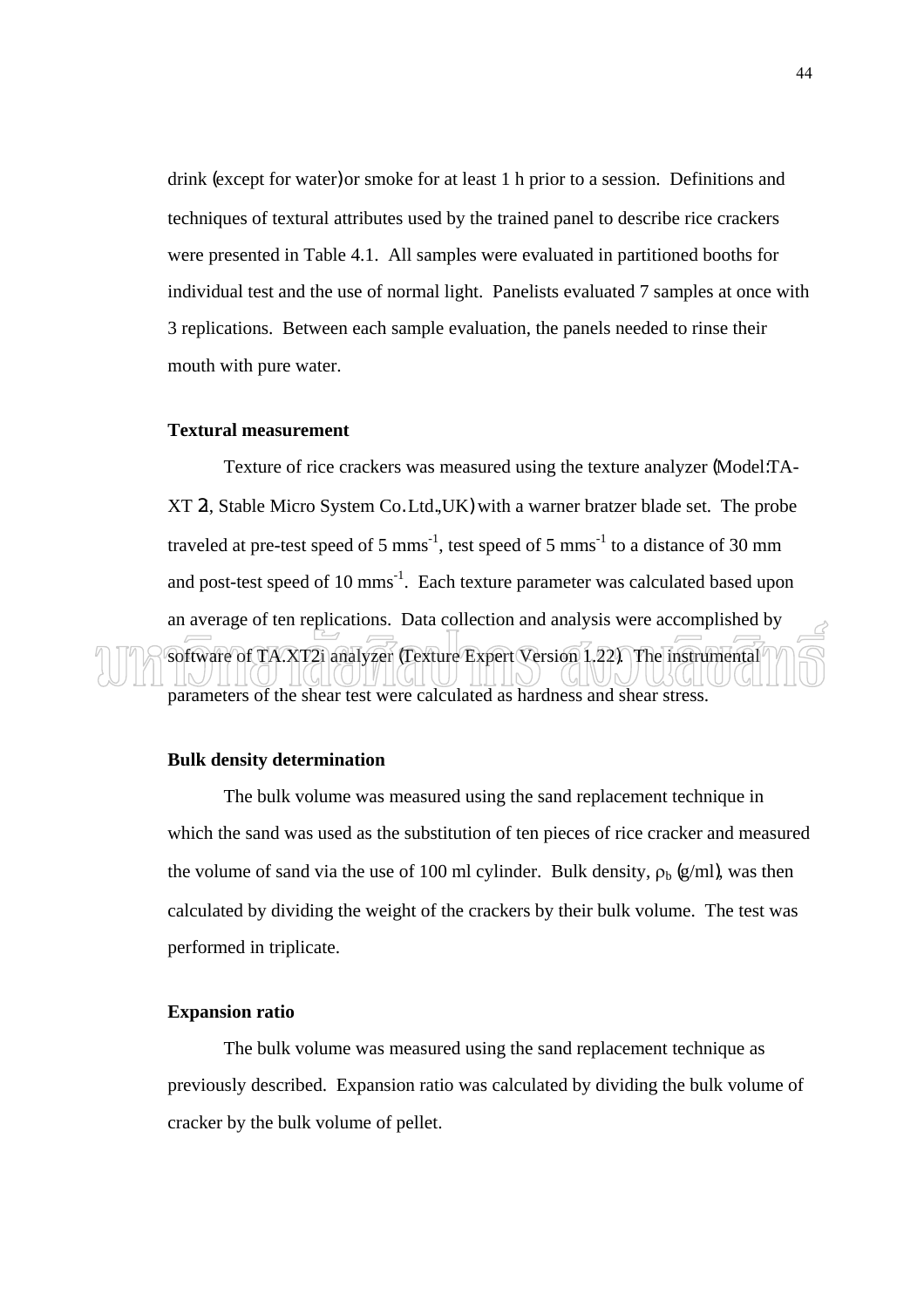#### **Statistical analysis**

 All data were performed using the General Linear Model of the Statistical Analysis System software version 8.1, SAS Institute, Inc., Cary, NC, USA (SAS, 2001). Significant calculated means were compared by least significant difference (LSD) at 95% confidence level.

 Specific attributes and formulation samples relationships were statistically modeled using partial least squares (PLS) by Win-DAS software. The matrices of attributes and formulation samples were combined to perform the mapping (Lee et al., 1999).

#### **Results and Discussion**

#### **1. Instrumental and Sensory Evaluation**

 According to the textural test by sensory evaluation for all seven different formulations of rice crackers consisting of 3 major attributes including hardness, firmness, and stickiness whereas an instrumental analysis identified only hardness and shear stress due to the standard deviation was so high in the texture data profile. It might be resulted in the fluctuation of firmness and stickiness with respect to the high variation of the calculated area under curves.

The mean values for the sensory attribute ratings from the quantitative descriptive analysis were presented in Table 4.2. The control sample (rice cracker with 100% rice flour) had the most hardness while the additional NATIONAL 5730 imparted lower hardness with an increase in amount of addition, the use of additional 3.0%, 4.0%, and 5.0% NATIONAL 5730 effectively reduced the hardness of the rice crackers up to 1.86%, 10.04%, and 20.07%, respectively. The use of ULTRA-CRISP CS at 3.0%, 4.0%, and 5.0% also potentially decreased the hardness up to 3.72%, 7.06%, and 18.96%, respectively, as compared with the control. According to the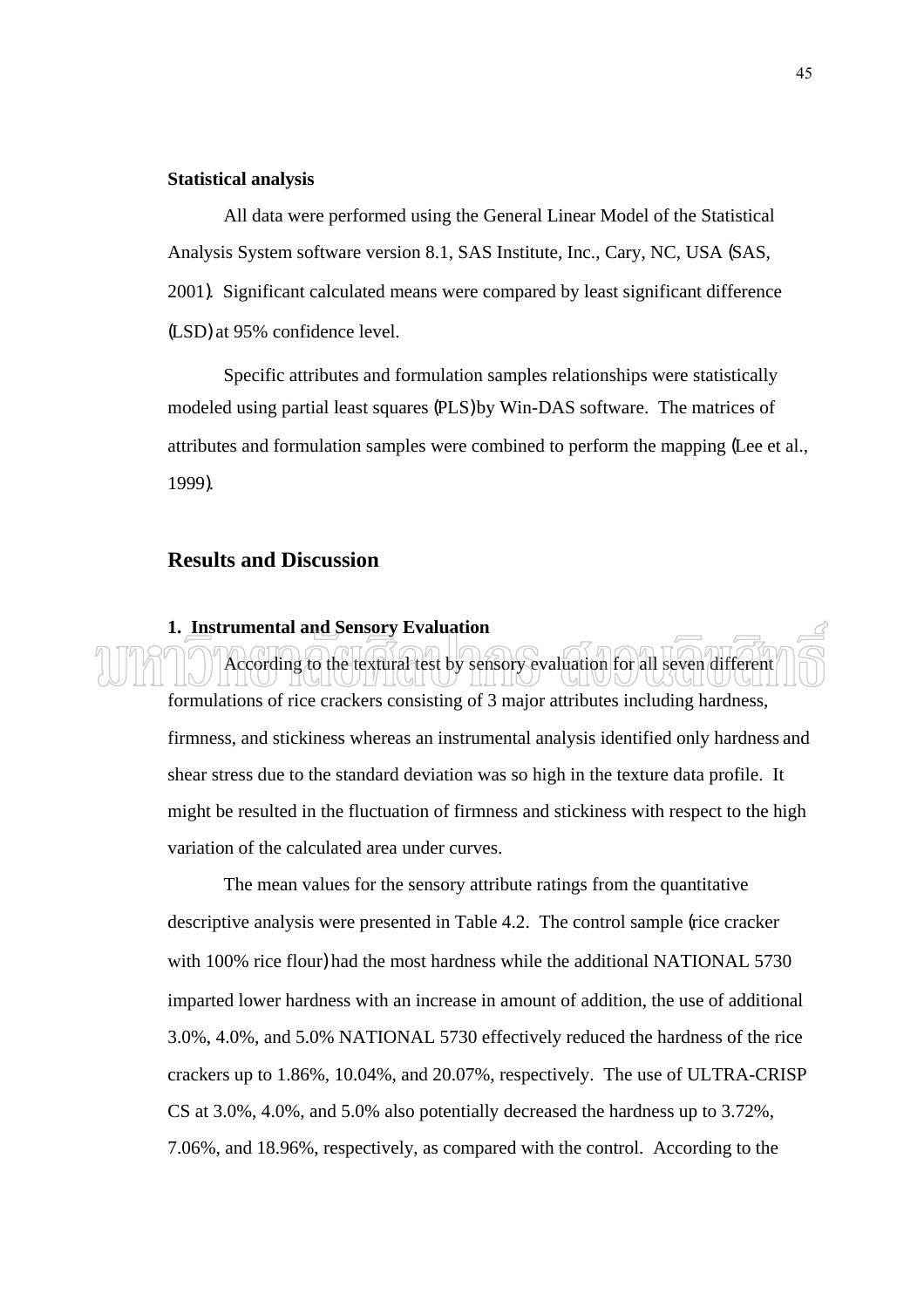firmness, an increment of NATIONAL 5730 and ULTRA-CRISP CS (3.0-5.0%) levels dramatically decreased the firmness of products about 5.62-11.61%. Regarding to the stickiness, the sensory panelists were not able to distinguish a little difference between each formulation due probably to the presence of saliva. The low moisture cracker tending to absorb the saliva during mastication resulted in the confusion of sensory evaluation (Gaines, 1994).

In addition, amylose to amylopectin ratio apparently influenced the textural properties of the finished product, so the optimum of amylose and amylopectin contents would increase the expansion rate and reduce the hardness of products. The waxy type starches promoted puffing and retain an extremely light, and fragile products (Feldberg, 1969), whereas jasmine rice flour containing amylose content about 14-20% exhibited hard and rough in texture of the rice crackers

(Pongsawatmanit, 2000). Therefore, both of NATIONAL 5730 and ULTRA-CRISP CS modified from waxy corn starch with high amylopectin could improve the

expansion ability and intimately reduced the hardness of the rice crackers. This also confirmed the researches of Kadan et al. (1997, 2001). They also reported that the degree of hardness was positively correlated to the amylose content. Rice-based fries from waxy rice had very low hardness compared to non-waxy rice. Moreover, NATIONAL 5730 and ULTRA-CRISP CS as pregelatinized starches which the loss of granular integrity and high water absorbability, consequently, it allowed the expansion process to begin earlier and an increase in the expansion rate affected to soften the rice cracker textural characteristics (Huang, 1995). Accordingly, the expanded chips expressed an increase in volume with high degree of extent of gelatinization (Case et al., 2001; Kawas and Moreira, 2001).

Results from the instrumental measurements were summarized in Table 4.3.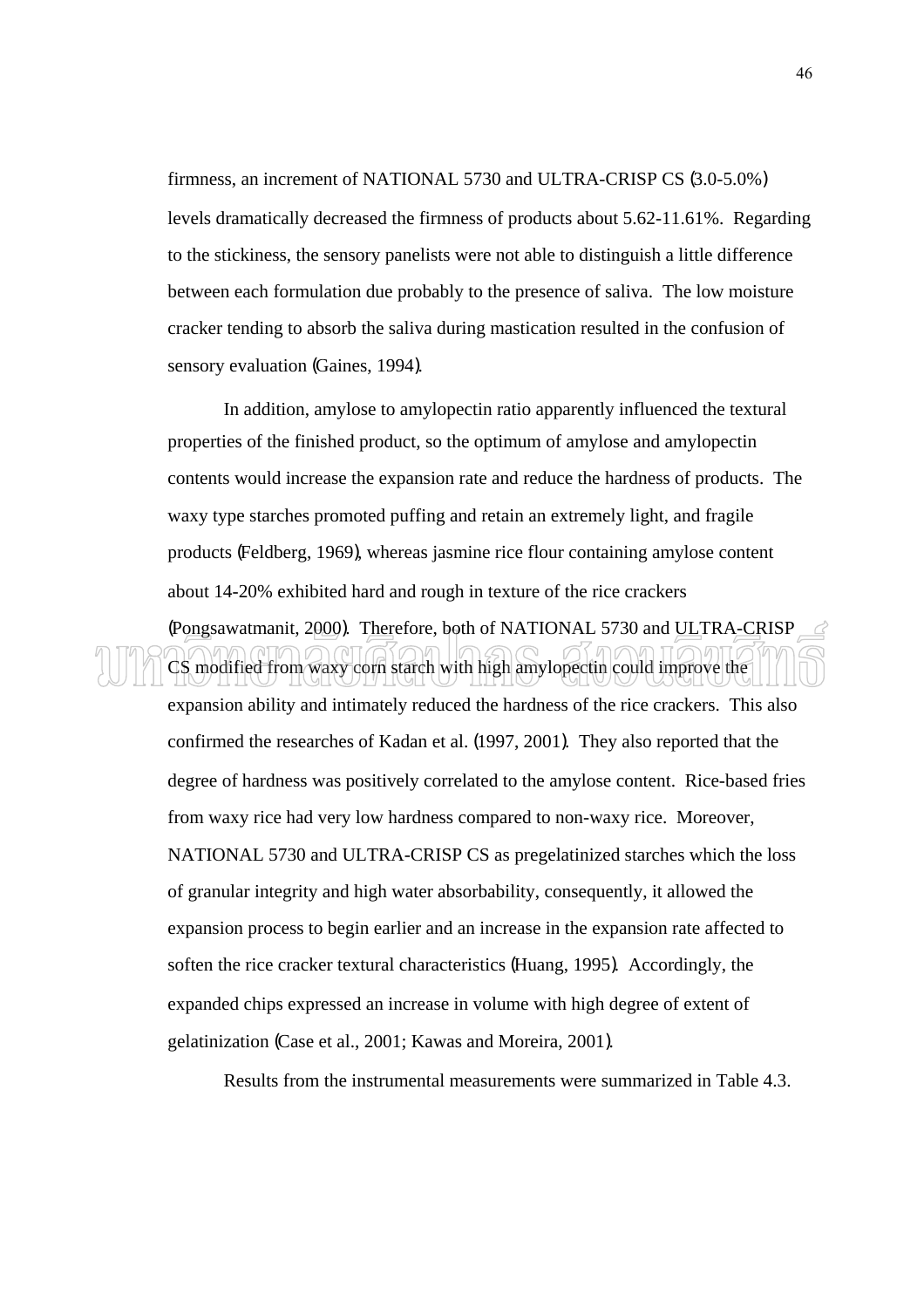The control being the hardest  $(13.64 \text{ N/g})$ , followed by rice crackers mixed with each 3.0%, 4.0%, and 5.0% of modified starch, respectively. The additional NATIONAL 5730 at 3.0%, 4.0%, and 5.0% provided to decrease the hardness about 10.92%, 15.32%, and 21.55%, respectively while the use of ULTAR-CRISP CS at the same levels also diminished the hardness up to 9.16%, 18.18%, and 24.93%, respectively, as compared to the control. Besides, the shear stress decreased with higher NATIONAL 5730 and ULTRA-CRISP CS usage.

The hardness showed the same tendency between the instrumental and the sensory measurements. However, the instrumental hardness of rice crackers mixed with each NATIONAL 5730 and ULTRA-CRISP CS at 3.0%, 4.0%, and 5.0% significantly differed from the control. But the significantly sensory hardness was observed from the additional at 4.0% and 5.0% as compared to the control. This might be due to undetectable the sensory of each panelist to notify the differentiation among test samples, whereas the instrumental texture analyzer more potentially be TITHN) (GHU)N useful to detect these different.

#### **2. Expansion Ratio and Bulk Density of Rice Crackers**

The expansion ratio and the density of rice cracker with various starch additions was presented in Table 4.4. As the additional levels of both modified starches increased, the expansion ratio elevated and the bulk density inversely decreased. Particularly, the expansion ratio of the rice crackers mixed with 4.0% of each NATIONAL 5730 and ULTRA-CRISP CS significantly incremented 14.68% and 10.71%, respectively. The additional 5.0% of NATIONAL 5730 and ULTRA-CRISP CS also increased the expansion ratio up to 23.02% and 16.67%, respectively, as compared to the control. Furthermore, the rice crackers mixed 4.0% NATIONAL 5730 significantly decreased the bulk density 5.59%. The additional NATIONAL 5730 and ULTRA-CRISP CS at 5.0% also reduced the bulk density 8.94% and 7.54%, respectively, as compared to the control.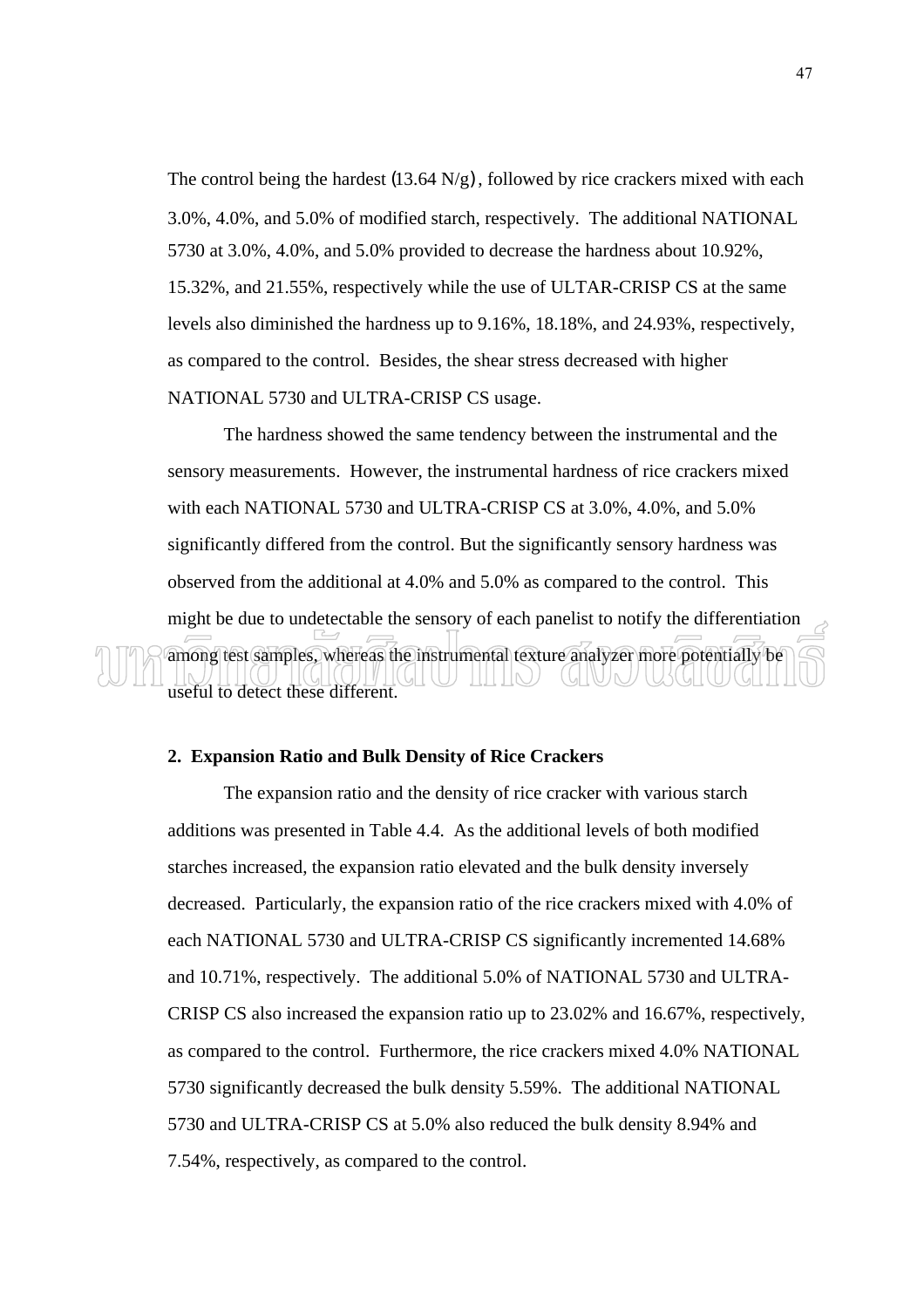#### **3. Relationship Between Sensory Attributes and Instrumental Parameters**

 Partial least squares (PLS) analysis was performed in order to relate the 2 different data sets. First, the biplot of PLS factor 1 versus PLS factor 2 from the PLS of the matrix of sensory attributes across the starch formulations was shown in Fig. 4.1. In total, this biplot explained 49.26% of the sensory attributes and 49.07% of the formulations. It can be observed that the additional NATIONAL 5730 in the rice cracker exhibit the most potential starch source to decrease the hardness while the other formulations exhibited negatively correlated with the hardness. However, the rice crackers mixing with 3.0% ULTRA-CRISP CS were firmer, 4.0% and 5.0% of the use of ULTRA-CRISP CS showed potentially to retain the stickiness of finish product. For the biplot of instrumental parameters across the formulations was presented in Fig. 4.2. About 89.87% of the variance of the formulations and 59.59% of the variance of the instrumental parameters were explained by first two PLS factors. The correlation of formulations with the hardness attribute was similar to

sensory results. That was the use of NATIONAL 5730 provided the best correlation to the instrumental hardness whereas the rice crackers mixed with ULTRA-CRISP CS contributed the best correlation to the shear stress.

 PLS correlation with all the sensory and instrumental variables was carried out (Fig. 4.3). In total, this biplot explained 49.26% of the sensory attributes and 59.59% of the instrumental variables. It seemed that the sensory hardness was highly correlated with an instrumental hardness. Consequently, the hardness texture map of all formulations between sensory and instrumental measurements was conducted in Fig. 4.4. It was clearly noticed that this biplot that the rice crackers with the same additional levels and types of modified starches from two measuring methods clustered together. About 97.43% of the variance of the formulations from instrumental measurement and 73.60% of the variance of the formulations from sensory evaluation were explained by the first two PLS factors. Finally, the use of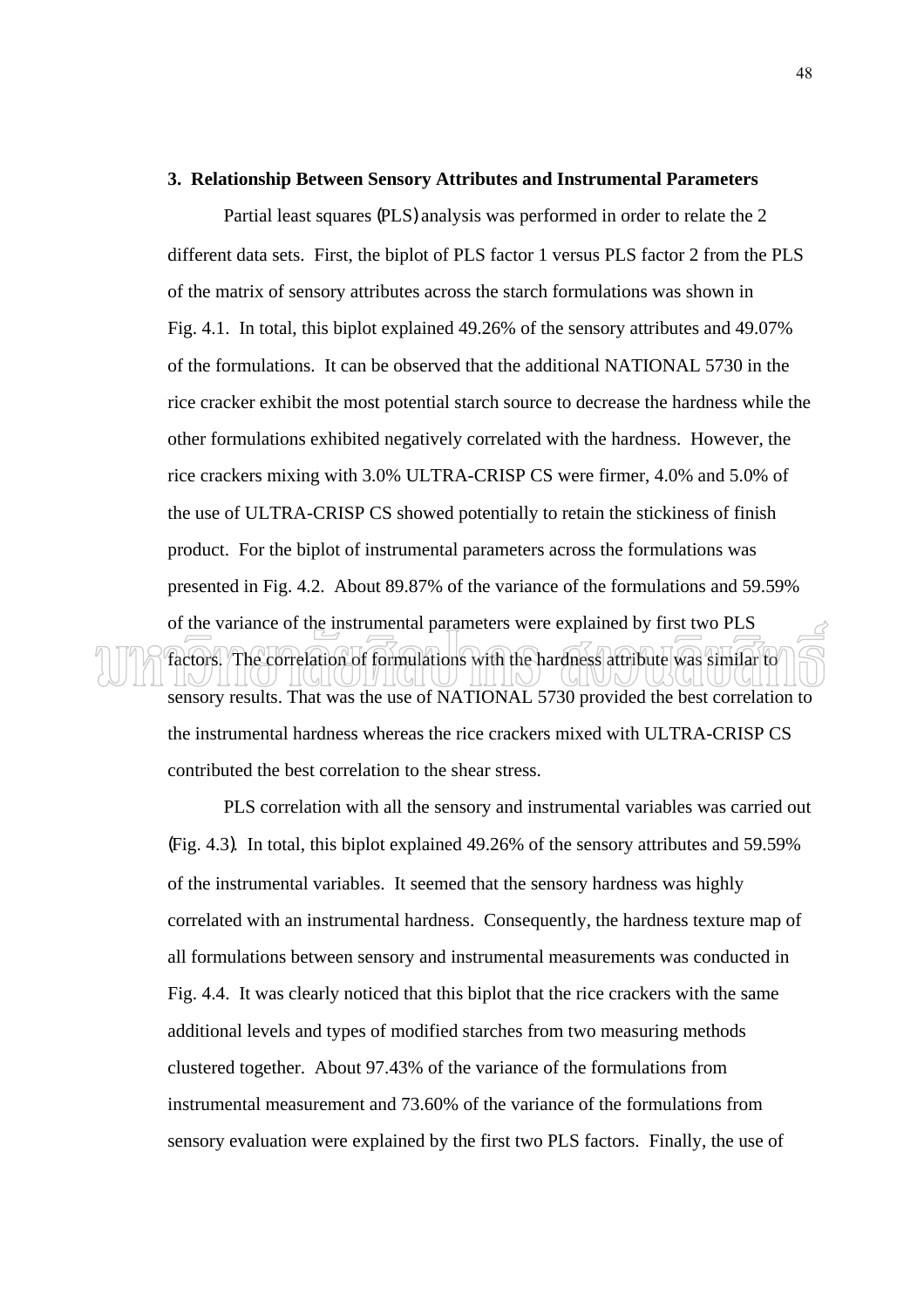5.0% NATIONAL 5730 the most effectively reduced the hardness of the rice crackers.

#### **Conclusions**

 The seven different formulations of rice crackers were investigated in this study by means of the sensory and the instrumental measurements. Both sensory and instrumental results exhibited that the hardness decreased with higher additional levels of modified starches and correlated also negatively with the expansion ratio, positively with the bulk density. However, as compared to the control in the hardness attribute, the instrument was sensitively able to detect significant difference from 3.0% additional level and up while sensory panels were occasionally able to distinguish from 4.0% additional level and up. A combination of the instrumental parameters and the sensory attributes in PLS exhibited sensory hardness was directly related to the instrumental hardness. Therefore, the hardness was the major and important attribute for the rice cracker quality improvement. PLS technique was an excellent tool to select the appropriate sensory and instrumental variables that were highly correlated (Hough, 1997; Lee et al., 1999).

#### **References**

- Eliasson, A.C. and M. Gudmundsson. 1996. Starch: physicochemical and functional aspects. In A.C. Eliasson. **Carbohydrate in Food.** Marcel Dekker, Inc. New York.
- Gaines C.S. 1994. Objective assessment of cookie and cracker texture, pp. 455-495. In H. Faradi (eds.). **The Science of Cookie and Cracker Production.**  Chapman and Hall. New York.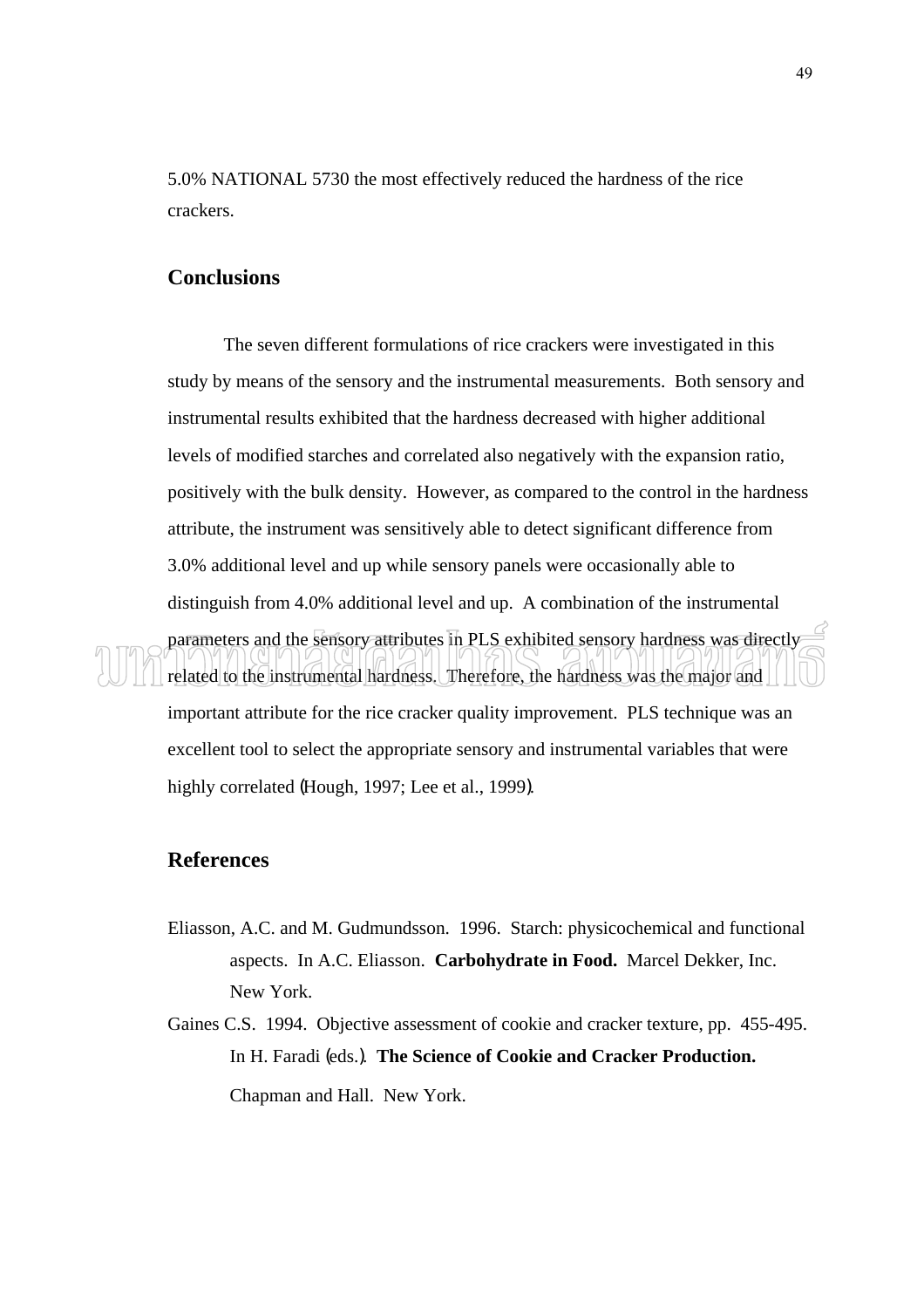- Grosso N.R. and A.V.A. Resurreccion. 2002. Predicting consumer acceptance ratings of cracker-coated and roasted peanuts from descriptive analysis and hexanal measurements. **J. Food Sci.** 67 (4): 1530-1537.
- Hough G.E. 1997. Correlation between physico-chemical and sensory data, pp. 31-40.
- Kayacier A. and R.K. Singh. 2003. Textural properties of baked tortilla chips. **Lebensm. –Wiss. u. -Tech.** 36: 463-466.
- Lee S.Y., I. Luna-Guzman, S. Chang, D.M. Barrett and J.X. Guinard. 1999. Relating descriptive analysis and instrumental texture data of processed diced tomatoes. **Food Quality and Preference.** 10: 447-455.
- Lenjo M. and J.F. Meullenet. 2000. Prediction of rice sensory texture attributes using spectral stress strain analysis and the jack-knife model optimization method. **Discovery.** 1(1): 40-46.

Pongsawatmanit, R. 2000. **Analysis of gelatinization and retrogradation** 

**processes effecting on the expansion quality of rice snack.** Department of Product Development, Faculty of Agricultural Industry, Kasetsart University, Thailand.

Stone H. and J.L. Sidel. 1993. **Sensory Evaluation Practices.** 2nd ed. Academic Press Inc. London. 309 p.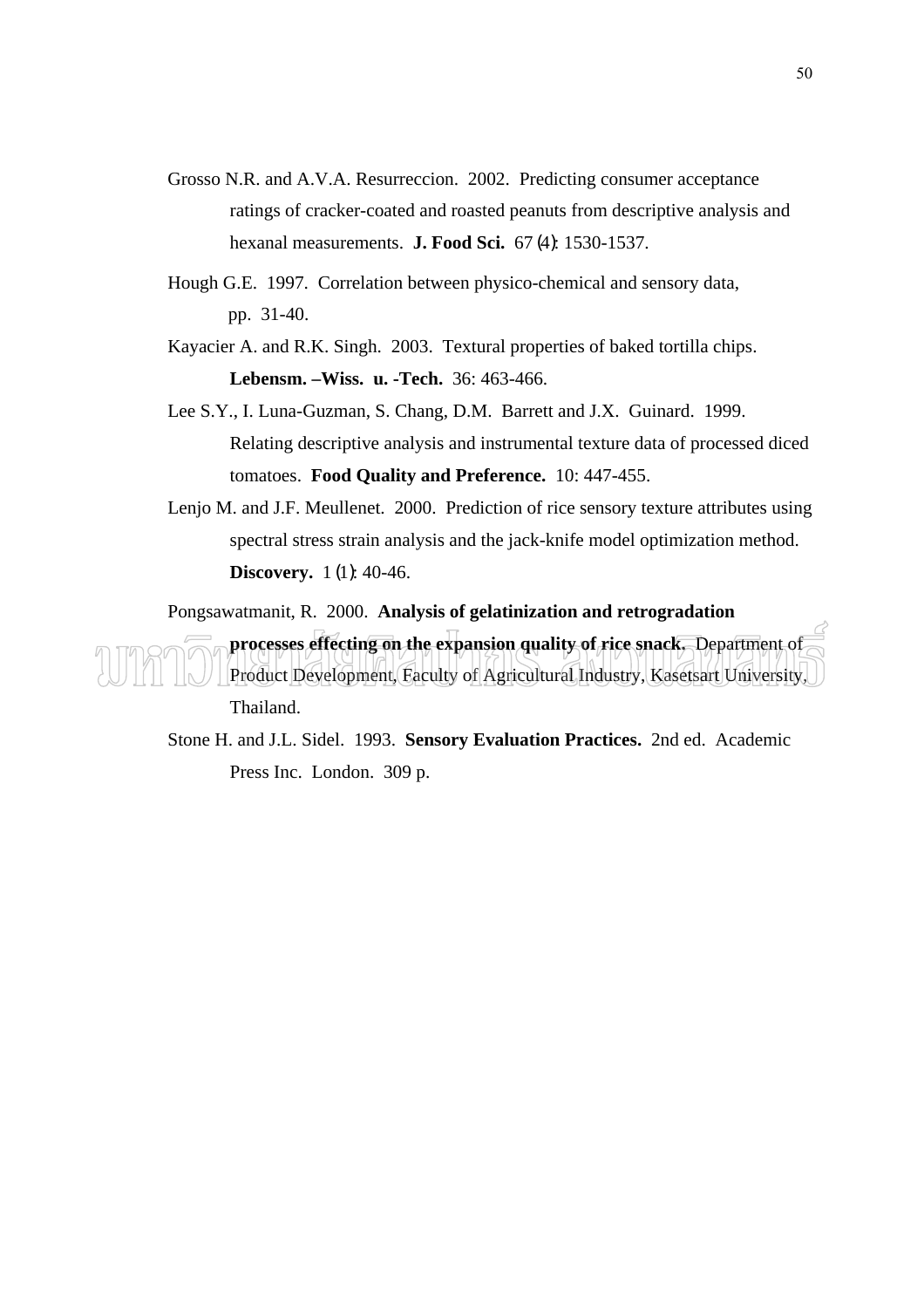Textural attributes Definition Technique Hardness The force required to compress the sample. Compress or bite sample one time with molars until fracture. Firmness The work required to cut sample. Compress or bite sample one time with molars until cutting. Stickiness or Toothpack The amount of product packed into the crowns of your teeth after mastication. Chew sample 10-15 times, expectorate and feel the surface of the crowns of the teeth to evaluate.

Table 4.1 Definitions and techniques for sensory textural attributes of rice crackers

Source: adapted from Grosso and Resurreccion (2002); Lenjo and Meullenet (2000)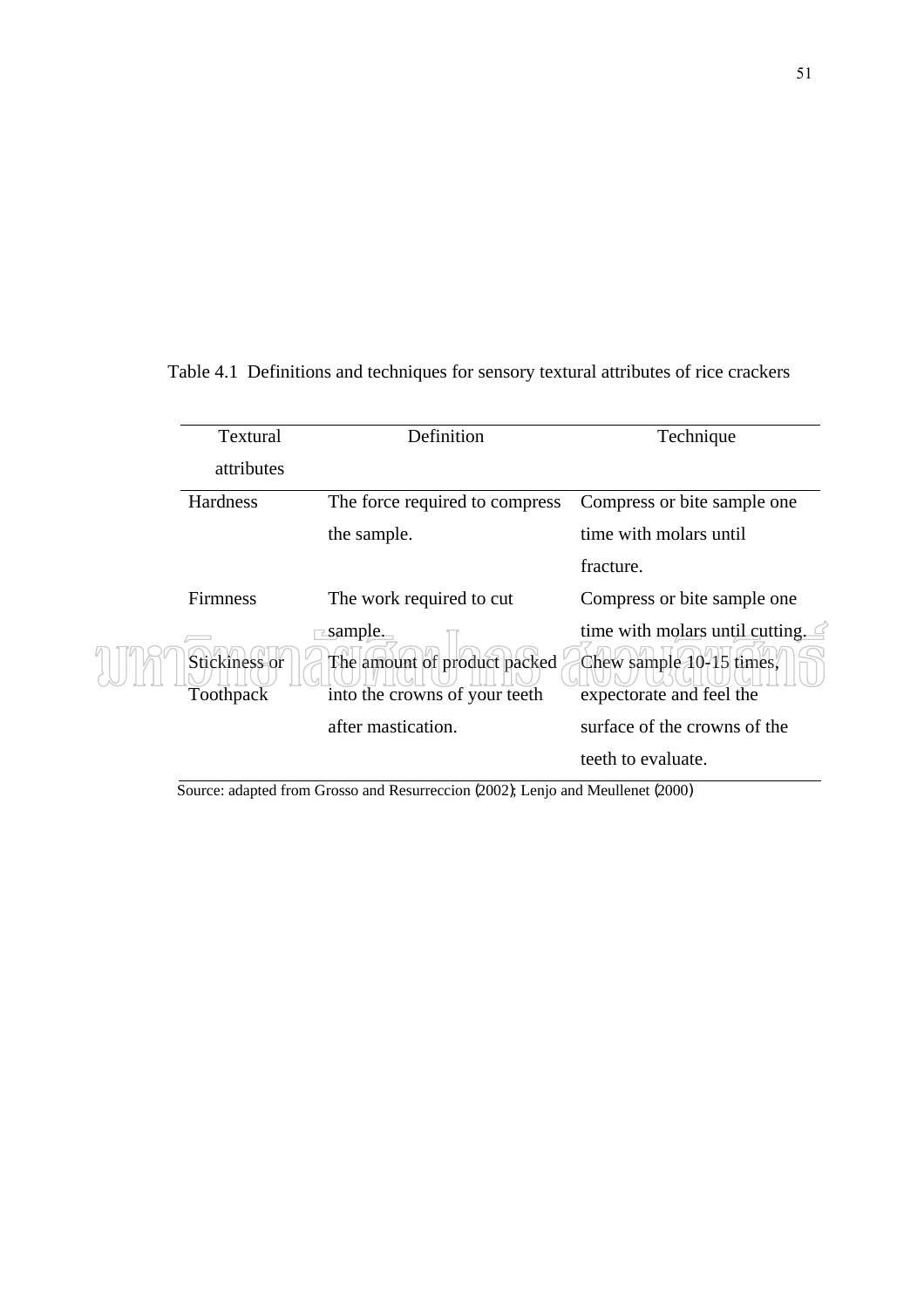$Treatment<sup>2</sup>$  Hardness Firmness Stickiness Control  $2.69 \pm 0.17^a$  $2.67 \pm 0.32^{\text{a}}$  $2.61 \pm 0.21^{\text{a}}$ 3% NATIONAL 5730  $2.64 \pm 0.19^a$  $2.52 \pm 0.31^{ab}$   $2.60 \pm 0.16^a$ 4% NATIONAL 5730  $2.42 \pm 0.23$ <sup>c</sup>  $2.37 \pm 0.40^{\rm bc}$   $2.57 \pm 0.11^{\rm a}$ 5% NATIONAL 5730  $2.15 \pm 0.32^d$  $2.42 \pm 0.28^{\rm bc}$  2.65  $\pm$  0.14<sup>a</sup> 3% ULTRA-CRISP CS  $2.59 + 0.29^{ab}$   $2.49 + 0.23^{bc}$   $2.58 + 0.17^{a}$ 4% ULTRA-CRISP CS  $(2.50 \pm 0.21^{bc})$   $(2.40 \pm 0.28^{bc})$   $(2.63 \pm 0.17^{a})$ 5% ULTRA-CRISP CS  $2.18 \pm 0.22^d$  $2.36 \pm 0.29^c$  $2.61 \pm 0.20^a$ 

Table 4.2 The mean sensory attributes rating from the quantitative descriptive analysis $<sup>1</sup>$ </sup>

 $2 =$ Commercial name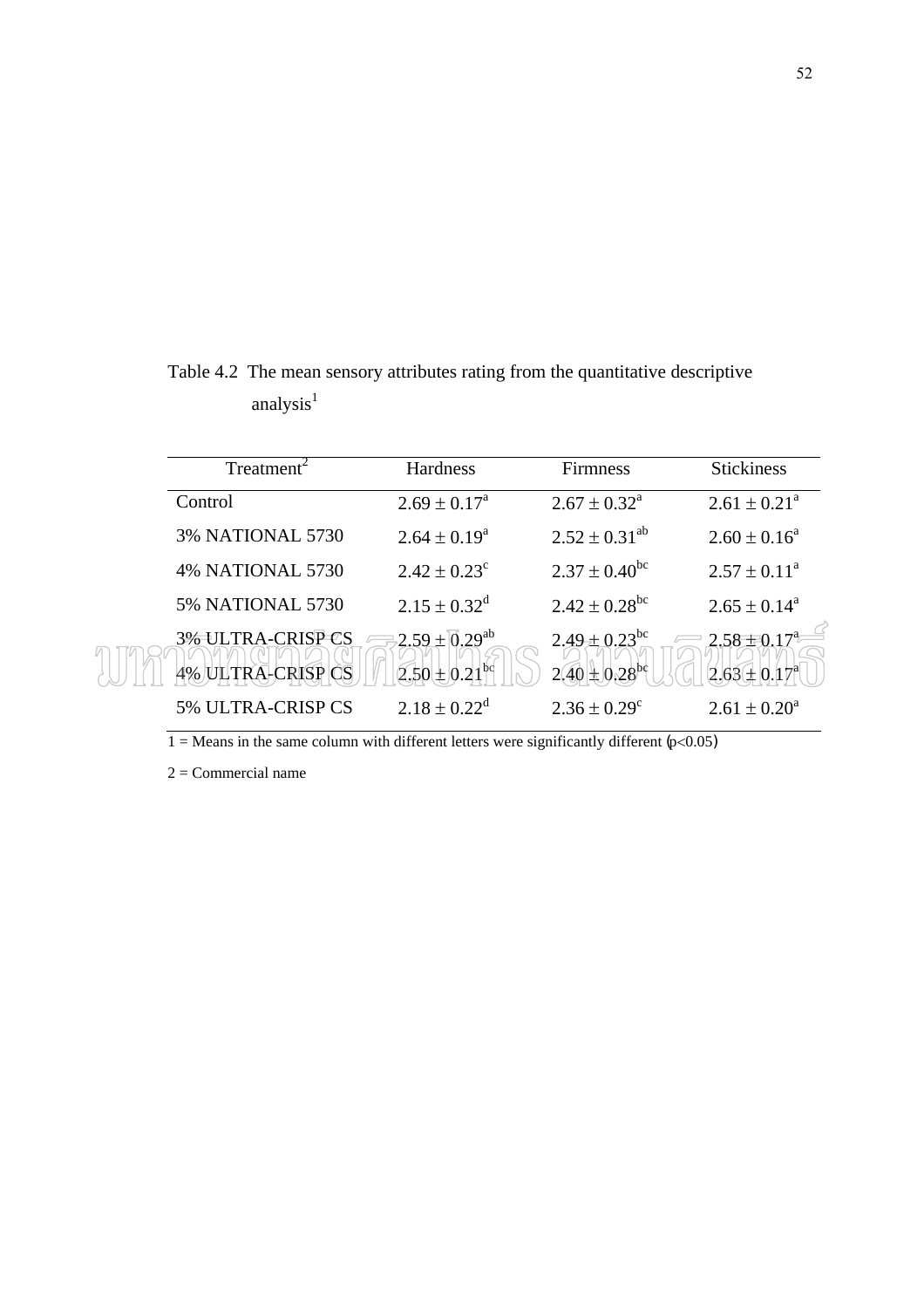| Treatment                                       | Hardness $(N/g)$                            | Shear stress                  |
|-------------------------------------------------|---------------------------------------------|-------------------------------|
|                                                 |                                             | $(x10^{-2}N/g/mm^2)$          |
| Control                                         | $13.64 \pm 1.77^{\circ}$                    | $5.49 \pm 0.72^{\text{a}}$    |
| <b>3% NATIONAL 5730</b>                         | $12.15 \pm 1.53^{\rm bc}$                   | $4.81 \pm 0.64^{\rm bc}$      |
| <b>4% NATIONAL 5730</b>                         | $11.55 \pm 1.49^{cd}$                       | $4.60 \pm 0.59$ <sup>cd</sup> |
| <b>5% NATIONAL 5730</b>                         | $10.70 \pm 1.47$ <sup>ef</sup>              | $4.24 \pm 0.57^e$             |
| <b>TRA-CRISP CS</b><br><b>4% ULTRA-CRISP CS</b> | $12.39 + 2.08$<br>$\pm 1$ 32 <sup>de)</sup> | $4.90 + 0.81$<br>4.42±0.58de  |
| 5% ULTRA-CRISP CS                               | $10.24 \pm 1.28^t$                          | $4.15 \pm 0.51^{\circ}$       |

Table 4.3 Instrumental evaluation of rice crackers with various starch additions<sup>1</sup>

 $2 =$ Commercial name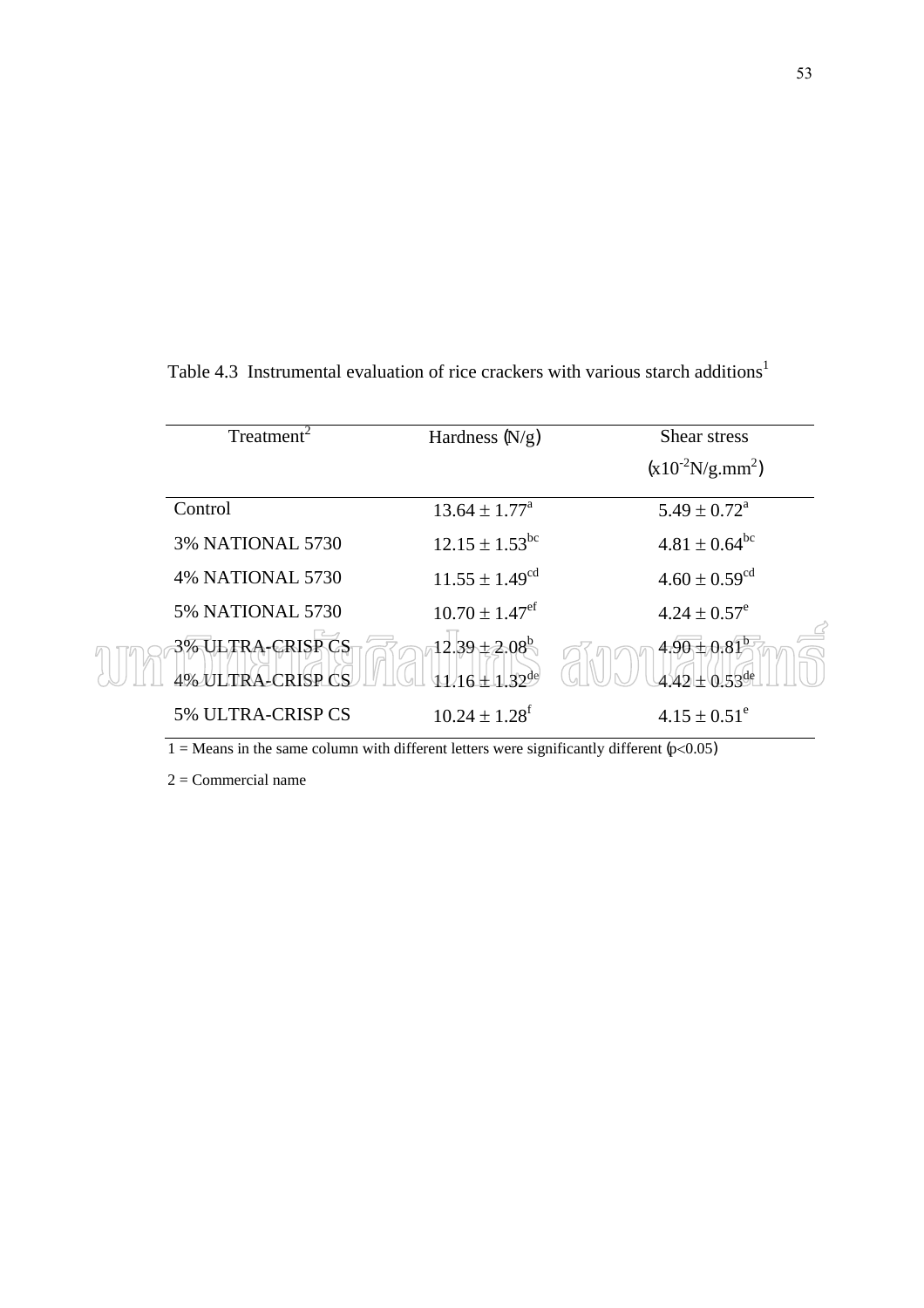| Treatment                | <b>Expansion Ratio</b>      | Bulk Density (g/ml)             |
|--------------------------|-----------------------------|---------------------------------|
| Control                  | $2.52 \pm 0.09^{\rm d}$     | $0.36 \pm 0.01^a$               |
| <b>3% NATIONAL 5730</b>  | $2.62 \pm 0.05^{\text{cd}}$ | $0.34 \pm 0.01$ <sup>abcd</sup> |
| <b>4% NATIONAL 5730</b>  | $2.89 \pm 0.05^b$           | $0.34 \pm 0.02^{\rm bcd}$       |
| <b>5% NATIONAL 5730</b>  | $3.10 \pm 0.12^a$           | $0.33 \pm 0.01^d$               |
| <b>3% ULTRA-CRISP CS</b> | $2.63 \pm 0.13^{cd}$        | $0.35 \pm 0.01^{ab}$            |
| <b>4% ULTRA-CRISP CS</b> | $-2.79 \pm 0.08^{\circ}$    | $0.35 \pm 0.01^{\text{abe}}$    |

Table 4.4 Physical attributes of rice crackers with various starch additions<sup>1</sup>

2 = Commercial name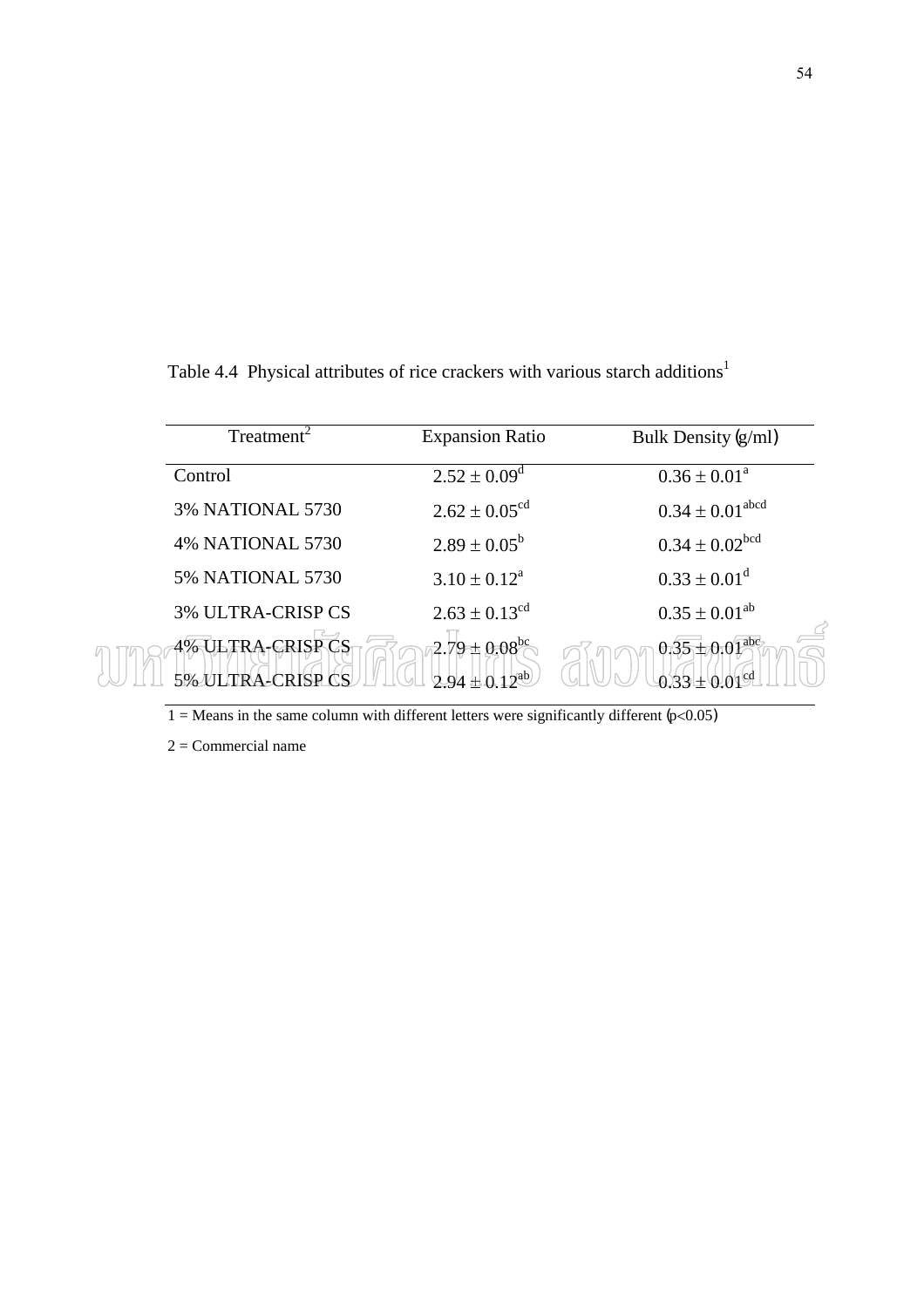

Fig. 4.1 Correlation coefficients expressed the PLS X-scores of the sensory attributes, and the formulations. Sensory attributes explained: 31.94%, 17.32% and formulations explained: 29.76%, 19.31%.

> Nat: NATIONAL 5730 (pregelatinized waxy corn starch) Ult: ULTRA-CRISP CS (pregelatinized waxy corn starch)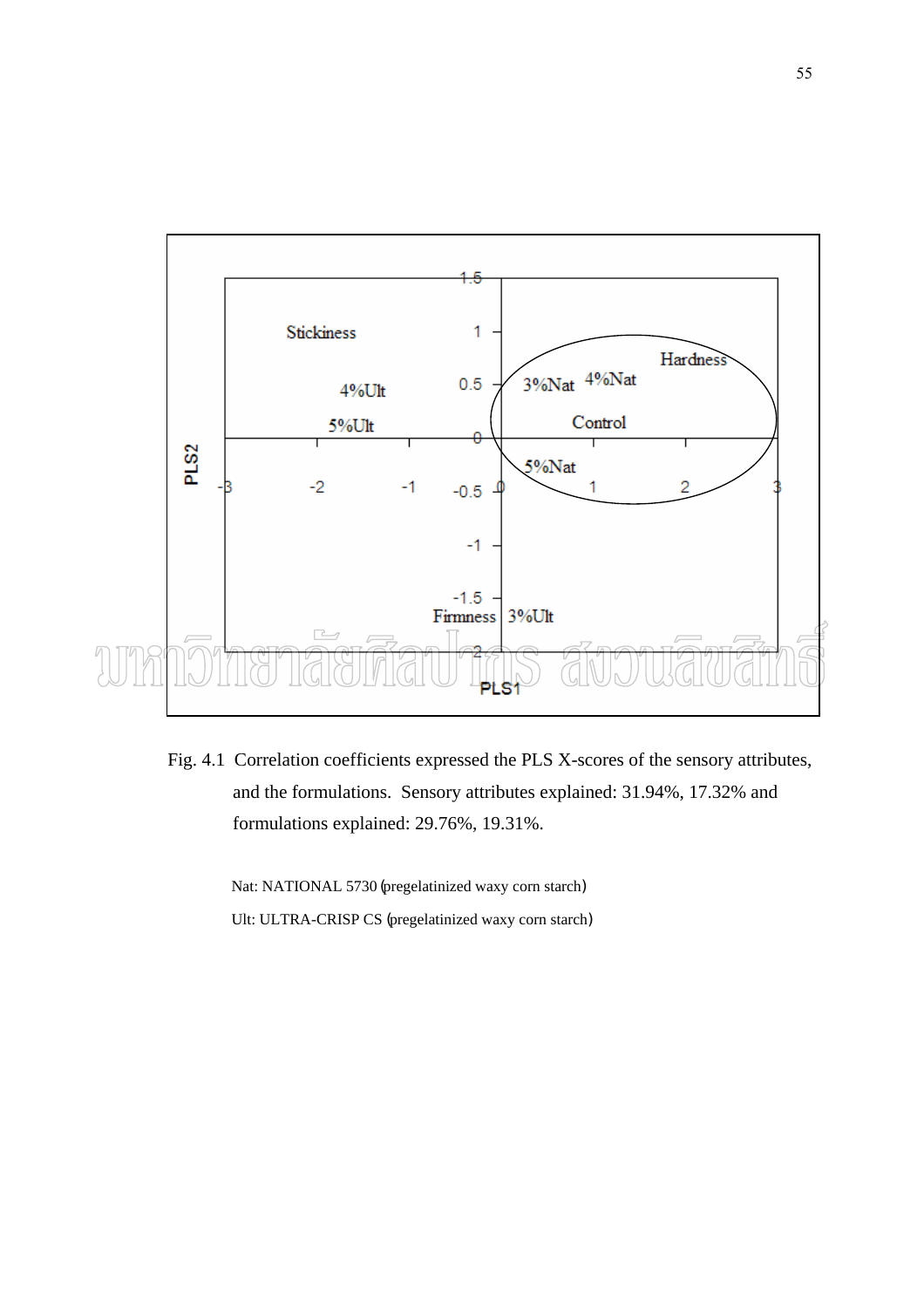

Fig. 4.2 Correlation coefficients expressed the PLS X-scores of the instrumental parameters, and the formulations. Instrumental parameters explained: 49.20%, 10.39% and formulations explained: 68.30%, 21.57%.

 Nat: NATIONAL 5730 (pregelatinized waxy corn starch) Ult: ULTRA-CRISP CS (pregelatinized waxy corn starch)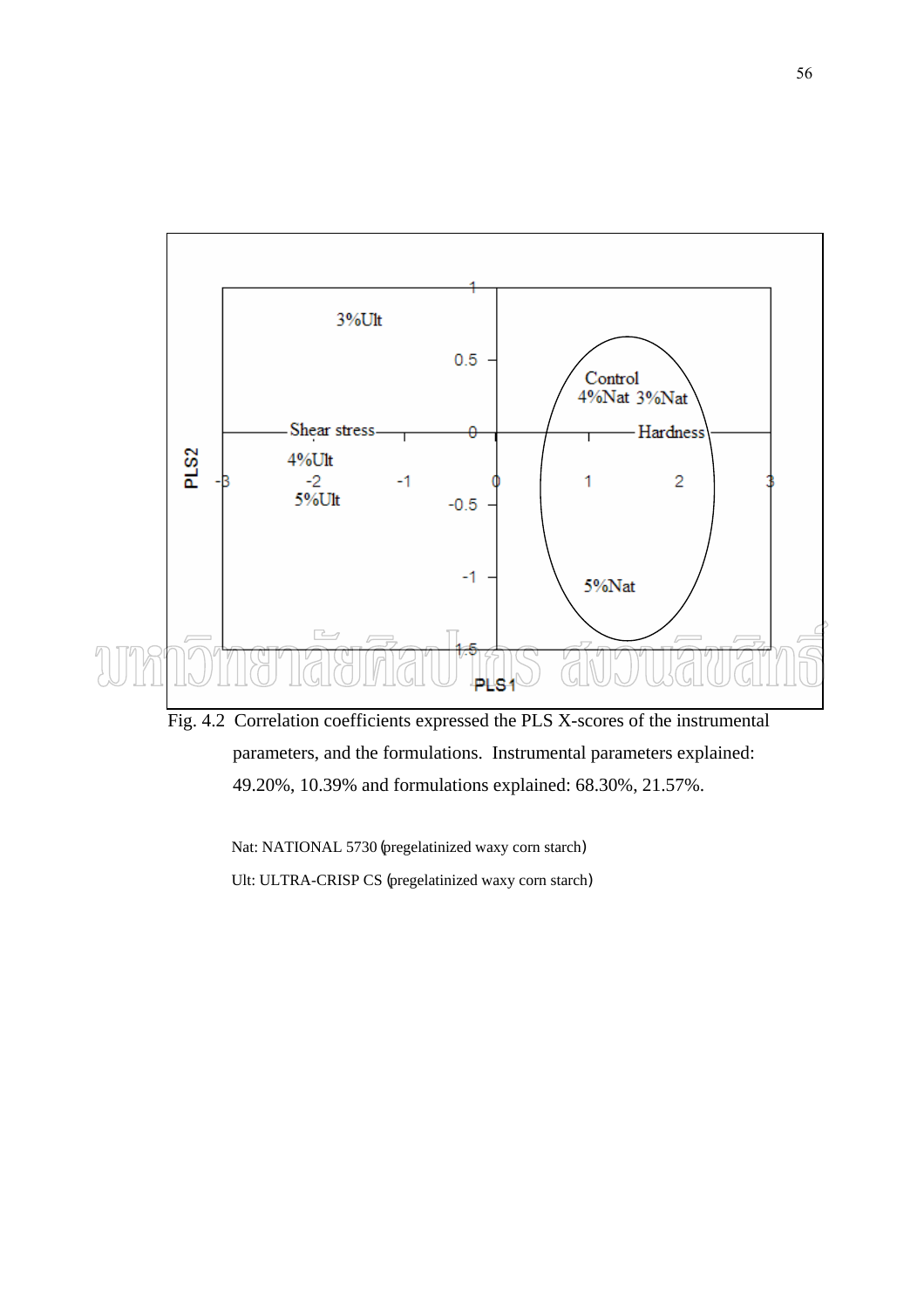

- Fig. 4.3 Correlation coefficients expressed as the PLS X-scores of the sensory attributes, and the instrumental parameters. Sensory attributes explained: 31.94%, 17.32% and instrumental parameters explained: 49.20%, 10.39%.
	- S: Sensory evaluation
	- I: Instrumental measurement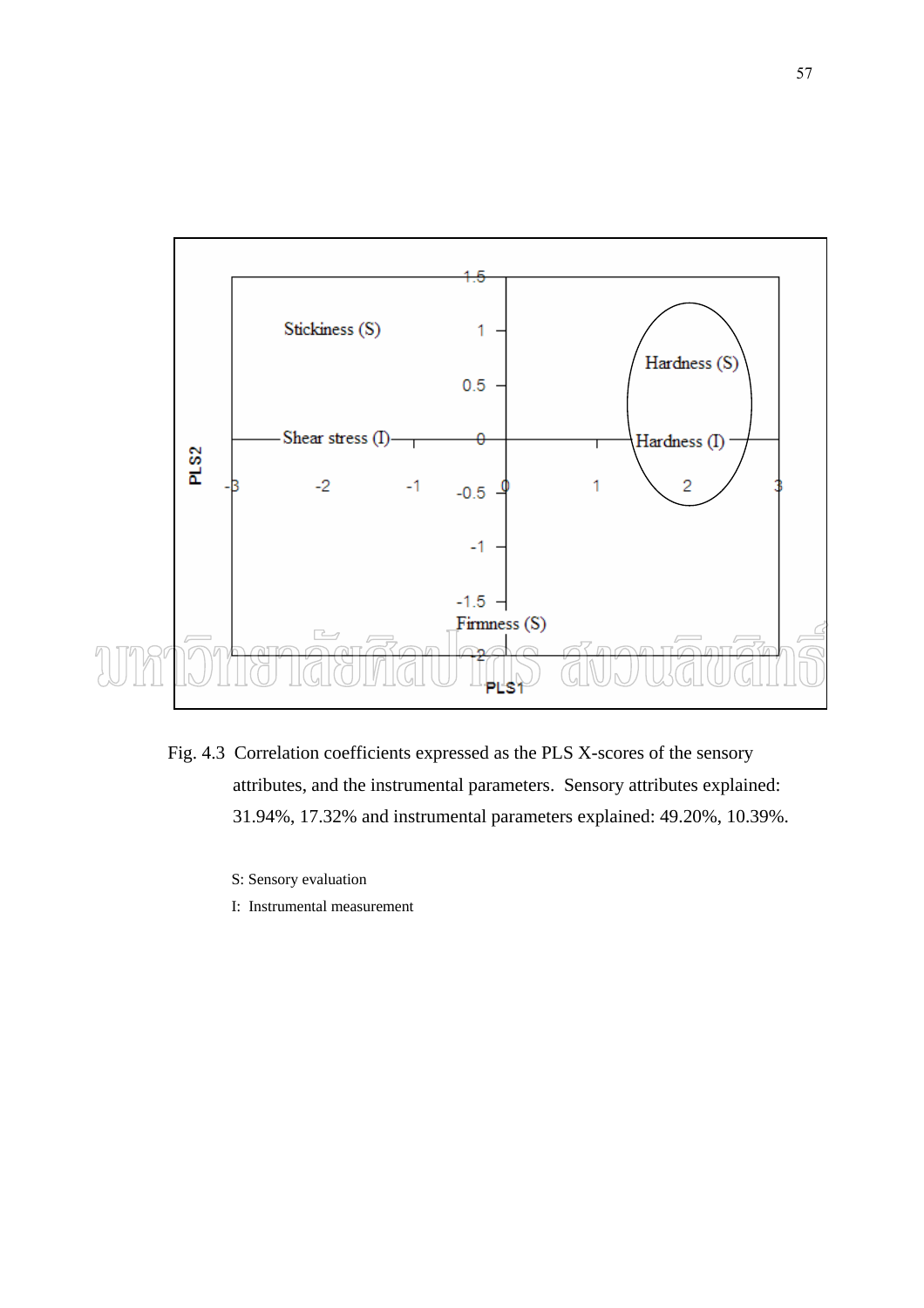

Fig. 4.4 Correlation coefficients of hardness attribute expressed as the PLS X-scores of the sensory, and the instrumental formulations. Sensory formulations explained: 47.57%, 26.03% and instrumental formulations explained: 66.28%, 31.15%.

Nat: NATIONAL 5730 (pregelatinized waxy corn starch)

- Ult: ULTRA-CRISP CS (pregelatinized waxy corn starch)
- s: Sensory evaluation
- i: Instrumental measurement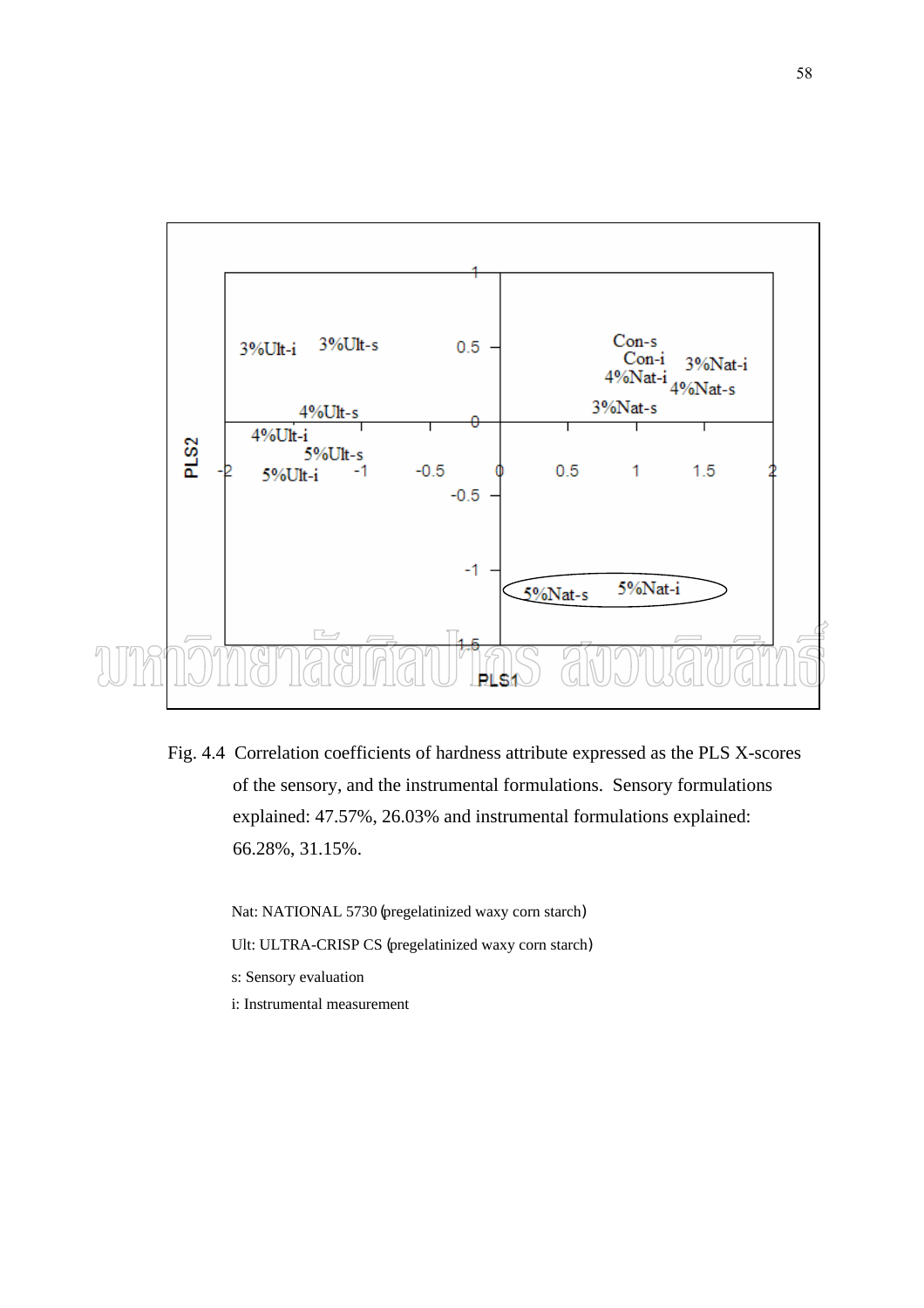## **CHAPTER 5 Summary**

Rice crackers made from nonglutinous rice flours were too hard, so the purposes of this research were to investigate the effects of partial substitution of rice flour with various modified and native starches (1.5%, 2.5%, and 5.0%) on the physical properties of rice crackers. At the additional 2.5% and 5.0% of some pregelatinized starches were able to improve the texture of rice crackers and intensively decrease the instrumental hardness and the bulk density, and increase the expansion ratio. Whereas mixing of chemical modified starches such as cross-linked starch, acetylated cross-linked starch and hydroxypropylated cross-linked starch resulted in more tough texture than native starches. Moreover, at highest mixing level of native tapioca starch exhibited brittle texture of rice crackers. Regarding to the use  $\leq$ of resistant starch, it substantially increased both hardness and bulk density. Pregelatinized starches, therefore, were selected for further study in the rice cracker improvement.

Consumer acceptance, however, is so important aspect. Consequently, sensory evaluation by preference ranking method was used to select the appropriate modified starch. Among rice crackers mixed with 2.5% of each selected pregelatinized starches consisting of NATIONAL 5730, NATIONAL 687 and ULTRA-CRISP CS and then compared the results to the control. The experiment indicated that all treatments were not significant difference on consumer acceptance. Higher additional levels (3.0%, 4.0%, and 5.0%) each of NATIONAL 5730 and ULTRA-CRISP CS were used to study sensory characteristics and correlated them with instrumental parameters in the same textural attributes. Regarding to preliminary study, the NATIONAL 687 was finally discard from the list since the dough with NATIONAL 687 provided too sticky, and difficult to form the thin sheet.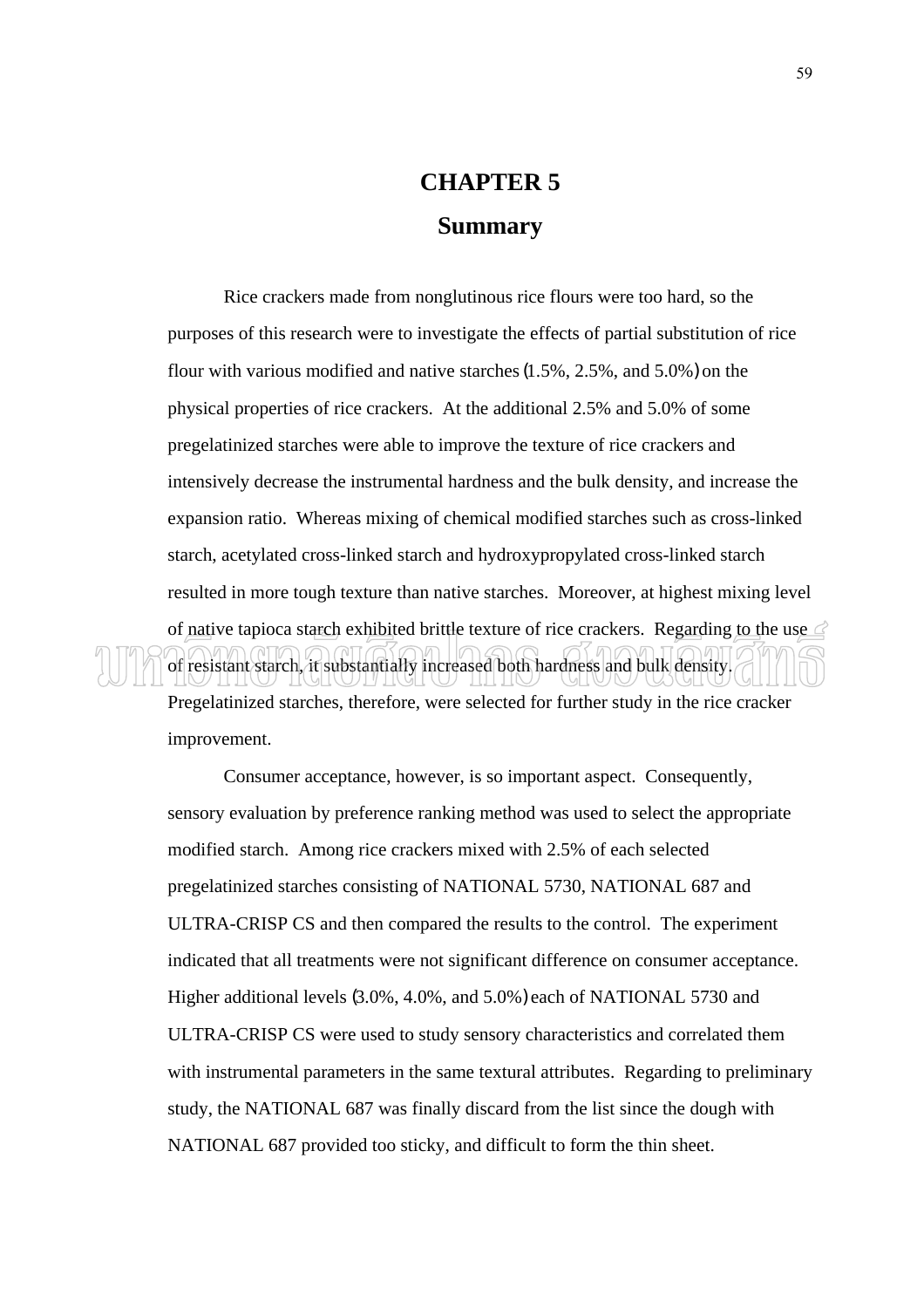Investigation between sensory (QDA) and instrumental (Warner bratzer shear test) textures of rice crackers showed that both sensory and instrumental hardness, and bulk density significantly decreased, and expansion ration increased with an increase in concentration usage. Regarding to PLS technique by the comparison of instrumental parameters and sensory characteristics, the sensory hardness positively related to the instrumental hardness. Therefore, the hardness was an important and major quality attribute for the rice cracker quality improvement. NATIONAL 5730 was the most selected starch with respect to hardness. Conclusively, the use of 5.0% NATIONAL 5730 exhibited the most powerful reduction ability in hardness of the rice crackers.

#### **Recommendations for Further Study**

1. NATIONAL 687 potentially tended to decrease the hardness of the rice crackers, so it would be the most interesting one to partially use for textural improvement because it was modified from tapioca starch that domestically be available and cheap. But the highly additional NATIONAL 687 retained the sticky dough and difficult to handle, consequently, we should to improve the dough properties for less stickiness and feasible sheeting, for example,

- Moisture adjustment of the dough to be less than 45%
- The addition of plasticizers such as glycerol and sorbitol in the formulation
- 2. The attemption to use of the other native starches except tapioca and waxy corn starch to improve texture of rice crackers such as potato starch. Since the granules of potato starch are large and shows great swelling power, therefore, it may be well expand and less hardness of rice crackers.
- 3. Alternative improvement technique is to use the other modified starches, except the used starches in this experiment such as acid-modified starch, oxidized starch, and dextrin.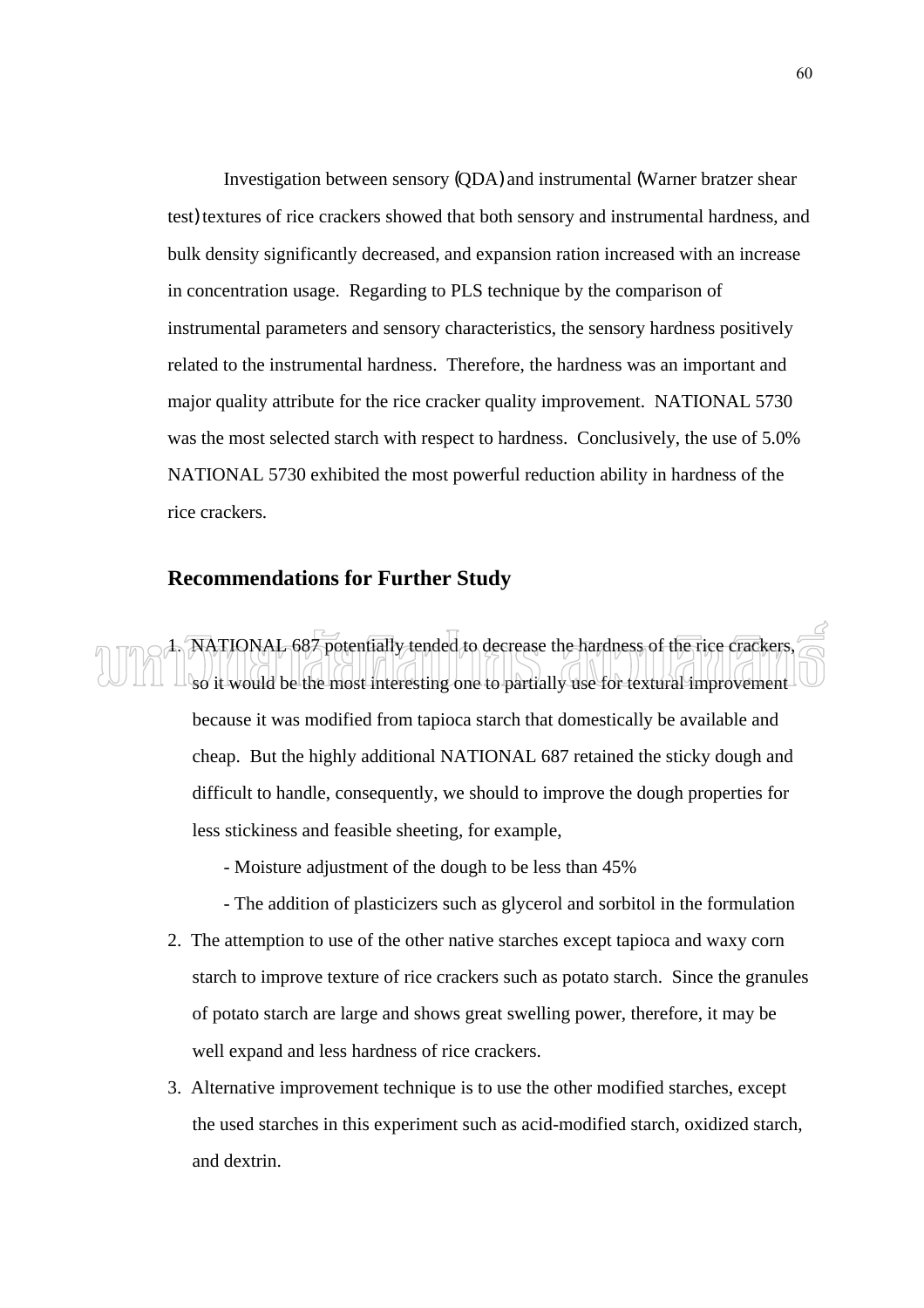## **APPENDIX A SPECIFICATION OF MODIFIED STARCHES**

#### **GELPRO M (cross-linked tapioca starch)**

| <b>Parameters</b>                     | <b>Methods</b>                                 | <b>Standard Value</b> |
|---------------------------------------|------------------------------------------------|-----------------------|
| Appearance                            | Visual                                         | White powder          |
| Water content                         | $10 \text{ g}/1 \text{ h}/130^{\circ}\text{C}$ | 10.00-13.50%          |
| pH Value                              | $20\%$ , $25^{\circ}$ C                        | 5.00-6.50             |
| Ash                                   | Incinerated at $575^{\circ}$ C                 | $0.20\%$ maximum      |
| Sieve test                            | Pass through 100 mesh                          | 99.50% minimum        |
| Fiber content                         | $100$ g/200 mesh                               | 0.30 cc maximum       |
| $SO2$ content                         | Volumetric                                     | 30 ppm maximum        |
| Viscosity<br>$\overline{\phantom{a}}$ | Brabender viscometer                           |                       |
|                                       |                                                |                       |

Ŕ  $\bigcap\bigcap\{M\}\bigcap\bigcap\bigcap\bigcap\{Z\}$   $\bigcap\{Z\}$   $\bigcap\{450\text{ m1 H}_2\text{O at }95\text{°C}\big)\big\}$   $\bigcap\{560\text{--}740\text{ BU}\big\}$  $\frac{100}{20}$  HULL  $\frac{110}{20}$  at  $\frac{95}{20}$   $\frac{120}{20}$  min  $\frac{610}{290}$  BU

| Microbiology | Total plate count | $10,000 \text{ coils./g maximum}$ |
|--------------|-------------------|-----------------------------------|
|              | Yeast             | $100 \text{ coils/g maximum}$     |
|              | Mold              | $100 \text{ coils/g maximum}$     |
|              | E. coli           | Negative $/25$ g                  |
|              | Samonella         | Negative/100 g                    |
|              |                   |                                   |

| Packaging         | Multiply paper bags of 25 kg net weight          |
|-------------------|--------------------------------------------------|
| Storage condition | Store under dry conditions in sound, closed bags |
| Shelf life        | 12 months                                        |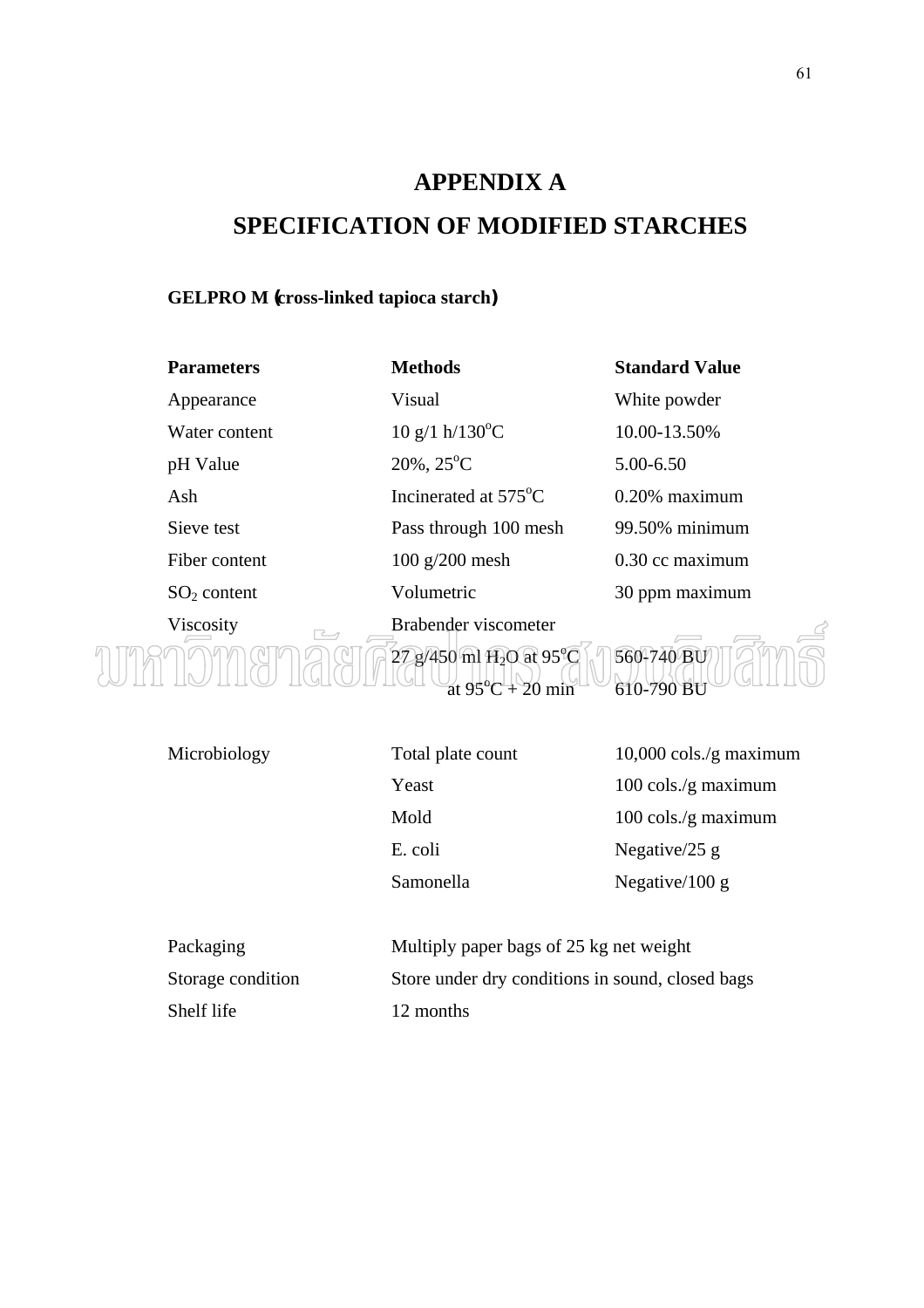#### **GELPRO 40M (low acetylated cross-linked tapioca starch)**

| <b>Parameters</b> | <b>Methods</b>                                    | <b>Standard Value</b> |
|-------------------|---------------------------------------------------|-----------------------|
| Appearance        | Visual                                            | White powder          |
| Water content     | $10 \text{ g}/1 \text{ h}/130^{\circ}\text{C}$    | 10.00-13.00%          |
| pH Value          | $20\%$ , $25^{\circ}$ C                           | 5.00-6.50             |
| Ash               | Incinerated at 575 <sup>o</sup> C                 | $0.20\%$ maximum      |
| Sieve test        | Pass through 80 mesh                              | 99.50% minimum        |
| Fiber content     | $100$ g/230 mesh                                  | 0.30 cc maximum       |
| $SO2$ content     | Volumetric                                        | 30 ppm maximum        |
| Viscosity         | Brabender viscometer                              |                       |
|                   | 27 g/450 ml H <sub>2</sub> O at 95 <sup>o</sup> C | 500-700 BU            |
|                   | at $95^{\circ}C + 20$ min                         | 600-800 BU            |



| Packaging         | Multiply paper bags of 25 kg net weight          |
|-------------------|--------------------------------------------------|
| Storage condition | Store under dry conditions in sound, closed bags |
| Shelf life        | 12 months                                        |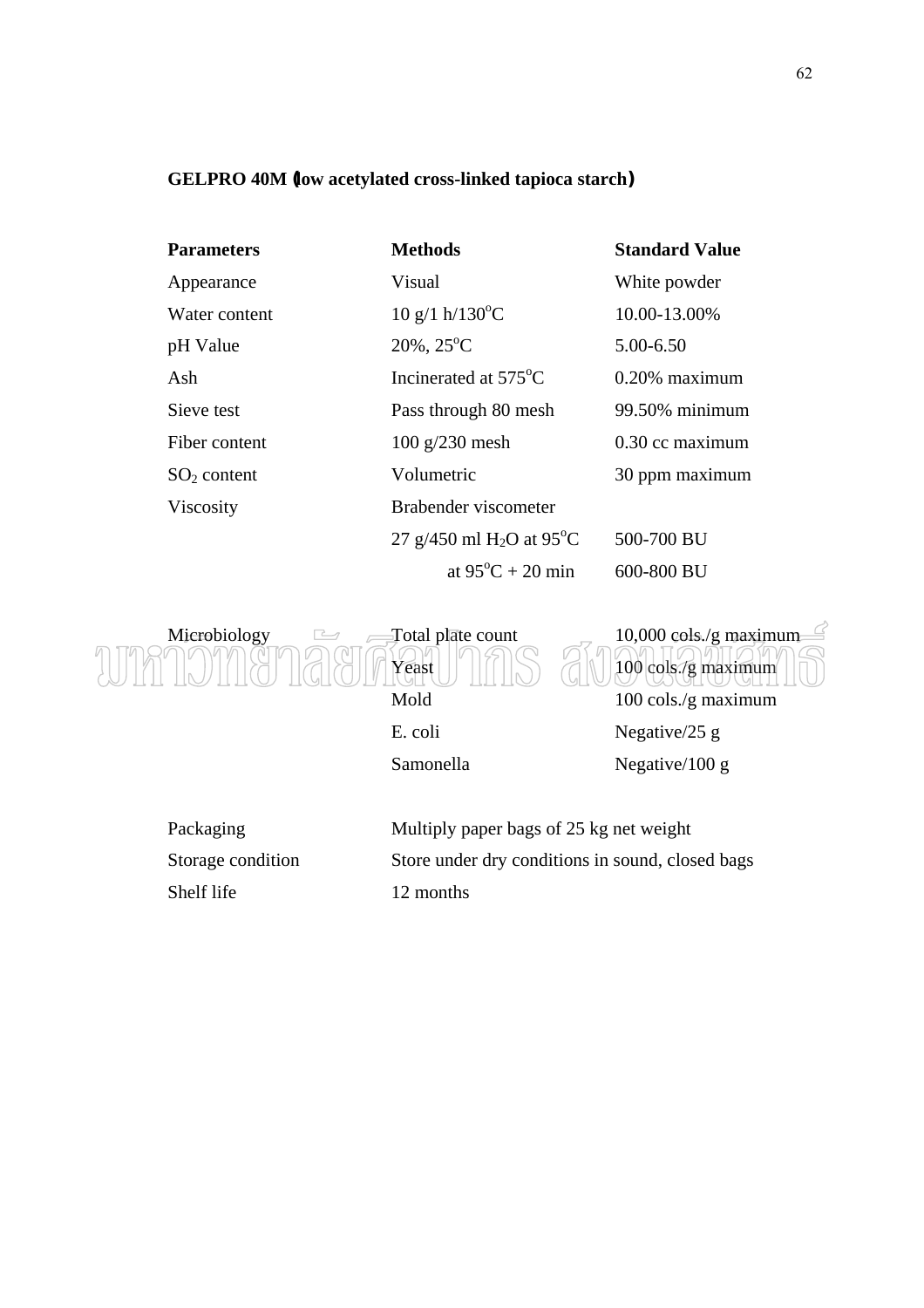### **GELPRO AC50 (medium acetylated cross-linked tapioca starch)**

| <b>Parameters</b> | <b>Methods</b>                                    | <b>Standard Value</b> |
|-------------------|---------------------------------------------------|-----------------------|
| Appearance        | Visual                                            | White powder          |
| Water content     | $10 \text{ g}/1 \text{ h}/130^{\circ}\text{C}$    | 10.00-13.50%          |
| pH Value          | $20\%$ , $25^{\circ}$ C                           | 5.00-7.00             |
| Ash               | Incinerated at 575 <sup>°</sup> C                 | $0.20\%$ maximum      |
| Sieve test        | Pass through 100 mesh                             | 99.50% minimum        |
| Fiber content     | $100$ g/200 mesh                                  | 0.30 cc maximum       |
| $SO2$ content     | Volumetric                                        | 30 ppm maximum        |
| Viscosity         | Brabender viscometer                              |                       |
|                   | 27 g/450 ml H <sub>2</sub> O at 80 <sup>o</sup> C | 350-550 BU            |
|                   | at $95^{\circ}$ C                                 | 400-600 BU            |
|                   | at $95^{\circ}C + 20$ min                         | 450-650 BU            |



Yeast 100 cols./g maximum Mold 100 cols./g maximum E. coli Negative/25 g Samonella Negative/100 g

Shelf life 12 months

Packaging Multiply paper bags of 25 kg net weight Storage condition Store under dry conditions in sound, closed bags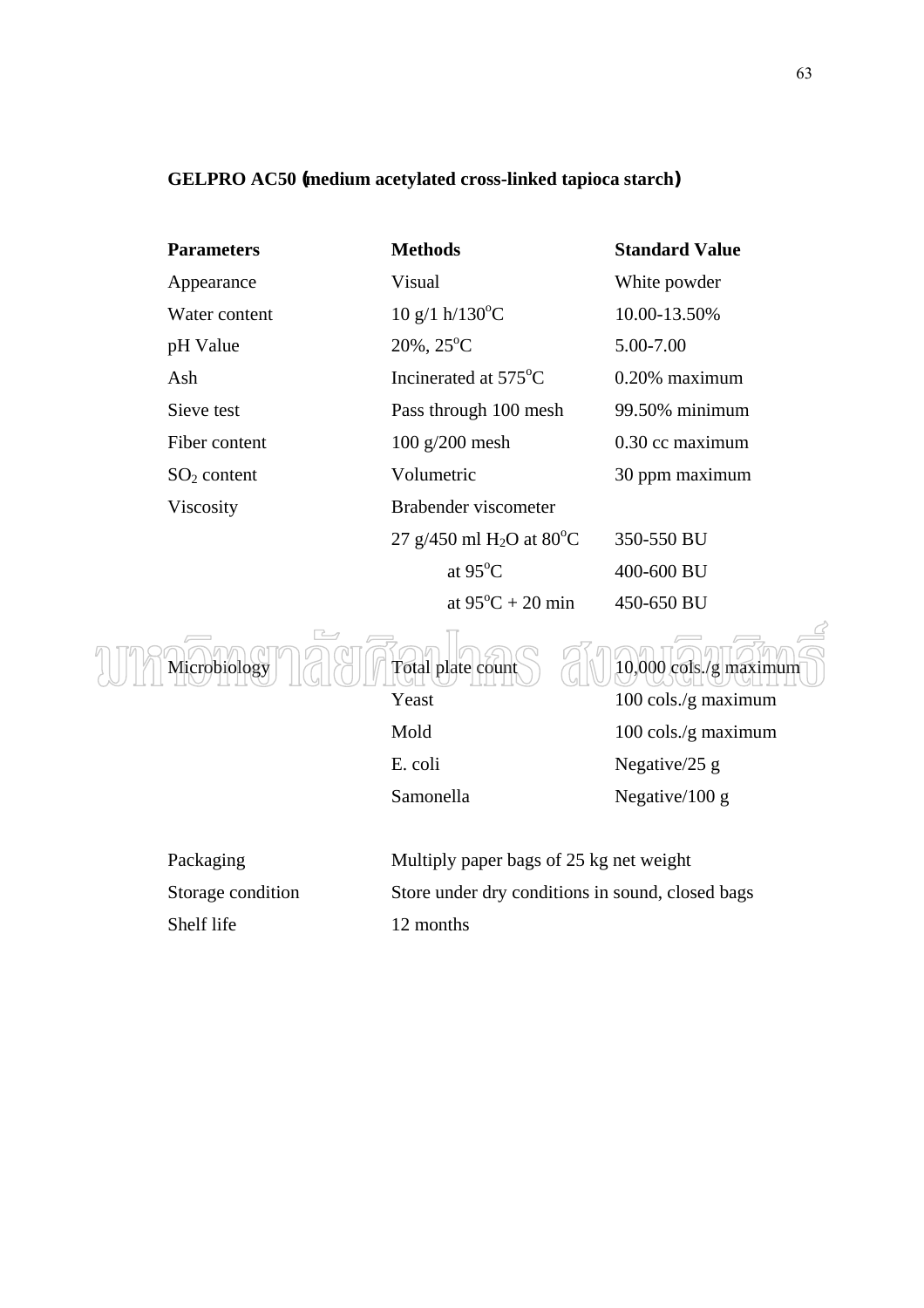### **GELPRO HC30 (low hydroxypropylated cross-linked tapioca starch)**

| <b>Parameters</b> | <b>Methods</b>                                 | <b>Standard Value</b> |
|-------------------|------------------------------------------------|-----------------------|
| Appearance        | Visual                                         | White powder          |
| Water content     | $10 \text{ g}/1 \text{ h}/130^{\circ}\text{C}$ | 10.00-13.50%          |
| pH Value          | $20\%$ , $25^{\circ}$ C                        | 5.00-7.00             |
| Ash               | Incinerated at 575 <sup>o</sup> C              | $0.20\%$ maximum      |
| Sieve test        | Pass through 100 mesh                          | 99.50% minimum        |
| Fiber content     | $100$ g/200 mesh                               | 0.30 cc maximum       |
| $SO2$ content     | Volumetric                                     | 30 ppm maximum        |
| Viscosity         | Brabender viscometer                           |                       |
|                   | 30 g/450 ml $H_2O$ at 95°C                     | 300-400 BU            |

Microbiology Total plate count 10,000 cols./g maximum  $\Box$   $\Box$  Yeast  $\Box$   $\Box$  100 cols./g maximum Mold 100 cols./g maximum E. coli Negative/25 g Samonella Negative/100 g

Shelf life 12 months

Packaging Multiply paper bags of 25 kg net weight Storage condition Store under dry conditions in sound, closed bags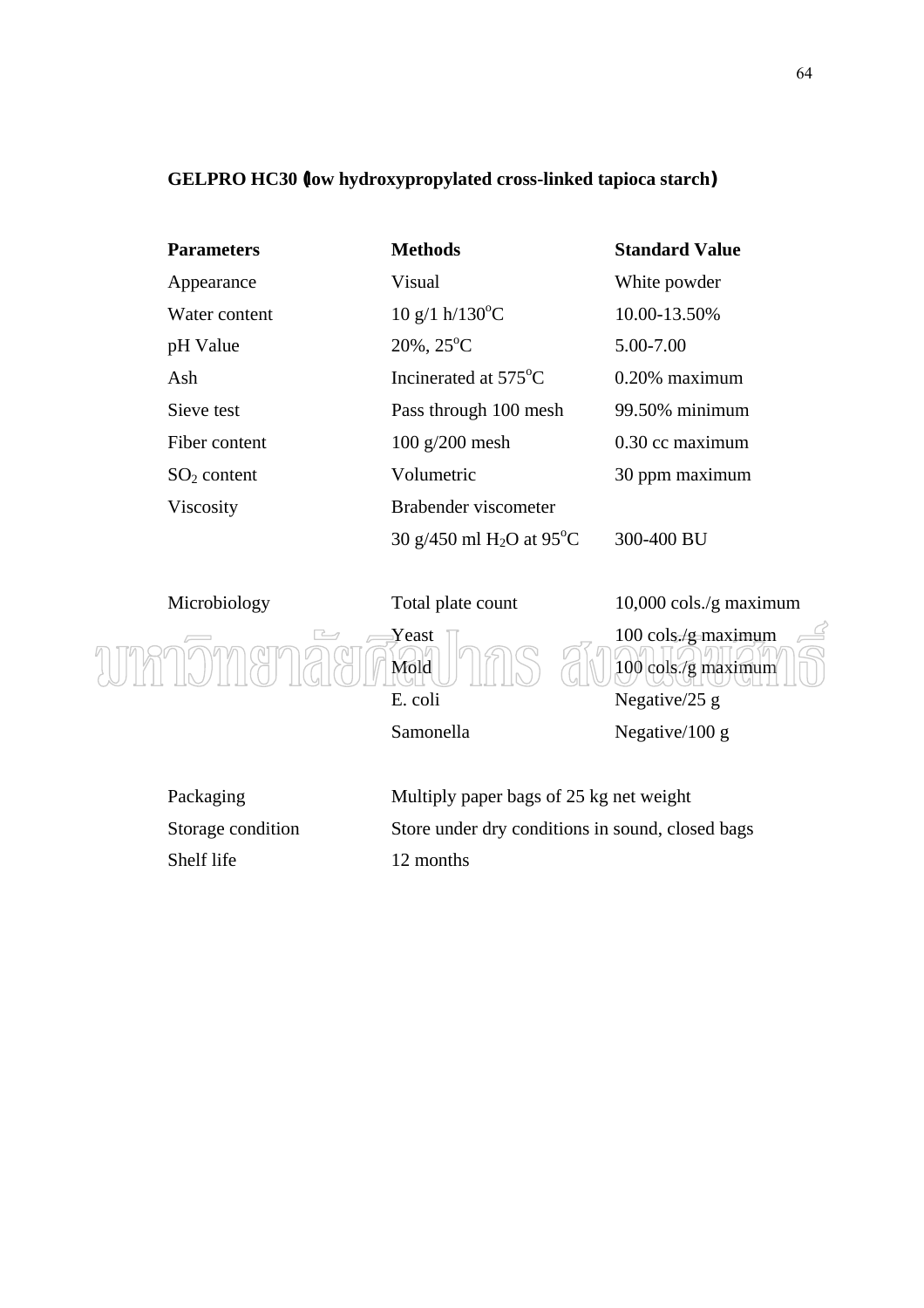### **GELPRO HC48 (medium hydroxypropylated cross-linked tapioca starch)**

| <b>Parameters</b> | <b>Methods</b>                                    | <b>Standard Value</b> |
|-------------------|---------------------------------------------------|-----------------------|
| Appearance        | Visual                                            | White powder          |
| Water content     | $10 \text{ g}/1 \text{ h}/130^{\circ}\text{C}$    | 10.00-13.50%          |
| pH Value          | $20\%$ , $25^{\circ}$ C                           | 5.00-7.00             |
| Ash               | Incinerated at 575 <sup>o</sup> C                 | $0.20\%$ maximum      |
| Sieve test        | Pass through 100 mesh                             | 99.50% minimum        |
| Fiber content     | $100$ g/200 mesh                                  | 0.30 cc maximum       |
| $SO2$ content     | Volumetric                                        | 30 ppm maximum        |
| Viscosity         | Brabender viscometer                              |                       |
|                   | 30 g/450 ml H <sub>2</sub> O at 95 <sup>o</sup> C | 300-400 BU            |

Microbiology Total plate count 10,000 cols./g maximum  $\Box$   $\Box$  Yeast  $\Box$   $\Box$  100 cols./g maximum Mold 100 cols./g maximum E. coli Negative/25 g Samonella Negative/100 g

Shelf life 12 months

Packaging Multiply paper bags of 25 kg net weight Storage condition Store under dry conditions in sound, closed bags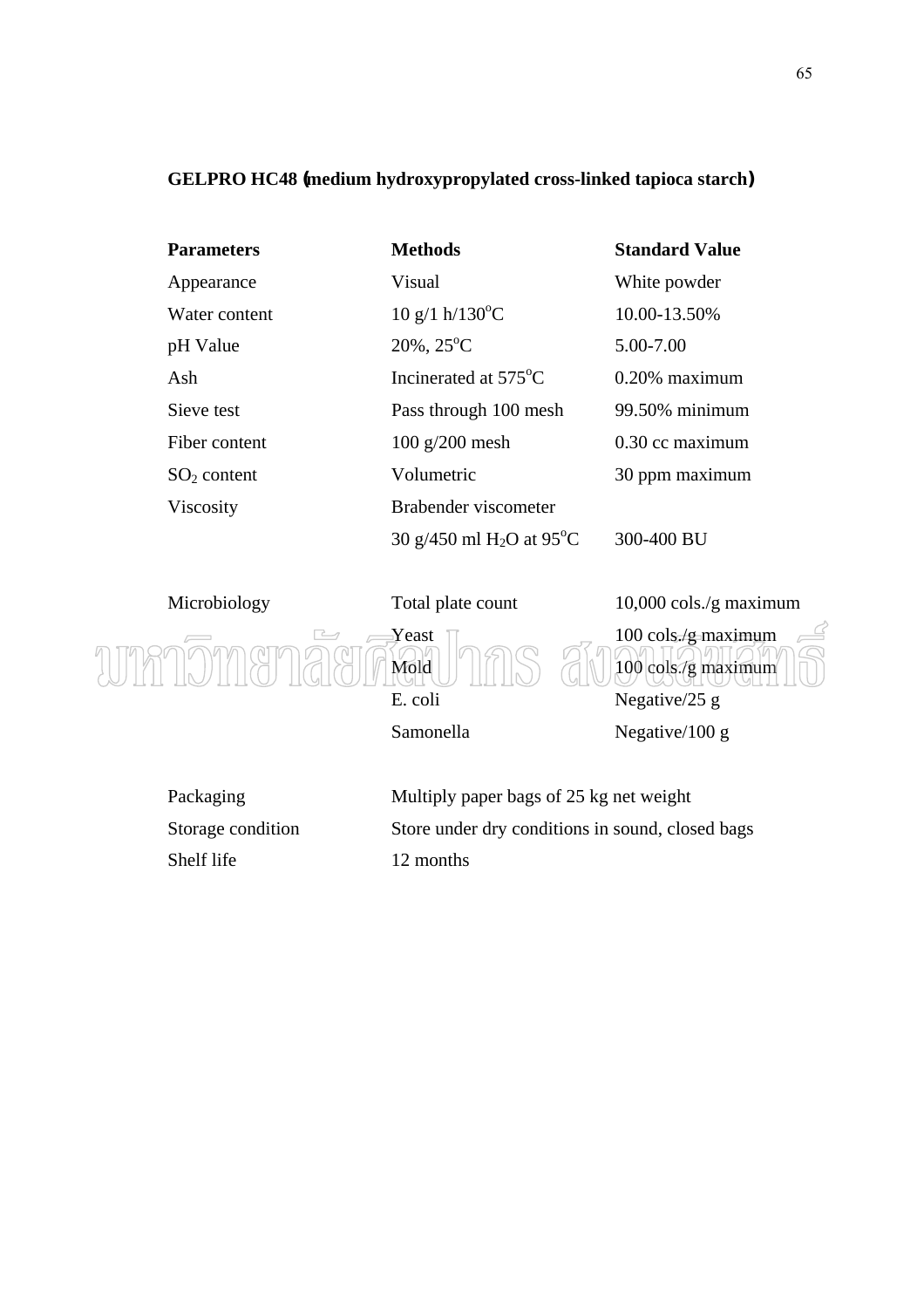### **ULTRA-CRISP CS (pregelatinized waxy corn starch)**

### **Physical and Chemical Characteristics:**

| Color                     | White to Off-white |
|---------------------------|--------------------|
| Form                      | Fine powder        |
| Taste                     | <b>Bland</b>       |
| Granulation               |                    |
| Thru USSS #200            | $> 50\%$ typically |
| Moisture                  | 14% maximum        |
| $pH(10\% \text{ slurry})$ | $3.0 - 4.0$        |
| Viscosity (CML-B113T)     |                    |
| at $95^{\circ}$ C         | 600 BU minimum     |
|                           |                    |

### **Microbiological Specifications:**



 E. coli Negative Samonella Negative



Mold 200 cols./g maximum

### **Packaging and Storage**

ULTRA-CRISP CS is packaged in four-ply, Kraft paper bags with a net weight of 50 lbs. We recommend that ULTRA-CRISP CS be stored in a clean, dry area at ambient temperature and away from heavily aromatic material. The shelf life for ULTRA-CRISP CS is 24 months from the date of manufacture.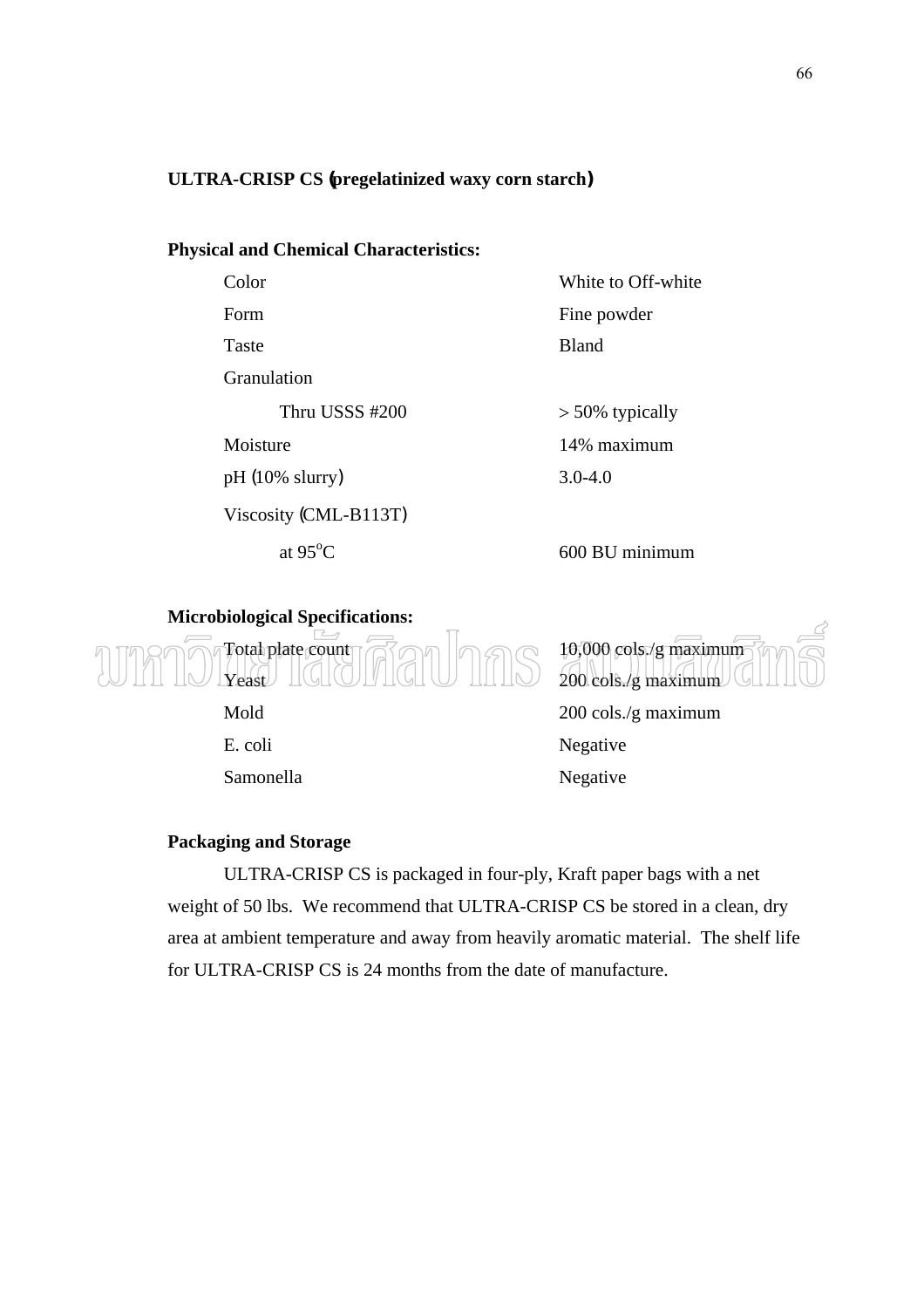### **NATIONAL 5730 (pregelatinized waxy corn starch)**

### **Physical and Chemical Characteristics:**

| .    |  |
|------|--|
|      |  |
| Form |  |

Granulation

pH (10% slurry) 3.0-4.0

Viscosity (CML-B113T)

Color White to Off-white Slightly coarse powder Taste Bland

On USSS #50  $<$  30% typically Thru USSS #200 < 30% typically Moisture 14% maximum

Peak 600 BU minimum

**Microbiological Specifications:**  Total plate count 10,000 cols./g maximum

Yeast 200 cols./g maximum Mold 200 cols./g maximum E. coli Negative Samonella Negative

### **Packaging and Storage**

NATIONAL 5730 is packaged in four-ply, Kraft paper bags with a net weight of 50 lbs. We recommend that NATIONAL 5730 be stored in a clean, dry area at ambient temperature and away from heavily aromatic material. The shelf life for NATIONAL 5730 is 24 months from the date of manufacture.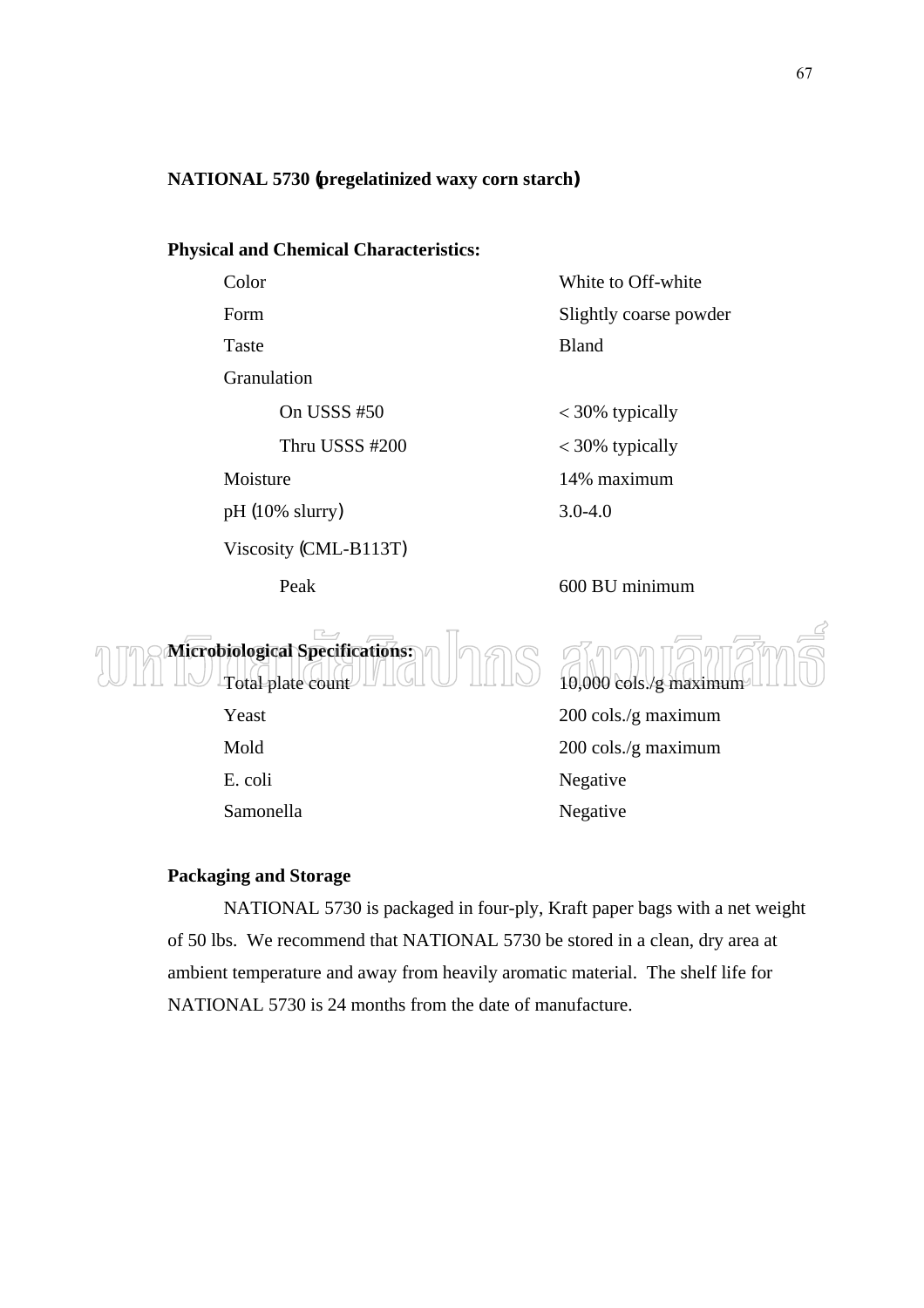### **NATIONAL 687 (pregelatinized tapioca starch)**

### **Physical and Chemical Characteristics:**

| vivi |
|------|
|      |
|      |

Granulation

On USSS #10 Trace

pH (10% slurry) 3.0-4.0

Viscosity (CML-B113T)

Color White to Off-white Form Fine powder Taste Bland

Thru USSS  $\text{\#}100$  > 95% typically Thru USSS  $\text{\#200}$  > 70% typically Moisture 14% maximum

Peak 1300 BU minimum Drop from peak  $\cap \cap$   $\cap$   $\cap$   $\cap$   $\cap$  75% minimum

### **Microbiological Specifications:**

| Total plate                                                                      |
|----------------------------------------------------------------------------------|
| Yeast                                                                            |
| Mold                                                                             |
| E. coli                                                                          |
| $\mathcal{C}_{\mathbf{a}}$ $\mathcal{C}_{\mathbf{a}}$ $\mathcal{C}_{\mathbf{a}}$ |

Total plate count 10,000 cols./g maximum

 $200 \text{ coils./g maximum}$ 200 cols./g maximum Negative Samonella Negative

#### **Packaging and Storage**

NATIONAL 687 is packaged in four-ply, Kraft paper bags with a net weight of 55 lbs. We recommend that NATIONAL 687 be stored in a clean, dry area at ambient temperature and away from heavily aromatic material. The shelf life for NATIONAL 687 is 24 months from the date of manufacture.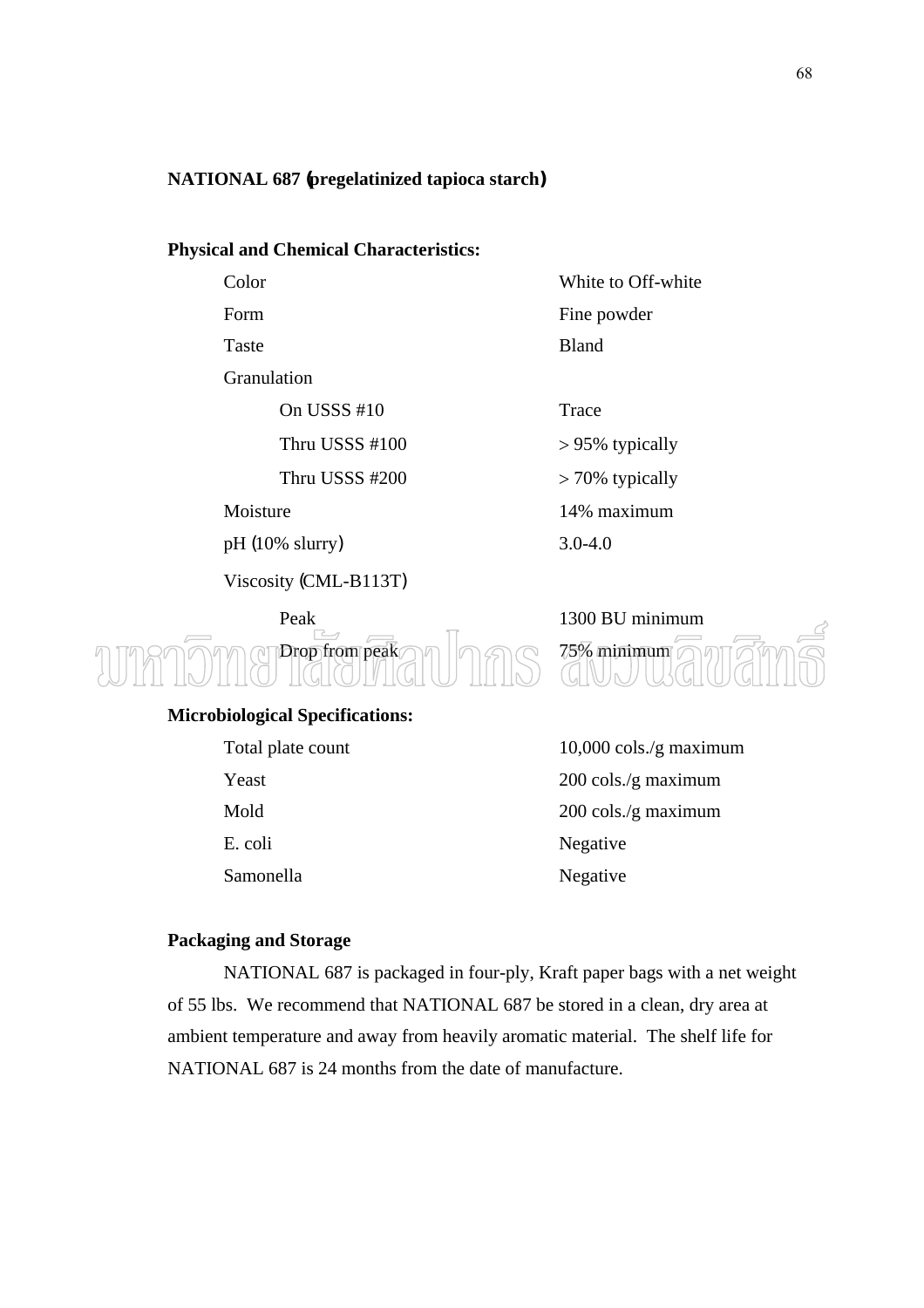### **NOVELOSE 240 (resistance starch)**

### **Physical and Chemical Characteristics:**

| Color               | White to Off-white |
|---------------------|--------------------|
| Form                | Fine powder        |
| Particle shape      | Granular           |
| Particle size (wet) | $10-15 \mu m$      |
| Taste               | <b>Bland</b>       |
| $pH (20\% slurry)$  | $4.5 - 7.5$        |

### **Nutritional Composition**

Available carbohydrate (glycemic starch) 59% maximum



### **Microbiological Specifications:**

| Total plate count | $10,000 \text{ coils/g maximum}$ |
|-------------------|----------------------------------|
| Yeast             | $200 \text{ coils./g maximum}$   |
| Mold              | $200 \text{ coils./g maximum}$   |
| E. coli           | Negative                         |
| Samonella         | Negative                         |

NOVELOSE 240 resistant starch will have a moisture content of approximately 12%. Analyses for the vitamin and mineral content of our starch products is not routinely run. In general, starches are considered to have little or no nutritional value for calcium, iron, potassium, vitamin A, thiamin, riboflavin, niacin or ascorbic acid. The sodium content of NOVELOSE 240 starch would be equivalent to that of the corn starch from which it is derived, typically 200 mg/100 g.

69

Fiber (TDF) 40% minimum



Calories 2.3-2.4 kcal/g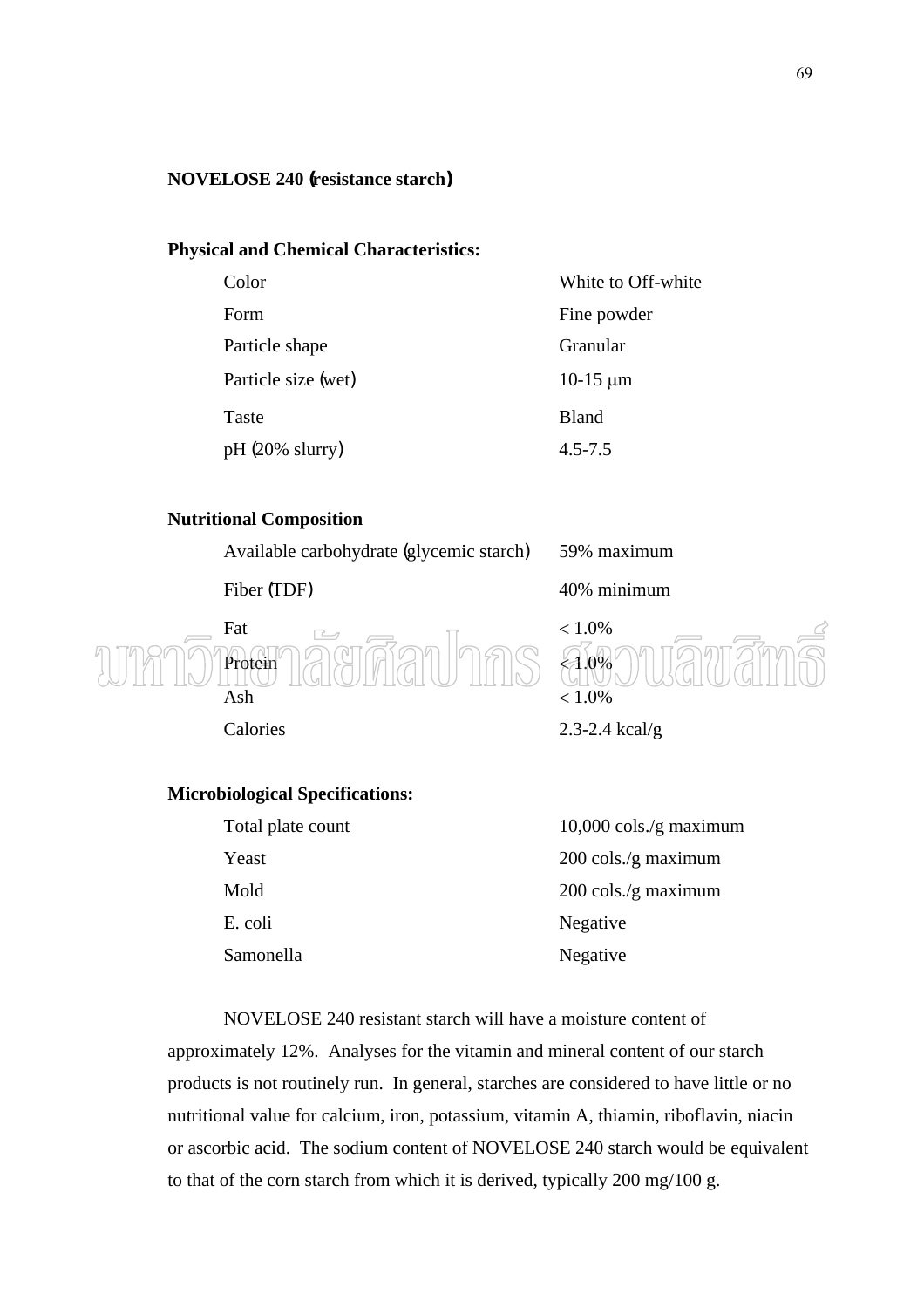## **APPENDIX B RAW MATERIAL ANALYSIS**

### **Moisture Content (A.O.A.C., 1995)**

In cooled and weighed aluminum can (provided with cover), previously heated to  $130 \pm 3$ °C, accurately weigh ca 2 g well mixed sample. Uncovered sample and cover was oven-dried for 8-10 hr at  $130 \pm 3^{\circ}$ C until constant weight. And then cover sample while still in oven, transfer to desiccator, and weigh soon after reaching room temperature. Report loss in weight as moisture.

Moisture content (%) =  $\frac{W_0-W_1}{x}$  x 100

 $W_{o}$ 

 $W_0 \oplus$  weight of sample before oven-drying  $W_i$  = weight of sample after oven-drying

#### **Swelling Power and Solubility (Adapted from Schoch, 1964)**

Starch (0.5 g d.b.) was heated with 15 ml of distilled water at  $85^{\circ}$ C for 30 min. Lump formation was prevented by stirring. The mixture was centrifuged at 2,200 rpm for 15 min. The supernatant was decanted and the swollen starch sediment weighed. An aliquot of supernatant was evaporated overnight at  $130^{\circ}$ C and weighed.

Solubility  $(\%)$  = weight of the dried supernatant x 100 weight of sample on dry basis

Swelling power = weight of sedimented paste x 100 weight of sample on dry basis x (100 - % soluble, dry basis)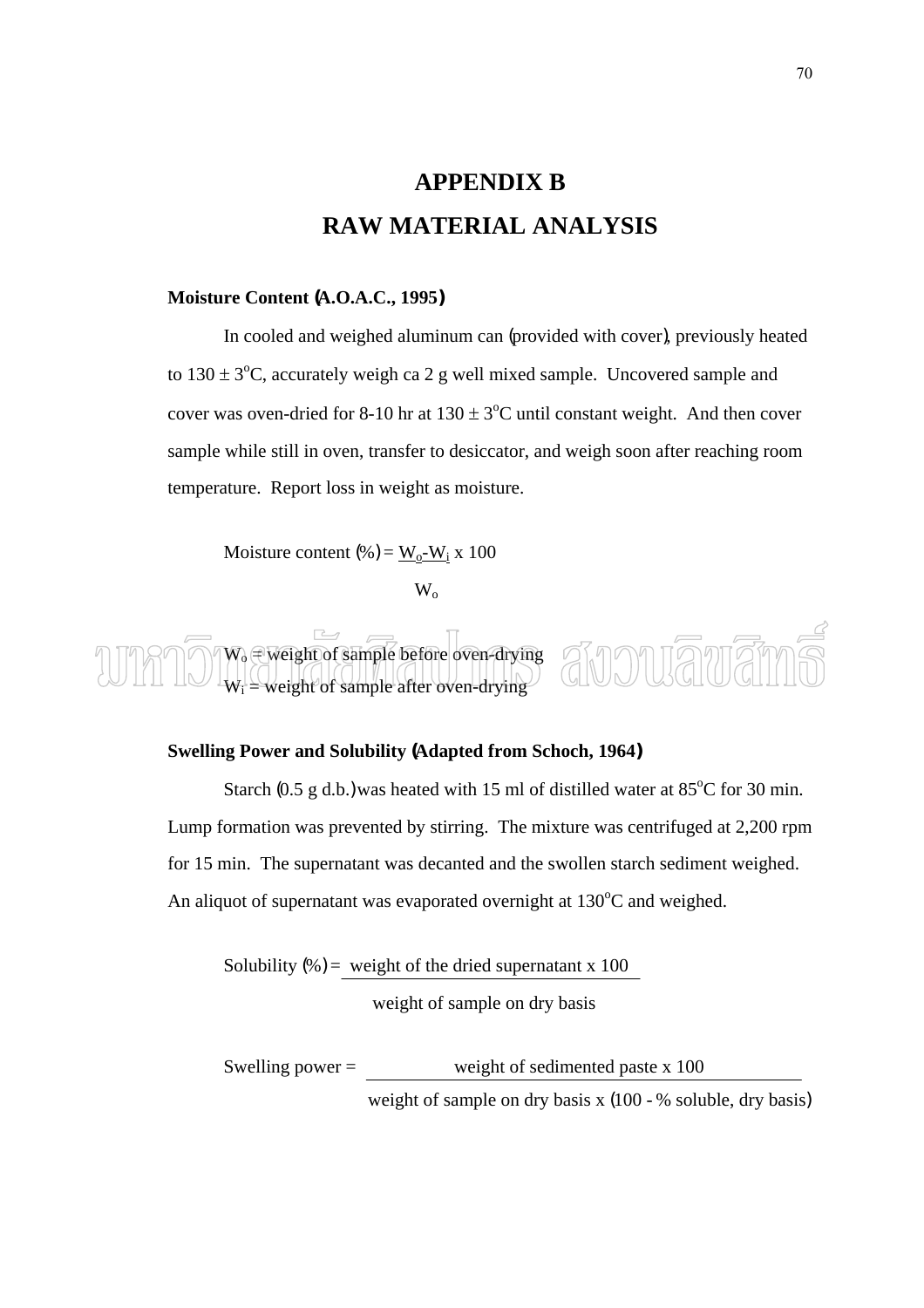### **Viscoamylograph (AACC, 1995)**

A Rapid Visco Analyzer (RVA) was used to determine the pasting properties of starch samples. 3.0 g starch sample (d.b.) and a weighed amount of distilled water were combined and stirred in the aluminum RVA sample canister to make a 12.0 % starch suspension (w/vol). A programmed heating and cooling cycle was used, where the sample was held at 50 $^{\circ}$ C for 1 min, heated to 95 $^{\circ}$ C in 3.8 min, held at 95 $^{\circ}$ C for 2.5 min, cooled to  $50^{\circ}$ C in 3.8 min, and then held at  $50^{\circ}$ C 1.4 min. Triplicate tests were used in each case. Parameters recorded were temperature at which peak viscosity was attained



Peak viscosity: highest viscosity during heating (RVU)

Peak time: time of peak viscosity (min)

Pasting temperature: initial temperature of viscosity changing (°C)

Holding strength (trough): lowest viscosity during cooling (RVU)

Breakdown: difference between peak viscosity and holding strength (RVU)

Final viscosity: final viscosity of testing (RVU)

Setback: difference between final viscosity and holding strength (RVU)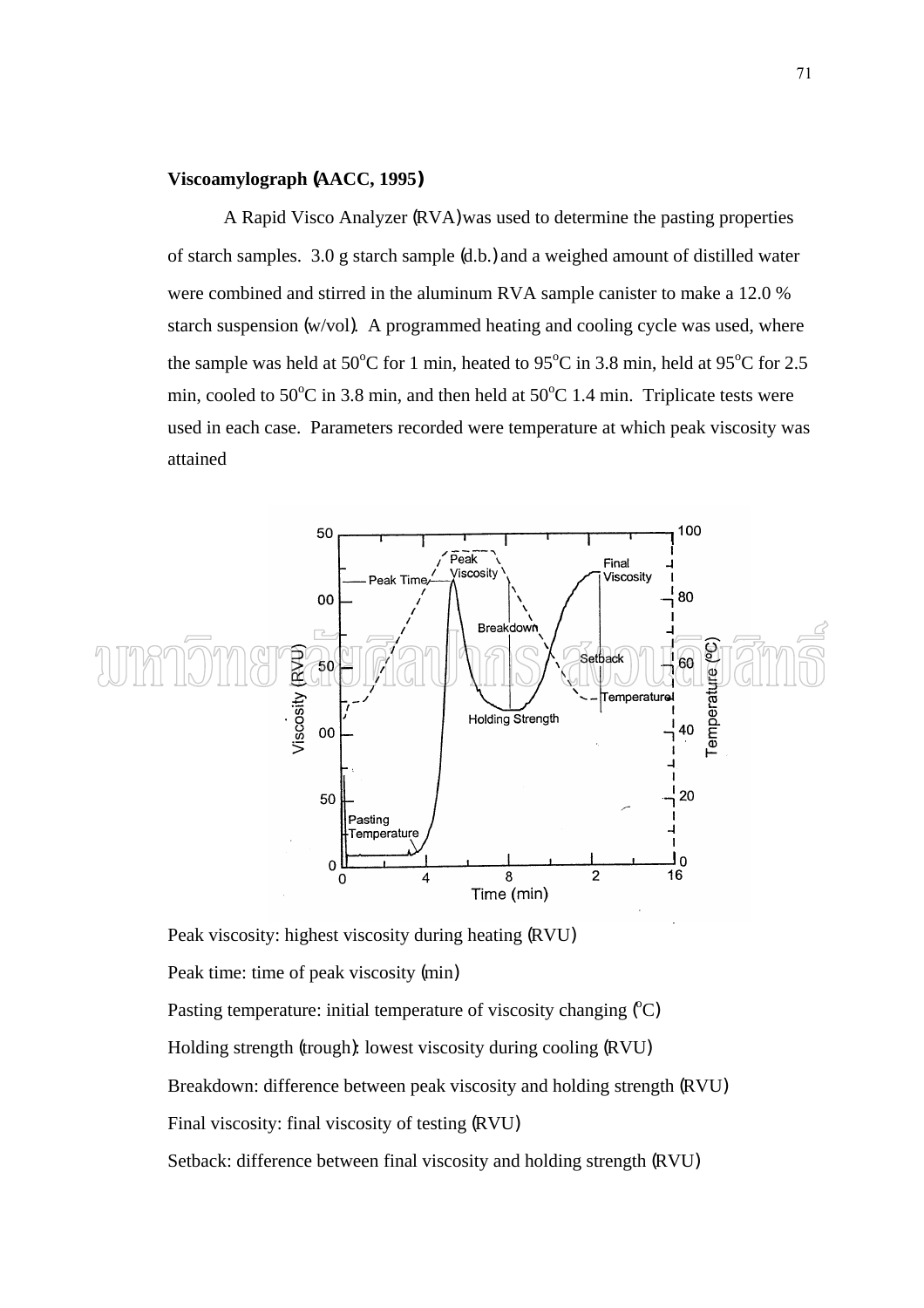## **APPENDIX C**

### **PROPERTIES OF COMMERCIAL STARCHES**

### **Initial moisture content**

| <b>Starches</b>               | Moisture content (%) |  |
|-------------------------------|----------------------|--|
| Jasmine rice flour            | 28-30                |  |
| Native tapioca starch         | 11.45                |  |
| Native waxy corn starch       | 11.23                |  |
| <b>GELPROM</b>                | 11.62                |  |
| <b>GELPRO 40M</b>             | 11.80                |  |
| <b>GELPRO AC50</b>            | 11.21                |  |
| <b>GELPRO HC30</b>            | 11.58                |  |
| GELPRO HC48                   | 12.22                |  |
| NATIONAL 5730<br>NATIONAL 687 | 1.58<br>12.05        |  |
| <b>ULTRA-CRISP CS</b>         | 6.25                 |  |
| <b>NOVELOSE 240</b>           | 12.98                |  |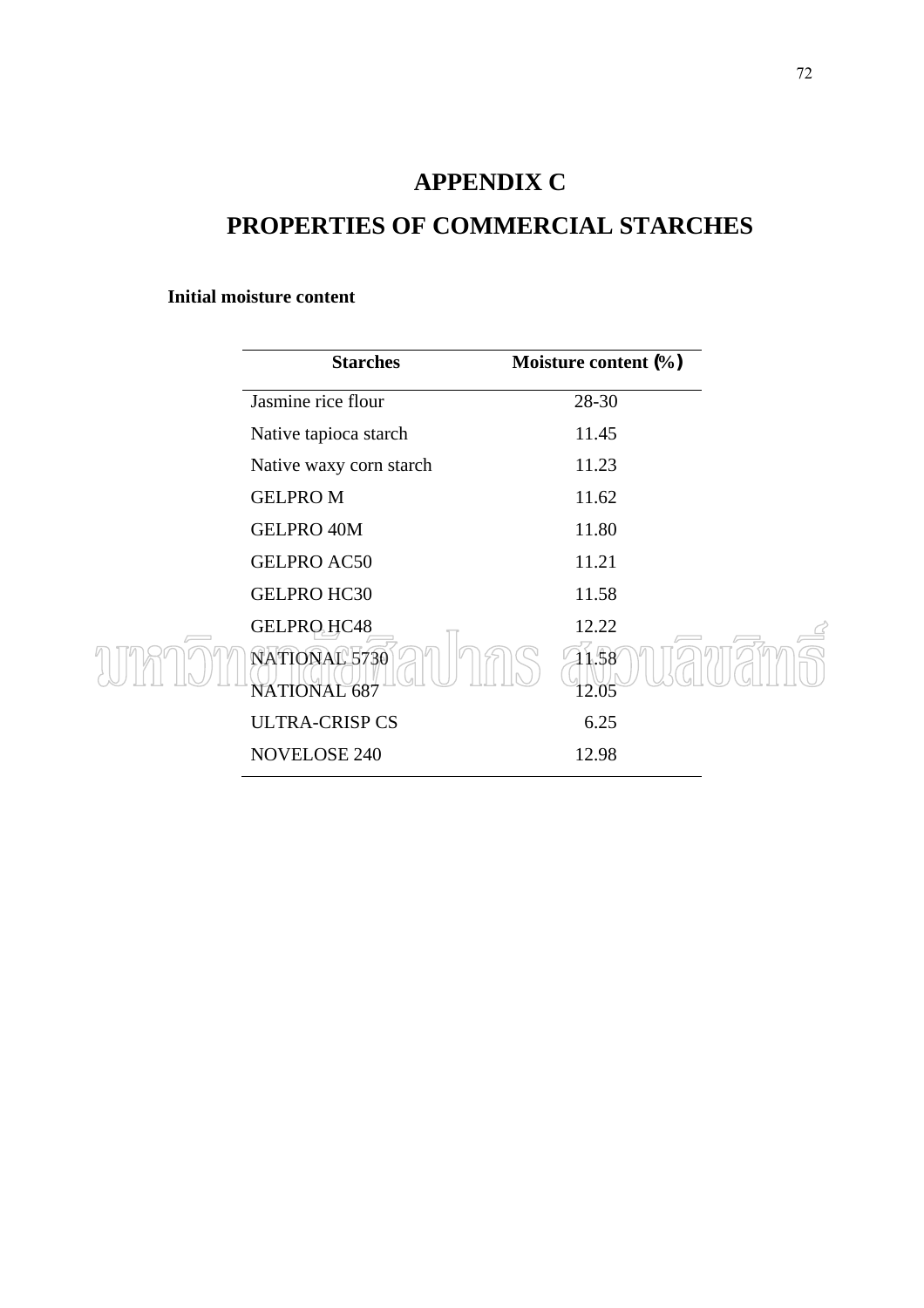### **Swelling Power and Solubility**

| <b>Starches</b>               | Solubility $(\% )$        | <b>Swelling power</b>              |
|-------------------------------|---------------------------|------------------------------------|
| Native tapioca starch         | $50.92 \pm 3.85$          | $10.23 \pm 2.22$                   |
| Native waxy corn starch       | $53.64 \pm 7.47$          | $5.66 \pm 0.12$                    |
| <b>GELPROM</b>                | $14.38 \pm 4.50$          | $16.76 \pm 0.89$                   |
| <b>GELPRO 40M</b>             | $13.58 \pm 1.81$          | $15.33 \pm 1.14$                   |
| <b>GELPRO AC50</b>            | $5.04 \pm 0.75$           | $11.50 \pm 1.09$                   |
| <b>GELPRO HC30</b>            | $3.76 \pm 0.04$           | $10.42 \pm 0.16$                   |
| <b>GELPRO HC48</b>            | $4.60 \pm 0.16$           | $10.82 \pm 0.35$                   |
| NATIONAD 5730<br>NATIONAL 687 | 74.37 £3.92<br>40.44±8.94 | $4.22 \pm 0.52$<br>$5.82 \pm 0.61$ |
| <b>ULTRA-CRISP CS</b>         | $54.31 \pm 3.94$          | $4.19 \pm 1.35$                    |
| <b>NOVELOSE 240</b>           | $1.53 \pm 0.17$           | $2.44 \pm 0.04$                    |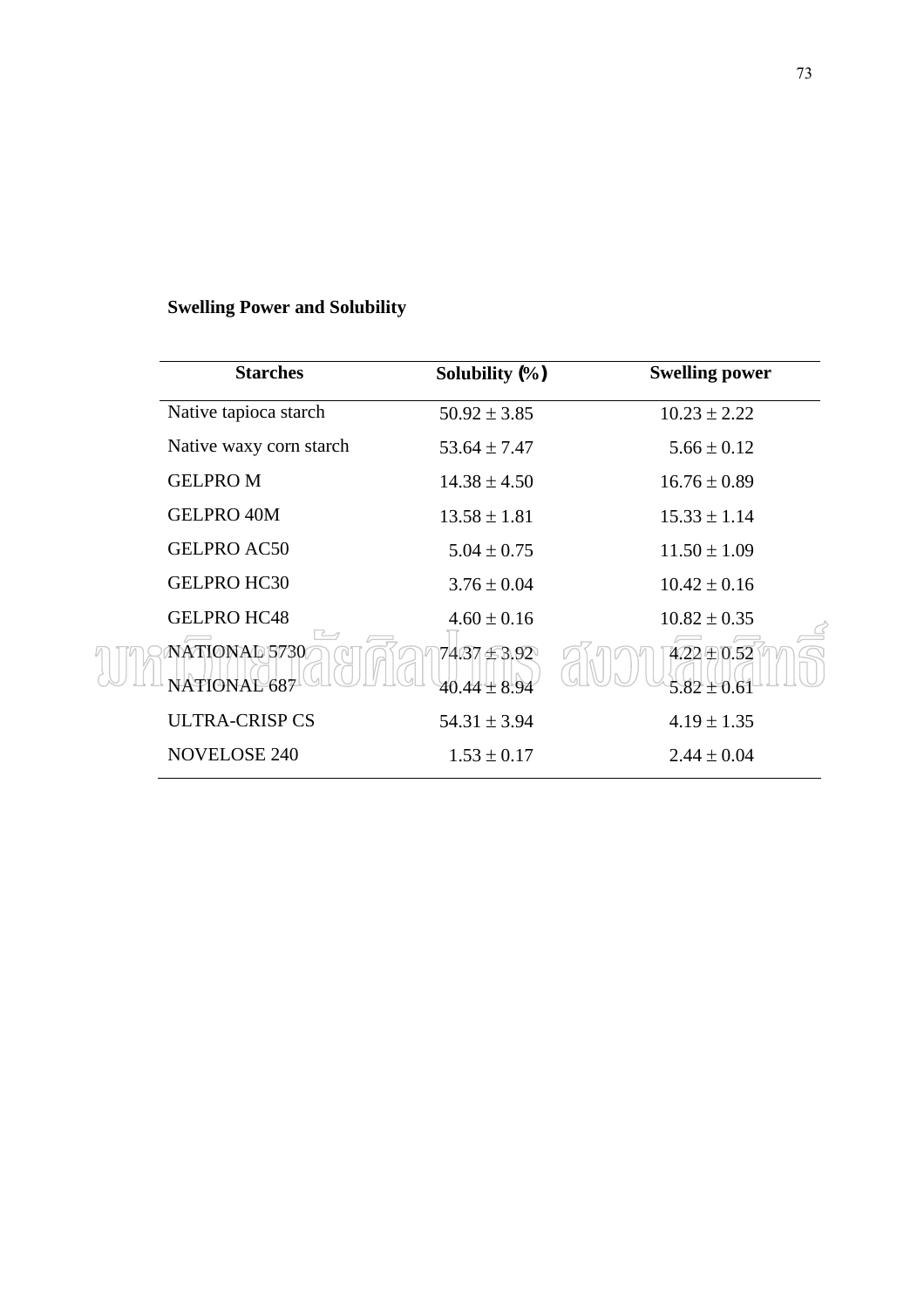### **Viscoamylograph**

| <b>Starches</b>         | <b>Peak</b>        | <b>Trough</b>                  | <b>Breakdown</b>     | Final                | <b>Setback</b>     | Peak time       | <b>Pasting</b>    |
|-------------------------|--------------------|--------------------------------|----------------------|----------------------|--------------------|-----------------|-------------------|
|                         |                    |                                |                      | viscosity            |                    |                 | temperature       |
| Native tapioca starch   | $492.55 \pm 17.12$ | $216.83 \pm 4.51$              | $275.72 \pm 21.26$   | $298.78 \pm 10.84$   | $81.95 \pm 10.77$  | $4.16 \pm 0.10$ | $70.47 \pm 0.81$  |
| Native waxy corn starch | $364.53 \pm 7.17$  | $158.75 \pm 3.11$              | $205.78 \pm 7.62$    | $196.22 \pm 2.53$    | $37.47 \pm 4.95$   | $3.80 \pm 0.00$ | $73.15 \pm 0.48$  |
| <b>GELPROM</b>          | $595.28 \pm 17.31$ | $490.36 \pm 17.40$             | $104.92 \pm$<br>0.69 | $765.11 \pm$<br>4.94 | $274.75 \pm 22.31$ | $4.11 \pm 0.03$ | 69.68 $\pm$ 0.80  |
| <b>GELPRO 40M</b>       | $525.47 \pm 15.84$ | 356.53 $\pm$ <sub>7</sub> 9.30 | $168.94 \pm 7.63$    | $519.25 \pm 14.61$   | $162.72 \pm 6.23$  | $4.18 \pm 0.04$ | $66.22 \pm 4.72$  |
| <b>GELPRO AC50</b>      | 577.70 ± 22.21     | 483.58 ± 21.81                 | $94.11 \pm 14.28$    | $781.47 \pm 18.16$   | 297.89 ± 6.54      | $4.29 \pm 0.10$ | $68.40 \pm 0.43$  |
| <b>GELPRO HC30</b>      | $597.81 \pm 7.32$  | $491.58 \pm 8.67$              | $106.22 \pm 6.79$    | $823.20 \pm 17.69$   | $331.61 \pm 9.92$  | $4.13 \pm 0.07$ | 69.75 $\pm$ 0.00  |
| <b>GELPRO HC48</b>      | $641.72 \pm 3.37$  | 506.64 $\pm$ 6.04              | $135.09 \pm 2.67$    | $839.34 \pm 11.36$   | $332.69 \pm 10.60$ | $3.82 \pm 0.04$ | $65.22 \pm 0.51$  |
| <b>NATIONAL 5730</b>    | $78.03 \pm 21.34$  | $9.03 \pm 0.87$                | $69.00 \pm 20.56$    | $12.58 \pm 0.80$     | $3.56 \pm 0.10$    | $1.78 \pm 0.60$ | $50.92 \pm 1.24$  |
| <b>NATIONAL 687</b>     | $23.67 \pm 7.19$   | $8.83 \pm 0.44$                | $14.83 \pm 6.95$     | $15.28 \pm 3.31$     | $6.45 \pm 2.87$    | $1.38 \pm 0.04$ | $58.87 \pm 7.94$  |
| <b>ULTRA-CRISP CS</b>   | $23.36 \pm 7.15$   | $14.69 \pm 1.51$               | $8.67 \pm 5.70$      | $21.33 \pm 4.14$     | $6.64 \pm 2.91$    | $4.89 \pm 0.89$ | $57.42 \pm 8.23$  |
| <b>NOVELOSE 240</b>     | $1.61 \pm 0.31$    | $-0.97 \pm 0.19$               | $2.58 \pm 0.30$      | $-0.11 \pm$<br>0.26  | $0.86 \pm 0.35$    | $1.75 \pm 0.24$ | $77.95 \pm 14.91$ |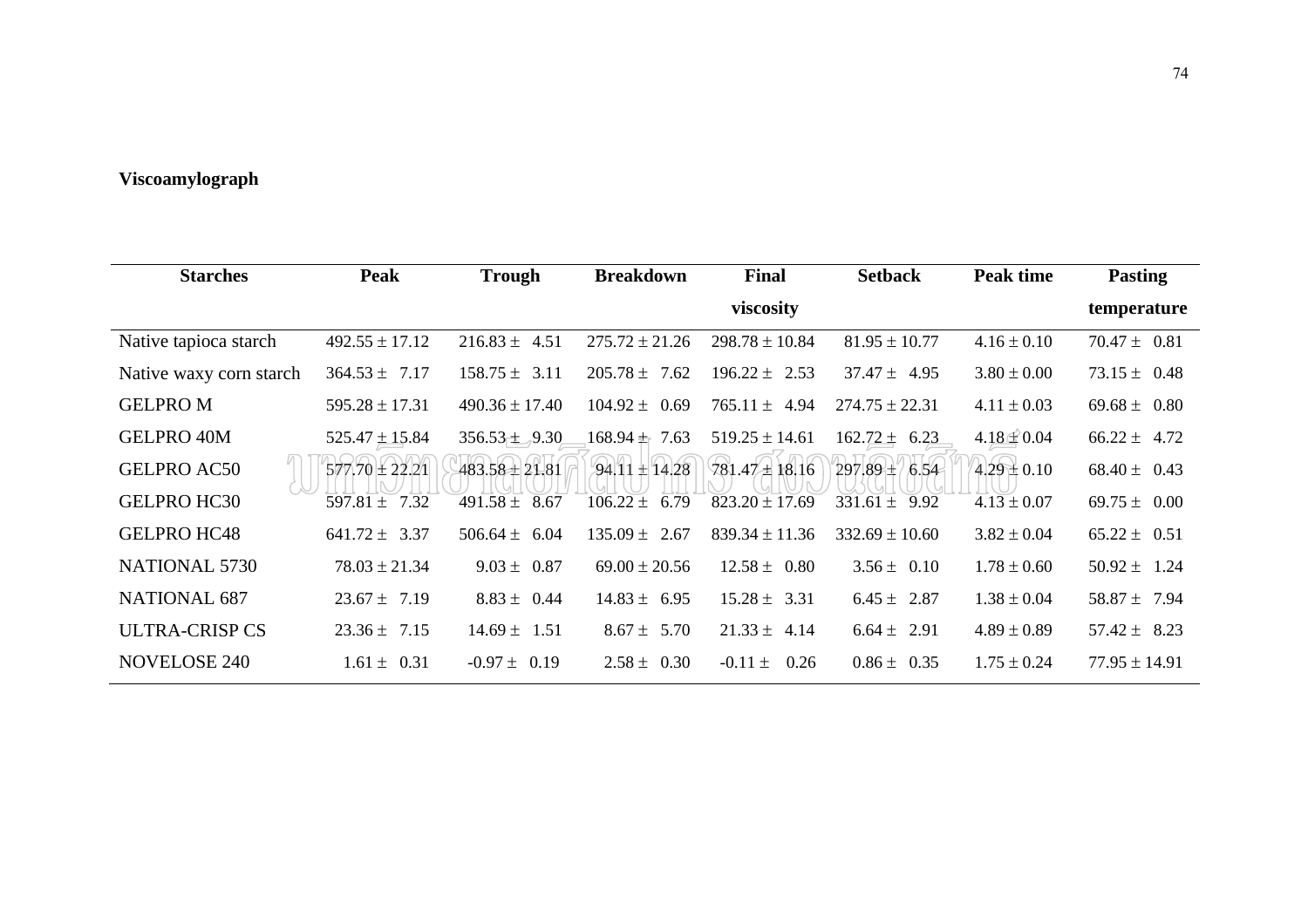## **APPENDIX D MOISTURE ADJUSTMENT OF DOUGH**

#### **Example of moisture adjustment**

Supplementation of Gelpro M at 5.0% in total weight 2,500 g Total weight of jasmine rice flour =  $2,500 \times 0.95 = 2,375 \text{ g}$ Total weight of Gelpro M  $= 2,500 \times 0.05 = 125 \text{ g}$ Initial %mc. of jasmine rice flour  $= 28.50\%$ , require to adjust for 45% mc. Water content in flour  $= 2,375 \times 28.50\% = 676.88 \text{ g}$ Solid content in flour  $= 2,375 - 676.88 = 1,698.12$  g Total weight of dough  $= 1,698.12 \times 100 = 3,087.49 \text{ g}$  55 Water content in dough =  $3,087.49 - 1,698.12 = 1,389.37$  g Input water  $= 1,389.37 - 676.88 = 712.49$  g Input water available from 20% steam and added water Water from stream  $\cup$   $\perp$  4712.49 x 20%  $\pm$  142.50 g Added water  $= 712.49 - 142.50 = 569.99$  g Initial % mc. of Gelpro  $M = 11.62\%$ , require to adjust for 45% mc. Water content in Gelpro  $M = 125 \times 11.62\% = 14.53$  g Solid content in Gelpro  $M = 125 - 14.53 = 110.47$  g Total weight of dough  $= 110.47 \times 100 = 200.85 \text{ g}$  55 Water content in dough =  $200.85 - 110.47 = 90.38$  g Input water  $= 90.38 - 14.53 = 75.85$  g Input water available from 20%steam and added water Water from stream  $= 75.85 \times 20\% = 15.17 \text{ g}$ Added water  $= 75.85 - 15.17 = 60.68$  g Total weight of water for adjustment =  $569.99 + 60.68 = 630.67$  g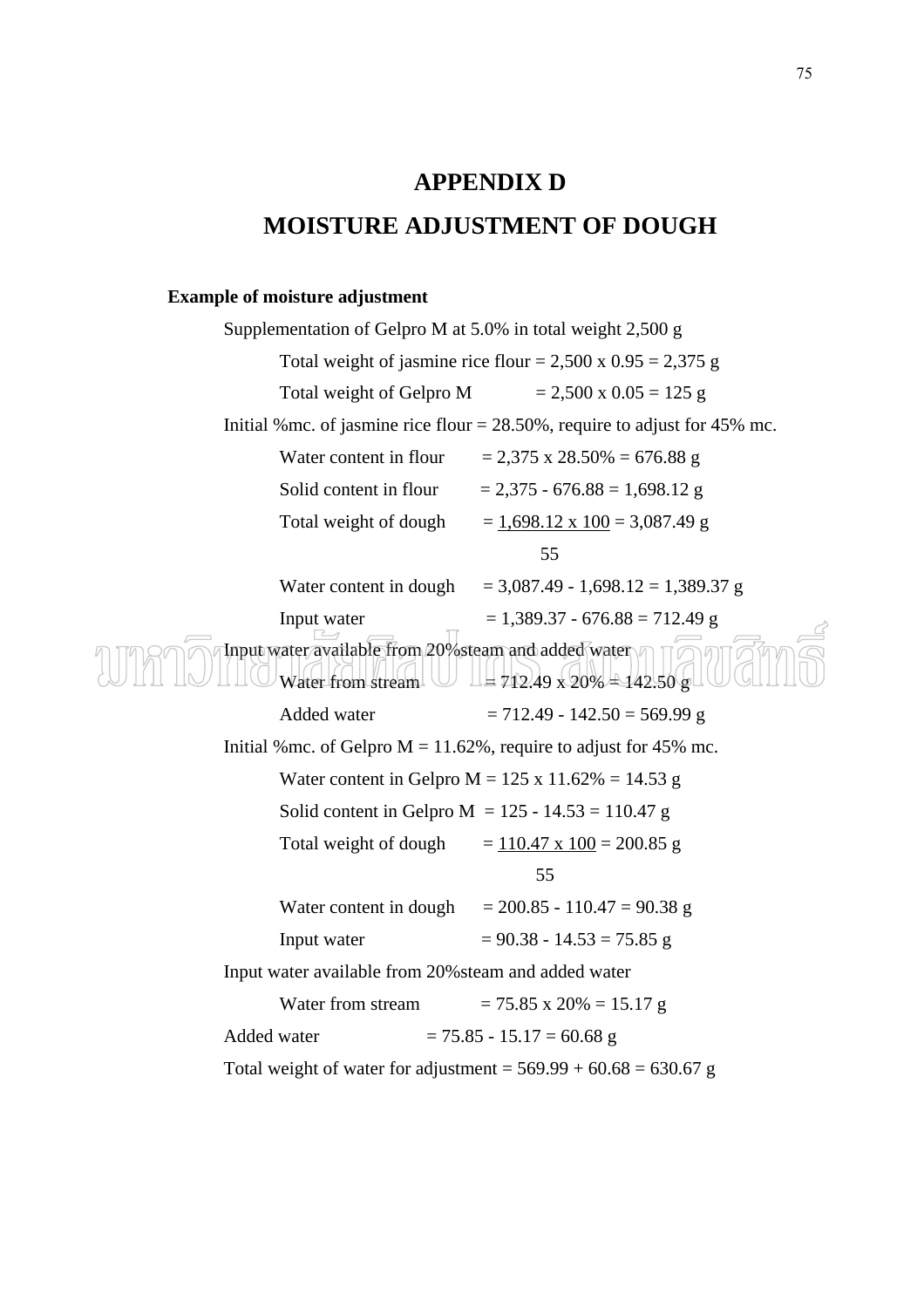# **APPENDIX E DEFINITION AND CALCULATION OF TEXTURAL PARAMETERS**

### **Hardness**

The force necessary to attain a given deformation in unit of  $N/g$  $Hardness = maximum force (peak force)$ 

### **Normal stress**

The force per unit area applied perpendicular to the plane in unit of  $N/g.mm^2$ , this experiment used probe P5, the area of probe  $= 19.63$  mm<sup>2</sup>

Normal stress = maximum force/probe area

σ = F/A



The change in length per unit of length in the direction of applied normal stress, this experiments punched through the sample so using the maximum force for calculation

> Normal strain = distance at maximum force/thickness of sample ε = ∆h/h

### **Shear stress**

The force per unit area acting in the direction parallel to the surface of the plane in unit of  $N/g.mm^2$ , this experiment used Warner Bratzler blade

Shear stress = maximum shear force/ $(2 \times x)$  width x thickness of sample)

 $i = F/A$ ;  $A = 2wl$